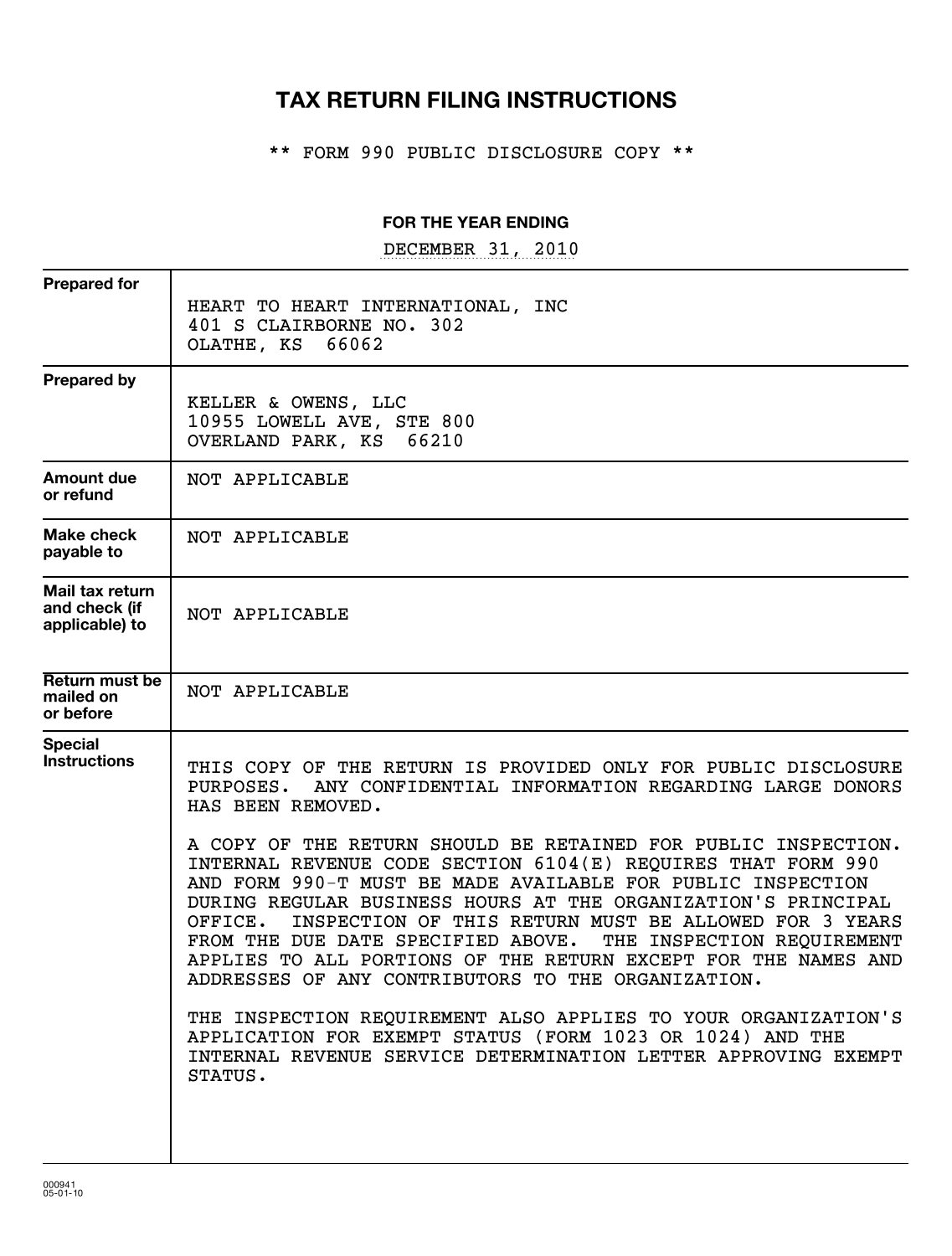| lQN<br>Form                |
|----------------------------|
| Department of the Treasury |
| Internal Revenue Service   |

# \*\* PUBLIC DISCLOSURE COPY \*\*

**Under section 501(c), 527, or 4947(a)(1) of the Internal Revenue Code (except black lung 990** Return of Organization Exempt From Income Tax  $\frac{6008 \text{ No. }1545-004}{2010}$ <br>Under section 501(c), 527, or 4947(a)(1) of the Internal Revenue Code (except black lung



| The organization may have to use a copy of this return to satisfy state reporting requirements.

|                         |                                                    | A For the 2010 calendar year, or tax year beginning                                                                                         | and ending                                                        |                                                     |                                                                 |
|-------------------------|----------------------------------------------------|---------------------------------------------------------------------------------------------------------------------------------------------|-------------------------------------------------------------------|-----------------------------------------------------|-----------------------------------------------------------------|
|                         | <b>B</b> Check if<br>applicable:                   | <b>C</b> Name of organization                                                                                                               |                                                                   | D Employer identification number                    |                                                                 |
|                         | Address<br>change                                  | HEART TO HEART INTERNATIONAL,<br>INC                                                                                                        |                                                                   |                                                     |                                                                 |
|                         | Name<br>change                                     | Doing Business As                                                                                                                           |                                                                   |                                                     | 48-1108359                                                      |
|                         | Initial<br> return                                 | Number and street (or P.O. box if mail is not delivered to street address)                                                                  | Room/suite                                                        | E Telephone number                                  |                                                                 |
|                         | Termin-<br>ated                                    | 401 S CLAIRBORNE                                                                                                                            | 302                                                               |                                                     | $913 - 764 - 5200$                                              |
|                         | Amended<br>return                                  | City or town, state or country, and $ZIP + 4$                                                                                               |                                                                   | G Gross receipts \$                                 | 80,992,202.                                                     |
|                         | Applica-<br>OLATHE, KS<br>66062<br>tion<br>pending |                                                                                                                                             |                                                                   |                                                     | $H(a)$ is this a group return                                   |
|                         |                                                    | F Name and address of principal officer: ANDRE BUTLER<br>SAME AS C ABOVE                                                                    | for affiliates?<br>$H(b)$ Are all affiliates included? $\Box$ Yes | $\Box$ Yes $[\,\mathbf{X}\,]$ No                    |                                                                 |
|                         |                                                    | <b>I</b> Tax-exempt status: $\boxed{\mathbf{X}}$ 501(c)(3) [<br>$\Box$ 501(c) (<br>$\sqrt{\frac{1}{1}}$ (insert no.)<br>$4947(a)(1)$ or     | 527                                                               |                                                     | <b>No</b>                                                       |
|                         |                                                    | J Website: WWW.HEARTTOHEART.ORG                                                                                                             |                                                                   | $H(c)$ Group exemption number $\blacktriangleright$ | If "No," attach a list. (see instructions)                      |
|                         |                                                    | <b>K</b> Form of organization: $X$ Corporation<br>Other $\blacktriangleright$<br>  Trust<br>Association                                     |                                                                   |                                                     | L Year of formation: $1992 \vert$ M State of legal domicile: KS |
|                         | Part I                                             | Summary                                                                                                                                     |                                                                   |                                                     |                                                                 |
|                         | $\mathbf{1}$                                       | Briefly describe the organization's mission or most significant activities: TO PROVIDE HUMANITARIAN RELIEF                                  |                                                                   |                                                     |                                                                 |
| Activities & Governance |                                                    | AND DEVELOPMENT.                                                                                                                            |                                                                   |                                                     |                                                                 |
|                         | $\mathbf{2}$                                       | Check this box $\blacktriangleright$ $\Box$ if the organization discontinued its operations or disposed of more than 25% of its net assets. |                                                                   |                                                     |                                                                 |
|                         | 3                                                  |                                                                                                                                             |                                                                   | 3                                                   | 8                                                               |
|                         | 4                                                  |                                                                                                                                             |                                                                   | $\overline{\mathbf{4}}$                             | ह                                                               |
|                         | 5                                                  |                                                                                                                                             |                                                                   | $\overline{5}$                                      | $\overline{33}$                                                 |
|                         | 6                                                  |                                                                                                                                             |                                                                   | 6                                                   | 11700                                                           |
|                         |                                                    |                                                                                                                                             |                                                                   | 7a                                                  | $\overline{0}$ .                                                |
|                         |                                                    |                                                                                                                                             |                                                                   | 7b                                                  | $\overline{0}$ .                                                |
|                         |                                                    |                                                                                                                                             |                                                                   | <b>Prior Year</b>                                   | <b>Current Year</b>                                             |
|                         | 8                                                  | Contributions and grants (Part VIII, line 1h)                                                                                               |                                                                   | 95, 914, 746.                                       | 80,510,413.                                                     |
| Revenue                 | 9                                                  | Program service revenue (Part VIII, line 2g)                                                                                                |                                                                   | 305,631.                                            | 464, 249.                                                       |
|                         | 10                                                 |                                                                                                                                             |                                                                   | 36,724.                                             | $-2,690.$                                                       |
|                         | 11                                                 | Other revenue (Part VIII, column (A), lines 5, 6d, 8c, 9c, 10c, and 11e)                                                                    |                                                                   | $-5,918.$                                           | $-44,939.$                                                      |
|                         | 12                                                 | Total revenue - add lines 8 through 11 (must equal Part VIII, column (A), line 12)                                                          |                                                                   | 96, 251, 183.                                       | 80, 927, 033.                                                   |
|                         | 13                                                 | Grants and similar amounts paid (Part IX, column (A), lines 1-3)                                                                            |                                                                   | 76, 454, 835.                                       | $73,663,735$ .                                                  |
|                         | 14                                                 | Benefits paid to or for members (Part IX, column (A), line 4)                                                                               |                                                                   | 0.                                                  | $\overline{0}$ .                                                |
|                         | 15                                                 | Salaries, other compensation, employee benefits (Part IX, column (A), lines 5-10)                                                           |                                                                   | 1,152,813.                                          | 1, 217, 194.                                                    |
| Expenses                |                                                    | 16a Professional fundraising fees (Part IX, column (A), line 11e)<br>594,017.                                                               |                                                                   | 0.                                                  | 0.                                                              |
|                         |                                                    | <b>b</b> Total fundraising expenses (Part IX, column (D), line 25)<br>▶                                                                     |                                                                   |                                                     |                                                                 |
|                         | 17                                                 |                                                                                                                                             |                                                                   | 5,624,940.                                          | 4,445,305.                                                      |
|                         | 18                                                 | Total expenses. Add lines 13-17 (must equal Part IX, column (A), line 25)                                                                   |                                                                   | 83, 232, 588.                                       | 79,326,234.                                                     |
|                         | 19                                                 |                                                                                                                                             |                                                                   | 13,018,595.                                         | 1,600,799.                                                      |
| Net Assets or           |                                                    |                                                                                                                                             |                                                                   | <b>Beginning of Current Year</b>                    | <b>End of Year</b>                                              |
|                         | 20                                                 | Total assets (Part X, line 16)                                                                                                              |                                                                   | 25, 565, 337.                                       | 26,873,704.                                                     |
|                         | 21                                                 | Total liabilities (Part X, line 26)                                                                                                         |                                                                   | 1,453,780.                                          | 1, 158, 578.                                                    |
|                         | 22                                                 | Signature Block                                                                                                                             |                                                                   | 24, 111, 557.                                       | 25,715,126.                                                     |
|                         | Part II                                            |                                                                                                                                             |                                                                   |                                                     |                                                                 |

Under penalties of perjury, I declare that I have examined this return, including accompanying schedules and statements, and to the best of my knowledge and belief, it is true, correct, and complete. Declaration of preparer (other than officer) is based on all information of which preparer has any knowledge.

| Sign     | Signature of officer                                                                                               |                      | Date |                                 |  |  |  |  |
|----------|--------------------------------------------------------------------------------------------------------------------|----------------------|------|---------------------------------|--|--|--|--|
| Here     | ANDRE BUTLER,<br>Type or print name and title                                                                      | EXECUTIVE DIRECTOR   |      |                                 |  |  |  |  |
|          | Print/Type preparer's name                                                                                         | Preparer's signature | Date | <b>PTIN</b><br>Check            |  |  |  |  |
| Paid     | GREGORY D.<br>OWENS                                                                                                | GREGORY D.<br>OWENS  |      | self-employed                   |  |  |  |  |
| Preparer | Firm's name KELLER & OWENS, LLC                                                                                    |                      |      | $F$ irm's EIN                   |  |  |  |  |
| Use Only | Firm's address 10955 LOWELL AVE,                                                                                   | $STE$ 800            |      |                                 |  |  |  |  |
|          | OVERLAND PARK, KS 66210                                                                                            |                      |      | $(913) 338 - 3500$<br>Phone no. |  |  |  |  |
|          | $\mathbf{X}$ Yes<br><b>No</b><br>May the IRS discuss this return with the preparer shown above? (see instructions) |                      |      |                                 |  |  |  |  |
|          | Form 990 (2010)<br>LHA For Paperwork Reduction Act Notice, see the separate instructions.<br>032001 02-22-11       |                      |      |                                 |  |  |  |  |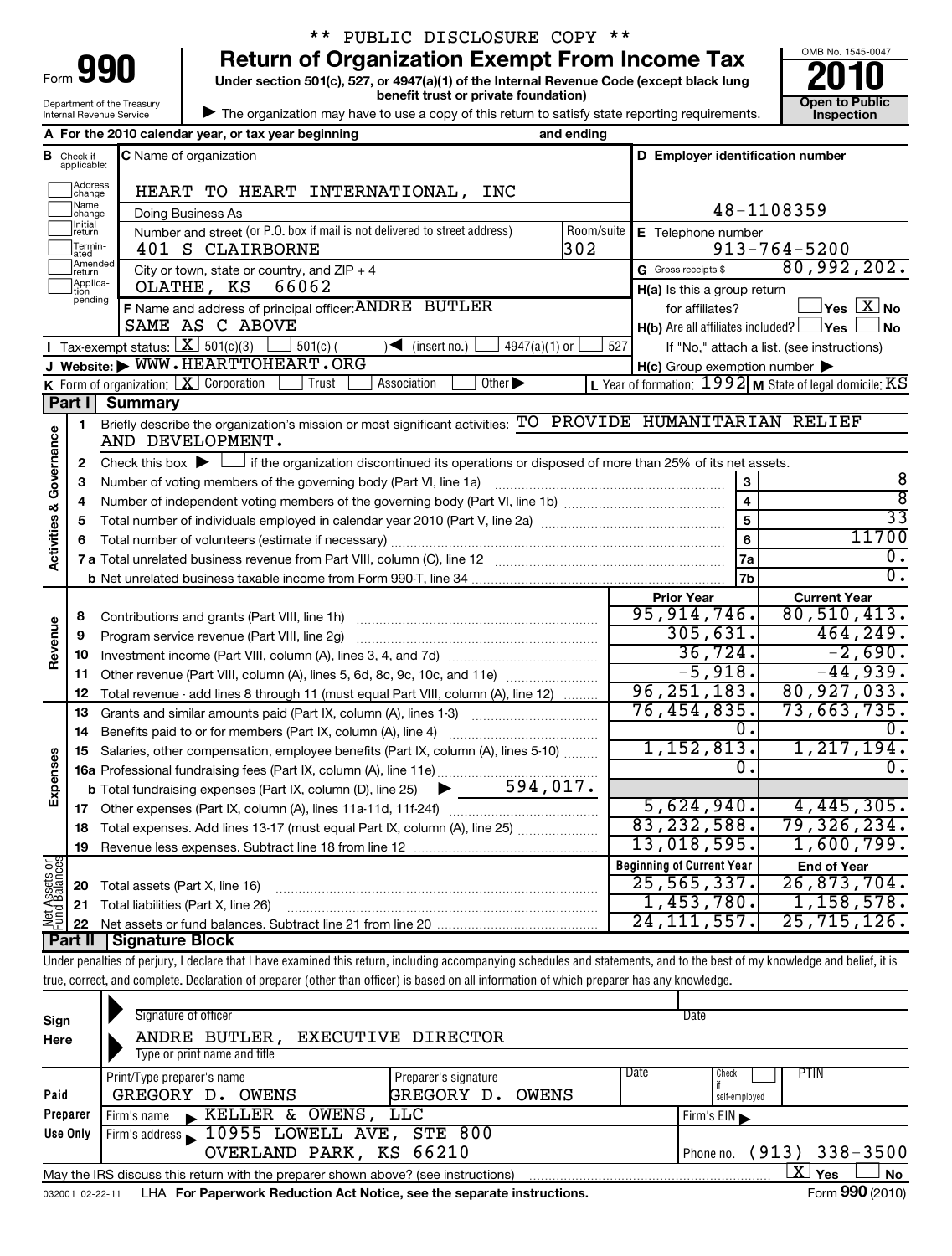|              | Part III   Statement of Program Service Accomplishments                                                                                                                                                                                                                                                                                                                                                                                                              |
|--------------|----------------------------------------------------------------------------------------------------------------------------------------------------------------------------------------------------------------------------------------------------------------------------------------------------------------------------------------------------------------------------------------------------------------------------------------------------------------------|
|              |                                                                                                                                                                                                                                                                                                                                                                                                                                                                      |
| 1            | Briefly describe the organization's mission:<br>HEART TO HEART INTERNATIONAL IS IMPROVING GLOBAL HEALTH THROUGH                                                                                                                                                                                                                                                                                                                                                      |
|              | HUMANITARIAN INITIATIVES THAT CONNECT PEOPLE AND RESOURCES TO A WORLD                                                                                                                                                                                                                                                                                                                                                                                                |
|              | IN NEED.                                                                                                                                                                                                                                                                                                                                                                                                                                                             |
| $\mathbf{2}$ | Did the organization undertake any significant program services during the year which were not listed on                                                                                                                                                                                                                                                                                                                                                             |
|              | $\mathbf{y_{es}}$ $\boxed{\text{X}}$ No<br>the prior Form 990 or 990-EZ?<br>If "Yes." describe these new services on Schedule O.                                                                                                                                                                                                                                                                                                                                     |
| 3            | $\sqrt{}$ Yes $\sqrt{}\frac{\text{X}}{\text{N}}$ No<br>Did the organization cease conducting, or make significant changes in how it conducts, any program services?                                                                                                                                                                                                                                                                                                  |
| 4            | If "Yes," describe these changes on Schedule O.<br>Describe the exempt purpose achievements for each of the organization's three largest program services by expenses.                                                                                                                                                                                                                                                                                               |
|              | Section 501(c)(3) and 501(c)(4) organizations and section 4947(a)(1) trusts are required to report the amount of grants and<br>allocations to others, the total expenses, and revenue, if any, for each program service reported.                                                                                                                                                                                                                                    |
|              | $74583028$ • including grants of \$<br>$70422311.$ (Revenue \$<br>) (Expenses \$<br>4a (Code:                                                                                                                                                                                                                                                                                                                                                                        |
|              | INTERNATIONAL DELIVERY AND DISTRIBUTION OF HUMANITARIAN AID FOR THE<br>BENEFIT OF PEOPLE IN DEVELOPING COUNTRIES. ACTIVITIES INCLUDE                                                                                                                                                                                                                                                                                                                                 |
|              | DISTRIBUTION OF MEDICAL AID, SHIPMENTS OF RELIEF SUPPLIES, AND                                                                                                                                                                                                                                                                                                                                                                                                       |
|              | COMPREHENSIVE MEDICAL-EDUCATION INITIATIVES.                                                                                                                                                                                                                                                                                                                                                                                                                         |
|              |                                                                                                                                                                                                                                                                                                                                                                                                                                                                      |
|              |                                                                                                                                                                                                                                                                                                                                                                                                                                                                      |
|              |                                                                                                                                                                                                                                                                                                                                                                                                                                                                      |
|              |                                                                                                                                                                                                                                                                                                                                                                                                                                                                      |
|              |                                                                                                                                                                                                                                                                                                                                                                                                                                                                      |
| 4b           | ) (Expenses \$3,715,474. including grants of \$3,241,424.) (Revenue \$<br>464, 249.<br>(Code:<br>DOMESTIC DELIVERY AND DISTRIBUTION OF HUMANITARIAN AID FOR THE BENEFIT<br>OF DISADVANTAGED PEOPLE IN THE UNITED STATES. ACTIVITIES INCLUDE                                                                                                                                                                                                                          |
|              | DISTRIBUTION OF MATERIAL SUPPORT TO DIRECT-SERVICE AGENCIES, SHIPMENTS                                                                                                                                                                                                                                                                                                                                                                                               |
|              |                                                                                                                                                                                                                                                                                                                                                                                                                                                                      |
|              |                                                                                                                                                                                                                                                                                                                                                                                                                                                                      |
|              | DISASTER ZONES.                                                                                                                                                                                                                                                                                                                                                                                                                                                      |
|              |                                                                                                                                                                                                                                                                                                                                                                                                                                                                      |
|              |                                                                                                                                                                                                                                                                                                                                                                                                                                                                      |
|              |                                                                                                                                                                                                                                                                                                                                                                                                                                                                      |
|              |                                                                                                                                                                                                                                                                                                                                                                                                                                                                      |
|              | $\begin{array}{ c c c c c }\hline \text{(Expenses $}\text{\$} & \text{\_} & \text{\_} & \text{\_} & \text{\_} & \text{\_} & \text{\_} & \text{\_} & \text{\_} & \text{\_} & \text{\_} & \text{\_} & \text{\_} & \text{\_} & \text{\_} & \text{\_} & \text{\_} & \text{\_} & \text{\_} & \text{\_} & \text{\_} & \text{\_} & \text{\_} & \text{\_} & \text{\_} & \text{\_} & \text{\_} & \text{\_} & \text{\_} & \text{\_} & \text{\_} & \text{\_} & \text$<br>(Code: |
|              |                                                                                                                                                                                                                                                                                                                                                                                                                                                                      |
|              |                                                                                                                                                                                                                                                                                                                                                                                                                                                                      |
|              |                                                                                                                                                                                                                                                                                                                                                                                                                                                                      |
|              |                                                                                                                                                                                                                                                                                                                                                                                                                                                                      |
|              |                                                                                                                                                                                                                                                                                                                                                                                                                                                                      |
|              |                                                                                                                                                                                                                                                                                                                                                                                                                                                                      |
|              | Other program services. (Describe in Schedule O.)                                                                                                                                                                                                                                                                                                                                                                                                                    |
| 4с<br>4d     | OF RELIEF SUPPLIES FOR DISASTER VICTIMS, AND ONGOING MEDICAL SERVICE TO<br>(Expenses \$<br>including grants of \$<br>) (Revenue \$<br>$\overline{78,298,502.}$<br>4e Total program service expenses                                                                                                                                                                                                                                                                  |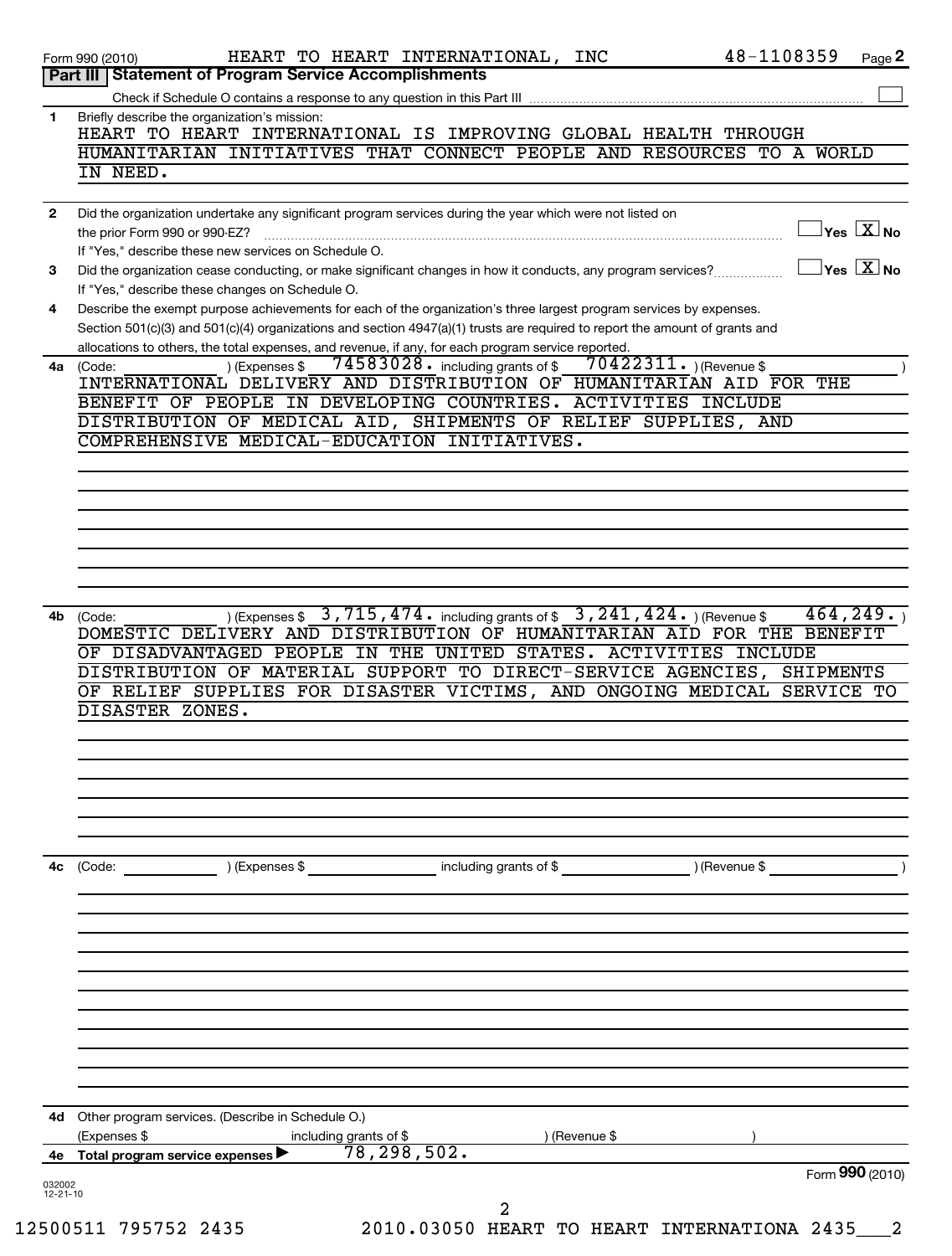**1**

12500511 795752 2435 2010.03050 HEART TO HEART INTERNATIONA 2435\_\_\_2 3

| 5   | Is the organization a section 501(c)(4), 501(c)(5), or 501(c)(6) organization that receives membership dues, assessments, or                                                                                                                                                                                                                                                                                                                                    |                          |   |                              |
|-----|-----------------------------------------------------------------------------------------------------------------------------------------------------------------------------------------------------------------------------------------------------------------------------------------------------------------------------------------------------------------------------------------------------------------------------------------------------------------|--------------------------|---|------------------------------|
|     | similar amounts as defined in Revenue Procedure 98-19? If "Yes," complete Schedule C, Part III<br>$\mathcal{L} = \{1, 2, \ldots, 2, \ldots, 2, \ldots, 2, \ldots, 2, \ldots, 2, \ldots, 2, \ldots, 2, \ldots, 2, \ldots, 2, \ldots, 2, \ldots, 2, \ldots, 2, \ldots, 2, \ldots, 2, \ldots, 2, \ldots, 2, \ldots, 2, \ldots, 2, \ldots, 2, \ldots, 2, \ldots, 2, \ldots, 2, \ldots, 2, \ldots, 2, \ldots, 2, \ldots, 2, \ldots, 2, \ldots, 2, \ldots, 2, \ldots$ | 5                        |   |                              |
| 6   | Did the organization maintain any donor advised funds or any similar funds or accounts where donors have the right to                                                                                                                                                                                                                                                                                                                                           |                          |   |                              |
|     | provide advice on the distribution or investment of amounts in such funds or accounts? If "Yes," complete Schedule D, Part I                                                                                                                                                                                                                                                                                                                                    | 6                        |   | x                            |
| 7   | Did the organization receive or hold a conservation easement, including easements to preserve open space,                                                                                                                                                                                                                                                                                                                                                       |                          |   |                              |
|     | the environment, historic land areas, or historic structures? If "Yes," complete Schedule D, Part II                                                                                                                                                                                                                                                                                                                                                            | $\overline{\phantom{a}}$ |   | х                            |
| 8   | Did the organization maintain collections of works of art, historical treasures, or other similar assets? If "Yes," complete                                                                                                                                                                                                                                                                                                                                    |                          |   |                              |
|     | Schedule D, Part III                                                                                                                                                                                                                                                                                                                                                                                                                                            | 8                        |   | x                            |
| 9   | Did the organization report an amount in Part X, line 21; serve as a custodian for amounts not listed in Part X; or provide                                                                                                                                                                                                                                                                                                                                     |                          |   |                              |
|     | credit counseling, debt management, credit repair, or debt negotiation services? If "Yes," complete Schedule D, Part IV                                                                                                                                                                                                                                                                                                                                         | 9                        |   | x                            |
| 10  | Did the organization, directly or through a related organization, hold assets in term, permanent, or quasi-endowments?<br>If "Yes," complete Schedule D, Part V                                                                                                                                                                                                                                                                                                 |                          | x |                              |
|     | If the organization's answer to any of the following questions is "Yes," then complete Schedule D, Parts VI, VII, VIII, IX, or X                                                                                                                                                                                                                                                                                                                                | 10                       |   |                              |
| 11  | as applicable.                                                                                                                                                                                                                                                                                                                                                                                                                                                  |                          |   |                              |
|     | a Did the organization report an amount for land, buildings, and equipment in Part X, line 10? If "Yes," complete Schedule D,                                                                                                                                                                                                                                                                                                                                   |                          |   |                              |
|     | Part VI                                                                                                                                                                                                                                                                                                                                                                                                                                                         | 11a                      | х |                              |
|     | <b>b</b> Did the organization report an amount for investments - other securities in Part X, line 12 that is 5% or more of its total                                                                                                                                                                                                                                                                                                                            |                          |   |                              |
|     | assets reported in Part X, line 16? If "Yes," complete Schedule D, Part VII                                                                                                                                                                                                                                                                                                                                                                                     | 11b                      |   | х                            |
|     | c Did the organization report an amount for investments - program related in Part X, line 13 that is 5% or more of its total                                                                                                                                                                                                                                                                                                                                    |                          |   |                              |
|     |                                                                                                                                                                                                                                                                                                                                                                                                                                                                 | 11c                      |   | х                            |
|     | d Did the organization report an amount for other assets in Part X, line 15 that is 5% or more of its total assets reported in                                                                                                                                                                                                                                                                                                                                  |                          |   |                              |
|     |                                                                                                                                                                                                                                                                                                                                                                                                                                                                 | 11d                      |   | х                            |
|     | Did the organization report an amount for other liabilities in Part X, line 25? If "Yes," complete Schedule D, Part X                                                                                                                                                                                                                                                                                                                                           | 11e                      |   | x                            |
| f   | Did the organization's separate or consolidated financial statements for the tax year include a footnote that addresses                                                                                                                                                                                                                                                                                                                                         |                          |   |                              |
|     | the organization's liability for uncertain tax positions under FIN 48 (ASC 740)? If "Yes," complete Schedule D, Part X                                                                                                                                                                                                                                                                                                                                          | 11f                      |   | х                            |
|     | 12a Did the organization obtain separate, independent audited financial statements for the tax year? If "Yes," complete                                                                                                                                                                                                                                                                                                                                         |                          |   |                              |
|     | Schedule D, Parts XI, XII, and XIII                                                                                                                                                                                                                                                                                                                                                                                                                             | 12a                      | x |                              |
|     | <b>b</b> Was the organization included in consolidated, independent audited financial statements for the tax year?                                                                                                                                                                                                                                                                                                                                              |                          |   |                              |
|     | If "Yes," and if the organization answered "No" to line 12a, then completing Schedule D, Parts XI, XII, and XIII is optional                                                                                                                                                                                                                                                                                                                                    | 12 <sub>b</sub>          |   | х<br>$\overline{\mathtt{x}}$ |
| 13  | Is the organization a school described in section $170(b)(1)(A)(ii)?$ If "Yes," complete Schedule E                                                                                                                                                                                                                                                                                                                                                             | 13                       |   |                              |
| 14a | Did the organization maintain an office, employees, or agents outside of the United States?                                                                                                                                                                                                                                                                                                                                                                     | 14a                      | х |                              |
| b   | Did the organization have aggregate revenues or expenses of more than \$10,000 from grantmaking, fundraising, business,                                                                                                                                                                                                                                                                                                                                         |                          | x |                              |
|     | Did the organization report on Part IX, column (A), line 3, more than \$5,000 of grants or assistance to any organization                                                                                                                                                                                                                                                                                                                                       | 14 <sub>b</sub>          |   |                              |
| 15  |                                                                                                                                                                                                                                                                                                                                                                                                                                                                 | 15                       | х |                              |
| 16  | Did the organization report on Part IX, column (A), line 3, more than \$5,000 of aggregate grants or assistance to individuals                                                                                                                                                                                                                                                                                                                                  |                          |   |                              |
|     |                                                                                                                                                                                                                                                                                                                                                                                                                                                                 | 16                       |   | x                            |
| 17  | Did the organization report a total of more than \$15,000 of expenses for professional fundraising services on Part IX,                                                                                                                                                                                                                                                                                                                                         |                          |   |                              |
|     |                                                                                                                                                                                                                                                                                                                                                                                                                                                                 | 17                       |   | х                            |
| 18  | Did the organization report more than \$15,000 total of fundraising event gross income and contributions on Part VIII, lines                                                                                                                                                                                                                                                                                                                                    |                          |   |                              |
|     |                                                                                                                                                                                                                                                                                                                                                                                                                                                                 | 18                       | х |                              |
| 19  | Did the organization report more than \$15,000 of gross income from gaming activities on Part VIII, line 9a? If "Yes,"                                                                                                                                                                                                                                                                                                                                          |                          |   |                              |
|     |                                                                                                                                                                                                                                                                                                                                                                                                                                                                 | 19                       |   | х                            |
|     | 20a Did the organization operate one or more hospitals? If "Yes," complete Schedule H                                                                                                                                                                                                                                                                                                                                                                           | 20a                      |   | $\overline{\mathtt{x}}$      |
|     | b If "Yes" to line 20a, did the organization attach its audited financial statements to this return? Note. Some Form 990 filers that                                                                                                                                                                                                                                                                                                                            |                          |   |                              |
|     |                                                                                                                                                                                                                                                                                                                                                                                                                                                                 | 20 <sub>b</sub>          |   |                              |
|     |                                                                                                                                                                                                                                                                                                                                                                                                                                                                 |                          |   | Form 990 (2010)              |

## Form 990 (2010) HEART TO HEART INTERNATIONAL, INC 48-1108359 Page

Is the organization described in section 501(c)(3) or 4947(a)(1) (other than a private foundation)?

**2** Is the organization required to complete Schedule B, Schedule of Contributors? ~~~~~~~~~~~~~~~~~~~~~~ **3** Did the organization engage in direct or indirect political campaign activities on behalf of or in opposition to candidates for

*If "Yes," complete Schedule A* ~~~~~~~~~~~~~~~~~~~~~~~~~~~~~~~~~~~~~~~~~~~~~~~

*If "Yes," complete Schedule C, Part I* public office? ~~~~~~~~~~~~~~~~~~~~~~~~~~~~~~~~~~~~

during the tax year? If "Yes," complete Schedule C, Part II **manual complete of the complete of the constant of t** 

4 **Section 501(c)(3) organizations.** Did the organization engage in lobbying activities, or have a section 501(h) election in effect

**3**

**1 2**

**3**

**4**

**Yes No**

X

X

X  $\overline{\text{x}}$ 

| Form 990 (2010) |                                                  |  | HEART TO HEART |  |
|-----------------|--------------------------------------------------|--|----------------|--|
|                 | <b>Part IV   Checklist of Required Schedules</b> |  |                |  |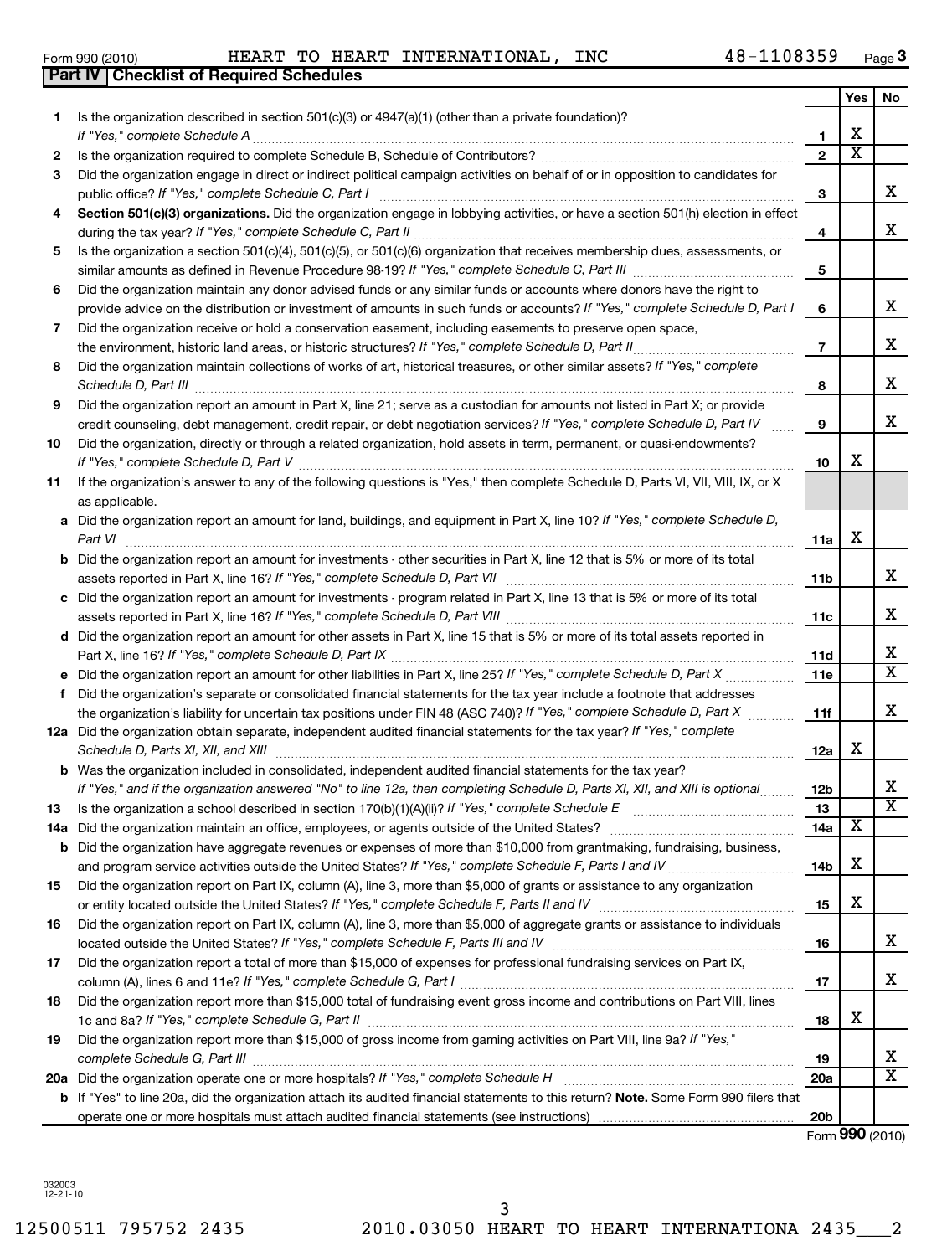| Form 990 (2010) |                                                              |  | HEART TO HEART | INTERNATIONAL | INC | 48-1108359 |     | Page |
|-----------------|--------------------------------------------------------------|--|----------------|---------------|-----|------------|-----|------|
|                 | <b>Part IV   Checklist of Required Schedules (continued)</b> |  |                |               |     |            |     |      |
|                 |                                                              |  |                |               |     |            | Yes | l No |

|     | Did the organization report more than \$5,000 of grants and other assistance to governments and organizations in the                | 21  | X |                         |
|-----|-------------------------------------------------------------------------------------------------------------------------------------|-----|---|-------------------------|
|     | Did the organization report more than \$5,000 of grants and other assistance to individuals in the United States on Part IX,        |     |   | X                       |
|     | column (A), line 2? If "Yes," complete Schedule I, Parts I and III                                                                  | 22  |   |                         |
|     | Did the organization answer "Yes" to Part VII, Section A, line 3, 4, or 5 about compensation of the organization's current          |     |   |                         |
|     | and former officers, directors, trustees, key employees, and highest compensated employees? If "Yes," complete                      |     |   |                         |
|     | Schedule J                                                                                                                          | 23  |   | Х                       |
| la. | Did the organization have a tax-exempt bond issue with an outstanding principal amount of more than \$100,000 as of the             |     |   |                         |
|     | last day of the year, that was issued after December 31, 2002? If "Yes," answer lines 24b through 24d and complete                  |     |   |                         |
|     | Schedule K. If "No", go to line 25                                                                                                  | 24a |   | X                       |
|     |                                                                                                                                     | 24b |   |                         |
|     | c Did the organization maintain an escrow account other than a refunding escrow at any time during the year to defease              |     |   |                         |
|     |                                                                                                                                     | 24c |   |                         |
|     |                                                                                                                                     | 24d |   |                         |
|     | Sa Section 501(c)(3) and 501(c)(4) organizations. Did the organization engage in an excess benefit transaction with a               |     |   |                         |
|     | disqualified person during the year? If "Yes," complete Schedule L, Part I                                                          | 25a |   | X                       |
|     | b Is the organization aware that it engaged in an excess benefit transaction with a disqualified person in a prior year, and        |     |   |                         |
|     | that the transaction has not been reported on any of the organization's prior Forms 990 or 990-EZ? If "Yes," complete               |     |   |                         |
|     | Schedule L, Part I                                                                                                                  | 25b |   | Х                       |
|     | Was a loan to or by a current or former officer, director, trustee, key employee, highly compensated employee, or disqualified      |     |   |                         |
|     |                                                                                                                                     | 26  |   | X                       |
|     | Did the organization provide a grant or other assistance to an officer, director, trustee, key employee, substantial                |     |   |                         |
|     | contributor, or a grant selection committee member, or to a person related to such an individual? If "Yes," complete                |     |   |                         |
|     |                                                                                                                                     | 27  |   | X                       |
|     | Was the organization a party to a business transaction with one of the following parties (see Schedule L, Part IV                   |     |   |                         |
|     | instructions for applicable filing thresholds, conditions, and exceptions):                                                         |     |   |                         |
|     | a A current or former officer, director, trustee, or key employee? If "Yes," complete Schedule L, Part IV                           | 28a |   | х                       |
|     | <b>b</b> A family member of a current or former officer, director, trustee, or key employee? If "Yes," complete Schedule L, Part IV | 28b |   | $\overline{\textbf{x}}$ |
|     | c An entity of which a current or former officer, director, trustee, or key employee (or a family member thereof) was an officer,   |     |   |                         |
|     | director, trustee, or direct or indirect owner? If "Yes," complete Schedule L, Part IV                                              | 28c |   | X                       |
|     |                                                                                                                                     | 29  | х |                         |
|     | Did the organization receive contributions of art, historical treasures, or other similar assets, or qualified conservation         |     |   |                         |
|     |                                                                                                                                     | 30  |   | X                       |
|     | Did the organization liquidate, terminate, or dissolve and cease operations?                                                        |     |   |                         |
|     | If "Yes," complete Schedule N, Part I                                                                                               | 31  |   | X                       |
|     | Did the organization sell, exchange, dispose of, or transfer more than 25% of its net assets? If "Yes," complete                    |     |   |                         |
|     | Schedule N, Part II                                                                                                                 | 32  |   | X                       |
|     | Did the organization own 100% of an entity disregarded as separate from the organization under Regulations                          |     |   |                         |
|     |                                                                                                                                     | 33  |   | х                       |
|     | Was the organization related to any tax-exempt or taxable entity?                                                                   |     |   |                         |
|     |                                                                                                                                     | 34  |   | х                       |
|     |                                                                                                                                     | 35  |   | $\overline{\textbf{X}}$ |
|     | a Did the organization receive any payment from or engage in any transaction with a controlled entity within the meaning of         |     |   |                         |
|     | Yes $ \underline{X} $ No                                                                                                            |     |   |                         |
|     | Section 501(c)(3) organizations. Did the organization make any transfers to an exempt non-charitable related organization?          |     |   |                         |
|     |                                                                                                                                     |     |   | х                       |
|     |                                                                                                                                     | 36  |   |                         |
|     | Did the organization conduct more than 5% of its activities through an entity that is not a related organization                    |     |   |                         |

**Note.**  All Form 990 filers are required to complete Schedule O

and that is treated as a partnership for federal income tax purposes? If "Yes," complete Schedule R, Part VI medi

Did the organization complete Schedule O and provide explanations in Schedule O for Part VI, lines 11 and 19?

**37**

**38**

Form (2010) **990**

X

X

**Yes No**

**21**

**22**

**23**

**24 a**

**25 a**

**26**

**27**

**28**

**29 30**

**31**

**32**

**33**

**34**

**35**

**36**

**37**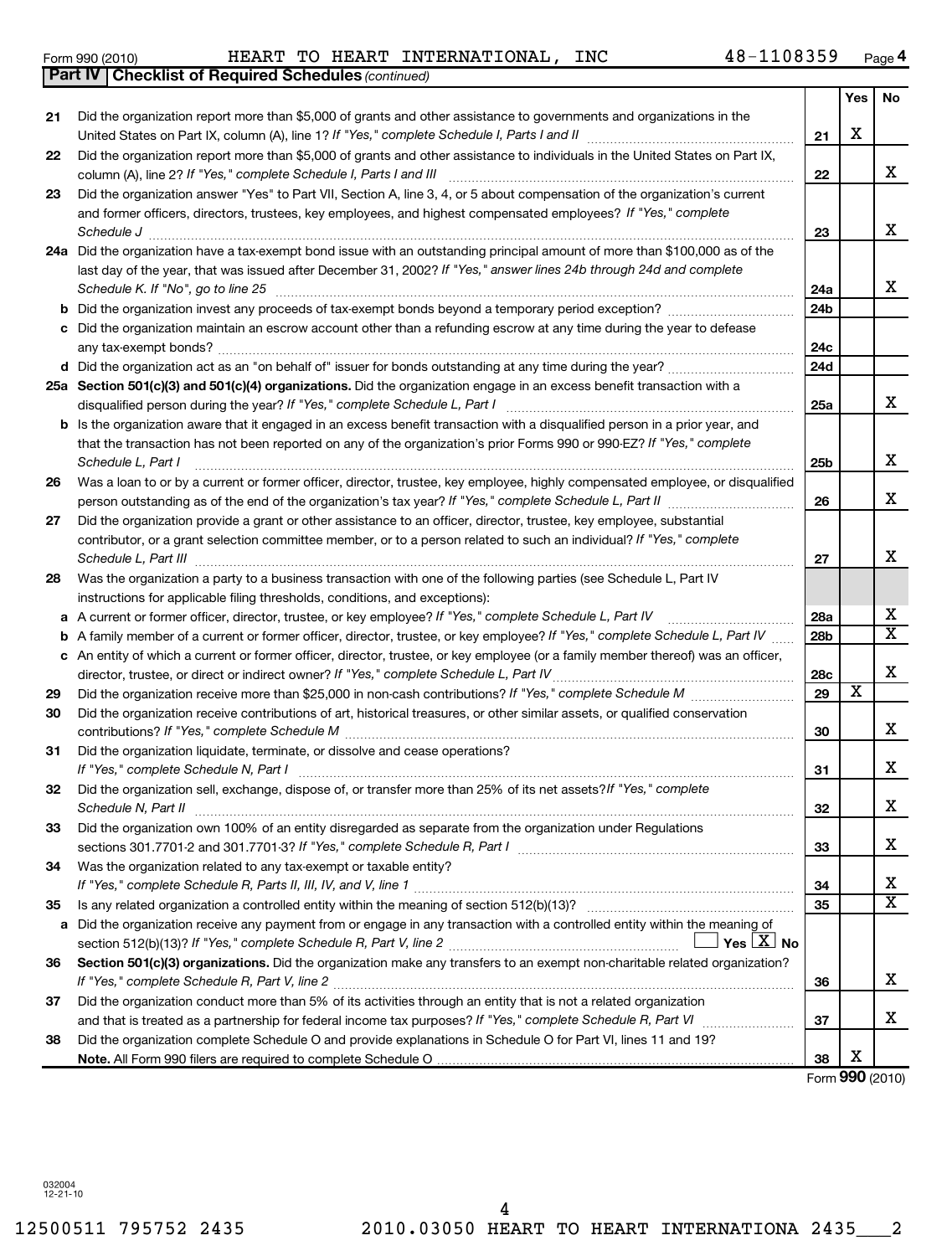| 1a<br>1 <sub>b</sub><br>Enter the number of Forms W-2G included in line 1a. Enter -0- if not applicable<br>b<br>Did the organization comply with backup withholding rules for reportable payments to vendors and reportable gaming<br>C<br>2a Enter the number of employees reported on Form W-3, Transmittal of Wage and Tax Statements,<br>2a<br>filed for the calendar year ending with or within the year covered by this return<br><b>b</b> If at least one is reported on line 2a, did the organization file all required federal employment tax returns?<br>Note. If the sum of lines 1a and 2a is greater than 250, you may be required to e-file, (see instructions)<br><b>b</b> If "Yes," has it filed a Form 990-T for this year? If "No," provide an explanation in Schedule O<br>4a At any time during the calendar year, did the organization have an interest in, or a signature or other authority over, a<br>financial account in a foreign country (such as a bank account, securities account, or other financial account)?<br><b>b</b> If "Yes," enter the name of the foreign country: $\blacktriangleright$ HAITI<br>See instructions for filing requirements for Form TD F 90-22.1, Report of Foreign Bank and Financial Accounts.<br>b<br>с<br>6a Does the organization have annual gross receipts that are normally greater than \$100,000, and did the organization solicit<br>b If "Yes," did the organization include with every solicitation an express statement that such contributions or gifts<br>Organizations that may receive deductible contributions under section 170(c).<br>7<br>Did the organization receive a payment in excess of \$75 made partly as a contribution and partly for goods and services provided to the payor?<br>a<br>b<br>Did the organization sell, exchange, or otherwise dispose of tangible personal property for which it was required<br>c<br>7d<br>d<br>е<br>f<br>If the organization received a contribution of qualified intellectual property, did the organization file Form 8899 as required?<br>g<br>If the organization received a contribution of cars, boats, airplanes, or other vehicles, did the organization file a Form 1098-C?<br>h<br>Sponsoring organizations maintaining donor advised funds and section 509(a)(3) supporting organizations. Did the supporting<br>8<br>organization, or a donor advised fund maintained by a sponsoring organization, have excess business holdings at any time during the year?<br>Sponsoring organizations maintaining donor advised funds.<br>9 | 1c<br>33<br>2 <sub>b</sub><br>3a<br>3 <sub>b</sub><br>4a<br>5a<br>5 <sub>b</sub><br>5 <sub>c</sub><br>6а | Yes<br>х<br>х           | No<br>x<br>x            |
|--------------------------------------------------------------------------------------------------------------------------------------------------------------------------------------------------------------------------------------------------------------------------------------------------------------------------------------------------------------------------------------------------------------------------------------------------------------------------------------------------------------------------------------------------------------------------------------------------------------------------------------------------------------------------------------------------------------------------------------------------------------------------------------------------------------------------------------------------------------------------------------------------------------------------------------------------------------------------------------------------------------------------------------------------------------------------------------------------------------------------------------------------------------------------------------------------------------------------------------------------------------------------------------------------------------------------------------------------------------------------------------------------------------------------------------------------------------------------------------------------------------------------------------------------------------------------------------------------------------------------------------------------------------------------------------------------------------------------------------------------------------------------------------------------------------------------------------------------------------------------------------------------------------------------------------------------------------------------------------------------------------------------------------------------------------------------------------------------------------------------------------------------------------------------------------------------------------------------------------------------------------------------------------------------------------------------------------------------------------------------------------------------------------------------------------------------------------------------------------------------------------------------------------------------------------------------|----------------------------------------------------------------------------------------------------------|-------------------------|-------------------------|
|                                                                                                                                                                                                                                                                                                                                                                                                                                                                                                                                                                                                                                                                                                                                                                                                                                                                                                                                                                                                                                                                                                                                                                                                                                                                                                                                                                                                                                                                                                                                                                                                                                                                                                                                                                                                                                                                                                                                                                                                                                                                                                                                                                                                                                                                                                                                                                                                                                                                                                                                                                          |                                                                                                          |                         |                         |
|                                                                                                                                                                                                                                                                                                                                                                                                                                                                                                                                                                                                                                                                                                                                                                                                                                                                                                                                                                                                                                                                                                                                                                                                                                                                                                                                                                                                                                                                                                                                                                                                                                                                                                                                                                                                                                                                                                                                                                                                                                                                                                                                                                                                                                                                                                                                                                                                                                                                                                                                                                          |                                                                                                          |                         |                         |
|                                                                                                                                                                                                                                                                                                                                                                                                                                                                                                                                                                                                                                                                                                                                                                                                                                                                                                                                                                                                                                                                                                                                                                                                                                                                                                                                                                                                                                                                                                                                                                                                                                                                                                                                                                                                                                                                                                                                                                                                                                                                                                                                                                                                                                                                                                                                                                                                                                                                                                                                                                          |                                                                                                          |                         |                         |
|                                                                                                                                                                                                                                                                                                                                                                                                                                                                                                                                                                                                                                                                                                                                                                                                                                                                                                                                                                                                                                                                                                                                                                                                                                                                                                                                                                                                                                                                                                                                                                                                                                                                                                                                                                                                                                                                                                                                                                                                                                                                                                                                                                                                                                                                                                                                                                                                                                                                                                                                                                          |                                                                                                          |                         |                         |
|                                                                                                                                                                                                                                                                                                                                                                                                                                                                                                                                                                                                                                                                                                                                                                                                                                                                                                                                                                                                                                                                                                                                                                                                                                                                                                                                                                                                                                                                                                                                                                                                                                                                                                                                                                                                                                                                                                                                                                                                                                                                                                                                                                                                                                                                                                                                                                                                                                                                                                                                                                          |                                                                                                          |                         |                         |
|                                                                                                                                                                                                                                                                                                                                                                                                                                                                                                                                                                                                                                                                                                                                                                                                                                                                                                                                                                                                                                                                                                                                                                                                                                                                                                                                                                                                                                                                                                                                                                                                                                                                                                                                                                                                                                                                                                                                                                                                                                                                                                                                                                                                                                                                                                                                                                                                                                                                                                                                                                          |                                                                                                          |                         |                         |
|                                                                                                                                                                                                                                                                                                                                                                                                                                                                                                                                                                                                                                                                                                                                                                                                                                                                                                                                                                                                                                                                                                                                                                                                                                                                                                                                                                                                                                                                                                                                                                                                                                                                                                                                                                                                                                                                                                                                                                                                                                                                                                                                                                                                                                                                                                                                                                                                                                                                                                                                                                          |                                                                                                          |                         |                         |
|                                                                                                                                                                                                                                                                                                                                                                                                                                                                                                                                                                                                                                                                                                                                                                                                                                                                                                                                                                                                                                                                                                                                                                                                                                                                                                                                                                                                                                                                                                                                                                                                                                                                                                                                                                                                                                                                                                                                                                                                                                                                                                                                                                                                                                                                                                                                                                                                                                                                                                                                                                          |                                                                                                          |                         |                         |
|                                                                                                                                                                                                                                                                                                                                                                                                                                                                                                                                                                                                                                                                                                                                                                                                                                                                                                                                                                                                                                                                                                                                                                                                                                                                                                                                                                                                                                                                                                                                                                                                                                                                                                                                                                                                                                                                                                                                                                                                                                                                                                                                                                                                                                                                                                                                                                                                                                                                                                                                                                          |                                                                                                          |                         |                         |
|                                                                                                                                                                                                                                                                                                                                                                                                                                                                                                                                                                                                                                                                                                                                                                                                                                                                                                                                                                                                                                                                                                                                                                                                                                                                                                                                                                                                                                                                                                                                                                                                                                                                                                                                                                                                                                                                                                                                                                                                                                                                                                                                                                                                                                                                                                                                                                                                                                                                                                                                                                          |                                                                                                          |                         |                         |
|                                                                                                                                                                                                                                                                                                                                                                                                                                                                                                                                                                                                                                                                                                                                                                                                                                                                                                                                                                                                                                                                                                                                                                                                                                                                                                                                                                                                                                                                                                                                                                                                                                                                                                                                                                                                                                                                                                                                                                                                                                                                                                                                                                                                                                                                                                                                                                                                                                                                                                                                                                          |                                                                                                          |                         |                         |
|                                                                                                                                                                                                                                                                                                                                                                                                                                                                                                                                                                                                                                                                                                                                                                                                                                                                                                                                                                                                                                                                                                                                                                                                                                                                                                                                                                                                                                                                                                                                                                                                                                                                                                                                                                                                                                                                                                                                                                                                                                                                                                                                                                                                                                                                                                                                                                                                                                                                                                                                                                          |                                                                                                          |                         |                         |
|                                                                                                                                                                                                                                                                                                                                                                                                                                                                                                                                                                                                                                                                                                                                                                                                                                                                                                                                                                                                                                                                                                                                                                                                                                                                                                                                                                                                                                                                                                                                                                                                                                                                                                                                                                                                                                                                                                                                                                                                                                                                                                                                                                                                                                                                                                                                                                                                                                                                                                                                                                          |                                                                                                          |                         |                         |
|                                                                                                                                                                                                                                                                                                                                                                                                                                                                                                                                                                                                                                                                                                                                                                                                                                                                                                                                                                                                                                                                                                                                                                                                                                                                                                                                                                                                                                                                                                                                                                                                                                                                                                                                                                                                                                                                                                                                                                                                                                                                                                                                                                                                                                                                                                                                                                                                                                                                                                                                                                          |                                                                                                          |                         |                         |
|                                                                                                                                                                                                                                                                                                                                                                                                                                                                                                                                                                                                                                                                                                                                                                                                                                                                                                                                                                                                                                                                                                                                                                                                                                                                                                                                                                                                                                                                                                                                                                                                                                                                                                                                                                                                                                                                                                                                                                                                                                                                                                                                                                                                                                                                                                                                                                                                                                                                                                                                                                          |                                                                                                          |                         |                         |
|                                                                                                                                                                                                                                                                                                                                                                                                                                                                                                                                                                                                                                                                                                                                                                                                                                                                                                                                                                                                                                                                                                                                                                                                                                                                                                                                                                                                                                                                                                                                                                                                                                                                                                                                                                                                                                                                                                                                                                                                                                                                                                                                                                                                                                                                                                                                                                                                                                                                                                                                                                          |                                                                                                          |                         |                         |
|                                                                                                                                                                                                                                                                                                                                                                                                                                                                                                                                                                                                                                                                                                                                                                                                                                                                                                                                                                                                                                                                                                                                                                                                                                                                                                                                                                                                                                                                                                                                                                                                                                                                                                                                                                                                                                                                                                                                                                                                                                                                                                                                                                                                                                                                                                                                                                                                                                                                                                                                                                          |                                                                                                          |                         | $\overline{\texttt{x}}$ |
|                                                                                                                                                                                                                                                                                                                                                                                                                                                                                                                                                                                                                                                                                                                                                                                                                                                                                                                                                                                                                                                                                                                                                                                                                                                                                                                                                                                                                                                                                                                                                                                                                                                                                                                                                                                                                                                                                                                                                                                                                                                                                                                                                                                                                                                                                                                                                                                                                                                                                                                                                                          |                                                                                                          |                         |                         |
|                                                                                                                                                                                                                                                                                                                                                                                                                                                                                                                                                                                                                                                                                                                                                                                                                                                                                                                                                                                                                                                                                                                                                                                                                                                                                                                                                                                                                                                                                                                                                                                                                                                                                                                                                                                                                                                                                                                                                                                                                                                                                                                                                                                                                                                                                                                                                                                                                                                                                                                                                                          |                                                                                                          |                         |                         |
|                                                                                                                                                                                                                                                                                                                                                                                                                                                                                                                                                                                                                                                                                                                                                                                                                                                                                                                                                                                                                                                                                                                                                                                                                                                                                                                                                                                                                                                                                                                                                                                                                                                                                                                                                                                                                                                                                                                                                                                                                                                                                                                                                                                                                                                                                                                                                                                                                                                                                                                                                                          |                                                                                                          |                         | X                       |
|                                                                                                                                                                                                                                                                                                                                                                                                                                                                                                                                                                                                                                                                                                                                                                                                                                                                                                                                                                                                                                                                                                                                                                                                                                                                                                                                                                                                                                                                                                                                                                                                                                                                                                                                                                                                                                                                                                                                                                                                                                                                                                                                                                                                                                                                                                                                                                                                                                                                                                                                                                          |                                                                                                          |                         |                         |
|                                                                                                                                                                                                                                                                                                                                                                                                                                                                                                                                                                                                                                                                                                                                                                                                                                                                                                                                                                                                                                                                                                                                                                                                                                                                                                                                                                                                                                                                                                                                                                                                                                                                                                                                                                                                                                                                                                                                                                                                                                                                                                                                                                                                                                                                                                                                                                                                                                                                                                                                                                          | 6b                                                                                                       |                         |                         |
|                                                                                                                                                                                                                                                                                                                                                                                                                                                                                                                                                                                                                                                                                                                                                                                                                                                                                                                                                                                                                                                                                                                                                                                                                                                                                                                                                                                                                                                                                                                                                                                                                                                                                                                                                                                                                                                                                                                                                                                                                                                                                                                                                                                                                                                                                                                                                                                                                                                                                                                                                                          |                                                                                                          |                         |                         |
|                                                                                                                                                                                                                                                                                                                                                                                                                                                                                                                                                                                                                                                                                                                                                                                                                                                                                                                                                                                                                                                                                                                                                                                                                                                                                                                                                                                                                                                                                                                                                                                                                                                                                                                                                                                                                                                                                                                                                                                                                                                                                                                                                                                                                                                                                                                                                                                                                                                                                                                                                                          | 7a                                                                                                       | х                       |                         |
|                                                                                                                                                                                                                                                                                                                                                                                                                                                                                                                                                                                                                                                                                                                                                                                                                                                                                                                                                                                                                                                                                                                                                                                                                                                                                                                                                                                                                                                                                                                                                                                                                                                                                                                                                                                                                                                                                                                                                                                                                                                                                                                                                                                                                                                                                                                                                                                                                                                                                                                                                                          | 7b                                                                                                       | $\overline{\textbf{x}}$ |                         |
|                                                                                                                                                                                                                                                                                                                                                                                                                                                                                                                                                                                                                                                                                                                                                                                                                                                                                                                                                                                                                                                                                                                                                                                                                                                                                                                                                                                                                                                                                                                                                                                                                                                                                                                                                                                                                                                                                                                                                                                                                                                                                                                                                                                                                                                                                                                                                                                                                                                                                                                                                                          |                                                                                                          |                         |                         |
|                                                                                                                                                                                                                                                                                                                                                                                                                                                                                                                                                                                                                                                                                                                                                                                                                                                                                                                                                                                                                                                                                                                                                                                                                                                                                                                                                                                                                                                                                                                                                                                                                                                                                                                                                                                                                                                                                                                                                                                                                                                                                                                                                                                                                                                                                                                                                                                                                                                                                                                                                                          | 7c                                                                                                       |                         | X                       |
|                                                                                                                                                                                                                                                                                                                                                                                                                                                                                                                                                                                                                                                                                                                                                                                                                                                                                                                                                                                                                                                                                                                                                                                                                                                                                                                                                                                                                                                                                                                                                                                                                                                                                                                                                                                                                                                                                                                                                                                                                                                                                                                                                                                                                                                                                                                                                                                                                                                                                                                                                                          |                                                                                                          |                         |                         |
|                                                                                                                                                                                                                                                                                                                                                                                                                                                                                                                                                                                                                                                                                                                                                                                                                                                                                                                                                                                                                                                                                                                                                                                                                                                                                                                                                                                                                                                                                                                                                                                                                                                                                                                                                                                                                                                                                                                                                                                                                                                                                                                                                                                                                                                                                                                                                                                                                                                                                                                                                                          | 7е                                                                                                       |                         | х                       |
|                                                                                                                                                                                                                                                                                                                                                                                                                                                                                                                                                                                                                                                                                                                                                                                                                                                                                                                                                                                                                                                                                                                                                                                                                                                                                                                                                                                                                                                                                                                                                                                                                                                                                                                                                                                                                                                                                                                                                                                                                                                                                                                                                                                                                                                                                                                                                                                                                                                                                                                                                                          | 7f                                                                                                       |                         | X                       |
|                                                                                                                                                                                                                                                                                                                                                                                                                                                                                                                                                                                                                                                                                                                                                                                                                                                                                                                                                                                                                                                                                                                                                                                                                                                                                                                                                                                                                                                                                                                                                                                                                                                                                                                                                                                                                                                                                                                                                                                                                                                                                                                                                                                                                                                                                                                                                                                                                                                                                                                                                                          | 7g                                                                                                       |                         |                         |
|                                                                                                                                                                                                                                                                                                                                                                                                                                                                                                                                                                                                                                                                                                                                                                                                                                                                                                                                                                                                                                                                                                                                                                                                                                                                                                                                                                                                                                                                                                                                                                                                                                                                                                                                                                                                                                                                                                                                                                                                                                                                                                                                                                                                                                                                                                                                                                                                                                                                                                                                                                          | 7h                                                                                                       |                         |                         |
|                                                                                                                                                                                                                                                                                                                                                                                                                                                                                                                                                                                                                                                                                                                                                                                                                                                                                                                                                                                                                                                                                                                                                                                                                                                                                                                                                                                                                                                                                                                                                                                                                                                                                                                                                                                                                                                                                                                                                                                                                                                                                                                                                                                                                                                                                                                                                                                                                                                                                                                                                                          |                                                                                                          |                         |                         |
|                                                                                                                                                                                                                                                                                                                                                                                                                                                                                                                                                                                                                                                                                                                                                                                                                                                                                                                                                                                                                                                                                                                                                                                                                                                                                                                                                                                                                                                                                                                                                                                                                                                                                                                                                                                                                                                                                                                                                                                                                                                                                                                                                                                                                                                                                                                                                                                                                                                                                                                                                                          | 8                                                                                                        |                         |                         |
|                                                                                                                                                                                                                                                                                                                                                                                                                                                                                                                                                                                                                                                                                                                                                                                                                                                                                                                                                                                                                                                                                                                                                                                                                                                                                                                                                                                                                                                                                                                                                                                                                                                                                                                                                                                                                                                                                                                                                                                                                                                                                                                                                                                                                                                                                                                                                                                                                                                                                                                                                                          |                                                                                                          |                         |                         |
| а                                                                                                                                                                                                                                                                                                                                                                                                                                                                                                                                                                                                                                                                                                                                                                                                                                                                                                                                                                                                                                                                                                                                                                                                                                                                                                                                                                                                                                                                                                                                                                                                                                                                                                                                                                                                                                                                                                                                                                                                                                                                                                                                                                                                                                                                                                                                                                                                                                                                                                                                                                        | 9а                                                                                                       |                         |                         |
|                                                                                                                                                                                                                                                                                                                                                                                                                                                                                                                                                                                                                                                                                                                                                                                                                                                                                                                                                                                                                                                                                                                                                                                                                                                                                                                                                                                                                                                                                                                                                                                                                                                                                                                                                                                                                                                                                                                                                                                                                                                                                                                                                                                                                                                                                                                                                                                                                                                                                                                                                                          | 9 <sub>b</sub>                                                                                           |                         |                         |
| 10<br>Section 501(c)(7) organizations. Enter:                                                                                                                                                                                                                                                                                                                                                                                                                                                                                                                                                                                                                                                                                                                                                                                                                                                                                                                                                                                                                                                                                                                                                                                                                                                                                                                                                                                                                                                                                                                                                                                                                                                                                                                                                                                                                                                                                                                                                                                                                                                                                                                                                                                                                                                                                                                                                                                                                                                                                                                            |                                                                                                          |                         |                         |
| Initiation fees and capital contributions included on Part VIII, line 12 <i>manual controllation</i> fees and capital contributions included on Part VIII, line 12<br>10a<br>а                                                                                                                                                                                                                                                                                                                                                                                                                                                                                                                                                                                                                                                                                                                                                                                                                                                                                                                                                                                                                                                                                                                                                                                                                                                                                                                                                                                                                                                                                                                                                                                                                                                                                                                                                                                                                                                                                                                                                                                                                                                                                                                                                                                                                                                                                                                                                                                           |                                                                                                          |                         |                         |
| 10 <sub>b</sub><br>Gross receipts, included on Form 990, Part VIII, line 12, for public use of club facilities<br>b                                                                                                                                                                                                                                                                                                                                                                                                                                                                                                                                                                                                                                                                                                                                                                                                                                                                                                                                                                                                                                                                                                                                                                                                                                                                                                                                                                                                                                                                                                                                                                                                                                                                                                                                                                                                                                                                                                                                                                                                                                                                                                                                                                                                                                                                                                                                                                                                                                                      |                                                                                                          |                         |                         |
| 11<br>Section 501(c)(12) organizations. Enter:                                                                                                                                                                                                                                                                                                                                                                                                                                                                                                                                                                                                                                                                                                                                                                                                                                                                                                                                                                                                                                                                                                                                                                                                                                                                                                                                                                                                                                                                                                                                                                                                                                                                                                                                                                                                                                                                                                                                                                                                                                                                                                                                                                                                                                                                                                                                                                                                                                                                                                                           |                                                                                                          |                         |                         |
| 11a<br>а                                                                                                                                                                                                                                                                                                                                                                                                                                                                                                                                                                                                                                                                                                                                                                                                                                                                                                                                                                                                                                                                                                                                                                                                                                                                                                                                                                                                                                                                                                                                                                                                                                                                                                                                                                                                                                                                                                                                                                                                                                                                                                                                                                                                                                                                                                                                                                                                                                                                                                                                                                 |                                                                                                          |                         |                         |
| Gross income from other sources (Do not net amounts due or paid to other sources against<br>b                                                                                                                                                                                                                                                                                                                                                                                                                                                                                                                                                                                                                                                                                                                                                                                                                                                                                                                                                                                                                                                                                                                                                                                                                                                                                                                                                                                                                                                                                                                                                                                                                                                                                                                                                                                                                                                                                                                                                                                                                                                                                                                                                                                                                                                                                                                                                                                                                                                                            |                                                                                                          |                         |                         |
| 11b                                                                                                                                                                                                                                                                                                                                                                                                                                                                                                                                                                                                                                                                                                                                                                                                                                                                                                                                                                                                                                                                                                                                                                                                                                                                                                                                                                                                                                                                                                                                                                                                                                                                                                                                                                                                                                                                                                                                                                                                                                                                                                                                                                                                                                                                                                                                                                                                                                                                                                                                                                      |                                                                                                          |                         |                         |
| 12a Section 4947(a)(1) non-exempt charitable trusts. Is the organization filing Form 990 in lieu of Form 1041?                                                                                                                                                                                                                                                                                                                                                                                                                                                                                                                                                                                                                                                                                                                                                                                                                                                                                                                                                                                                                                                                                                                                                                                                                                                                                                                                                                                                                                                                                                                                                                                                                                                                                                                                                                                                                                                                                                                                                                                                                                                                                                                                                                                                                                                                                                                                                                                                                                                           | 12a                                                                                                      |                         |                         |
| 12b<br><b>b</b> If "Yes," enter the amount of tax-exempt interest received or accrued during the year                                                                                                                                                                                                                                                                                                                                                                                                                                                                                                                                                                                                                                                                                                                                                                                                                                                                                                                                                                                                                                                                                                                                                                                                                                                                                                                                                                                                                                                                                                                                                                                                                                                                                                                                                                                                                                                                                                                                                                                                                                                                                                                                                                                                                                                                                                                                                                                                                                                                    |                                                                                                          |                         |                         |
| 13<br>Section 501(c)(29) qualified nonprofit health insurance issuers.                                                                                                                                                                                                                                                                                                                                                                                                                                                                                                                                                                                                                                                                                                                                                                                                                                                                                                                                                                                                                                                                                                                                                                                                                                                                                                                                                                                                                                                                                                                                                                                                                                                                                                                                                                                                                                                                                                                                                                                                                                                                                                                                                                                                                                                                                                                                                                                                                                                                                                   |                                                                                                          |                         |                         |
| a Is the organization licensed to issue qualified health plans in more than one state?                                                                                                                                                                                                                                                                                                                                                                                                                                                                                                                                                                                                                                                                                                                                                                                                                                                                                                                                                                                                                                                                                                                                                                                                                                                                                                                                                                                                                                                                                                                                                                                                                                                                                                                                                                                                                                                                                                                                                                                                                                                                                                                                                                                                                                                                                                                                                                                                                                                                                   | 13a                                                                                                      |                         |                         |
| Note. See the instructions for additional information the organization must report on Schedule O.                                                                                                                                                                                                                                                                                                                                                                                                                                                                                                                                                                                                                                                                                                                                                                                                                                                                                                                                                                                                                                                                                                                                                                                                                                                                                                                                                                                                                                                                                                                                                                                                                                                                                                                                                                                                                                                                                                                                                                                                                                                                                                                                                                                                                                                                                                                                                                                                                                                                        |                                                                                                          |                         |                         |
| <b>b</b> Enter the amount of reserves the organization is required to maintain by the states in which the                                                                                                                                                                                                                                                                                                                                                                                                                                                                                                                                                                                                                                                                                                                                                                                                                                                                                                                                                                                                                                                                                                                                                                                                                                                                                                                                                                                                                                                                                                                                                                                                                                                                                                                                                                                                                                                                                                                                                                                                                                                                                                                                                                                                                                                                                                                                                                                                                                                                |                                                                                                          |                         |                         |
| 13 <sub>b</sub>                                                                                                                                                                                                                                                                                                                                                                                                                                                                                                                                                                                                                                                                                                                                                                                                                                                                                                                                                                                                                                                                                                                                                                                                                                                                                                                                                                                                                                                                                                                                                                                                                                                                                                                                                                                                                                                                                                                                                                                                                                                                                                                                                                                                                                                                                                                                                                                                                                                                                                                                                          |                                                                                                          |                         |                         |
| 13 <sub>c</sub>                                                                                                                                                                                                                                                                                                                                                                                                                                                                                                                                                                                                                                                                                                                                                                                                                                                                                                                                                                                                                                                                                                                                                                                                                                                                                                                                                                                                                                                                                                                                                                                                                                                                                                                                                                                                                                                                                                                                                                                                                                                                                                                                                                                                                                                                                                                                                                                                                                                                                                                                                          |                                                                                                          |                         |                         |
| 14a Did the organization receive any payments for indoor tanning services during the tax year?                                                                                                                                                                                                                                                                                                                                                                                                                                                                                                                                                                                                                                                                                                                                                                                                                                                                                                                                                                                                                                                                                                                                                                                                                                                                                                                                                                                                                                                                                                                                                                                                                                                                                                                                                                                                                                                                                                                                                                                                                                                                                                                                                                                                                                                                                                                                                                                                                                                                           |                                                                                                          |                         |                         |
|                                                                                                                                                                                                                                                                                                                                                                                                                                                                                                                                                                                                                                                                                                                                                                                                                                                                                                                                                                                                                                                                                                                                                                                                                                                                                                                                                                                                                                                                                                                                                                                                                                                                                                                                                                                                                                                                                                                                                                                                                                                                                                                                                                                                                                                                                                                                                                                                                                                                                                                                                                          | 14a                                                                                                      |                         | x                       |

Form 990 (2010) HEART TO HEART INTERNATIONAL, INC 48-1108359 Page

**Part V** Statements Regarding Other IRS Filings and Tax Compliance

Form (2010) **990**

**5**

032005 12-21-10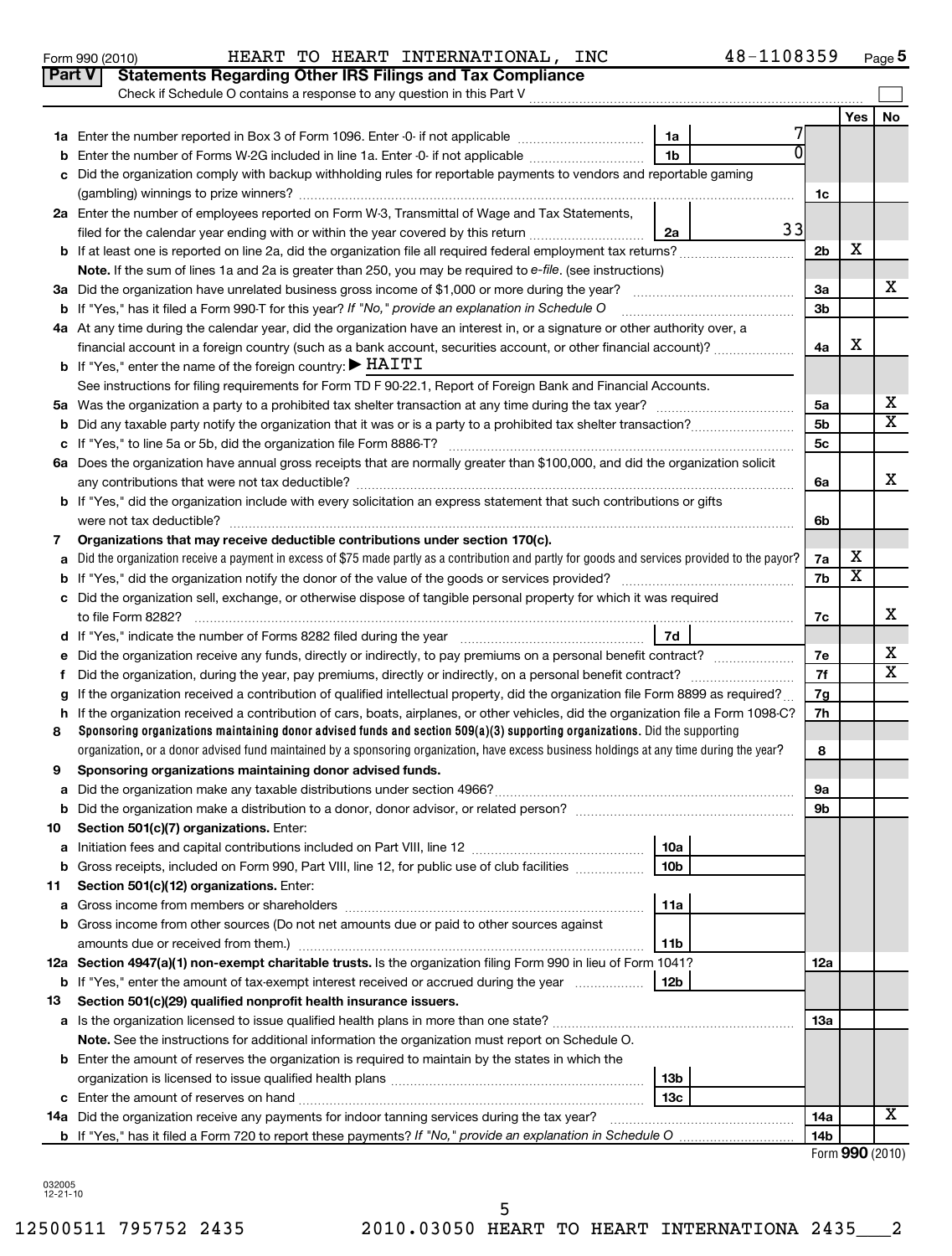| Form 990 (2010) |  |  |
|-----------------|--|--|
|-----------------|--|--|

### Form 990 (2010) HEART TO HEART INTERNATIONAL, INC 48-1108359 Page

*to line 8a, 8b, or 10b below, describe the circumstances, processes, or changes in Schedule O. See instructions.*

**Part VI** Governance, Management, and Disclosure For each "Yes" response to lines 2 through 7b below, and for a "No" response

**6**

|                    |                                                                                                                                                                      |              |                 | $\boxed{\textbf{X}}$ |
|--------------------|----------------------------------------------------------------------------------------------------------------------------------------------------------------------|--------------|-----------------|----------------------|
|                    | <b>Section A. Governing Body and Management</b>                                                                                                                      |              |                 |                      |
|                    |                                                                                                                                                                      |              | Yes             | No                   |
|                    | 1a Enter the number of voting members of the governing body at the end of the tax year<br>1a                                                                         | 8            |                 |                      |
|                    | <b>b</b> Enter the number of voting members included in line 1a, above, who are independent<br>1b                                                                    |              |                 |                      |
| 2                  | Did any officer, director, trustee, or key employee have a family relationship or a business relationship with any other                                             |              |                 |                      |
|                    |                                                                                                                                                                      | $\mathbf{2}$ |                 | x                    |
| 3                  | Did the organization delegate control over management duties customarily performed by or under the direct supervision                                                |              |                 |                      |
|                    |                                                                                                                                                                      | З            |                 | х                    |
| 4                  | Did the organization make any significant changes to its governing documents since the prior Form 990 was filed?                                                     | 4            |                 | X                    |
| 5                  |                                                                                                                                                                      | 5            |                 | х                    |
| 6                  |                                                                                                                                                                      | 6            |                 | X                    |
|                    | 7a Does the organization have members, stockholders, or other persons who may elect one or more members of the                                                       |              |                 |                      |
|                    |                                                                                                                                                                      | 7a           |                 | X                    |
|                    |                                                                                                                                                                      | 7b           |                 | X                    |
| 8                  | Did the organization contemporaneously document the meetings held or written actions undertaken during the year                                                      |              |                 |                      |
|                    | by the following:                                                                                                                                                    |              |                 |                      |
|                    |                                                                                                                                                                      | 8a           | х               |                      |
|                    |                                                                                                                                                                      | 8b           |                 | X                    |
| 9                  | Is there any officer, director, trustee, or key employee listed in Part VII, Section A, who cannot be reached at the                                                 |              |                 |                      |
|                    |                                                                                                                                                                      | 9            |                 | х                    |
|                    | <b>Section B. Policies</b> (This Section B requests information about policies not required by the Internal Revenue Code.)                                           |              |                 |                      |
|                    |                                                                                                                                                                      | 10a          | Yes             | No<br>x              |
|                    | <b>b</b> If "Yes," does the organization have written policies and procedures governing the activities of such chapters, affiliates,                                 |              |                 |                      |
|                    | and branches to ensure their operations are consistent with those of the organization?                                                                               | 10b          |                 |                      |
|                    | 11a Has the organization provided a copy of this Form 990 to all members of its governing body before filing the form?                                               | 11a          | x               |                      |
|                    | <b>b</b> Describe in Schedule O the process, if any, used by the organization to review this Form 990.                                                               |              |                 |                      |
|                    |                                                                                                                                                                      | 12a          | х               |                      |
|                    | <b>b</b> Are officers, directors or trustees, and key employees required to disclose annually interests that could give rise                                         |              |                 |                      |
|                    | to conflicts?                                                                                                                                                        | <b>12b</b>   | X               |                      |
|                    | c Does the organization regularly and consistently monitor and enforce compliance with the policy? If "Yes," describe                                                |              |                 |                      |
|                    | in Schedule O how this is done                                                                                                                                       | 12c          | х               |                      |
| 13                 |                                                                                                                                                                      | 13           | х               |                      |
| 14                 |                                                                                                                                                                      | 14           | х               |                      |
| 15                 | Did the process for determining compensation of the following persons include a review and approval by independent                                                   |              |                 |                      |
|                    | persons, comparability data, and contemporaneous substantiation of the deliberation and decision?                                                                    |              |                 |                      |
|                    |                                                                                                                                                                      | 15a          | х               |                      |
|                    |                                                                                                                                                                      | 15b          |                 | x                    |
|                    | If "Yes" to line 15a or 15b, describe the process in Schedule O. (See instructions.)                                                                                 |              |                 |                      |
|                    | 16a Did the organization invest in, contribute assets to, or participate in a joint venture or similar arrangement with a                                            |              |                 |                      |
|                    | taxable entity during the year?                                                                                                                                      | 16a          |                 | х                    |
|                    | b If "Yes," has the organization adopted a written policy or procedure requiring the organization to evaluate its participation                                      |              |                 |                      |
|                    | in joint venture arrangements under applicable federal tax law, and taken steps to safeguard the organization's                                                      |              |                 |                      |
|                    | exempt status with respect to such arrangements?                                                                                                                     | 16b          |                 |                      |
|                    | <b>Section C. Disclosure</b>                                                                                                                                         |              |                 |                      |
| 17                 | <b>NONE</b><br>List the states with which a copy of this Form 990 is required to be filed $\blacktriangleright$                                                      |              |                 |                      |
| 18                 | Section 6104 requires an organization to make its Forms 1023 (or 1024 if applicable), 990, and 990-T (501(c)(3)s only) available for                                 |              |                 |                      |
|                    | public inspection. Indicate how you make these available. Check all that apply.<br>$\lfloor x \rfloor$ Own website<br>$\lfloor \underline{X} \rfloor$ Upon request   |              |                 |                      |
|                    | Another's website                                                                                                                                                    |              |                 |                      |
| 19                 | Describe in Schedule O whether (and if so, how), the organization makes its governing documents, conflict of interest policy, and financial                          |              |                 |                      |
|                    | statements available to the public.<br>State the name, physical address, and telephone number of the person who possesses the books and records of the organization: |              |                 |                      |
| 20                 | HEART TO HEART INTERNATIONAL - 913-764-5200                                                                                                                          |              |                 |                      |
|                    | 401 S. CLAIRBORNE, SUITE 302, OLATHE, KS<br>66062                                                                                                                    |              |                 |                      |
|                    |                                                                                                                                                                      |              | Form 990 (2010) |                      |
| 032006<br>12-21-10 |                                                                                                                                                                      |              |                 |                      |

12500511 795752 2435 2010.03050 HEART TO HEART INTERNATIONA 2435\_\_\_2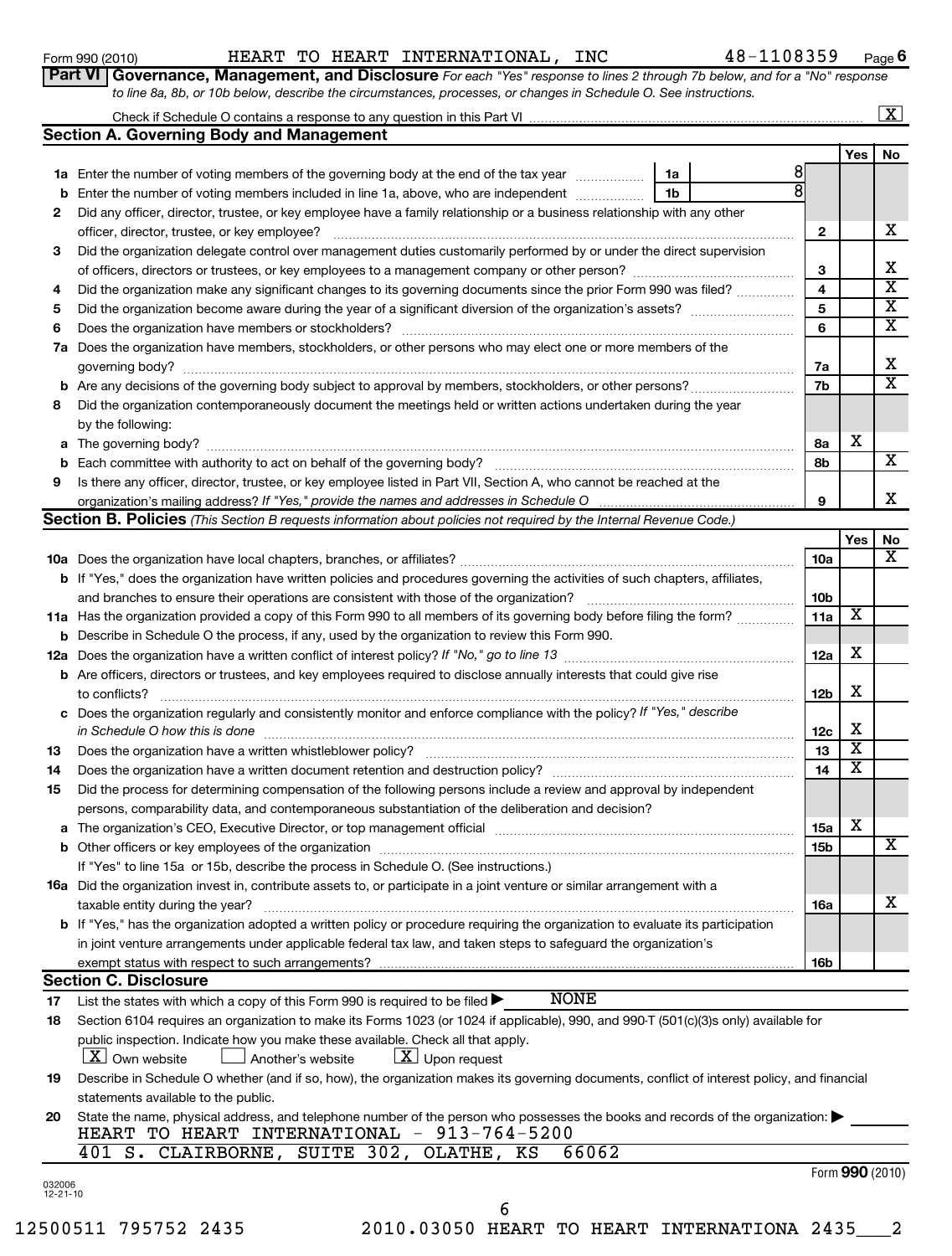### Check if Schedule O contains a response to any question in this Part VII **Part VII Compensation of Officers, Directors, Trustees, Key Employees, Highest Compensated Employees, and Independent Contractors**  $\mathcal{L}_{\mathcal{A}}$

**Section A. Officers, Directors, Trustees, Key Employees, and Highest Compensated Employees**

**1a**  Complete this table for all persons required to be listed. Report compensation for the calendar year ending with or within the organization's tax year.

**•** List all of the organization's current officers, directors, trustees (whether individuals or organizations), regardless of amount of compensation. Enter -0- in columns  $(D)$ ,  $(E)$ , and  $(F)$  if no compensation was paid.

**•** List all of the organization's **current** key employees, if any. See instructions for definition of "key employee."

 $\bullet$  List the organization's five  $\tt current$  highest compensated employees (other than an officer, director, trustee, or key employee) who received reportable compensation (Box 5 of Form W-2 and/or Box 7 of Form 1099-MISC) of more than \$100,000 from the organization and any related organizations .

 $\bullet$  List all of the organization's former officers, key employees, and highest compensated employees who received more than \$100,000 of reportable compensation from the organization and any related organizations.

**•** List all of the organization's former directors or trustees that received, in the capacity as a former director or trustee of the organization, more than \$10,000 of reportable compensation from the organization and any related organizations.

List persons in the following order: individual trustees or directors; institutional trustees; officers; key employees; highest compensated employees; and former such persons.

Check this box if neither the organization nor any related organization compensated any current officer, director, or trustee.  $\mathcal{L}_{\mathcal{A}}$ 

| (A)                                              | (C)<br>(B)                                                                             |                                |                      |             |              |                                                           |        | (D)                                                            | (F)                                                              |                                                                                                |  |
|--------------------------------------------------|----------------------------------------------------------------------------------------|--------------------------------|----------------------|-------------|--------------|-----------------------------------------------------------|--------|----------------------------------------------------------------|------------------------------------------------------------------|------------------------------------------------------------------------------------------------|--|
| Name and Title                                   | Average                                                                                |                                |                      | Position    |              |                                                           |        | Reportable                                                     | Reportable                                                       | Estimated                                                                                      |  |
|                                                  | hours per<br>week<br>(describe<br>hours for<br>related<br>organizations<br>in Schedule | Individual trustee or director | nstitutional trustee | Officer     | Key employee | (check all that apply)<br>Highest compensated<br>employee | Former | compensation<br>from<br>the<br>organization<br>(W-2/1099-MISC) | compensation<br>from related<br>organizations<br>(W-2/1099-MISC) | amount of<br>other<br>compensation<br>from the<br>organization<br>and related<br>organizations |  |
|                                                  | O)                                                                                     |                                |                      |             |              |                                                           |        |                                                                |                                                                  |                                                                                                |  |
| GARY MORSCH, MD                                  |                                                                                        |                                |                      |             |              |                                                           |        | 0.                                                             |                                                                  |                                                                                                |  |
| VICE CHAIR & FOUNDER                             | 2.00                                                                                   | $\mathbf X$                    |                      | $\mathbf X$ |              |                                                           |        |                                                                | $\mathbf 0$ .                                                    | 0.                                                                                             |  |
| LONNIE CANNON                                    |                                                                                        |                                |                      |             |              |                                                           |        | $\mathbf 0$                                                    | $\mathbf 0$                                                      |                                                                                                |  |
| BOARD MEMBER                                     | 1.00                                                                                   | $\mathbf X$                    |                      |             |              |                                                           |        |                                                                |                                                                  | $\mathbf 0$ .                                                                                  |  |
| CARLA DURYEE                                     | 1.00                                                                                   | $\mathbf X$                    |                      | $\mathbf X$ |              |                                                           |        | $\mathbf 0$                                                    | 0.                                                               | $\mathbf 0$ .                                                                                  |  |
| BOARD CHAIR-1ST PART OF YEAR<br>HOWARD FLEISCHER |                                                                                        |                                |                      |             |              |                                                           |        |                                                                |                                                                  |                                                                                                |  |
| BOARD MEMBER                                     | 1.00                                                                                   | X                              |                      |             |              |                                                           |        | $\mathbf 0$                                                    | $\mathbf 0$                                                      | $\mathbf 0$ .                                                                                  |  |
| BRUCE RE                                         |                                                                                        |                                |                      |             |              |                                                           |        |                                                                |                                                                  |                                                                                                |  |
| <b>BOARD MEMBER</b>                              | 1.00                                                                                   | $\mathbf X$                    |                      |             |              |                                                           |        | $\mathbf 0$                                                    | $\mathbf 0$                                                      | $\mathbf 0$ .                                                                                  |  |
| THOMAS SOMMERS, CHE                              |                                                                                        |                                |                      |             |              |                                                           |        |                                                                |                                                                  |                                                                                                |  |
| TREASURER - 1ST PART OF YEAR                     | 1.00                                                                                   | Х                              |                      | $\mathbf X$ |              |                                                           |        | $\mathbf 0$                                                    | $\mathbf 0$                                                      | $\mathbf 0$ .                                                                                  |  |
| JIMMY STRICKLAND                                 |                                                                                        |                                |                      |             |              |                                                           |        |                                                                |                                                                  |                                                                                                |  |
| <b>BOARD MEMBER</b>                              | 1.00                                                                                   | $\mathbf X$                    |                      |             |              |                                                           |        | $\mathbf 0$                                                    | $\mathbf 0$                                                      | $\mathbf 0$ .                                                                                  |  |
| DARRELL LYNN GRACE, D.O.                         |                                                                                        |                                |                      |             |              |                                                           |        |                                                                |                                                                  |                                                                                                |  |
| <b>BOARD MEMBER</b>                              | 1.00                                                                                   | X                              |                      |             |              |                                                           |        | $\mathbf 0$                                                    | $\mathbf 0$                                                      | $\mathbf 0$ .                                                                                  |  |
| ZANDRA L. MAFFETT                                |                                                                                        |                                |                      |             |              |                                                           |        |                                                                |                                                                  |                                                                                                |  |
| <b>BOARD MEMBER</b>                              | 1.00                                                                                   | X                              |                      |             |              |                                                           |        | $\mathbf 0$                                                    | $\mathbf 0$                                                      | $\mathbf 0$ .                                                                                  |  |
| <b>JIM KERR</b>                                  |                                                                                        |                                |                      |             |              |                                                           |        |                                                                |                                                                  |                                                                                                |  |
| BOARD CHAIR - LAST PART OF YEAR                  | 1.00                                                                                   | Х                              |                      | $\mathbf X$ |              |                                                           |        | $\mathbf 0$                                                    | 0                                                                | $\mathbf 0$ .                                                                                  |  |
| <b>JAMES BAKER</b>                               |                                                                                        |                                |                      |             |              |                                                           |        |                                                                |                                                                  |                                                                                                |  |
| DIRECTOR OF FINANCE & ADMIN-FIRST PA             | 40.00                                                                                  |                                |                      | $\mathbf X$ |              |                                                           |        | 18,665.                                                        | 0.                                                               | $\boldsymbol{0}$ .                                                                             |  |
| <b>ANDRE BUTLER</b>                              |                                                                                        |                                |                      |             |              |                                                           |        |                                                                |                                                                  |                                                                                                |  |
| CEO - LAST PART OF YEAR                          | 40.00                                                                                  |                                |                      | $\mathbf X$ |              |                                                           |        | 103,642.                                                       | $\mathbf 0$ .                                                    | 4,430.                                                                                         |  |
| <b>JON NORTH</b>                                 |                                                                                        |                                |                      |             |              |                                                           |        |                                                                |                                                                  |                                                                                                |  |
| CEO - FIRST PART OF YEAR                         | 40.00                                                                                  |                                |                      | $\mathbf X$ |              |                                                           |        | 84,637.                                                        | $\mathbf 0$                                                      | $\mathbf 0$ .                                                                                  |  |
| <b>CURTIS AUBREY</b>                             |                                                                                        |                                |                      |             |              |                                                           |        |                                                                |                                                                  |                                                                                                |  |
| CHIEF FINANCIAL OFFICER - FIRST PART             | 40.00                                                                                  |                                |                      | X           |              |                                                           |        | 4,943.                                                         | $\mathbf 0$ .                                                    | $\mathbf 0$ .                                                                                  |  |
|                                                  |                                                                                        |                                |                      |             |              |                                                           |        |                                                                |                                                                  |                                                                                                |  |
|                                                  |                                                                                        |                                |                      |             |              |                                                           |        |                                                                |                                                                  |                                                                                                |  |

7

032007 12-21-10

Form (2010) **990**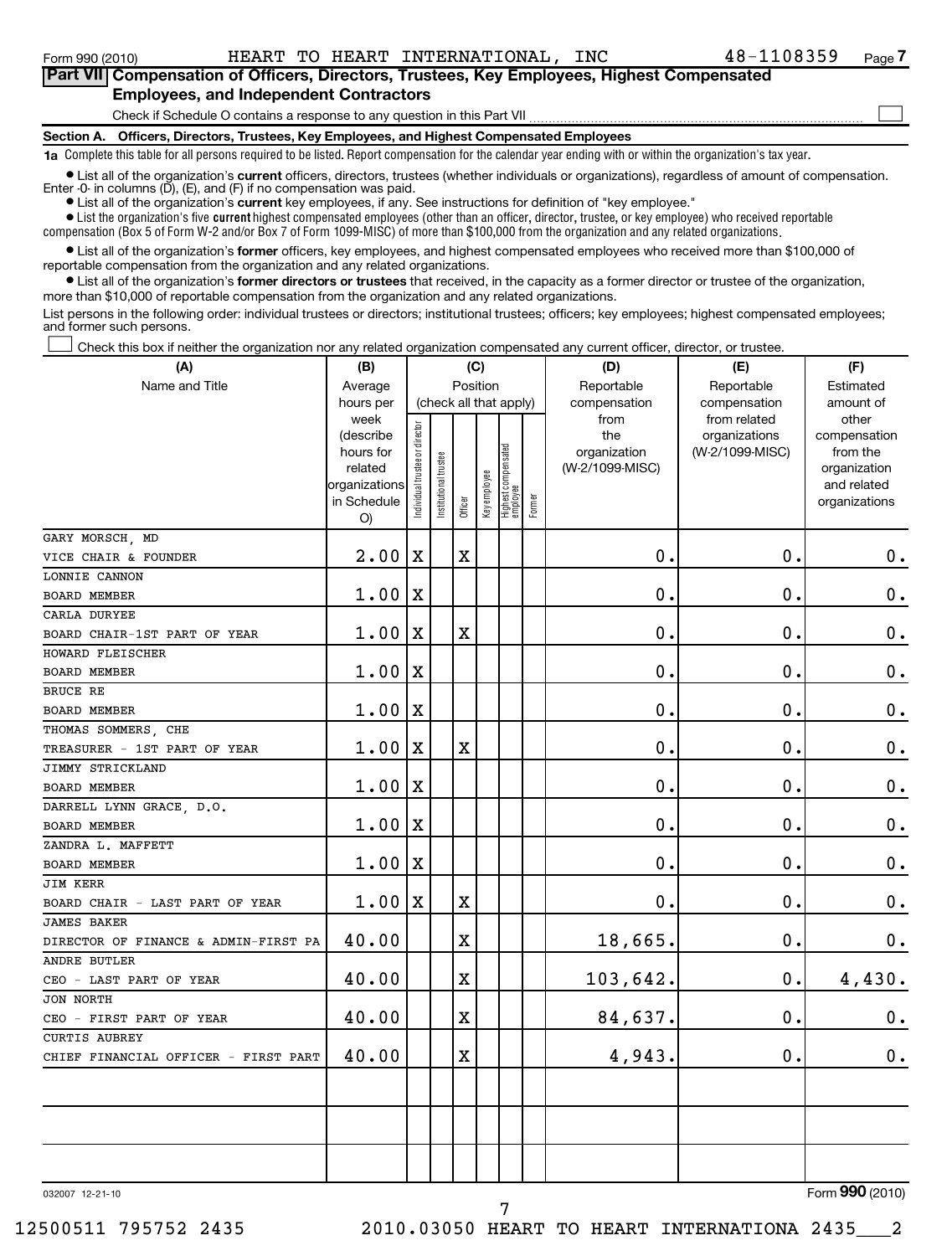| HEART TO HEART INTERNATIONAL,<br>Form 990 (2010)                                                                                          |                        |                                |                       |          |              |                                 |        | INC                             | 48-1108359      |                  | Page 8                   |
|-------------------------------------------------------------------------------------------------------------------------------------------|------------------------|--------------------------------|-----------------------|----------|--------------|---------------------------------|--------|---------------------------------|-----------------|------------------|--------------------------|
| <b>Part VII</b><br>Section A. Officers, Directors, Trustees, Key Employees, and Highest Compensated Employees (continued)                 |                        |                                |                       |          |              |                                 |        |                                 |                 |                  |                          |
| (A)                                                                                                                                       | (B)                    |                                |                       | (C)      |              |                                 |        | (D)                             | (E)             |                  | (F)                      |
| Name and title                                                                                                                            | Average                |                                |                       | Position |              |                                 |        | Reportable                      | Reportable      |                  | Estimated                |
|                                                                                                                                           | hours per              |                                |                       |          |              | (check all that apply)          |        | compensation                    | compensation    |                  | amount of                |
|                                                                                                                                           | week                   |                                |                       |          |              |                                 |        | from                            | from related    |                  | other                    |
|                                                                                                                                           | (describe<br>hours for |                                |                       |          |              |                                 |        | the                             | organizations   |                  | compensation             |
|                                                                                                                                           | related                |                                |                       |          |              |                                 |        | organization<br>(W-2/1099-MISC) | (W-2/1099-MISC) |                  | from the<br>organization |
|                                                                                                                                           | organizations          |                                |                       |          |              |                                 |        |                                 |                 |                  | and related              |
|                                                                                                                                           | in Schedule            | Individual trustee or director | Institutional trustee |          | Key employee |                                 |        |                                 |                 |                  | organizations            |
|                                                                                                                                           | O)                     |                                |                       | Officer  |              | Highest compensated<br>employee | Former |                                 |                 |                  |                          |
|                                                                                                                                           |                        |                                |                       |          |              |                                 |        |                                 |                 |                  |                          |
|                                                                                                                                           |                        |                                |                       |          |              |                                 |        |                                 |                 |                  |                          |
|                                                                                                                                           |                        |                                |                       |          |              |                                 |        |                                 |                 |                  |                          |
|                                                                                                                                           |                        |                                |                       |          |              |                                 |        |                                 |                 |                  |                          |
|                                                                                                                                           |                        |                                |                       |          |              |                                 |        |                                 |                 |                  |                          |
|                                                                                                                                           |                        |                                |                       |          |              |                                 |        |                                 |                 |                  |                          |
|                                                                                                                                           |                        |                                |                       |          |              |                                 |        |                                 |                 |                  |                          |
|                                                                                                                                           |                        |                                |                       |          |              |                                 |        |                                 |                 |                  |                          |
|                                                                                                                                           |                        |                                |                       |          |              |                                 |        |                                 |                 |                  |                          |
|                                                                                                                                           |                        |                                |                       |          |              |                                 |        |                                 |                 |                  |                          |
|                                                                                                                                           |                        |                                |                       |          |              |                                 |        |                                 |                 |                  |                          |
|                                                                                                                                           |                        |                                |                       |          |              |                                 |        | 211,887.                        |                 | $\overline{0}$ . | 4,430.                   |
| c Total from continuation sheets to Part VII, Section A                                                                                   |                        |                                |                       |          |              |                                 |        | σ.                              |                 | σ.               | 0.                       |
|                                                                                                                                           |                        |                                |                       |          |              |                                 |        | 211,887.                        |                 | о.               | 4,430.                   |
| Total number of individuals (including but not limited to those listed above) who received more than \$100,000 in reportable<br>2         |                        |                                |                       |          |              |                                 |        |                                 |                 |                  |                          |
| compensation from the organization                                                                                                        |                        |                                |                       |          |              |                                 |        |                                 |                 |                  |                          |
|                                                                                                                                           |                        |                                |                       |          |              |                                 |        |                                 |                 |                  | No<br><b>Yes</b>         |
| 3<br>Did the organization list any former officer, director or trustee, key employee, or highest compensated employee on                  |                        |                                |                       |          |              |                                 |        |                                 |                 |                  |                          |
|                                                                                                                                           |                        |                                |                       |          |              |                                 |        |                                 |                 | 3                | x                        |
| For any individual listed on line 1a, is the sum of reportable compensation and other compensation from the organization                  |                        |                                |                       |          |              |                                 |        |                                 |                 |                  |                          |
| and related organizations greater than \$150,000? If "Yes," complete Schedule J for such individual                                       |                        |                                |                       |          |              |                                 |        |                                 |                 | 4                | x                        |
| Did any person listed on line 1a receive or accrue compensation from any unrelated organization or individual for services<br>5           |                        |                                |                       |          |              |                                 |        |                                 |                 |                  |                          |
| rendered to the organization? If "Yes," complete Schedule J for such person                                                               |                        |                                |                       |          |              |                                 |        |                                 |                 | 5                | x                        |
| <b>Section B. Independent Contractors</b>                                                                                                 |                        |                                |                       |          |              |                                 |        |                                 |                 |                  |                          |
| Complete this table for your five highest compensated independent contractors that received more than \$100,000 of compensation from<br>1 |                        |                                |                       |          |              |                                 |        |                                 |                 |                  |                          |
| the organization.<br>(A)                                                                                                                  |                        |                                |                       |          |              |                                 |        | (B)                             |                 | (C)              |                          |
| Name and business address                                                                                                                 |                        |                                |                       |          |              |                                 |        | Description of services         |                 | Compensation     |                          |
| <b>PREMIER STUDIOS</b>                                                                                                                    |                        |                                |                       |          |              |                                 |        | MARKETING, WEBSITE,             |                 |                  |                          |
| 10000 MARSHALL DRIVE, LENEXA, KS 66215                                                                                                    |                        |                                |                       |          |              |                                 |        | MAIL SERVICES                   |                 |                  | 195,383.                 |
|                                                                                                                                           |                        |                                |                       |          |              |                                 |        |                                 |                 |                  |                          |
|                                                                                                                                           |                        |                                |                       |          |              |                                 |        |                                 |                 |                  |                          |
|                                                                                                                                           |                        |                                |                       |          |              |                                 |        |                                 |                 |                  |                          |
|                                                                                                                                           |                        |                                |                       |          |              |                                 |        |                                 |                 |                  |                          |
|                                                                                                                                           |                        |                                |                       |          |              |                                 |        |                                 |                 |                  |                          |
| Total number of independent contractors (including but not limited to those listed above) who received more than<br>2                     |                        |                                |                       |          |              | 1                               |        |                                 |                 |                  |                          |
| \$100,000 in compensation from the organization                                                                                           |                        |                                |                       |          |              |                                 |        |                                 |                 |                  |                          |
| 032008 12-21-10                                                                                                                           |                        |                                |                       |          |              |                                 |        |                                 |                 |                  | Form 990 (2010)          |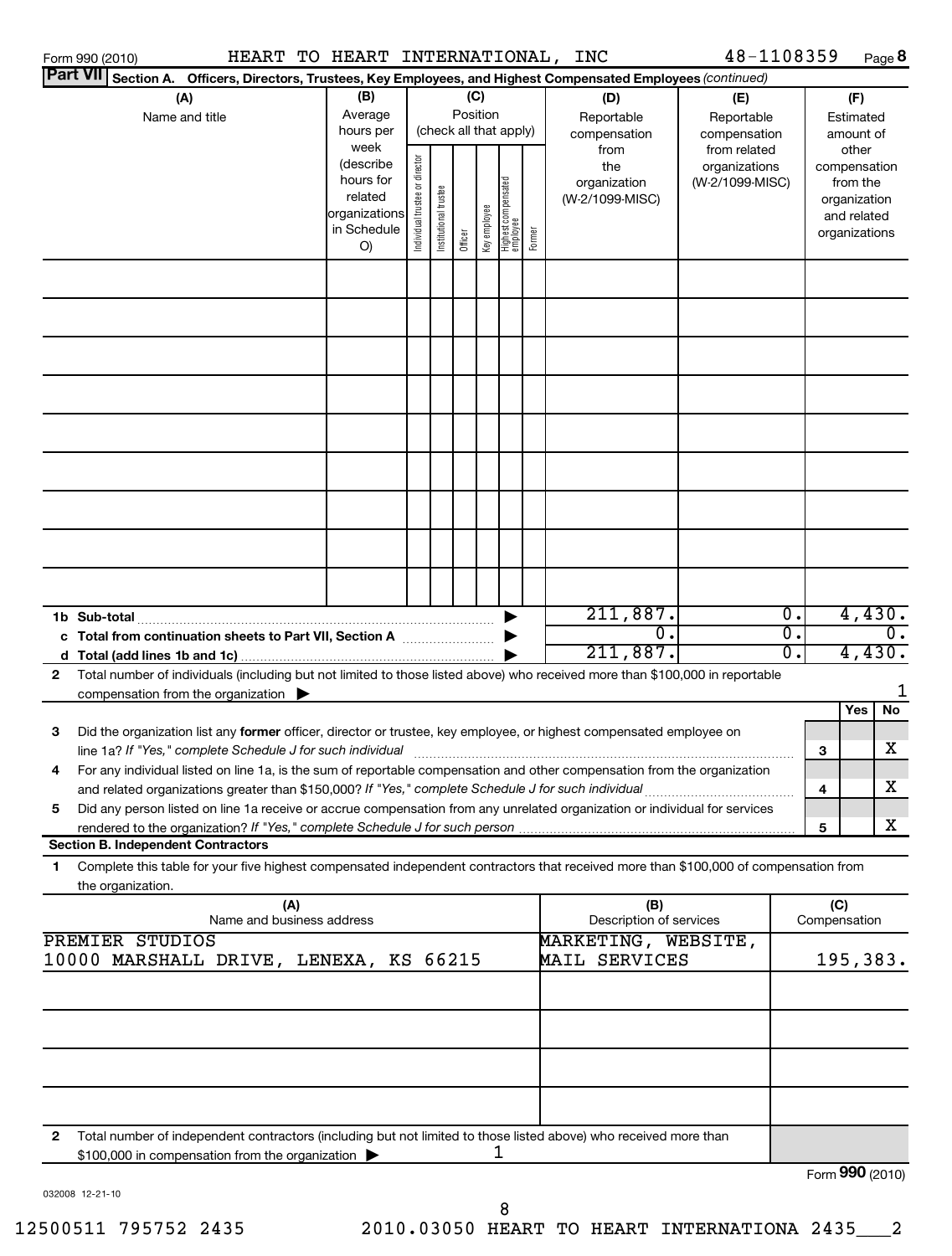| Form 990 (2010) |  |  |  |
|-----------------|--|--|--|
|-----------------|--|--|--|

#### Form 990 (2010) HEART TO HEART INTERNATIONAL, INC 4 8-11 0 8 3 5 9 Page HEART TO HEART INTERNATIONAL, INC 48-1108359

 $48 - 1108359$  Page 9

|                                                           | <b>Part VIII</b> | <b>Statement of Revenue</b>                                                                                                                                                                                                                                                               |                                                          |                                                                               |                      |                                                 |                                         |                                                                              |
|-----------------------------------------------------------|------------------|-------------------------------------------------------------------------------------------------------------------------------------------------------------------------------------------------------------------------------------------------------------------------------------------|----------------------------------------------------------|-------------------------------------------------------------------------------|----------------------|-------------------------------------------------|-----------------------------------------|------------------------------------------------------------------------------|
|                                                           |                  |                                                                                                                                                                                                                                                                                           |                                                          |                                                                               | (A)<br>Total revenue | (B)<br>Related or<br>exempt function<br>revenue | (C)<br>Unrelated<br>business<br>revenue | (D)<br>Revenue<br>excluded from<br>tax under<br>sections 512,<br>513, or 514 |
| Contributions, gifts, grants<br>and other similar amounts | g                | 1 a Federated campaigns<br><b>b</b> Membership dues<br>c Fundraising events<br>d Related organizations<br>e Government grants (contributions)<br>f All other contributions, gifts, grants, and<br>similar amounts not included above<br>Noncash contributions included in lines 1a-1f: \$ | 1a<br>1b<br>1 <sub>c</sub><br>1 <sub>d</sub><br>1e<br>1f | 3,775.<br>46,122.<br>145,000.<br>80, 315, 516.<br>$\overline{76}$ , 293, 483. |                      |                                                 |                                         |                                                                              |
|                                                           |                  |                                                                                                                                                                                                                                                                                           |                                                          |                                                                               | 80,510,413.          |                                                 |                                         |                                                                              |
|                                                           | 2a<br>b          | ADMINISTRATION FEE/PRO<br><u> 1989 - Johann Barn, mars ann an t-Amhain an t-Amhain an t-Amhain an t-Amhain an t-Amhain an t-Amhain an t-Amh</u>                                                                                                                                           |                                                          | <b>Business Code</b><br>493000                                                | 464,249.             | 464,249.                                        |                                         |                                                                              |
| Program Service<br>Revenue                                | c<br>d           |                                                                                                                                                                                                                                                                                           |                                                          |                                                                               |                      |                                                 |                                         |                                                                              |
|                                                           | е                |                                                                                                                                                                                                                                                                                           |                                                          |                                                                               |                      |                                                 |                                         |                                                                              |
|                                                           |                  |                                                                                                                                                                                                                                                                                           |                                                          | ►                                                                             | 464,249.             |                                                 |                                         |                                                                              |
|                                                           | 3<br>4           | Investment income (including dividends, interest, and<br>Income from investment of tax-exempt bond proceeds                                                                                                                                                                               |                                                          |                                                                               | 5,394.               |                                                 |                                         | 5,394.                                                                       |
|                                                           | 5                |                                                                                                                                                                                                                                                                                           |                                                          |                                                                               |                      |                                                 |                                         |                                                                              |
|                                                           | 6а               | Gross Rents                                                                                                                                                                                                                                                                               | (i) Real                                                 | (ii) Personal                                                                 |                      |                                                 |                                         |                                                                              |
|                                                           | b                | Less: rental expenses<br>c Rental income or (loss)                                                                                                                                                                                                                                        |                                                          |                                                                               |                      |                                                 |                                         |                                                                              |
|                                                           |                  | <b>7 a</b> Gross amount from sales of<br>assets other than inventory                                                                                                                                                                                                                      | (i) Securities                                           | (ii) Other                                                                    |                      |                                                 |                                         |                                                                              |
|                                                           |                  | <b>b</b> Less: cost or other basis<br>and sales expenses                                                                                                                                                                                                                                  | 13.                                                      | 8,071.<br>$-13. -8,071.$                                                      |                      |                                                 |                                         |                                                                              |
|                                                           |                  |                                                                                                                                                                                                                                                                                           |                                                          |                                                                               | $-8,084.$            |                                                 |                                         | $-8,084.$                                                                    |
| <b>Other Revenue</b>                                      |                  | 8 a Gross income from fundraising events (not<br>$\mathtt{46}$ , $\mathtt{122.}$ of<br>including \$<br>contributions reported on line 1c). See                                                                                                                                            | a l                                                      | 12,146.                                                                       |                      |                                                 |                                         |                                                                              |
|                                                           |                  |                                                                                                                                                                                                                                                                                           | $\mathbf{b}$                                             | 57,085.                                                                       |                      |                                                 |                                         |                                                                              |
|                                                           |                  | c Net income or (loss) from fundraising events                                                                                                                                                                                                                                            |                                                          | $\frac{1}{2}$                                                                 | $-44,939.$           |                                                 |                                         | $-44,939.$                                                                   |
|                                                           |                  | 9 a Gross income from gaming activities. See                                                                                                                                                                                                                                              |                                                          |                                                                               |                      |                                                 |                                         |                                                                              |
|                                                           |                  |                                                                                                                                                                                                                                                                                           | b                                                        |                                                                               |                      |                                                 |                                         |                                                                              |
|                                                           |                  | 10 a Gross sales of inventory, less returns                                                                                                                                                                                                                                               |                                                          |                                                                               |                      |                                                 |                                         |                                                                              |
|                                                           |                  | c Net income or (loss) from sales of inventory                                                                                                                                                                                                                                            | b                                                        |                                                                               |                      |                                                 |                                         |                                                                              |
|                                                           |                  | Miscellaneous Revenue                                                                                                                                                                                                                                                                     |                                                          | <b>Business Code</b>                                                          |                      |                                                 |                                         |                                                                              |
|                                                           | 11a              | the control of the control of the control of the control of the control of                                                                                                                                                                                                                |                                                          |                                                                               |                      |                                                 |                                         |                                                                              |
|                                                           | b                | the control of the control of the control of the control of the control of                                                                                                                                                                                                                |                                                          |                                                                               |                      |                                                 |                                         |                                                                              |
|                                                           | с                | <u> 1989 - Johann Barbara, martin a</u>                                                                                                                                                                                                                                                   |                                                          |                                                                               |                      |                                                 |                                         |                                                                              |
|                                                           | d                |                                                                                                                                                                                                                                                                                           |                                                          |                                                                               |                      |                                                 |                                         |                                                                              |
|                                                           |                  |                                                                                                                                                                                                                                                                                           |                                                          |                                                                               |                      |                                                 |                                         |                                                                              |
| 032009<br>$12 - 21 - 10$                                  | 12               |                                                                                                                                                                                                                                                                                           |                                                          |                                                                               | 80,927,033.          | 464, 249.                                       | $\overline{0}$ .                        | $-47,629.$<br>Form 990 (2010)                                                |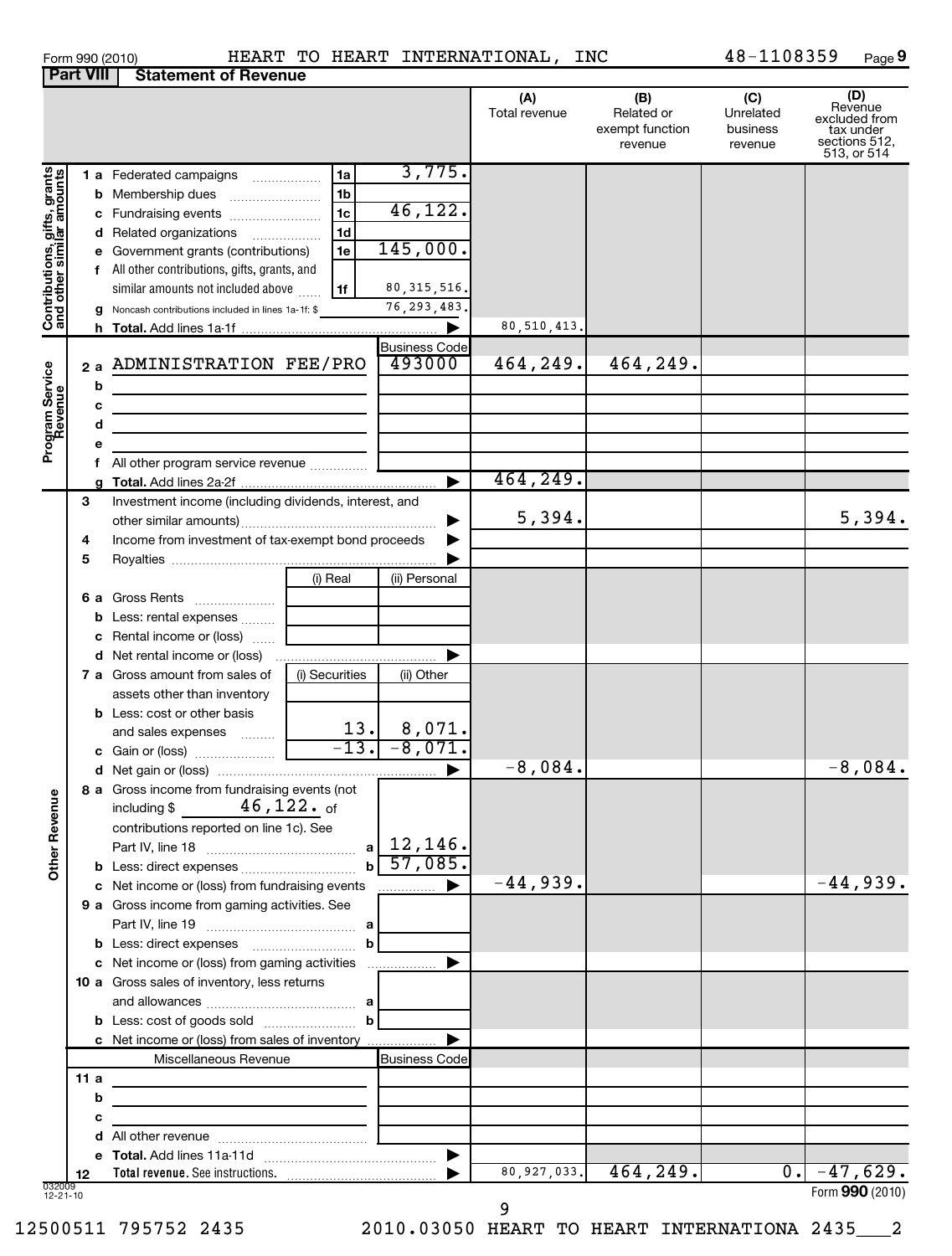Form 990 (2010) HEART TO HEART INTERNATIONAL,INC 48-1108359 Page

48-1108359 Page 10

|              | All other organizations must complete column (A) but are not required to complete columns (B), (C), and (D).                                                                                                                                              |                        | Section 501(c)(3) and 501(c)(4) organizations must complete all columns. |                                           |                                |
|--------------|-----------------------------------------------------------------------------------------------------------------------------------------------------------------------------------------------------------------------------------------------------------|------------------------|--------------------------------------------------------------------------|-------------------------------------------|--------------------------------|
|              | Do not include amounts reported on lines 6b,<br>7b, 8b, 9b, and 10b of Part VIII.                                                                                                                                                                         | (A)<br>Total expenses  | (B)<br>Program service<br>expenses                                       | (C)<br>Management and<br>general expenses | (D)<br>Fundraising<br>expenses |
| 1            | Grants and other assistance to governments and                                                                                                                                                                                                            |                        |                                                                          |                                           |                                |
|              | organizations in the U.S. See Part IV, line 21                                                                                                                                                                                                            | 3, 241, 424.           | 3, 241, 424.                                                             |                                           |                                |
| 2            | Grants and other assistance to individuals in                                                                                                                                                                                                             |                        |                                                                          |                                           |                                |
|              | the U.S. See Part IV, line 22                                                                                                                                                                                                                             |                        |                                                                          |                                           |                                |
| 3            | Grants and other assistance to governments,                                                                                                                                                                                                               |                        |                                                                          |                                           |                                |
|              | organizations, and individuals outside the U.S.                                                                                                                                                                                                           |                        |                                                                          |                                           |                                |
|              | See Part IV, lines 15 and 16                                                                                                                                                                                                                              |                        | 70,422,311. 70,422,311.                                                  |                                           |                                |
| 4            | Benefits paid to or for members                                                                                                                                                                                                                           |                        |                                                                          |                                           |                                |
| 5            | Compensation of current officers, directors,                                                                                                                                                                                                              | 216,318.               | 79,445.                                                                  | 59,789.                                   | 77,084.                        |
|              | trustees, and key employees<br>Compensation not included above, to disqualified                                                                                                                                                                           |                        |                                                                          |                                           |                                |
| 6            | persons (as defined under section 4958(f)(1)) and                                                                                                                                                                                                         |                        |                                                                          |                                           |                                |
|              | persons described in section 4958(c)(3)(B)                                                                                                                                                                                                                |                        |                                                                          |                                           |                                |
| 7            |                                                                                                                                                                                                                                                           | 826,529.               | 483,778.                                                                 | 151, 719.                                 | 191,032.                       |
| 8            | Pension plan contributions (include section 401(k)                                                                                                                                                                                                        |                        |                                                                          |                                           |                                |
|              | and section 403(b) employer contributions)                                                                                                                                                                                                                |                        | 5,136.                                                                   | 1,705.                                    | 1,505.                         |
| 9            |                                                                                                                                                                                                                                                           | $\frac{8,346}{38,555}$ | 20,846.                                                                  | 7,820.                                    | 9,889.                         |
| 10           |                                                                                                                                                                                                                                                           | 127,446.               | 68,907.                                                                  | 25,850.                                   | 32,689.                        |
| 11           | Fees for services (non-employees):                                                                                                                                                                                                                        |                        |                                                                          |                                           |                                |
| a            |                                                                                                                                                                                                                                                           |                        |                                                                          |                                           |                                |
| b            |                                                                                                                                                                                                                                                           | 2,005.                 |                                                                          | 2,005.                                    |                                |
| с            |                                                                                                                                                                                                                                                           | 17,925.                |                                                                          | 17,925.                                   |                                |
| d            |                                                                                                                                                                                                                                                           |                        |                                                                          |                                           |                                |
| e            | Professional fundraising services. See Part IV, line 17                                                                                                                                                                                                   |                        |                                                                          |                                           |                                |
| f            | Investment management fees                                                                                                                                                                                                                                | 250.                   |                                                                          | 250.                                      |                                |
| g            |                                                                                                                                                                                                                                                           | 532,073.<br>6,747.     | 368, 288.<br>4,576.                                                      | 18,344.                                   | 145, 441.<br>2,171.            |
| 12           |                                                                                                                                                                                                                                                           | 226,825.               | 122,638.                                                                 | 46,008.                                   | 58, 179.                       |
| 13           |                                                                                                                                                                                                                                                           |                        |                                                                          |                                           |                                |
| 14           |                                                                                                                                                                                                                                                           |                        |                                                                          |                                           |                                |
| 15<br>16     |                                                                                                                                                                                                                                                           | 281,517.               | 226,062.                                                                 | 28,002.                                   | 27,453.                        |
| 17           | Travel                                                                                                                                                                                                                                                    | 528, 193.              | 462, 169.                                                                | 39,614.                                   | 26,410.                        |
| 18           | Payments of travel or entertainment expenses                                                                                                                                                                                                              |                        |                                                                          |                                           |                                |
|              | for any federal, state, or local public officials                                                                                                                                                                                                         |                        |                                                                          |                                           |                                |
| 19           | Conferences, conventions, and meetings                                                                                                                                                                                                                    |                        |                                                                          |                                           |                                |
| 20           | Interest                                                                                                                                                                                                                                                  | 60, 132.               | 47,767.                                                                  | 5,460.                                    | 6,905.                         |
| 21           |                                                                                                                                                                                                                                                           |                        |                                                                          |                                           |                                |
| 22           | Depreciation, depletion, and amortization                                                                                                                                                                                                                 | 203,679.               | 173, 127.                                                                | 22,405.                                   | 8,147.                         |
| 23           | Insurance                                                                                                                                                                                                                                                 | 38,095.                | 26,667.                                                                  | 5,714.                                    | 5,714.                         |
| 24           | Other expenses. Itemize expenses not covered<br>above. (List miscellaneous expenses in line 24f. If line<br>24f amount exceeds 10% of line 25, column (A)<br>amount, list line 24f expenses on Schedule O.) [                                             |                        |                                                                          |                                           |                                |
| $\mathbf{a}$ | OBSOLETE INVENTORY                                                                                                                                                                                                                                        | 2,542,415.             | 2,542,415.                                                               |                                           |                                |
| b            | STAFF DEVELOPMENT                                                                                                                                                                                                                                         | 5,449.                 | 2,946.                                                                   | 1,105.                                    | 1,398.                         |
| c            | the control of the control of the control of the control of the control of                                                                                                                                                                                |                        |                                                                          |                                           |                                |
| d            |                                                                                                                                                                                                                                                           |                        |                                                                          |                                           |                                |
| e            |                                                                                                                                                                                                                                                           |                        |                                                                          |                                           |                                |
| f            | All other expenses                                                                                                                                                                                                                                        |                        |                                                                          |                                           |                                |
| 25           | Total functional expenses. Add lines 1 through 24f                                                                                                                                                                                                        | 79,326,234.            | 78, 298, 502.                                                            | 433,715.                                  | 594,017.                       |
| 26           | <b>Joint costs.</b> Check here $\blacktriangleright \square \mathbf{X}$ if following SOP<br>98-2 (ASC 958-720). Complete this line only if the<br>organization reported in column (B) joint costs from a<br>combined educational campaign and fundraising |                        |                                                                          |                                           |                                |
|              | 032010 12-21-10                                                                                                                                                                                                                                           |                        |                                                                          |                                           | Form 990 (2010)                |

## 12500511 795752 2435 2010.03050 HEART TO HEART INTERNATIONA 2435\_\_\_2

10

Form (2010) **990**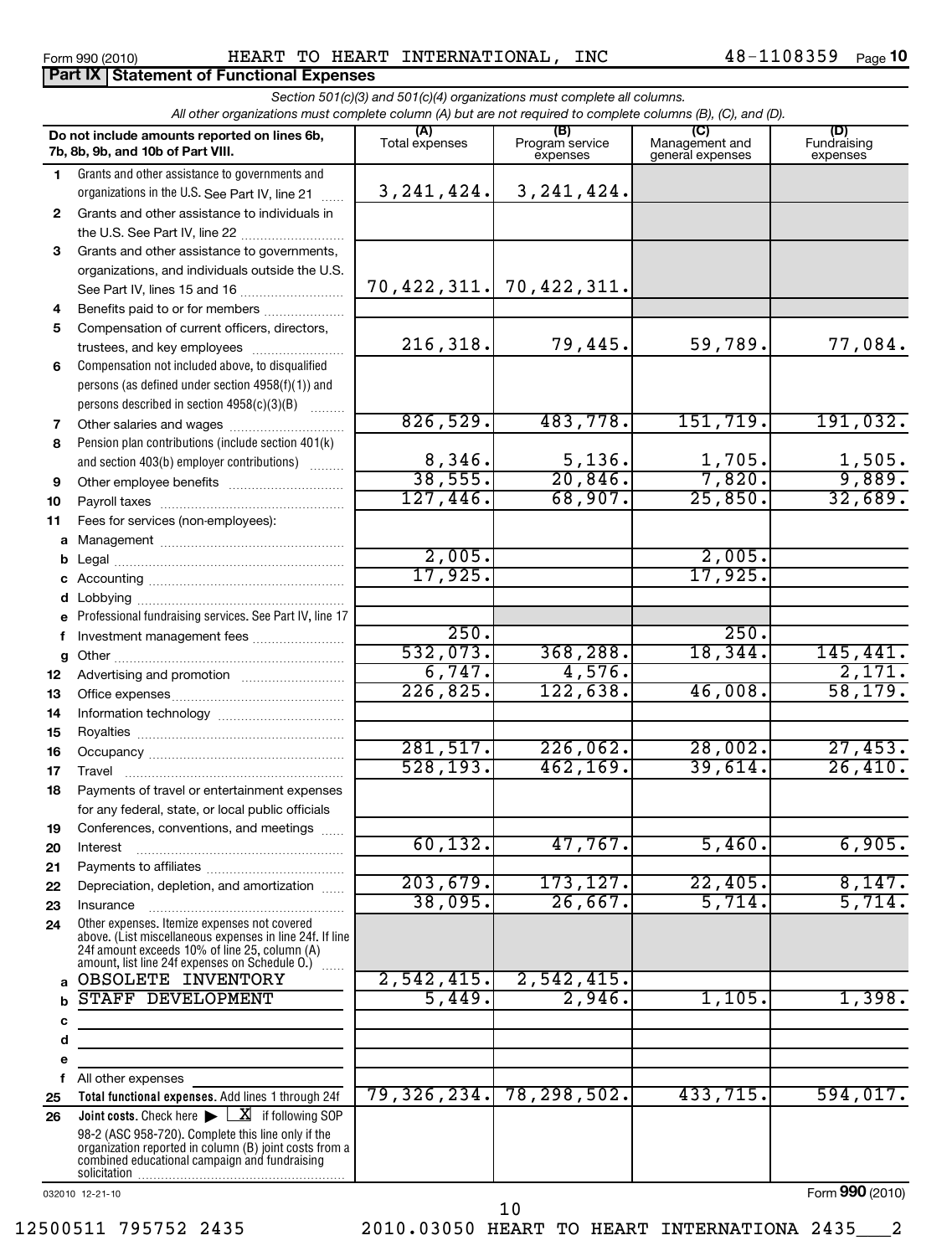| Form 990 (2010) |                               |  |
|-----------------|-------------------------------|--|
|                 | <b>Part X   Balance Sheet</b> |  |

#### **(A) (B)** Beginning of year  $\parallel$  End of year  $177, 251.$  1 59,716. **1 1** Cash - non-interest-bearing ~~~~~~~~~~~~~~~~~~~~~~~~~ **2**  $231,158$ .  $2$  631,943. **2** Savings and temporary cash investments ~~~~~~~~~~~~~~~~~~ 610,000. **3 3** Pledges and grants receivable, net ~~~~~~~~~~~~~~~~~~~~~  $602. a 26,368.$ Accounts receivable, net ~~~~~~~~~~~~~~~~~~~~~~~~~~ **4 4 5** Receivables from current and former officers, directors, trustees, key employees, and highest compensated employees. Complete Part II **5** of Schedule L ~~~~~~~~~~~~~~~~~~~~~~~~~~~~~~~ **6** Receivables from other disqualified persons (as defined under section 4958(f)(1)), persons described in section 4958(c)(3)(B), and contributing employers and sponsoring organizations of section 501(c)(9) voluntary **6** employees' beneficiary organizations (see instructions) **Assets 7 7** Notes and loans receivable, net ~~~~~~~~~~~~~~~~~~~~~~~ 24,083,678. 24,377,817. **8 8** Inventories for sale or use ~~~~~~~~~~~~~~~~~~~~~~~~~~ 31,184. **9 9** Prepaid expenses and deferred charges ~~~~~~~~~~~~~~~~~~ **10 a** Land, buildings, and equipment: cost or other 2,465,852. basis. Complete Part VI of Schedule D www. 10a  $1,329,528.$  1,013,009.  $1_{10c}$  1,136,324. **10c b** Less: accumulated depreciation \_\_\_\_\_\_\_\_\_\_\_\_\_\_| 10b  $28,455.$  11 31,536. **11 11** Investments - publicly traded securities ~~~~~~~~~~~~~~~~~~~ **12 12** Investments - other securities. See Part IV, line 11 ~~~~~~~~~~~~~~ **13 13** Investments - program-related. See Part IV, line 11 ~~~~~~~~~~~~~ **14 14** Intangible assets ~~~~~~~~~~~~~~~~~~~~~~~~~~~~~~ Other assets. See Part IV, line 11 ~~~~~~~~~~~~~~~~~~~~~~ **15 15**  $25,565,337.$   $16$   $26,873,704.$ **16 16 Total assets.**  Add lines 1 through 15 (must equal line 34)  $258, 425.$  17 161,335. **17 17** Accounts payable and accrued expenses ~~~~~~~~~~~~~~~~~~ **18 18** Grants payable ~~~~~~~~~~~~~~~~~~~~~~~~~~~~~~~ **19 19** Deferred revenue **communications and the contract of the contract of the Deferred** revenues **20 20** Tax-exempt bond liabilities ~~~~~~~~~~~~~~~~~~~~~~~~~ **21** Escrow or custodial account liability. Complete Part IV of Schedule D ........... **21 Liabilities 22** Payables to current and former officers, directors, trustees, key employees, highest compensated employees, and disqualified persons. Complete Part II of Schedule L  $~\blacksquare~$ **22**  $1,195,355.$  23 997,243. **23** Secured mortgages and notes payable to unrelated third parties **23 24 24** Unsecured notes and loans payable to unrelated third parties ~~~~~~~~ **25** Other liabilities. Complete Part X of Schedule D ~~~~~~~~~~~~~~~ **25**  $1,453,780.$  26 1,158,578. **26 26 Total liabilities.**  Add lines 17 through 25 Organizations that follow SFAS 117, check here  $\blacktriangleright$   $\boxed{\text{X}}$  and complete **lines 27 through 29, and lines 33 and 34. Vet Assets or Fund Balances Net Assets or Fund Balances**  $\begin{array}{|c|c|c|c|c|c|}\n\hline\n24,010,637. &\pmb{\quad 27} &\pmb{\quad 24,577,476.}\ \hline\n41,942. &\pmb{\quad 28} &\pmb{\quad 1,077.112.} \\\hline\n\end{array}$ **27 27** Unrestricted net assets ~~~~~~~~~~~~~~~~~~~~~~~~~~~ 41,942. 1,077,112. **28 28** Temporarily restricted net assets ~~~~~~~~~~~~~~~~~~~~~~ 58,978. 60,538. **29 29** Permanently restricted net assets **Organizations that do not follow SFAS 117, check here and** | **complete lines 30 through 34. 30 30** Capital stock or trust principal, or current funds ~~~~~~~~~~~~~~~ **31 31** Paid-in or capital surplus, or land, building, or equipment fund ...................... **32 32** Retained earnings, endowment, accumulated income, or other funds ............ 24,111,557. 25,715,126. Total net assets or fund balances ~~~~~~~~~~~~~~~~~~~~~~ **33 33**  $25,565,337.$   $34$   $26,873,704.$ **34 34** Total liabilities and net assets/fund balances

Form (2010) **990**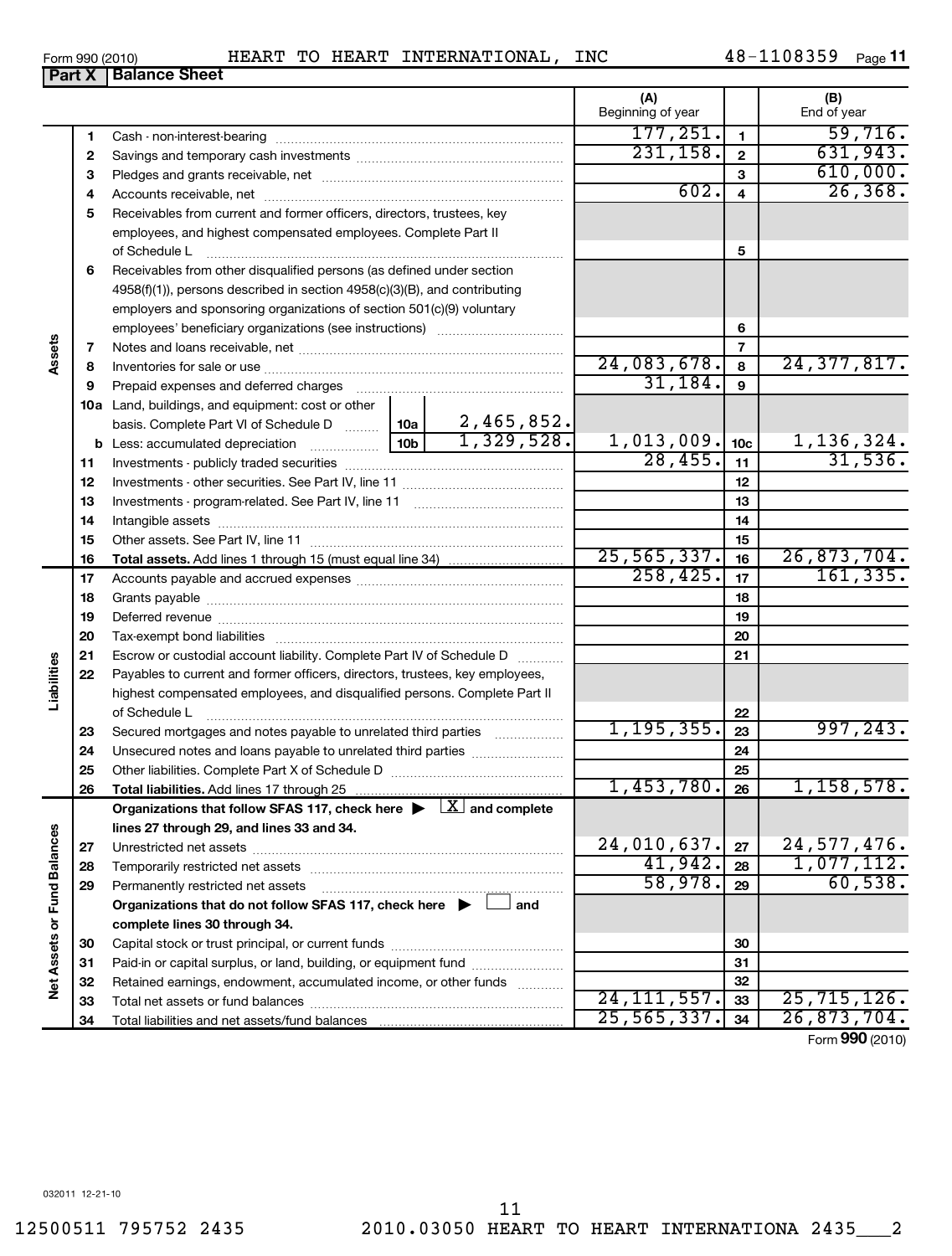|    | HEART TO HEART INTERNATIONAL,<br>INC<br>Form 990 (2010)                                                                              |                         | 48-1108359 |                |                         | Page 12            |  |
|----|--------------------------------------------------------------------------------------------------------------------------------------|-------------------------|------------|----------------|-------------------------|--------------------|--|
|    | <b>Part XI Reconciliation of Net Assets</b>                                                                                          |                         |            |                |                         |                    |  |
|    |                                                                                                                                      |                         |            |                |                         | $\boxed{\text{X}}$ |  |
|    |                                                                                                                                      |                         |            |                |                         |                    |  |
| 1  |                                                                                                                                      | $\mathbf{1}$            |            |                |                         | 80, 927, 033.      |  |
| 2  |                                                                                                                                      | $\overline{2}$          |            |                |                         | 79,326,234.        |  |
| 3  | Revenue less expenses. Subtract line 2 from line 1                                                                                   | 3                       |            |                |                         | 1,600,799.         |  |
| 4  |                                                                                                                                      | $\overline{\mathbf{4}}$ |            |                |                         | 24, 111, 557.      |  |
| 5  |                                                                                                                                      | 5                       |            |                |                         | 2,770.             |  |
| 6  | 25, 715, 126.<br>6<br>Net assets or fund balances at end of year. Combine lines 3, 4, and 5 (must equal Part X, line 33, column (B)) |                         |            |                |                         |                    |  |
|    | Part XII Financial Statements and Reporting                                                                                          |                         |            |                |                         |                    |  |
|    |                                                                                                                                      |                         |            |                |                         |                    |  |
|    |                                                                                                                                      |                         |            |                | <b>Yes</b>              | <b>No</b>          |  |
|    | Accounting method used to prepare the Form 990: $\Box$ Cash $\Box X$ Accrual<br>Other                                                |                         |            |                |                         |                    |  |
|    | If the organization changed its method of accounting from a prior year or checked "Other," explain in Schedule O.                    |                         |            |                |                         |                    |  |
| 2a |                                                                                                                                      |                         |            | 2a             |                         | х                  |  |
| b  | Were the organization's financial statements audited by an independent accountant?                                                   |                         |            | 2 <sub>b</sub> | $\overline{\textbf{x}}$ |                    |  |
| c  | If "Yes" to line 2a or 2b, does the organization have a committee that assumes responsibility for oversight of the audit,            |                         |            |                |                         |                    |  |
|    |                                                                                                                                      |                         |            | 2c             | х                       |                    |  |
|    | If the organization changed either its oversight process or selection process during the tax year, explain in Schedule O.            |                         |            |                |                         |                    |  |
|    | d If "Yes" to line 2a or 2b, check a box below to indicate whether the financial statements for the year were issued on a            |                         |            |                |                         |                    |  |
|    | separate basis, consolidated basis, or both:                                                                                         |                         |            |                |                         |                    |  |
|    | $\mathbf{X}$ Separate basis<br>Both consolidated and separate basis<br>$\!\!\!\Box$ Consolidated basis                               |                         |            |                |                         |                    |  |
|    | 3a As a result of a federal award, was the organization required to undergo an audit or audits as set forth in the Single Audit      |                         |            |                |                         |                    |  |
|    | Act and OMB Circular A-133?                                                                                                          |                         |            | 3a             |                         | х                  |  |
|    | b If "Yes," did the organization undergo the required audit or audits? If the organization did not undergo the required audit        |                         |            |                |                         |                    |  |
|    |                                                                                                                                      |                         |            | 3 <sub>b</sub> |                         |                    |  |
|    |                                                                                                                                      |                         |            |                |                         | Form 990 (2010)    |  |

032012 12-21-10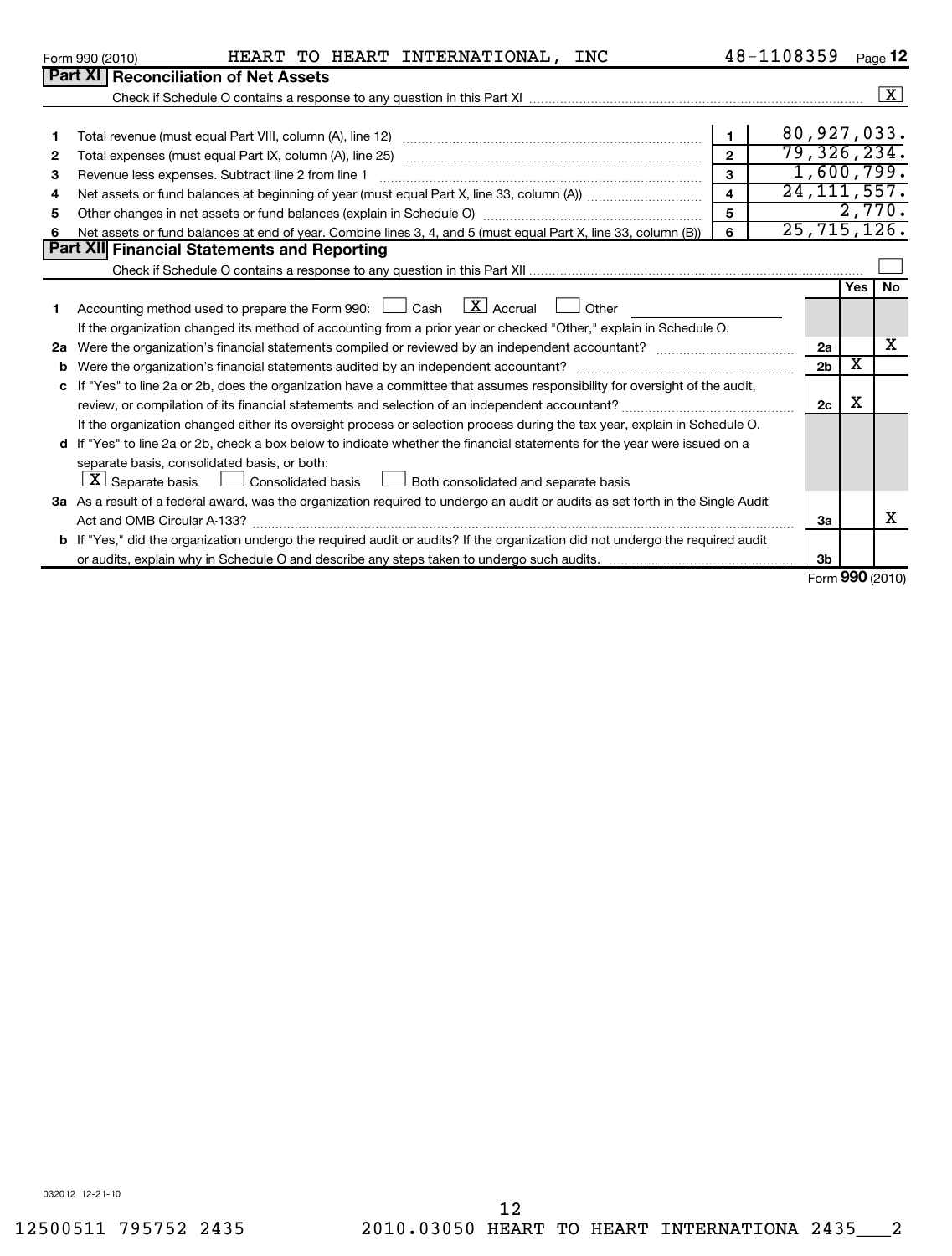| <b>SCHEDULE A</b><br>(Form 990 or 990-EZ)<br>Department of the Treasury<br>Internal Revenue Service |                                                                                                                                                                                                                                                                                                                                                                                                                                                                                                                                                                                                                                                                                                                                                                                                                                                                                                                                                                                     |                          |                                                                                                                                               | <b>Public Charity Status and Public Support</b><br>Complete if the organization is a section 501(c)(3) organization or a section<br>4947(a)(1) nonexempt charitable trust.<br>Attach to Form 990 or Form 990-EZ. See separate instructions.                                                                                                                                                                                                                                                                                                                                                                                                                                                                                                                                                                                                                                                                                                                                                                                                                                                                                                                                                                                                                                                                                                                                                                                                                                                                                                             |     |                                                   |                                                                           |                      |                                                                      |           |                                       | OMB No. 1545-0047<br><b>Open to Public</b><br>Inspection |    |
|-----------------------------------------------------------------------------------------------------|-------------------------------------------------------------------------------------------------------------------------------------------------------------------------------------------------------------------------------------------------------------------------------------------------------------------------------------------------------------------------------------------------------------------------------------------------------------------------------------------------------------------------------------------------------------------------------------------------------------------------------------------------------------------------------------------------------------------------------------------------------------------------------------------------------------------------------------------------------------------------------------------------------------------------------------------------------------------------------------|--------------------------|-----------------------------------------------------------------------------------------------------------------------------------------------|---------------------------------------------------------------------------------------------------------------------------------------------------------------------------------------------------------------------------------------------------------------------------------------------------------------------------------------------------------------------------------------------------------------------------------------------------------------------------------------------------------------------------------------------------------------------------------------------------------------------------------------------------------------------------------------------------------------------------------------------------------------------------------------------------------------------------------------------------------------------------------------------------------------------------------------------------------------------------------------------------------------------------------------------------------------------------------------------------------------------------------------------------------------------------------------------------------------------------------------------------------------------------------------------------------------------------------------------------------------------------------------------------------------------------------------------------------------------------------------------------------------------------------------------------------|-----|---------------------------------------------------|---------------------------------------------------------------------------|----------------------|----------------------------------------------------------------------|-----------|---------------------------------------|----------------------------------------------------------|----|
|                                                                                                     |                                                                                                                                                                                                                                                                                                                                                                                                                                                                                                                                                                                                                                                                                                                                                                                                                                                                                                                                                                                     | Name of the organization |                                                                                                                                               |                                                                                                                                                                                                                                                                                                                                                                                                                                                                                                                                                                                                                                                                                                                                                                                                                                                                                                                                                                                                                                                                                                                                                                                                                                                                                                                                                                                                                                                                                                                                                         |     |                                                   |                                                                           |                      |                                                                      |           | <b>Employer identification number</b> |                                                          |    |
|                                                                                                     |                                                                                                                                                                                                                                                                                                                                                                                                                                                                                                                                                                                                                                                                                                                                                                                                                                                                                                                                                                                     |                          |                                                                                                                                               | HEART TO HEART INTERNATIONAL,                                                                                                                                                                                                                                                                                                                                                                                                                                                                                                                                                                                                                                                                                                                                                                                                                                                                                                                                                                                                                                                                                                                                                                                                                                                                                                                                                                                                                                                                                                                           |     |                                                   | INC                                                                       |                      |                                                                      |           | 48-1108359                            |                                                          |    |
| Part I                                                                                              |                                                                                                                                                                                                                                                                                                                                                                                                                                                                                                                                                                                                                                                                                                                                                                                                                                                                                                                                                                                     |                          |                                                                                                                                               | Reason for Public Charity Status (All organizations must complete this part.) See instructions.                                                                                                                                                                                                                                                                                                                                                                                                                                                                                                                                                                                                                                                                                                                                                                                                                                                                                                                                                                                                                                                                                                                                                                                                                                                                                                                                                                                                                                                         |     |                                                   |                                                                           |                      |                                                                      |           |                                       |                                                          |    |
| 1<br>2<br>3<br>4<br>5<br>6<br>7<br>8<br>9<br>10<br>11                                               | <u>x </u>                                                                                                                                                                                                                                                                                                                                                                                                                                                                                                                                                                                                                                                                                                                                                                                                                                                                                                                                                                           | city, and state:         | section 170(b)(1)(A)(iv). (Complete Part II.)<br>section 170(b)(1)(A)(vi). (Complete Part II.)<br>See section 509(a)(2). (Complete Part III.) | The organization is not a private foundation because it is: (For lines 1 through 11, check only one box.)<br>A church, convention of churches, or association of churches described in section 170(b)(1)(A)(i).<br>A school described in section 170(b)(1)(A)(ii). (Attach Schedule E.)<br>A hospital or a cooperative hospital service organization described in section 170(b)(1)(A)(iii).<br>A medical research organization operated in conjunction with a hospital described in section 170(b)(1)(A)(iii). Enter the hospital's name,<br>An organization operated for the benefit of a college or university owned or operated by a governmental unit described in<br>A federal, state, or local government or governmental unit described in section 170(b)(1)(A)(v).<br>An organization that normally receives a substantial part of its support from a governmental unit or from the general public described in<br>A community trust described in section 170(b)(1)(A)(vi). (Complete Part II.)<br>An organization that normally receives: (1) more than 33 1/3% of its support from contributions, membership fees, and gross receipts from<br>activities related to its exempt functions - subject to certain exceptions, and (2) no more than 33 1/3% of its support from gross investment<br>income and unrelated business taxable income (less section 511 tax) from businesses acquired by the organization after June 30, 1975.<br>An organization organized and operated exclusively to test for public safety. See section 509(a)(4). |     |                                                   |                                                                           |                      |                                                                      |           |                                       |                                                          |    |
| g                                                                                                   | An organization organized and operated exclusively for the benefit of, to perform the functions of, or to carry out the purposes of one or<br>more publicly supported organizations described in section 509(a)(1) or section 509(a)(2). See section 509(a)(3). Check the box that<br>describes the type of supporting organization and complete lines 11e through 11h.<br>$\Box$ Type I<br>Type II<br>Type III - Other<br>$\mathbf{b}$<br>$\mathbf{c}$<br>Type III - Functionally integrated<br>d l<br>a L<br>By checking this box, I certify that the organization is not controlled directly or indirectly by one or more disqualified persons other than<br>$\mathbf{e}$<br>foundation managers and other than one or more publicly supported organizations described in section 509(a)(1) or section 509(a)(2).<br>If the organization received a written determination from the IRS that it is a Type I, Type II, or Type III<br>f<br>supporting organization, check this box |                          |                                                                                                                                               |                                                                                                                                                                                                                                                                                                                                                                                                                                                                                                                                                                                                                                                                                                                                                                                                                                                                                                                                                                                                                                                                                                                                                                                                                                                                                                                                                                                                                                                                                                                                                         |     |                                                   |                                                                           |                      |                                                                      |           |                                       |                                                          |    |
|                                                                                                     |                                                                                                                                                                                                                                                                                                                                                                                                                                                                                                                                                                                                                                                                                                                                                                                                                                                                                                                                                                                     | (i)                      |                                                                                                                                               | Since August 17, 2006, has the organization accepted any gift or contribution from any of the following persons?<br>A person who directly or indirectly controls, either alone or together with persons described in (ii) and (iii) below,                                                                                                                                                                                                                                                                                                                                                                                                                                                                                                                                                                                                                                                                                                                                                                                                                                                                                                                                                                                                                                                                                                                                                                                                                                                                                                              |     |                                                   |                                                                           |                      |                                                                      |           |                                       | Yes                                                      | No |
|                                                                                                     |                                                                                                                                                                                                                                                                                                                                                                                                                                                                                                                                                                                                                                                                                                                                                                                                                                                                                                                                                                                     |                          |                                                                                                                                               | the governing body of the supported organization?                                                                                                                                                                                                                                                                                                                                                                                                                                                                                                                                                                                                                                                                                                                                                                                                                                                                                                                                                                                                                                                                                                                                                                                                                                                                                                                                                                                                                                                                                                       |     |                                                   |                                                                           |                      |                                                                      |           | 11g(i)                                |                                                          |    |
|                                                                                                     |                                                                                                                                                                                                                                                                                                                                                                                                                                                                                                                                                                                                                                                                                                                                                                                                                                                                                                                                                                                     |                          |                                                                                                                                               | (ii) A family member of a person described in (i) above?                                                                                                                                                                                                                                                                                                                                                                                                                                                                                                                                                                                                                                                                                                                                                                                                                                                                                                                                                                                                                                                                                                                                                                                                                                                                                                                                                                                                                                                                                                |     |                                                   |                                                                           |                      |                                                                      |           | 11g(ii)                               |                                                          |    |
|                                                                                                     |                                                                                                                                                                                                                                                                                                                                                                                                                                                                                                                                                                                                                                                                                                                                                                                                                                                                                                                                                                                     |                          |                                                                                                                                               | (iii) A 35% controlled entity of a person described in (i) or (ii) above? <i>managereronamagereronamagerer</i>                                                                                                                                                                                                                                                                                                                                                                                                                                                                                                                                                                                                                                                                                                                                                                                                                                                                                                                                                                                                                                                                                                                                                                                                                                                                                                                                                                                                                                          |     |                                                   |                                                                           |                      |                                                                      |           | 11g(iii)                              |                                                          |    |
| h                                                                                                   |                                                                                                                                                                                                                                                                                                                                                                                                                                                                                                                                                                                                                                                                                                                                                                                                                                                                                                                                                                                     |                          |                                                                                                                                               | Provide the following information about the supported organization(s).                                                                                                                                                                                                                                                                                                                                                                                                                                                                                                                                                                                                                                                                                                                                                                                                                                                                                                                                                                                                                                                                                                                                                                                                                                                                                                                                                                                                                                                                                  |     |                                                   |                                                                           |                      |                                                                      |           |                                       |                                                          |    |
|                                                                                                     | (i) Name of supported<br>organization                                                                                                                                                                                                                                                                                                                                                                                                                                                                                                                                                                                                                                                                                                                                                                                                                                                                                                                                               |                          | (ii) EIN                                                                                                                                      | (iii) Type of<br>organization<br>(described on lines 1-9<br>above or IRC section                                                                                                                                                                                                                                                                                                                                                                                                                                                                                                                                                                                                                                                                                                                                                                                                                                                                                                                                                                                                                                                                                                                                                                                                                                                                                                                                                                                                                                                                        |     | in col. (i) listed in your<br>governing document? | (iv) is the organization $(v)$ Did you notify the<br>organization in col. | (i) of your support? | (vi) Is the<br>organizátion in col.<br>(i) organized in the $U.S.$ ? |           | (vii) Amount of<br>support            |                                                          |    |
|                                                                                                     |                                                                                                                                                                                                                                                                                                                                                                                                                                                                                                                                                                                                                                                                                                                                                                                                                                                                                                                                                                                     |                          |                                                                                                                                               | (see instructions))                                                                                                                                                                                                                                                                                                                                                                                                                                                                                                                                                                                                                                                                                                                                                                                                                                                                                                                                                                                                                                                                                                                                                                                                                                                                                                                                                                                                                                                                                                                                     | Yes | No                                                | Yes                                                                       | No                   | Yes                                                                  | <b>No</b> |                                       |                                                          |    |
|                                                                                                     |                                                                                                                                                                                                                                                                                                                                                                                                                                                                                                                                                                                                                                                                                                                                                                                                                                                                                                                                                                                     |                          |                                                                                                                                               |                                                                                                                                                                                                                                                                                                                                                                                                                                                                                                                                                                                                                                                                                                                                                                                                                                                                                                                                                                                                                                                                                                                                                                                                                                                                                                                                                                                                                                                                                                                                                         |     |                                                   |                                                                           |                      |                                                                      |           |                                       |                                                          |    |

| Total               |                                                                  |  |
|---------------------|------------------------------------------------------------------|--|
|                     | LHA For Paperwork Reduction Act Notice, see the Instructions for |  |
| Form 990 or 990-EZ. |                                                                  |  |

**Schedule A (Form 990 or 990-EZ) 2010**

032021 12-21-10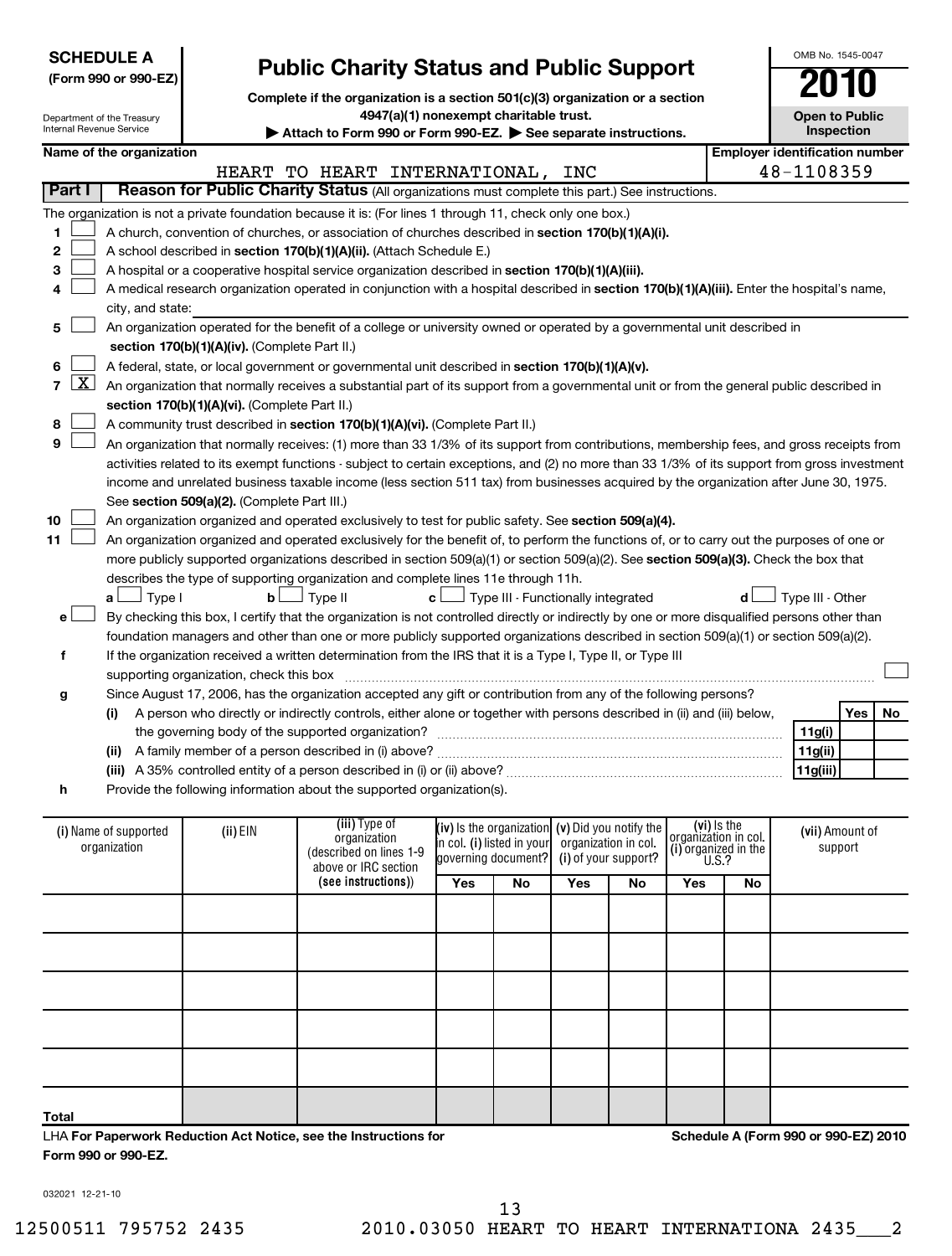## Schedule A (Form 990 or 990-EZ) 2010 <code>HEART TO HEART INTERNATIONAL</code> , <code>INC</code>  $48$  –  $1108359$  <code>Page</code>

48-1108359 Page 2

(Complete only if you checked the box on line 5, 7, or 8 of Part I or if the organization failed to qualify under Part III. If the organization fails to qualify under the tests listed below, please complete Part III.) **Part II Support Schedule for Organizations Described in Sections 170(b)(1)(A)(iv) and 170(b)(1)(A)(vi)**

| <b>Section A. Public Support</b>                                                                                                                                                                                               |             |              |                |               |               |                                      |
|--------------------------------------------------------------------------------------------------------------------------------------------------------------------------------------------------------------------------------|-------------|--------------|----------------|---------------|---------------|--------------------------------------|
| Calendar year (or fiscal year beginning in)                                                                                                                                                                                    | (a) 2006    | (b) 2007     | (c) 2008       | $(d)$ 2009    | (e) 2010      | (f) Total                            |
| 1 Gifts, grants, contributions, and<br>membership fees received. (Do not                                                                                                                                                       |             |              |                |               |               |                                      |
| include any "unusual grants.")                                                                                                                                                                                                 | 74,629,489. | 119,098,315. | 100, 181, 358. | 95, 914, 746. | 80, 510, 413. | 470, 334, 321.                       |
| 2 Tax revenues levied for the organ-<br>ization's benefit and either paid to<br>or expended on its behalf                                                                                                                      |             |              |                |               |               |                                      |
| 3 The value of services or facilities<br>furnished by a governmental unit to<br>the organization without charge                                                                                                                |             |              |                |               |               |                                      |
| 4 Total. Add lines 1 through 3                                                                                                                                                                                                 | 74,629,489. | 119,098,315. | 100, 181, 358. | 95, 914, 746. | 80, 510, 413. | $\overline{470}$ , 334, 321.         |
| 5 The portion of total contributions                                                                                                                                                                                           |             |              |                |               |               |                                      |
| by each person (other than a<br>governmental unit or publicly<br>supported organization) included<br>on line 1 that exceeds 2% of the                                                                                          |             |              |                |               |               |                                      |
| amount shown on line 11,                                                                                                                                                                                                       |             |              |                |               |               |                                      |
| column (f)                                                                                                                                                                                                                     |             |              |                |               |               | 325,439,620.                         |
|                                                                                                                                                                                                                                |             |              |                |               |               | 144,894,701.                         |
| 6 Public support. Subtract line 5 from line 4.<br><b>Section B. Total Support</b>                                                                                                                                              |             |              |                |               |               |                                      |
| Calendar year (or fiscal year beginning in)                                                                                                                                                                                    | (a) 2006    | (b) 2007     | $(c)$ 2008     | $(d)$ 2009    | (e) 2010      | (f) Total                            |
| <b>7</b> Amounts from line 4                                                                                                                                                                                                   | 74,629,489. | 119,098,315  | 100, 181, 358  | 95, 914, 746. | 80,510,413    | 470, 334, 321.                       |
| 8 Gross income from interest,                                                                                                                                                                                                  |             |              |                |               |               |                                      |
| dividends, payments received on                                                                                                                                                                                                |             |              |                |               |               |                                      |
| securities loans, rents, royalties                                                                                                                                                                                             |             |              |                |               |               |                                      |
| and income from similar sources                                                                                                                                                                                                | 36,010.     | 11,869.      | 2,316.         | 992.          | 5,394.        | 56,581.                              |
| 9 Net income from unrelated business                                                                                                                                                                                           |             |              |                |               |               |                                      |
| activities, whether or not the                                                                                                                                                                                                 |             |              |                |               |               |                                      |
| business is regularly carried on                                                                                                                                                                                               |             |              | 13,502.        |               |               | 13,502.                              |
| 10 Other income. Do not include gain                                                                                                                                                                                           |             |              |                |               |               |                                      |
| or loss from the sale of capital                                                                                                                                                                                               |             |              |                |               |               |                                      |
| assets (Explain in Part IV.)                                                                                                                                                                                                   |             |              |                | 6,890.        |               | 6,890.                               |
| 11 Total support. Add lines 7 through 10                                                                                                                                                                                       |             |              |                |               |               | 470, 411, 294.                       |
| <b>12</b> Gross receipts from related activities, etc. (see instructions)                                                                                                                                                      |             |              |                |               | 12            | 1,281,501.                           |
| 13 First five years. If the Form 990 is for the organization's first, second, third, fourth, or fifth tax year as a section 501(c)(3)                                                                                          |             |              |                |               |               |                                      |
| organization, check this box and stop here                                                                                                                                                                                     |             |              |                |               |               |                                      |
| Section C. Computation of Public Support Percentage                                                                                                                                                                            |             |              |                |               |               |                                      |
|                                                                                                                                                                                                                                |             |              |                |               | 14            | 30.80<br>%                           |
|                                                                                                                                                                                                                                |             |              |                |               | 15            | 33.23<br>%                           |
| 16a 33 1/3% support test - 2010. If the organization did not check the box on line 13, and line 14 is 33 1/3% or more, check this box and                                                                                      |             |              |                |               |               |                                      |
| stop here. The organization qualifies as a publicly supported organization manufactured content and the content of the state of the state of the state of the state of the state of the state of the state of the state of the |             |              |                |               |               |                                      |
| b 33 1/3% support test - 2009. If the organization did not check a box on line 13 or 16a, and line 15 is 33 1/3% or more, check this box                                                                                       |             |              |                |               |               |                                      |
|                                                                                                                                                                                                                                |             |              |                |               |               |                                      |
| 17a 10% -facts-and-circumstances test - 2010. If the organization did not check a box on line 13, 16a, or 16b, and line 14 is 10% or more,                                                                                     |             |              |                |               |               |                                      |
| and if the organization meets the "facts-and-circumstances" test, check this box and stop here. Explain in Part IV how the organization                                                                                        |             |              |                |               |               |                                      |
|                                                                                                                                                                                                                                |             |              |                |               |               | $\lfloor x \rfloor$                  |
| b 10% -facts-and-circumstances test - 2009.If the organization did not check a box on line 13, 16a, 16b, or 17a, and line 15 is 10% or                                                                                         |             |              |                |               |               |                                      |
| more, and if the organization meets the "facts-and-circumstances" test, check this box and <b>stop here.</b> Explain in Part IV how the                                                                                        |             |              |                |               |               |                                      |
| organization meets the "facts-and-circumstances" test. The organization qualifies as a publicly supported organization                                                                                                         |             |              |                |               |               |                                      |
| 18 Private foundation. If the organization did not check a box on line 13, 16a, 16b, 17a, or 17b, check this box and see instructions.                                                                                         |             |              |                |               |               |                                      |
|                                                                                                                                                                                                                                |             |              |                |               |               | Schedule A (Form 990 or 990-EZ) 2010 |

032022 12-21-10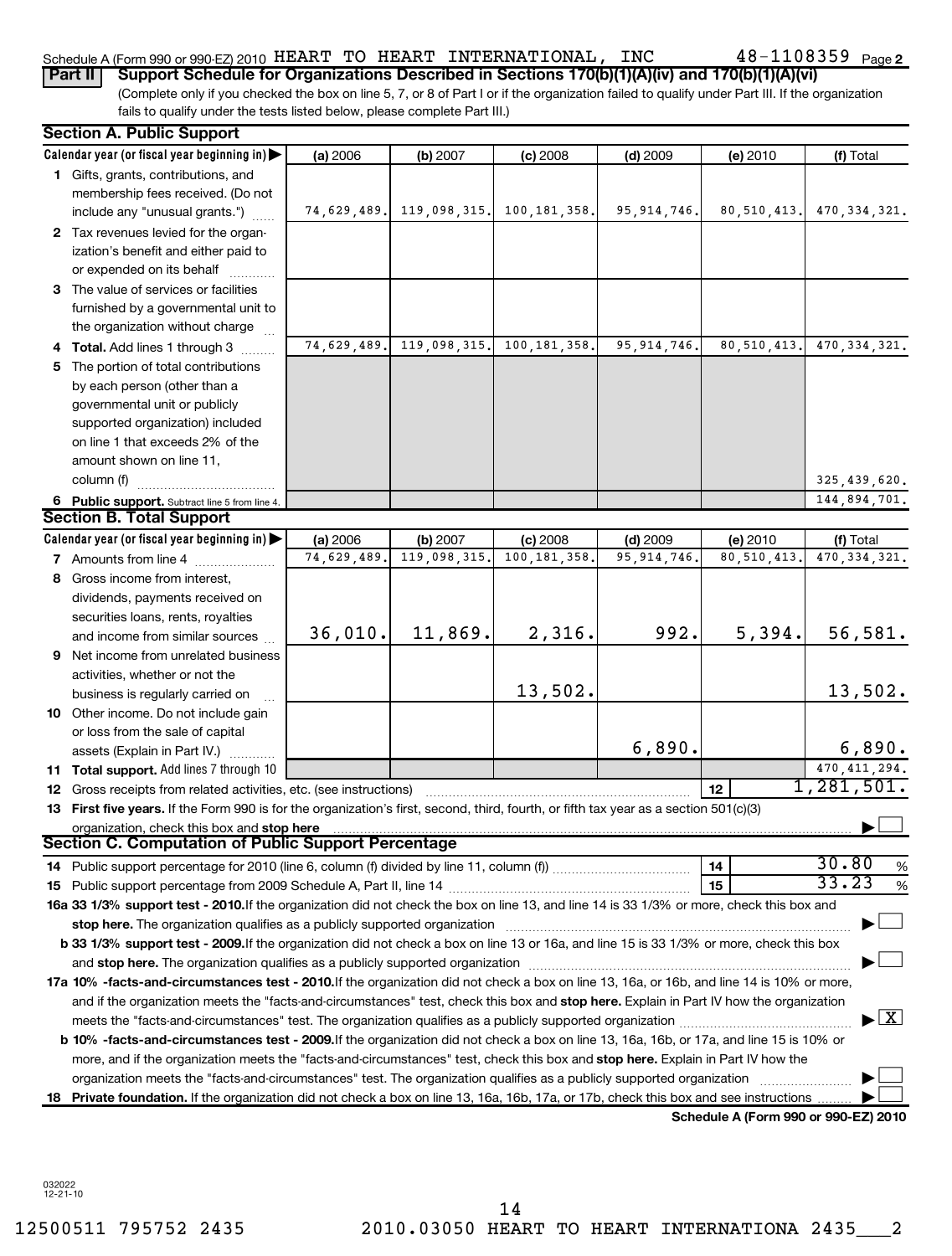## **Part III Support Schedule for Organizations Described in Section 509(a)(2)**

(Complete only if you checked the box on line 9 of Part I or if the organization failed to qualify under Part II. If the organization fails to qualify under the tests listed below, please complete Part II.)

| <b>Section A. Public Support</b>                                                                                                                                                                                               |          |          |            |            |                                      |           |
|--------------------------------------------------------------------------------------------------------------------------------------------------------------------------------------------------------------------------------|----------|----------|------------|------------|--------------------------------------|-----------|
| Calendar year (or fiscal year beginning in)                                                                                                                                                                                    | (a) 2006 | (b) 2007 | $(c)$ 2008 | $(d)$ 2009 | (e) 2010                             | (f) Total |
| 1 Gifts, grants, contributions, and                                                                                                                                                                                            |          |          |            |            |                                      |           |
| membership fees received. (Do not                                                                                                                                                                                              |          |          |            |            |                                      |           |
| include any "unusual grants.")                                                                                                                                                                                                 |          |          |            |            |                                      |           |
| <b>2</b> Gross receipts from admissions,<br>merchandise sold or services per-<br>formed, or facilities furnished in<br>any activity that is related to the<br>organization's tax-exempt purpose                                |          |          |            |            |                                      |           |
| 3 Gross receipts from activities that<br>are not an unrelated trade or bus-                                                                                                                                                    |          |          |            |            |                                      |           |
| iness under section 513                                                                                                                                                                                                        |          |          |            |            |                                      |           |
| Tax revenues levied for the organ-<br>4<br>ization's benefit and either paid to<br>or expended on its behalf                                                                                                                   |          |          |            |            |                                      |           |
| 5 The value of services or facilities                                                                                                                                                                                          |          |          |            |            |                                      |           |
| furnished by a governmental unit to<br>the organization without charge                                                                                                                                                         |          |          |            |            |                                      |           |
| <b>6 Total.</b> Add lines 1 through 5                                                                                                                                                                                          |          |          |            |            |                                      |           |
| 7a Amounts included on lines 1, 2, and<br>3 received from disqualified persons                                                                                                                                                 |          |          |            |            |                                      |           |
| <b>b</b> Amounts included on lines 2 and 3 received<br>from other than disqualified persons that<br>exceed the greater of \$5,000 or 1% of the<br>amount on line 13 for the year                                               |          |          |            |            |                                      |           |
| c Add lines 7a and 7b                                                                                                                                                                                                          |          |          |            |            |                                      |           |
| 8 Public support (Subtract line 7c from line 6.)                                                                                                                                                                               |          |          |            |            |                                      |           |
| <b>Section B. Total Support</b>                                                                                                                                                                                                |          |          |            |            |                                      |           |
| Calendar year (or fiscal year beginning in)                                                                                                                                                                                    | (a) 2006 | (b) 2007 | $(c)$ 2008 | $(d)$ 2009 | (e) 2010                             | (f) Total |
| 9 Amounts from line 6                                                                                                                                                                                                          |          |          |            |            |                                      |           |
| <b>10a</b> Gross income from interest,<br>dividends, payments received on<br>securities loans, rents, royalties<br>and income from similar sources                                                                             |          |          |            |            |                                      |           |
| <b>b</b> Unrelated business taxable income                                                                                                                                                                                     |          |          |            |            |                                      |           |
| (less section 511 taxes) from businesses<br>acquired after June 30, 1975                                                                                                                                                       |          |          |            |            |                                      |           |
| c Add lines 10a and 10b                                                                                                                                                                                                        |          |          |            |            |                                      |           |
| <b>11</b> Net income from unrelated business<br>activities not included in line 10b,<br>whether or not the business is<br>regularly carried on                                                                                 |          |          |            |            |                                      |           |
| 12 Other income. Do not include gain<br>or loss from the sale of capital<br>assets (Explain in Part IV.)                                                                                                                       |          |          |            |            |                                      |           |
| 13 Total support (Add lines 9, 10c, 11, and 12.)                                                                                                                                                                               |          |          |            |            |                                      |           |
| 14 First five years. If the Form 990 is for the organization's first, second, third, fourth, or fifth tax year as a section 501(c)(3) organization,                                                                            |          |          |            |            |                                      |           |
| check this box and stop here manufactured and content to the state of the state of the state of the state of the state of the state of the state of the state of the state of the state of the state of the state of the state |          |          |            |            |                                      |           |
| Section C. Computation of Public Support Percentage                                                                                                                                                                            |          |          |            |            |                                      |           |
|                                                                                                                                                                                                                                |          |          |            |            | 15                                   | %         |
|                                                                                                                                                                                                                                |          |          |            |            | 16                                   | %         |
| Section D. Computation of Investment Income Percentage                                                                                                                                                                         |          |          |            |            |                                      |           |
|                                                                                                                                                                                                                                |          |          |            |            | 17                                   | %         |
| 18 Investment income percentage from 2009 Schedule A, Part III, line 17                                                                                                                                                        |          |          |            |            | 18                                   | %         |
| 19a 33 1/3% support tests - 2010. If the organization did not check the box on line 14, and line 15 is more than 33 1/3%, and line 17 is not                                                                                   |          |          |            |            |                                      |           |
| more than 33 1/3%, check this box and stop here. The organization qualifies as a publicly supported organization                                                                                                               |          |          |            |            |                                      |           |
| b 33 1/3% support tests - 2009. If the organization did not check a box on line 14 or line 19a, and line 16 is more than 33 1/3%, and                                                                                          |          |          |            |            |                                      |           |
| line 18 is not more than 33 1/3%, check this box and stop here. The organization qualifies as a publicly supported organization                                                                                                |          |          |            |            |                                      |           |
| 20                                                                                                                                                                                                                             |          |          |            |            |                                      |           |
| 032023 12-21-10                                                                                                                                                                                                                |          |          | 15         |            | Schedule A (Form 990 or 990-EZ) 2010 |           |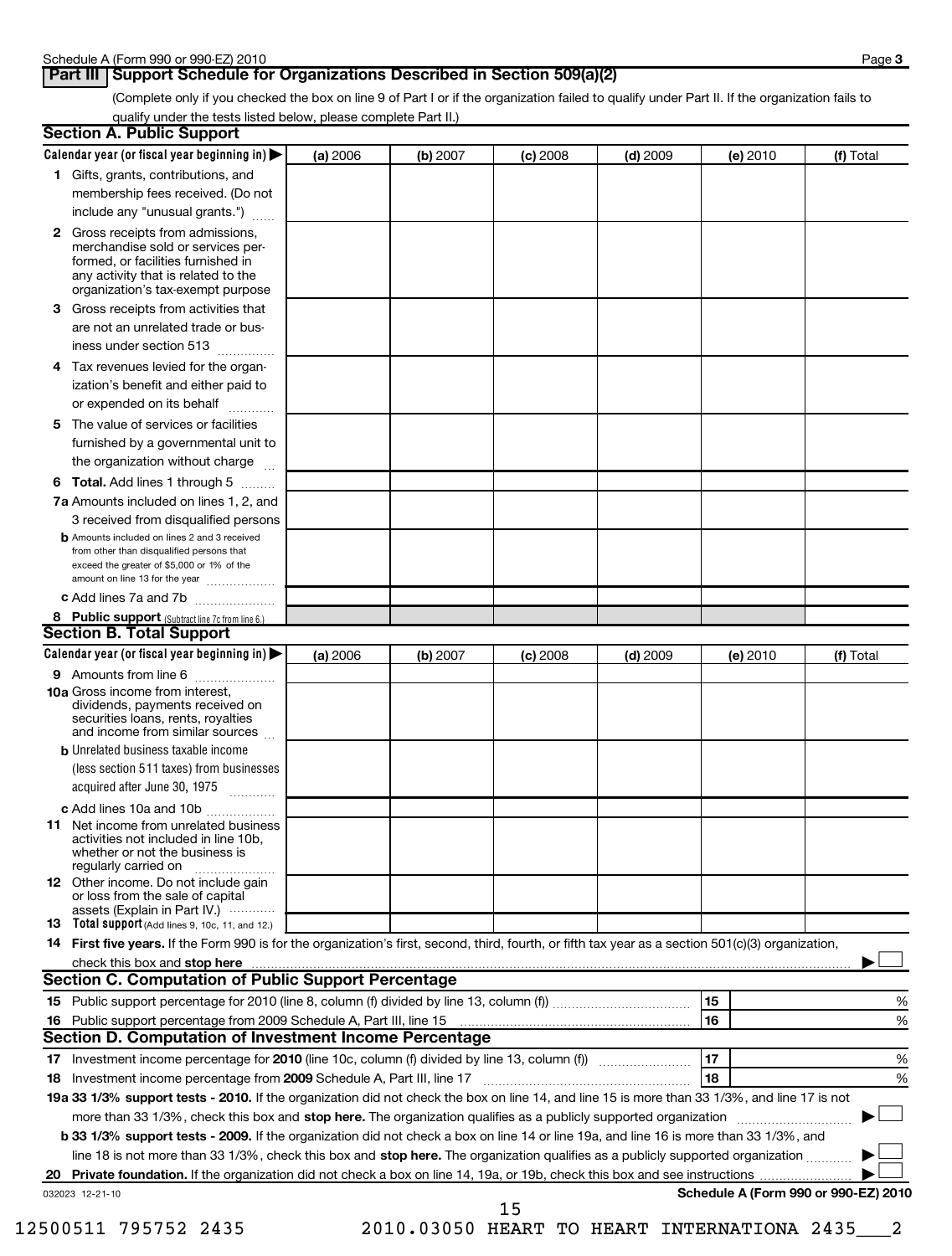| Schedule A (Form 990 or 990-EZ) 2010 HEART TO HEART INTERNATIONAL, INC<br>Part IV | Supplemental Information. Complete this part to provide the explanations required by Part II, line 10; Part II, line 17a or 17b; |  |    |                                               |  | $48 - 1108359$ Page 4                |
|-----------------------------------------------------------------------------------|----------------------------------------------------------------------------------------------------------------------------------|--|----|-----------------------------------------------|--|--------------------------------------|
|                                                                                   | and Part III, line 12. Also complete this part for any additional information. (See instructions).                               |  |    |                                               |  |                                      |
| PART II, SECTION C, LINE 17A, FACTS AND CIRCUMSTANCES TEST:                       |                                                                                                                                  |  |    |                                               |  |                                      |
| THE ORGANIZATION IS BROADLY SUPPORTED AND HAS A DIVERSE BOARD OF                  |                                                                                                                                  |  |    |                                               |  |                                      |
| DIRECTORS.                                                                        | THE ORGANIZATION'S PUBLIC SUPPORT PERCENTAGE IS JUST BELOW THE                                                                   |  |    |                                               |  |                                      |
|                                                                                   |                                                                                                                                  |  |    |                                               |  |                                      |
| 33 1/3% THRESHOLD DUE TO THE LARGE NONCASH CONTRIBUTIONS IT HAS RECEIVED          |                                                                                                                                  |  |    |                                               |  |                                      |
| FOR PHARMACEUTICAL AND MEDICAL SUPPLIES.                                          |                                                                                                                                  |  |    | THE ORGANIZATION IS PURSUING                  |  |                                      |
| FUNDRAISING EFFORTS TO BROADEN ITS SUPPORT AND INCREASE ITS PUBLIC SUPPORT        |                                                                                                                                  |  |    |                                               |  |                                      |
| PERCENTAGE.                                                                       |                                                                                                                                  |  |    |                                               |  |                                      |
|                                                                                   |                                                                                                                                  |  |    |                                               |  |                                      |
|                                                                                   |                                                                                                                                  |  |    |                                               |  |                                      |
|                                                                                   |                                                                                                                                  |  |    |                                               |  |                                      |
|                                                                                   |                                                                                                                                  |  |    |                                               |  |                                      |
|                                                                                   |                                                                                                                                  |  |    |                                               |  |                                      |
|                                                                                   |                                                                                                                                  |  |    |                                               |  |                                      |
|                                                                                   |                                                                                                                                  |  |    |                                               |  |                                      |
|                                                                                   |                                                                                                                                  |  |    |                                               |  |                                      |
|                                                                                   |                                                                                                                                  |  |    |                                               |  |                                      |
|                                                                                   |                                                                                                                                  |  |    |                                               |  |                                      |
|                                                                                   |                                                                                                                                  |  |    |                                               |  |                                      |
|                                                                                   |                                                                                                                                  |  |    |                                               |  |                                      |
|                                                                                   |                                                                                                                                  |  |    |                                               |  |                                      |
|                                                                                   |                                                                                                                                  |  |    |                                               |  |                                      |
|                                                                                   |                                                                                                                                  |  |    |                                               |  |                                      |
|                                                                                   |                                                                                                                                  |  |    |                                               |  |                                      |
|                                                                                   |                                                                                                                                  |  |    |                                               |  |                                      |
|                                                                                   |                                                                                                                                  |  |    |                                               |  |                                      |
|                                                                                   |                                                                                                                                  |  |    |                                               |  |                                      |
|                                                                                   |                                                                                                                                  |  |    |                                               |  |                                      |
|                                                                                   |                                                                                                                                  |  |    |                                               |  |                                      |
|                                                                                   |                                                                                                                                  |  |    |                                               |  |                                      |
|                                                                                   |                                                                                                                                  |  |    |                                               |  |                                      |
|                                                                                   |                                                                                                                                  |  |    |                                               |  |                                      |
|                                                                                   |                                                                                                                                  |  |    |                                               |  |                                      |
| 032024 12-21-10                                                                   |                                                                                                                                  |  |    |                                               |  | Schedule A (Form 990 or 990-EZ) 2010 |
| 12500511 795752 2435                                                              |                                                                                                                                  |  | 16 | 2010.03050 HEART TO HEART INTERNATIONA 2435 2 |  |                                      |
|                                                                                   |                                                                                                                                  |  |    |                                               |  |                                      |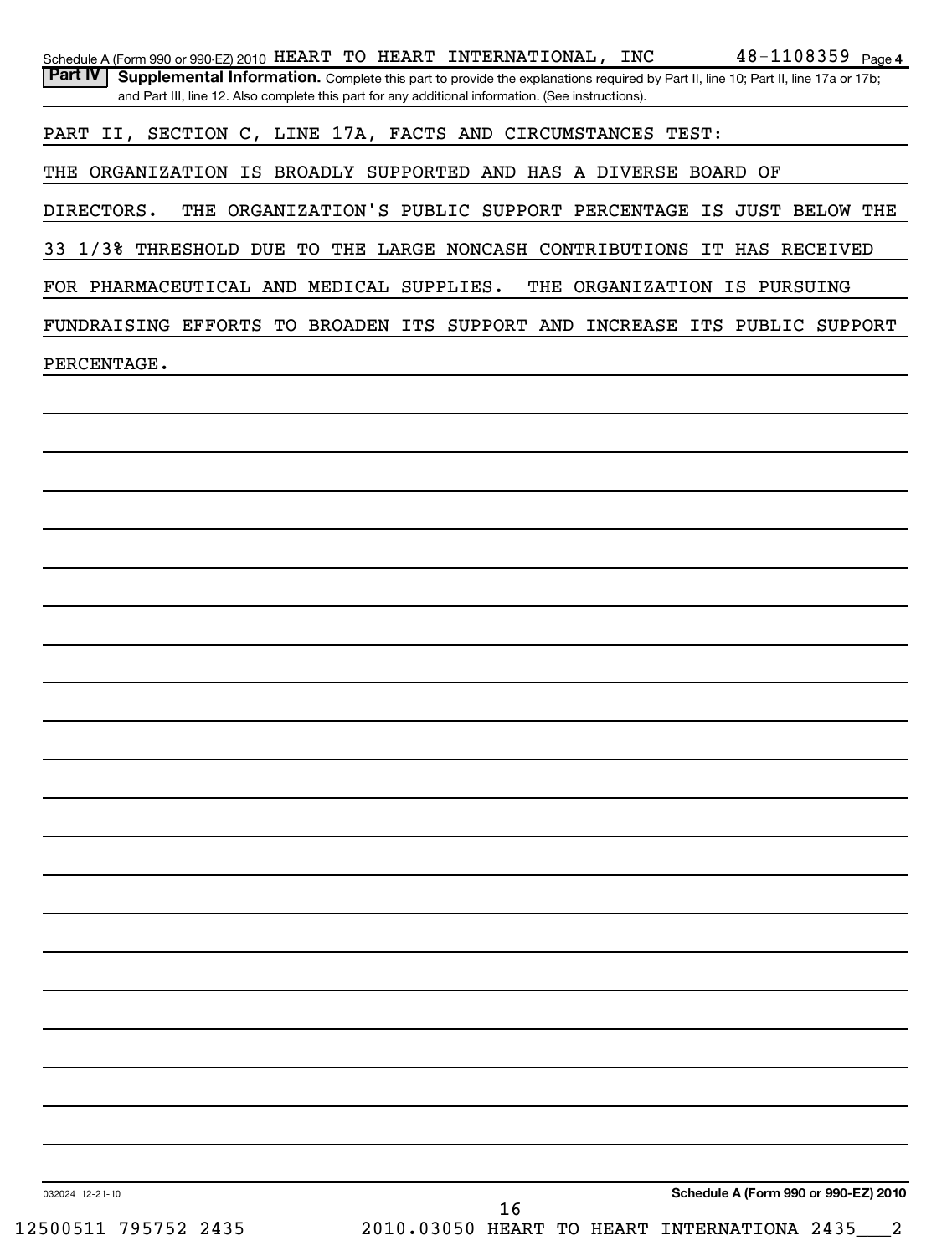# **Identification of Excess Contributions Included on Part II, Line 5 Schedule A <sup>2010</sup>**

**\*\* Do Not File \*\***

**\*\*\* Not Open to Public Inspection \*\*\***

| <b>Contributor's Name</b>                                 | <b>Total</b><br><b>Contributions</b> | <b>Excess</b><br><b>Contributions</b> |
|-----------------------------------------------------------|--------------------------------------|---------------------------------------|
| ABBOTT LABS                                               | 45,632,699.                          | 36, 224, 473.                         |
| ELI LILLY & CO                                            | 16,606,493.                          | 7,198,267.                            |
| MYLAN PHARMACEUTICALS                                     | 157300596.                           | 147892370.                            |
| ORTHO-MCNEIL PARMACEUTICALS                               | 15, 189, 483.                        | 5,781,257.                            |
| TEVA PHARMACEUTICALS                                      | 27, 236, 938.                        | 17,828,712.                           |
| SANOFI-AVENTIS                                            | 96,667,640.                          | 87, 259, 414.                         |
| WYETH AYERST                                              | 31, 529, 222.                        | 22, 120, 996.                         |
| MCNEIL CONSUMERS & SPECIALTY PHARMACEUTICALS              | 10,542,357.                          | 1, 134, 131.                          |
|                                                           |                                      |                                       |
|                                                           |                                      |                                       |
|                                                           |                                      |                                       |
|                                                           |                                      |                                       |
|                                                           |                                      |                                       |
|                                                           |                                      |                                       |
|                                                           |                                      |                                       |
|                                                           |                                      |                                       |
|                                                           |                                      |                                       |
|                                                           |                                      |                                       |
|                                                           |                                      |                                       |
|                                                           |                                      |                                       |
|                                                           |                                      |                                       |
|                                                           |                                      |                                       |
|                                                           |                                      |                                       |
|                                                           |                                      |                                       |
| Total Excess Contributions to Schedule A. Part II. Line 5 |                                      | 325439620.                            |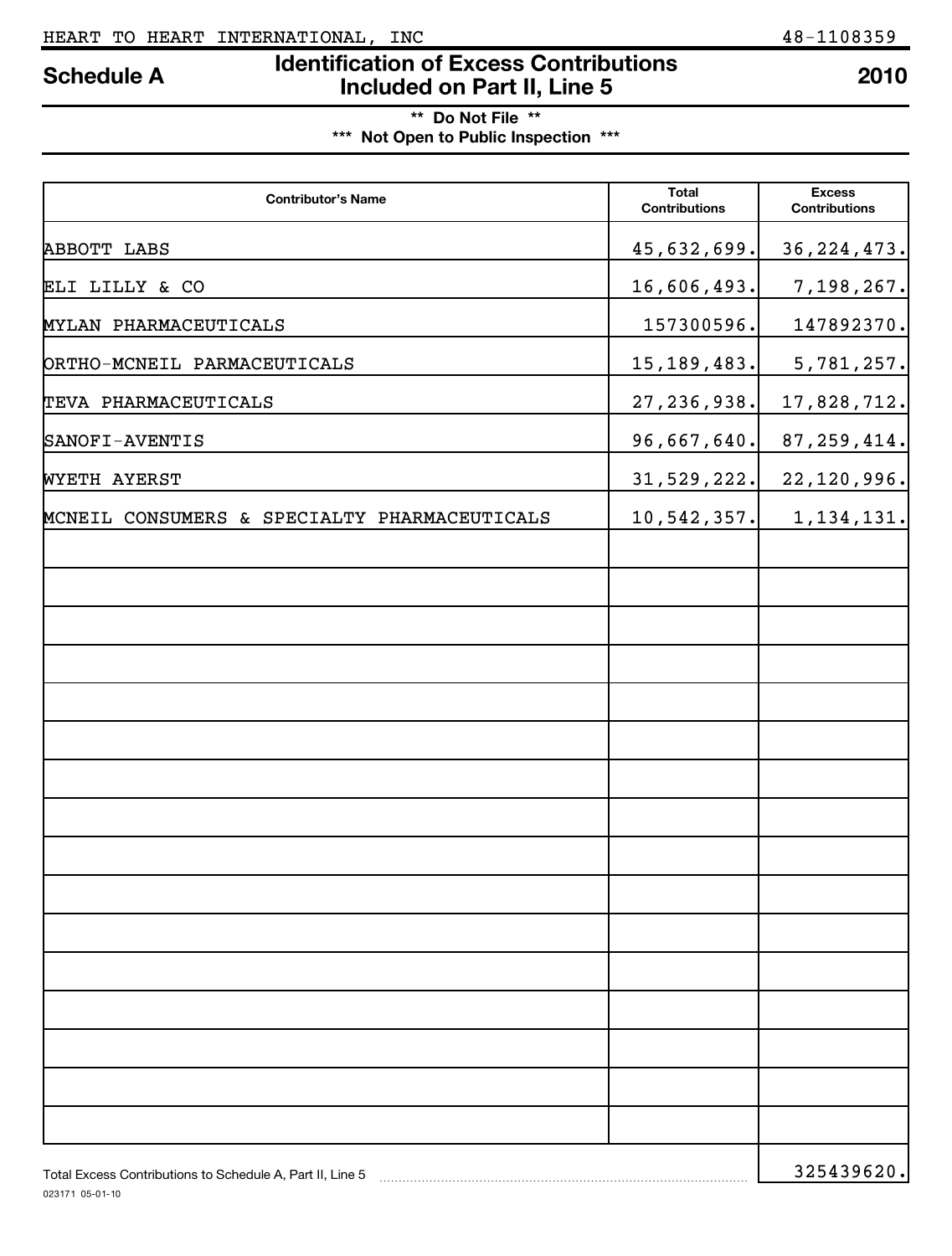|  |  | ** PUBLIC DISCLOSURE COPY ** |  |  |
|--|--|------------------------------|--|--|
|--|--|------------------------------|--|--|

# **Schedule B Schedule of Contributors**

**or 990-PF) | Attach to Form 990, 990-EZ, or 990-PF.**

OMB No. 1545-0047

**2010**

**Name of the organization Employer identification number**

|  | Namo of the organizatio |  |
|--|-------------------------|--|
|  |                         |  |

Department of the Treasury International Revenue

**(Form 990, 990-EZ,**

|                                | HEART TO HEART INTERNATIONAL, INC                                         | 48-1108359 |
|--------------------------------|---------------------------------------------------------------------------|------------|
| Organization type (check one): |                                                                           |            |
| Filers of:                     | Section:                                                                  |            |
| Form 990 or 990-EZ             | $\lfloor \underline{X} \rfloor$ 501(c)( 3) (enter number) organization    |            |
|                                | 4947(a)(1) nonexempt charitable trust not treated as a private foundation |            |
|                                | 527 political organization                                                |            |
| Form 990-PF                    | 501(c)(3) exempt private foundation                                       |            |
|                                | 4947(a)(1) nonexempt charitable trust treated as a private foundation     |            |
|                                | 501(c)(3) taxable private foundation                                      |            |

Check if your organization is covered by the General Rule or a Special Rule. **Note.**  Only a section 501(c)(7), (8), or (10) organization can check boxes for both the General Rule and a Special Rule. See instructions.

## **General Rule**

 $\boxed{\text{X}}$  For an organization filing Form 990, 990-EZ, or 990-PF that received, during the year, \$5,000 or more (in money or property) from any one contributor. Complete Parts I and II.

## **Special Rules**

509(a)(1) and 170(b)(1)(A)(vi), and received from any one contributor, during the year, a contribution of the greater of (1) \$5,000 or (2) 2% For a section 501(c)(3) organization filing Form 990 or 990-EZ that met the 33 1/3% support test of the regulations under sections of the amount on (i) Form 990, Part VIII, line 1h or (ii) Form 990-EZ, line 1. Complete Parts I and II.  $\mathcal{L}_{\mathcal{A}}$ 

aggregate contributions of more than \$1,000 for use exclusively for religious, charitable, scientific, literary, or educational purposes, or For a section 501(c)(7), (8), or (10) organization filing Form 990 or 990-EZ that received from any one contributor, during the year, the prevention of cruelty to children or animals. Complete Parts I, II, and III.  $\mathcal{L}_{\mathcal{A}}$ 

purpose. Do not complete any of the parts unless the General Rule applies to this organization because it received nonexclusively contributions for use exclusively for religious, charitable, etc., purposes, but these contributions did not aggregate to more than \$1,000. If this box is checked, enter here the total contributions that were received during the year for an exclusively religious, charitable, etc., For a section 501(c)(7), (8), or (10) organization filing Form 990 or 990-EZ that received from any one contributor, during the year, religious, charitable, etc., contributions of \$5,000 or more during the year. ~~~~~~~~~~~~~~~~~ | \$  $\mathcal{L}_{\mathcal{A}}$ 

**Caution.** An organization that is not covered by the General Rule and/or the Special Rules does not file Schedule B (Form 990, 990-EZ, or 990-PF), but it **must** answer "No" on Part IV, line 2 of its Form 990, or check the box on line H of its Form 990-EZ, or on line 2 of its Form 990-PF, to certify that it does not meet the filing requirements of Schedule B (Form 990, 990-EZ, or 990-PF).

LHA For Paperwork Reduction Act Notice, see the Instructions for Form 990, 990-EZ, or 990-PF. Schedule B (Form 990, 990-EZ, or 990-PF) (2010)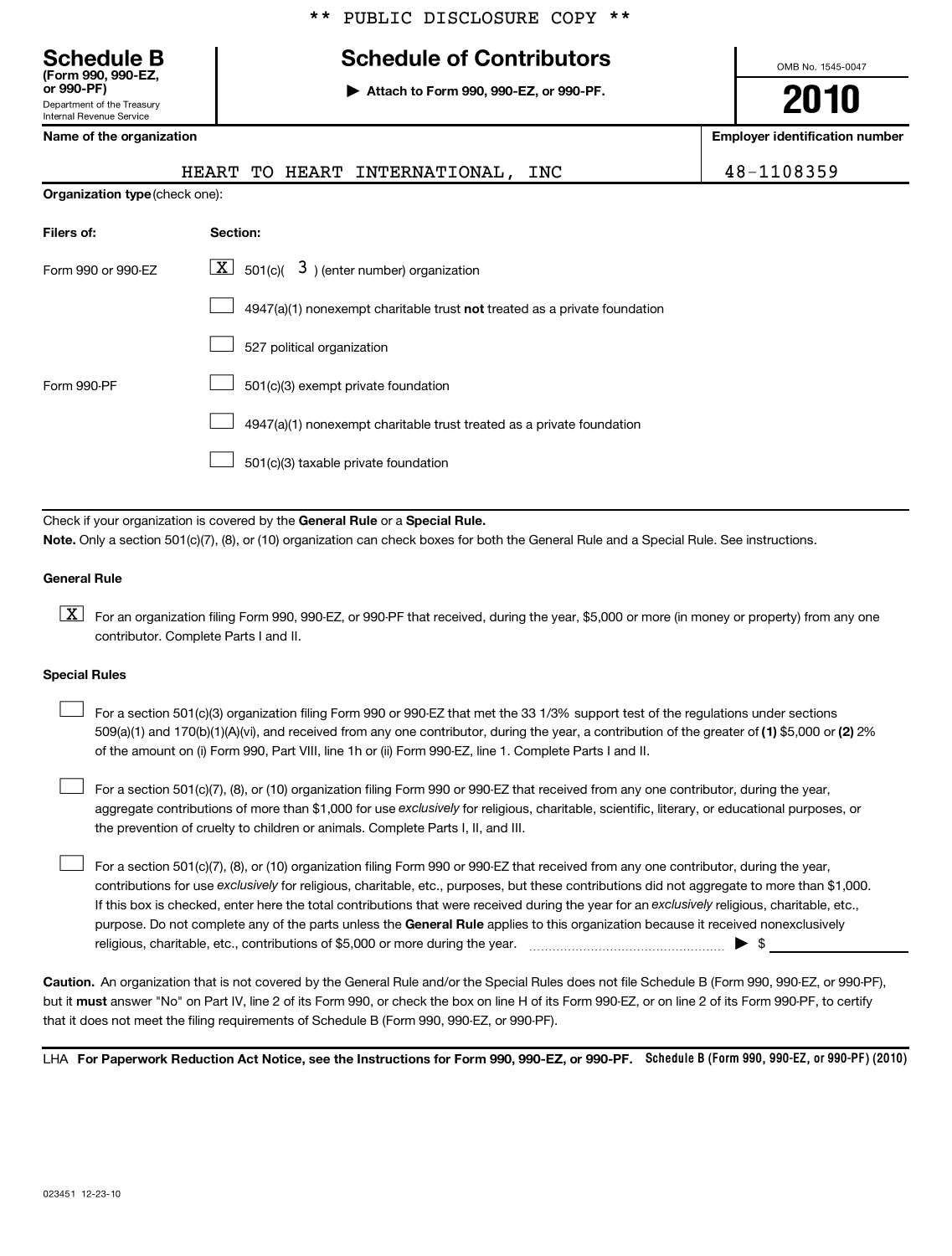| Schedule B (Form 990, 990-EZ, or 990-PF) (2010) | Page $1$ of $1$ of Part I |  |
|-------------------------------------------------|---------------------------|--|
|                                                 |                           |  |

**Name of organization Employer identification number**

## HEART TO HEART INTERNATIONAL, INC  $\vert$  48-1108359

**Part I Contributors** (see instructions)

| (a)<br>No.           | (b)<br>Name, address, and ZIP + 4 | (c)<br>Aggregate contributions | (d)<br>Type of contribution                                                                                                                                             |
|----------------------|-----------------------------------|--------------------------------|-------------------------------------------------------------------------------------------------------------------------------------------------------------------------|
| 1                    |                                   | 2,538,501.<br>\$               | Person<br>Payroll<br>x.<br><b>Noncash</b><br>(Complete Part II if there<br>is a noncash contribution.)                                                                  |
| (a)<br>No.           | (b)<br>Name, address, and ZIP + 4 | (c)<br>Aggregate contributions | (d)<br>Type of contribution                                                                                                                                             |
| 2                    |                                   | 18,789,428.<br>\$              | Person<br>Payroll<br>$\overline{\mathtt{x}}$<br>Noncash<br>(Complete Part II if there<br>is a noncash contribution.)                                                    |
| (a)<br>No.           | (b)<br>Name, address, and ZIP + 4 | (c)<br>Aggregate contributions | (d)<br>Type of contribution                                                                                                                                             |
| 3                    |                                   | 2,955,167.<br>\$               | Person<br>Payroll<br>$\overline{\mathtt{x}}$<br><b>Noncash</b><br>(Complete Part II if there<br>is a noncash contribution.)                                             |
| (a)<br>No.           | (b)<br>Name, address, and ZIP + 4 | (c)<br>Aggregate contributions | (d)<br>Type of contribution                                                                                                                                             |
| 4                    |                                   | 18, 139, 015.<br>\$            | Person<br>Payroll<br>$\overline{\mathtt{x}}$<br><b>Noncash</b><br>(Complete Part II if there<br>is a noncash contribution.)                                             |
| (a)<br>No.           | (b)<br>Name, address, and ZIP + 4 | (c)<br>Aggregate contributions | (d)<br>Type of contribution                                                                                                                                             |
| 5                    |                                   | 22, 220, 897.<br>\$            | Person<br>Payroll<br>$\overline{\mathbf{X}}$<br>Noncash<br>(Complete Part II if there<br>is a noncash contribution.)                                                    |
| (a)<br>No.           | (b)<br>Name, address, and ZIP + 4 | (c)<br>Aggregate contributions | (d)<br>Type of contribution                                                                                                                                             |
| 6<br>023452 12-23-10 |                                   | 1,894,178.<br>\$               | Person<br>Payroll<br>$\overline{\mathbf{X}}$<br>Noncash<br>(Complete Part II if there<br>is a noncash contribution.)<br>Schedule B (Form 990, 990-EZ, or 990-PF) (2010) |
|                      | 18                                |                                |                                                                                                                                                                         |

12500511 795752 2435 2010.03050 HEART TO HEART INTERNATIONA 2435\_\_\_2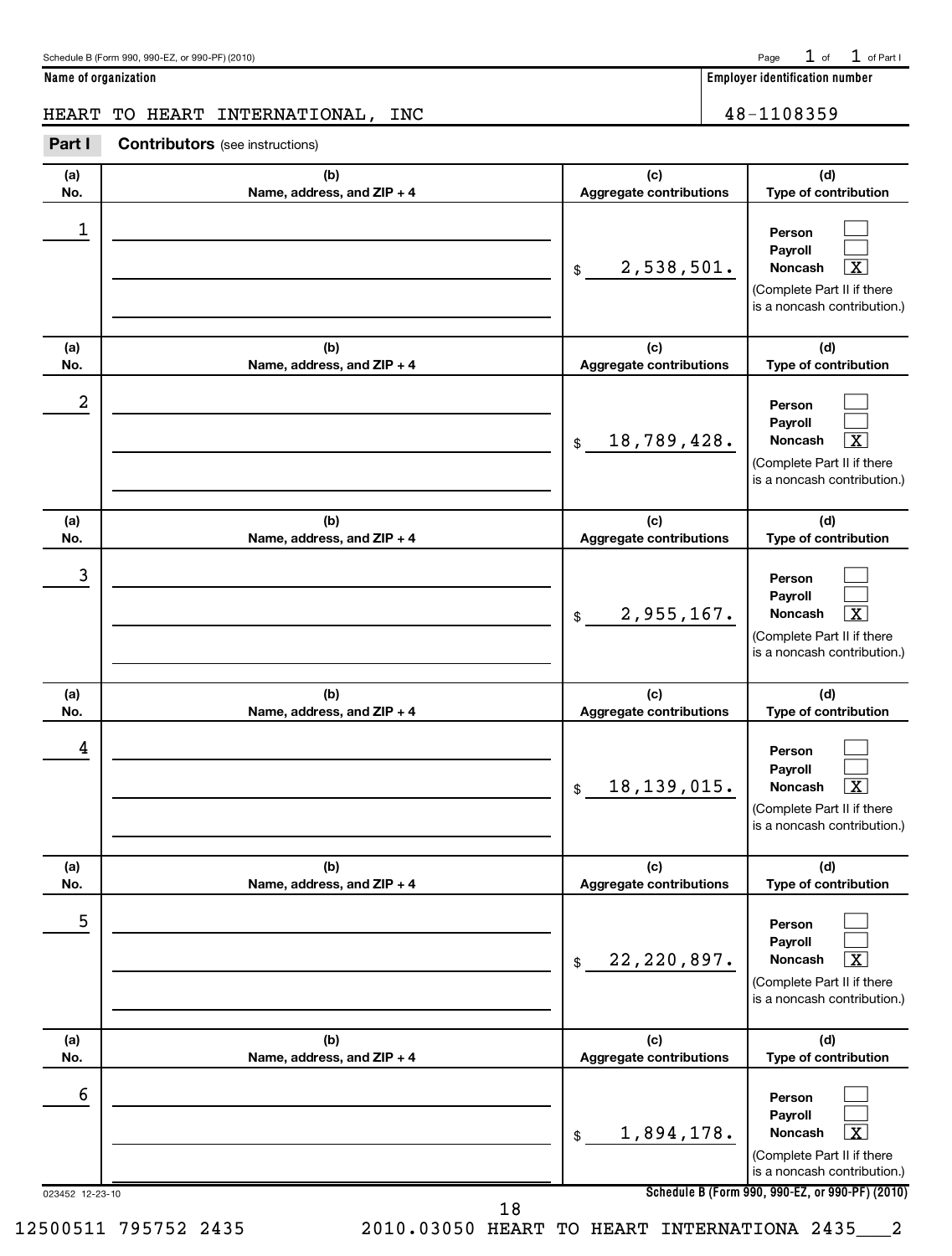Schedule B (Form 990, 990-EZ, or 990-PF) (2010) Page of Part III and Part III and Part III and Page of Part II

HEART TO HEART INTERNATIONAL, INC  $\vert$  48-1108359

| Part II | <b>Noncash Property</b> (see instructions) |
|---------|--------------------------------------------|

| (a)<br>No.<br>from<br>Part I | (b)<br>Description of noncash property given                           | (c)<br>FMV (or estimate)<br>(see instructions) | (d)<br>Date received                                        |
|------------------------------|------------------------------------------------------------------------|------------------------------------------------|-------------------------------------------------------------|
| 1                            | PHARMACEUTICAL SUPPLIES                                                |                                                |                                                             |
|                              |                                                                        | 2,538,501.<br>$\frac{1}{2}$                    | 12/31/10                                                    |
| (a)<br>No.<br>from<br>Part I | (b)<br>Description of noncash property given                           | (c)<br>FMV (or estimate)<br>(see instructions) | (d)<br>Date received                                        |
| 2                            | PHARMACEUTICAL SUPPLIES                                                |                                                |                                                             |
|                              |                                                                        | 18,789,428.<br>\$                              | 12/31/10                                                    |
| (a)<br>No.<br>from<br>Part I | (b)<br>Description of noncash property given                           | (c)<br>FMV (or estimate)<br>(see instructions) | (d)<br>Date received                                        |
| 3                            | PHARMACEUTICAL SUPPLIES                                                |                                                |                                                             |
|                              |                                                                        | 2,955,167.<br>$\frac{1}{2}$                    | 12/31/10                                                    |
| (a)<br>No.<br>from<br>Part I | (b)<br>Description of noncash property given                           | (c)<br>FMV (or estimate)<br>(see instructions) | (d)<br>Date received                                        |
| 4                            | PHARMACEUTICAL SUPPLIES VALUED AT<br>\$18,129,015 AND CASH OF \$10,000 |                                                |                                                             |
|                              |                                                                        | 18, 139, 015.<br>$\frac{1}{2}$                 | 12/31/10                                                    |
| (a)<br>No.<br>from<br>Part I | (b)<br>Description of noncash property given                           | (c)<br>FMV (or estimate)<br>(see instructions) | (d)<br>Date received                                        |
| 5                            | PHARMACEUTICAL SUPPLIES                                                |                                                |                                                             |
|                              |                                                                        | 22, 220, 897.<br>\$                            | 12/31/10                                                    |
| (a)<br>No.<br>from<br>Part I | (b)<br>Description of noncash property given                           | (c)<br>FMV (or estimate)<br>(see instructions) | (d)<br>Date received                                        |
| 6                            | PHARMACEUTICAL SUPPLIES                                                |                                                |                                                             |
| 023453 12-23-10              |                                                                        | 1,894,178.<br>\$                               | 12/31/10<br>Schedule B (Form 990, 990-EZ, or 990-PF) (2010) |

19

**Name of organization Employer identification number**  $1$  of  $1$  of Part II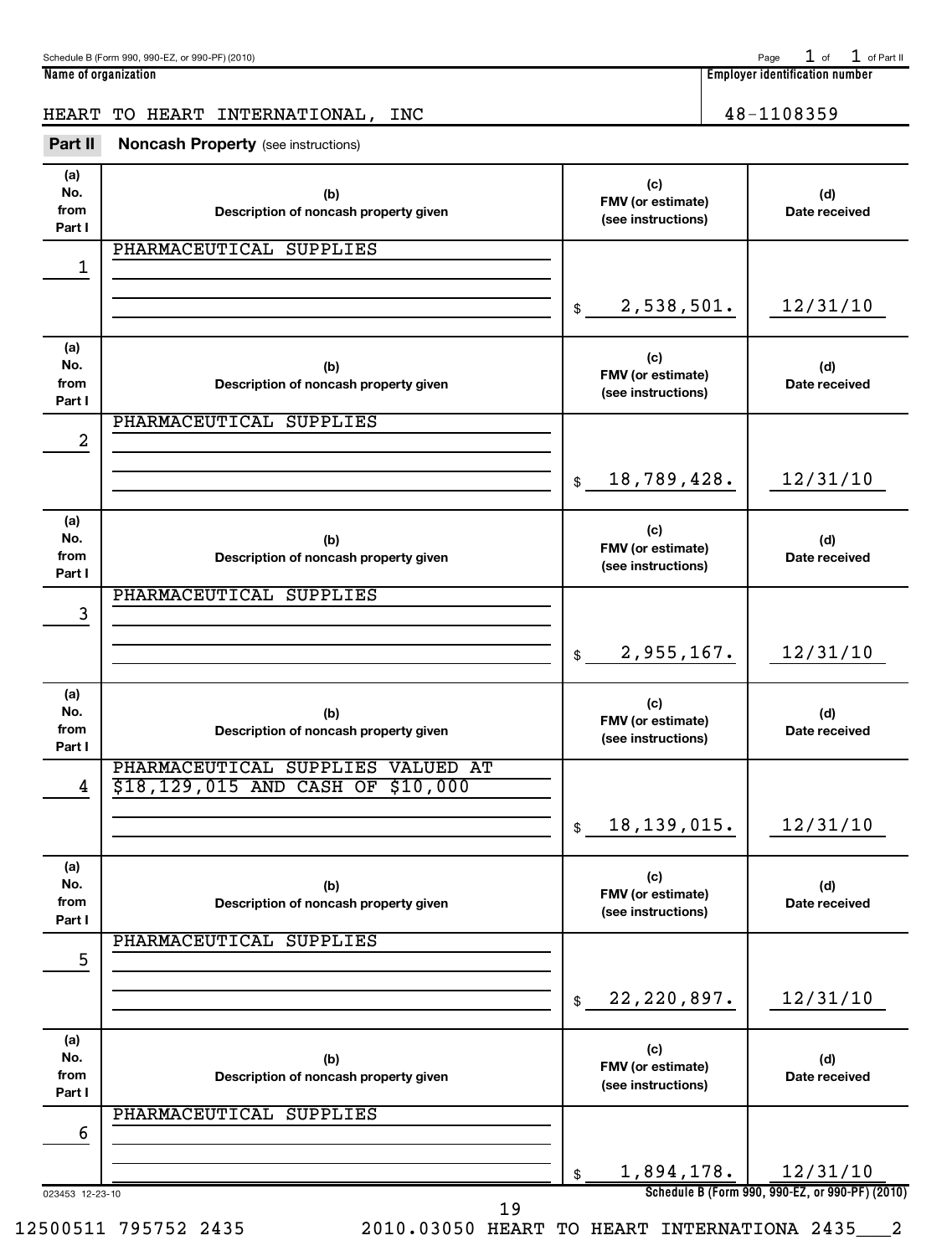| Name of organization | 1 1 1 1<br>number<br>Emplover<br>r identification. |
|----------------------|----------------------------------------------------|

| (a) No.<br>from<br>Part I | (b) Purpose of gift                     | \$1,000 or less for the year. (Enter this information once. See instructions.) > \$<br>(c) Use of gift | (d) Description of how gift is held      |
|---------------------------|-----------------------------------------|--------------------------------------------------------------------------------------------------------|------------------------------------------|
|                           |                                         | (e) Transfer of gift                                                                                   |                                          |
|                           | Transferee's name, address, and ZIP + 4 |                                                                                                        | Relationship of transferor to transferee |
| (a) No.<br>from<br>Part I | (b) Purpose of gift                     | (c) Use of gift                                                                                        | (d) Description of how gift is held      |
|                           |                                         | (e) Transfer of gift                                                                                   |                                          |
|                           | Transferee's name, address, and ZIP + 4 |                                                                                                        | Relationship of transferor to transferee |
| (a) No.<br>from<br>Part I | (b) Purpose of gift                     | (c) Use of gift                                                                                        | (d) Description of how gift is held      |
|                           |                                         | (e) Transfer of gift                                                                                   |                                          |
|                           | Transferee's name, address, and ZIP + 4 |                                                                                                        | Relationship of transferor to transferee |
| (a) No.<br>from<br>Part I | (b) Purpose of gift                     | (c) Use of gift                                                                                        | (d) Description of how gift is held      |
|                           |                                         | (e) Transfer of gift                                                                                   |                                          |
|                           | Transferee's name, address, and ZIP + 4 |                                                                                                        | Relationship of transferor to transferee |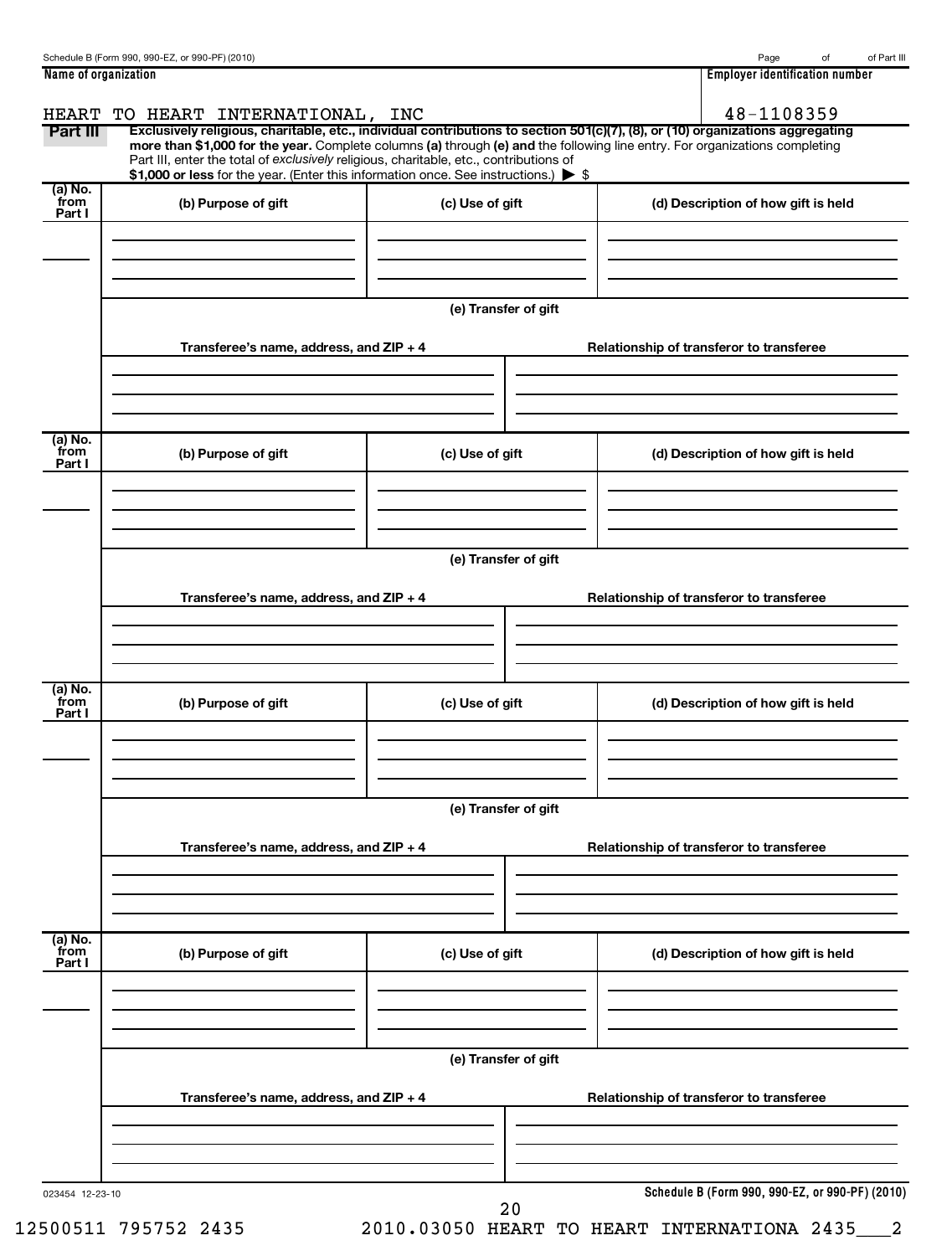| <b>SCHEDULE D</b> |  |
|-------------------|--|
|                   |  |

Department of the Treasury Internal Revenue Service

# **Supplemental Financial Statements**

**(Form 990) | Complete if the organization answered "Yes," to Form 990, Part IV, line 6, 7, 8, 9, 10, 11, or 12.**

**| Attach to Form 990. | See separate instructions.**

OMB No. 1545-0047 **Open to Public Inspection**

|  | Name of the organization |  |
|--|--------------------------|--|
|  |                          |  |

| Organizations Maintaining Donor Advised Funds or Other Similar Funds or Accounts. Complete if the<br>Part I<br>organization answered "Yes" to Form 990, Part IV, line 6.<br>(a) Donor advised funds<br>(b) Funds and other accounts<br>1.<br>2<br>3<br>4<br>Did the organization inform all donors and donor advisors in writing that the assets held in donor advised funds<br>5<br>Yes<br>Did the organization inform all grantees, donors, and donor advisors in writing that grant funds can be used only<br>6<br>for charitable purposes and not for the benefit of the donor or donor advisor, or for any other purpose conferring<br>Yes<br>Part II<br>Conservation Easements. Complete if the organization answered "Yes" to Form 990, Part IV, line 7.<br>Purpose(s) of conservation easements held by the organization (check all that apply).<br>1.<br>Preservation of land for public use (e.g., recreation or education)<br>Preservation of an historically important land area<br>Preservation of a certified historic structure<br>Protection of natural habitat<br>Preservation of open space<br>Complete lines 2a through 2d if the organization held a qualified conservation contribution in the form of a conservation easement on the last<br>2<br>day of the tax year.<br>2a<br>а<br>2 <sub>b</sub><br>b<br>2c<br>с<br>Number of conservation easements included in (c) acquired after 8/17/06, and not on a historic structure<br>d<br>2d<br>listed in the National Register [111] Marshall Register [11] Marshall Register [11] Marshall Register [11] Marshall Register [11] Marshall Register [11] Marshall Register [11] Marshall Register [11] Marshall Register [11]<br>Number of conservation easements modified, transferred, released, extinguished, or terminated by the organization during the tax<br>3<br>$\vee$ ear $\blacktriangleright$<br>Number of states where property subject to conservation easement is located ><br>4<br>Does the organization have a written policy regarding the periodic monitoring, inspection, handling of<br>5<br>Yes<br>violations, and enforcement of the conservation easements it holds?<br>Staff and volunteer hours devoted to monitoring, inspecting, and enforcing conservation easements during the year<br>6<br>Amount of expenses incurred in monitoring, inspecting, and enforcing conservation easements during the year $\triangleright$ \$<br>7<br>Does each conservation easement reported on line 2(d) above satisfy the requirements of section 170(h)(4)(B)(i)<br>8<br>Yes<br>In Part XIV, describe how the organization reports conservation easements in its revenue and expense statement, and balance sheet, and<br>9<br>include, if applicable, the text of the footnote to the organization's financial statements that describes the organization's accounting for<br>conservation easements.<br>Organizations Maintaining Collections of Art, Historical Treasures, or Other Similar Assets.<br>Part III<br>Complete if the organization answered "Yes" to Form 990, Part IV, line 8.<br>1a If the organization elected, as permitted under SFAS 116 (ASC 958), not to report in its revenue statement and balance sheet works of art,<br>historical treasures, or other similar assets held for public exhibition, education, or research in furtherance of public service, provide, in Part XIV,<br>the text of the footnote to its financial statements that describes these items.<br>If the organization elected, as permitted under SFAS 116 (ASC 958), to report in its revenue statement and balance sheet works of art, historical<br>b<br>treasures, or other similar assets held for public exhibition, education, or research in furtherance of public service, provide the following amounts<br>relating to these items:<br>$\triangleright$ \$<br>(ii) Assets included in Form 990, Part X<br>If the organization received or held works of art, historical treasures, or other similar assets for financial gain, provide<br>$\mathbf{2}$<br>the following amounts required to be reported under SFAS 116 (ASC 958) relating to these items:<br>а<br>b<br>Schedule D (Form 990) 2010 | Name of the organization<br>HEART TO HEART INTERNATIONAL, INC | <b>Employer identification number</b><br>48-1108359 |
|-----------------------------------------------------------------------------------------------------------------------------------------------------------------------------------------------------------------------------------------------------------------------------------------------------------------------------------------------------------------------------------------------------------------------------------------------------------------------------------------------------------------------------------------------------------------------------------------------------------------------------------------------------------------------------------------------------------------------------------------------------------------------------------------------------------------------------------------------------------------------------------------------------------------------------------------------------------------------------------------------------------------------------------------------------------------------------------------------------------------------------------------------------------------------------------------------------------------------------------------------------------------------------------------------------------------------------------------------------------------------------------------------------------------------------------------------------------------------------------------------------------------------------------------------------------------------------------------------------------------------------------------------------------------------------------------------------------------------------------------------------------------------------------------------------------------------------------------------------------------------------------------------------------------------------------------------------------------------------------------------------------------------------------------------------------------------------------------------------------------------------------------------------------------------------------------------------------------------------------------------------------------------------------------------------------------------------------------------------------------------------------------------------------------------------------------------------------------------------------------------------------------------------------------------------------------------------------------------------------------------------------------------------------------------------------------------------------------------------------------------------------------------------------------------------------------------------------------------------------------------------------------------------------------------------------------------------------------------------------------------------------------------------------------------------------------------------------------------------------------------------------------------------------------------------------------------------------------------------------------------------------------------------------------------------------------------------------------------------------------------------------------------------------------------------------------------------------------------------------------------------------------------------------------------------------------------------------------------------------------------------------------------------------------------------------------------------------------------------------------------------------------------------------------------------------------------------------------------------------------------------------------------------------------------------------------------------------------------------------------------------------------------------------------------------------------------------------------------------------------------------------------------------------------------------------------------------|---------------------------------------------------------------|-----------------------------------------------------|
|                                                                                                                                                                                                                                                                                                                                                                                                                                                                                                                                                                                                                                                                                                                                                                                                                                                                                                                                                                                                                                                                                                                                                                                                                                                                                                                                                                                                                                                                                                                                                                                                                                                                                                                                                                                                                                                                                                                                                                                                                                                                                                                                                                                                                                                                                                                                                                                                                                                                                                                                                                                                                                                                                                                                                                                                                                                                                                                                                                                                                                                                                                                                                                                                                                                                                                                                                                                                                                                                                                                                                                                                                                                                                                                                                                                                                                                                                                                                                                                                                                                                                                                                                                                                     |                                                               |                                                     |
|                                                                                                                                                                                                                                                                                                                                                                                                                                                                                                                                                                                                                                                                                                                                                                                                                                                                                                                                                                                                                                                                                                                                                                                                                                                                                                                                                                                                                                                                                                                                                                                                                                                                                                                                                                                                                                                                                                                                                                                                                                                                                                                                                                                                                                                                                                                                                                                                                                                                                                                                                                                                                                                                                                                                                                                                                                                                                                                                                                                                                                                                                                                                                                                                                                                                                                                                                                                                                                                                                                                                                                                                                                                                                                                                                                                                                                                                                                                                                                                                                                                                                                                                                                                                     |                                                               |                                                     |
| LHA For Paperwork Reduction Act Notice, see the Instructions for Form 990.<br>032051<br>12-20-10                                                                                                                                                                                                                                                                                                                                                                                                                                                                                                                                                                                                                                                                                                                                                                                                                                                                                                                                                                                                                                                                                                                                                                                                                                                                                                                                                                                                                                                                                                                                                                                                                                                                                                                                                                                                                                                                                                                                                                                                                                                                                                                                                                                                                                                                                                                                                                                                                                                                                                                                                                                                                                                                                                                                                                                                                                                                                                                                                                                                                                                                                                                                                                                                                                                                                                                                                                                                                                                                                                                                                                                                                                                                                                                                                                                                                                                                                                                                                                                                                                                                                                    |                                                               |                                                     |
|                                                                                                                                                                                                                                                                                                                                                                                                                                                                                                                                                                                                                                                                                                                                                                                                                                                                                                                                                                                                                                                                                                                                                                                                                                                                                                                                                                                                                                                                                                                                                                                                                                                                                                                                                                                                                                                                                                                                                                                                                                                                                                                                                                                                                                                                                                                                                                                                                                                                                                                                                                                                                                                                                                                                                                                                                                                                                                                                                                                                                                                                                                                                                                                                                                                                                                                                                                                                                                                                                                                                                                                                                                                                                                                                                                                                                                                                                                                                                                                                                                                                                                                                                                                                     |                                                               |                                                     |
|                                                                                                                                                                                                                                                                                                                                                                                                                                                                                                                                                                                                                                                                                                                                                                                                                                                                                                                                                                                                                                                                                                                                                                                                                                                                                                                                                                                                                                                                                                                                                                                                                                                                                                                                                                                                                                                                                                                                                                                                                                                                                                                                                                                                                                                                                                                                                                                                                                                                                                                                                                                                                                                                                                                                                                                                                                                                                                                                                                                                                                                                                                                                                                                                                                                                                                                                                                                                                                                                                                                                                                                                                                                                                                                                                                                                                                                                                                                                                                                                                                                                                                                                                                                                     |                                                               |                                                     |
|                                                                                                                                                                                                                                                                                                                                                                                                                                                                                                                                                                                                                                                                                                                                                                                                                                                                                                                                                                                                                                                                                                                                                                                                                                                                                                                                                                                                                                                                                                                                                                                                                                                                                                                                                                                                                                                                                                                                                                                                                                                                                                                                                                                                                                                                                                                                                                                                                                                                                                                                                                                                                                                                                                                                                                                                                                                                                                                                                                                                                                                                                                                                                                                                                                                                                                                                                                                                                                                                                                                                                                                                                                                                                                                                                                                                                                                                                                                                                                                                                                                                                                                                                                                                     |                                                               |                                                     |
|                                                                                                                                                                                                                                                                                                                                                                                                                                                                                                                                                                                                                                                                                                                                                                                                                                                                                                                                                                                                                                                                                                                                                                                                                                                                                                                                                                                                                                                                                                                                                                                                                                                                                                                                                                                                                                                                                                                                                                                                                                                                                                                                                                                                                                                                                                                                                                                                                                                                                                                                                                                                                                                                                                                                                                                                                                                                                                                                                                                                                                                                                                                                                                                                                                                                                                                                                                                                                                                                                                                                                                                                                                                                                                                                                                                                                                                                                                                                                                                                                                                                                                                                                                                                     |                                                               |                                                     |
|                                                                                                                                                                                                                                                                                                                                                                                                                                                                                                                                                                                                                                                                                                                                                                                                                                                                                                                                                                                                                                                                                                                                                                                                                                                                                                                                                                                                                                                                                                                                                                                                                                                                                                                                                                                                                                                                                                                                                                                                                                                                                                                                                                                                                                                                                                                                                                                                                                                                                                                                                                                                                                                                                                                                                                                                                                                                                                                                                                                                                                                                                                                                                                                                                                                                                                                                                                                                                                                                                                                                                                                                                                                                                                                                                                                                                                                                                                                                                                                                                                                                                                                                                                                                     |                                                               |                                                     |
|                                                                                                                                                                                                                                                                                                                                                                                                                                                                                                                                                                                                                                                                                                                                                                                                                                                                                                                                                                                                                                                                                                                                                                                                                                                                                                                                                                                                                                                                                                                                                                                                                                                                                                                                                                                                                                                                                                                                                                                                                                                                                                                                                                                                                                                                                                                                                                                                                                                                                                                                                                                                                                                                                                                                                                                                                                                                                                                                                                                                                                                                                                                                                                                                                                                                                                                                                                                                                                                                                                                                                                                                                                                                                                                                                                                                                                                                                                                                                                                                                                                                                                                                                                                                     |                                                               | <b>No</b>                                           |
|                                                                                                                                                                                                                                                                                                                                                                                                                                                                                                                                                                                                                                                                                                                                                                                                                                                                                                                                                                                                                                                                                                                                                                                                                                                                                                                                                                                                                                                                                                                                                                                                                                                                                                                                                                                                                                                                                                                                                                                                                                                                                                                                                                                                                                                                                                                                                                                                                                                                                                                                                                                                                                                                                                                                                                                                                                                                                                                                                                                                                                                                                                                                                                                                                                                                                                                                                                                                                                                                                                                                                                                                                                                                                                                                                                                                                                                                                                                                                                                                                                                                                                                                                                                                     |                                                               |                                                     |
|                                                                                                                                                                                                                                                                                                                                                                                                                                                                                                                                                                                                                                                                                                                                                                                                                                                                                                                                                                                                                                                                                                                                                                                                                                                                                                                                                                                                                                                                                                                                                                                                                                                                                                                                                                                                                                                                                                                                                                                                                                                                                                                                                                                                                                                                                                                                                                                                                                                                                                                                                                                                                                                                                                                                                                                                                                                                                                                                                                                                                                                                                                                                                                                                                                                                                                                                                                                                                                                                                                                                                                                                                                                                                                                                                                                                                                                                                                                                                                                                                                                                                                                                                                                                     |                                                               |                                                     |
|                                                                                                                                                                                                                                                                                                                                                                                                                                                                                                                                                                                                                                                                                                                                                                                                                                                                                                                                                                                                                                                                                                                                                                                                                                                                                                                                                                                                                                                                                                                                                                                                                                                                                                                                                                                                                                                                                                                                                                                                                                                                                                                                                                                                                                                                                                                                                                                                                                                                                                                                                                                                                                                                                                                                                                                                                                                                                                                                                                                                                                                                                                                                                                                                                                                                                                                                                                                                                                                                                                                                                                                                                                                                                                                                                                                                                                                                                                                                                                                                                                                                                                                                                                                                     |                                                               | No                                                  |
|                                                                                                                                                                                                                                                                                                                                                                                                                                                                                                                                                                                                                                                                                                                                                                                                                                                                                                                                                                                                                                                                                                                                                                                                                                                                                                                                                                                                                                                                                                                                                                                                                                                                                                                                                                                                                                                                                                                                                                                                                                                                                                                                                                                                                                                                                                                                                                                                                                                                                                                                                                                                                                                                                                                                                                                                                                                                                                                                                                                                                                                                                                                                                                                                                                                                                                                                                                                                                                                                                                                                                                                                                                                                                                                                                                                                                                                                                                                                                                                                                                                                                                                                                                                                     |                                                               |                                                     |
|                                                                                                                                                                                                                                                                                                                                                                                                                                                                                                                                                                                                                                                                                                                                                                                                                                                                                                                                                                                                                                                                                                                                                                                                                                                                                                                                                                                                                                                                                                                                                                                                                                                                                                                                                                                                                                                                                                                                                                                                                                                                                                                                                                                                                                                                                                                                                                                                                                                                                                                                                                                                                                                                                                                                                                                                                                                                                                                                                                                                                                                                                                                                                                                                                                                                                                                                                                                                                                                                                                                                                                                                                                                                                                                                                                                                                                                                                                                                                                                                                                                                                                                                                                                                     |                                                               |                                                     |
|                                                                                                                                                                                                                                                                                                                                                                                                                                                                                                                                                                                                                                                                                                                                                                                                                                                                                                                                                                                                                                                                                                                                                                                                                                                                                                                                                                                                                                                                                                                                                                                                                                                                                                                                                                                                                                                                                                                                                                                                                                                                                                                                                                                                                                                                                                                                                                                                                                                                                                                                                                                                                                                                                                                                                                                                                                                                                                                                                                                                                                                                                                                                                                                                                                                                                                                                                                                                                                                                                                                                                                                                                                                                                                                                                                                                                                                                                                                                                                                                                                                                                                                                                                                                     |                                                               |                                                     |
|                                                                                                                                                                                                                                                                                                                                                                                                                                                                                                                                                                                                                                                                                                                                                                                                                                                                                                                                                                                                                                                                                                                                                                                                                                                                                                                                                                                                                                                                                                                                                                                                                                                                                                                                                                                                                                                                                                                                                                                                                                                                                                                                                                                                                                                                                                                                                                                                                                                                                                                                                                                                                                                                                                                                                                                                                                                                                                                                                                                                                                                                                                                                                                                                                                                                                                                                                                                                                                                                                                                                                                                                                                                                                                                                                                                                                                                                                                                                                                                                                                                                                                                                                                                                     |                                                               |                                                     |
|                                                                                                                                                                                                                                                                                                                                                                                                                                                                                                                                                                                                                                                                                                                                                                                                                                                                                                                                                                                                                                                                                                                                                                                                                                                                                                                                                                                                                                                                                                                                                                                                                                                                                                                                                                                                                                                                                                                                                                                                                                                                                                                                                                                                                                                                                                                                                                                                                                                                                                                                                                                                                                                                                                                                                                                                                                                                                                                                                                                                                                                                                                                                                                                                                                                                                                                                                                                                                                                                                                                                                                                                                                                                                                                                                                                                                                                                                                                                                                                                                                                                                                                                                                                                     |                                                               |                                                     |
|                                                                                                                                                                                                                                                                                                                                                                                                                                                                                                                                                                                                                                                                                                                                                                                                                                                                                                                                                                                                                                                                                                                                                                                                                                                                                                                                                                                                                                                                                                                                                                                                                                                                                                                                                                                                                                                                                                                                                                                                                                                                                                                                                                                                                                                                                                                                                                                                                                                                                                                                                                                                                                                                                                                                                                                                                                                                                                                                                                                                                                                                                                                                                                                                                                                                                                                                                                                                                                                                                                                                                                                                                                                                                                                                                                                                                                                                                                                                                                                                                                                                                                                                                                                                     |                                                               |                                                     |
|                                                                                                                                                                                                                                                                                                                                                                                                                                                                                                                                                                                                                                                                                                                                                                                                                                                                                                                                                                                                                                                                                                                                                                                                                                                                                                                                                                                                                                                                                                                                                                                                                                                                                                                                                                                                                                                                                                                                                                                                                                                                                                                                                                                                                                                                                                                                                                                                                                                                                                                                                                                                                                                                                                                                                                                                                                                                                                                                                                                                                                                                                                                                                                                                                                                                                                                                                                                                                                                                                                                                                                                                                                                                                                                                                                                                                                                                                                                                                                                                                                                                                                                                                                                                     |                                                               |                                                     |
|                                                                                                                                                                                                                                                                                                                                                                                                                                                                                                                                                                                                                                                                                                                                                                                                                                                                                                                                                                                                                                                                                                                                                                                                                                                                                                                                                                                                                                                                                                                                                                                                                                                                                                                                                                                                                                                                                                                                                                                                                                                                                                                                                                                                                                                                                                                                                                                                                                                                                                                                                                                                                                                                                                                                                                                                                                                                                                                                                                                                                                                                                                                                                                                                                                                                                                                                                                                                                                                                                                                                                                                                                                                                                                                                                                                                                                                                                                                                                                                                                                                                                                                                                                                                     |                                                               | Held at the End of the Tax Year                     |
|                                                                                                                                                                                                                                                                                                                                                                                                                                                                                                                                                                                                                                                                                                                                                                                                                                                                                                                                                                                                                                                                                                                                                                                                                                                                                                                                                                                                                                                                                                                                                                                                                                                                                                                                                                                                                                                                                                                                                                                                                                                                                                                                                                                                                                                                                                                                                                                                                                                                                                                                                                                                                                                                                                                                                                                                                                                                                                                                                                                                                                                                                                                                                                                                                                                                                                                                                                                                                                                                                                                                                                                                                                                                                                                                                                                                                                                                                                                                                                                                                                                                                                                                                                                                     |                                                               |                                                     |
|                                                                                                                                                                                                                                                                                                                                                                                                                                                                                                                                                                                                                                                                                                                                                                                                                                                                                                                                                                                                                                                                                                                                                                                                                                                                                                                                                                                                                                                                                                                                                                                                                                                                                                                                                                                                                                                                                                                                                                                                                                                                                                                                                                                                                                                                                                                                                                                                                                                                                                                                                                                                                                                                                                                                                                                                                                                                                                                                                                                                                                                                                                                                                                                                                                                                                                                                                                                                                                                                                                                                                                                                                                                                                                                                                                                                                                                                                                                                                                                                                                                                                                                                                                                                     |                                                               |                                                     |
|                                                                                                                                                                                                                                                                                                                                                                                                                                                                                                                                                                                                                                                                                                                                                                                                                                                                                                                                                                                                                                                                                                                                                                                                                                                                                                                                                                                                                                                                                                                                                                                                                                                                                                                                                                                                                                                                                                                                                                                                                                                                                                                                                                                                                                                                                                                                                                                                                                                                                                                                                                                                                                                                                                                                                                                                                                                                                                                                                                                                                                                                                                                                                                                                                                                                                                                                                                                                                                                                                                                                                                                                                                                                                                                                                                                                                                                                                                                                                                                                                                                                                                                                                                                                     |                                                               |                                                     |
|                                                                                                                                                                                                                                                                                                                                                                                                                                                                                                                                                                                                                                                                                                                                                                                                                                                                                                                                                                                                                                                                                                                                                                                                                                                                                                                                                                                                                                                                                                                                                                                                                                                                                                                                                                                                                                                                                                                                                                                                                                                                                                                                                                                                                                                                                                                                                                                                                                                                                                                                                                                                                                                                                                                                                                                                                                                                                                                                                                                                                                                                                                                                                                                                                                                                                                                                                                                                                                                                                                                                                                                                                                                                                                                                                                                                                                                                                                                                                                                                                                                                                                                                                                                                     |                                                               |                                                     |
|                                                                                                                                                                                                                                                                                                                                                                                                                                                                                                                                                                                                                                                                                                                                                                                                                                                                                                                                                                                                                                                                                                                                                                                                                                                                                                                                                                                                                                                                                                                                                                                                                                                                                                                                                                                                                                                                                                                                                                                                                                                                                                                                                                                                                                                                                                                                                                                                                                                                                                                                                                                                                                                                                                                                                                                                                                                                                                                                                                                                                                                                                                                                                                                                                                                                                                                                                                                                                                                                                                                                                                                                                                                                                                                                                                                                                                                                                                                                                                                                                                                                                                                                                                                                     |                                                               |                                                     |
|                                                                                                                                                                                                                                                                                                                                                                                                                                                                                                                                                                                                                                                                                                                                                                                                                                                                                                                                                                                                                                                                                                                                                                                                                                                                                                                                                                                                                                                                                                                                                                                                                                                                                                                                                                                                                                                                                                                                                                                                                                                                                                                                                                                                                                                                                                                                                                                                                                                                                                                                                                                                                                                                                                                                                                                                                                                                                                                                                                                                                                                                                                                                                                                                                                                                                                                                                                                                                                                                                                                                                                                                                                                                                                                                                                                                                                                                                                                                                                                                                                                                                                                                                                                                     |                                                               |                                                     |
|                                                                                                                                                                                                                                                                                                                                                                                                                                                                                                                                                                                                                                                                                                                                                                                                                                                                                                                                                                                                                                                                                                                                                                                                                                                                                                                                                                                                                                                                                                                                                                                                                                                                                                                                                                                                                                                                                                                                                                                                                                                                                                                                                                                                                                                                                                                                                                                                                                                                                                                                                                                                                                                                                                                                                                                                                                                                                                                                                                                                                                                                                                                                                                                                                                                                                                                                                                                                                                                                                                                                                                                                                                                                                                                                                                                                                                                                                                                                                                                                                                                                                                                                                                                                     |                                                               |                                                     |
|                                                                                                                                                                                                                                                                                                                                                                                                                                                                                                                                                                                                                                                                                                                                                                                                                                                                                                                                                                                                                                                                                                                                                                                                                                                                                                                                                                                                                                                                                                                                                                                                                                                                                                                                                                                                                                                                                                                                                                                                                                                                                                                                                                                                                                                                                                                                                                                                                                                                                                                                                                                                                                                                                                                                                                                                                                                                                                                                                                                                                                                                                                                                                                                                                                                                                                                                                                                                                                                                                                                                                                                                                                                                                                                                                                                                                                                                                                                                                                                                                                                                                                                                                                                                     |                                                               |                                                     |
|                                                                                                                                                                                                                                                                                                                                                                                                                                                                                                                                                                                                                                                                                                                                                                                                                                                                                                                                                                                                                                                                                                                                                                                                                                                                                                                                                                                                                                                                                                                                                                                                                                                                                                                                                                                                                                                                                                                                                                                                                                                                                                                                                                                                                                                                                                                                                                                                                                                                                                                                                                                                                                                                                                                                                                                                                                                                                                                                                                                                                                                                                                                                                                                                                                                                                                                                                                                                                                                                                                                                                                                                                                                                                                                                                                                                                                                                                                                                                                                                                                                                                                                                                                                                     |                                                               |                                                     |
|                                                                                                                                                                                                                                                                                                                                                                                                                                                                                                                                                                                                                                                                                                                                                                                                                                                                                                                                                                                                                                                                                                                                                                                                                                                                                                                                                                                                                                                                                                                                                                                                                                                                                                                                                                                                                                                                                                                                                                                                                                                                                                                                                                                                                                                                                                                                                                                                                                                                                                                                                                                                                                                                                                                                                                                                                                                                                                                                                                                                                                                                                                                                                                                                                                                                                                                                                                                                                                                                                                                                                                                                                                                                                                                                                                                                                                                                                                                                                                                                                                                                                                                                                                                                     |                                                               | <b>No</b>                                           |
|                                                                                                                                                                                                                                                                                                                                                                                                                                                                                                                                                                                                                                                                                                                                                                                                                                                                                                                                                                                                                                                                                                                                                                                                                                                                                                                                                                                                                                                                                                                                                                                                                                                                                                                                                                                                                                                                                                                                                                                                                                                                                                                                                                                                                                                                                                                                                                                                                                                                                                                                                                                                                                                                                                                                                                                                                                                                                                                                                                                                                                                                                                                                                                                                                                                                                                                                                                                                                                                                                                                                                                                                                                                                                                                                                                                                                                                                                                                                                                                                                                                                                                                                                                                                     |                                                               |                                                     |
|                                                                                                                                                                                                                                                                                                                                                                                                                                                                                                                                                                                                                                                                                                                                                                                                                                                                                                                                                                                                                                                                                                                                                                                                                                                                                                                                                                                                                                                                                                                                                                                                                                                                                                                                                                                                                                                                                                                                                                                                                                                                                                                                                                                                                                                                                                                                                                                                                                                                                                                                                                                                                                                                                                                                                                                                                                                                                                                                                                                                                                                                                                                                                                                                                                                                                                                                                                                                                                                                                                                                                                                                                                                                                                                                                                                                                                                                                                                                                                                                                                                                                                                                                                                                     |                                                               |                                                     |
|                                                                                                                                                                                                                                                                                                                                                                                                                                                                                                                                                                                                                                                                                                                                                                                                                                                                                                                                                                                                                                                                                                                                                                                                                                                                                                                                                                                                                                                                                                                                                                                                                                                                                                                                                                                                                                                                                                                                                                                                                                                                                                                                                                                                                                                                                                                                                                                                                                                                                                                                                                                                                                                                                                                                                                                                                                                                                                                                                                                                                                                                                                                                                                                                                                                                                                                                                                                                                                                                                                                                                                                                                                                                                                                                                                                                                                                                                                                                                                                                                                                                                                                                                                                                     |                                                               |                                                     |
|                                                                                                                                                                                                                                                                                                                                                                                                                                                                                                                                                                                                                                                                                                                                                                                                                                                                                                                                                                                                                                                                                                                                                                                                                                                                                                                                                                                                                                                                                                                                                                                                                                                                                                                                                                                                                                                                                                                                                                                                                                                                                                                                                                                                                                                                                                                                                                                                                                                                                                                                                                                                                                                                                                                                                                                                                                                                                                                                                                                                                                                                                                                                                                                                                                                                                                                                                                                                                                                                                                                                                                                                                                                                                                                                                                                                                                                                                                                                                                                                                                                                                                                                                                                                     |                                                               | <b>No</b>                                           |
|                                                                                                                                                                                                                                                                                                                                                                                                                                                                                                                                                                                                                                                                                                                                                                                                                                                                                                                                                                                                                                                                                                                                                                                                                                                                                                                                                                                                                                                                                                                                                                                                                                                                                                                                                                                                                                                                                                                                                                                                                                                                                                                                                                                                                                                                                                                                                                                                                                                                                                                                                                                                                                                                                                                                                                                                                                                                                                                                                                                                                                                                                                                                                                                                                                                                                                                                                                                                                                                                                                                                                                                                                                                                                                                                                                                                                                                                                                                                                                                                                                                                                                                                                                                                     |                                                               |                                                     |
|                                                                                                                                                                                                                                                                                                                                                                                                                                                                                                                                                                                                                                                                                                                                                                                                                                                                                                                                                                                                                                                                                                                                                                                                                                                                                                                                                                                                                                                                                                                                                                                                                                                                                                                                                                                                                                                                                                                                                                                                                                                                                                                                                                                                                                                                                                                                                                                                                                                                                                                                                                                                                                                                                                                                                                                                                                                                                                                                                                                                                                                                                                                                                                                                                                                                                                                                                                                                                                                                                                                                                                                                                                                                                                                                                                                                                                                                                                                                                                                                                                                                                                                                                                                                     |                                                               |                                                     |
|                                                                                                                                                                                                                                                                                                                                                                                                                                                                                                                                                                                                                                                                                                                                                                                                                                                                                                                                                                                                                                                                                                                                                                                                                                                                                                                                                                                                                                                                                                                                                                                                                                                                                                                                                                                                                                                                                                                                                                                                                                                                                                                                                                                                                                                                                                                                                                                                                                                                                                                                                                                                                                                                                                                                                                                                                                                                                                                                                                                                                                                                                                                                                                                                                                                                                                                                                                                                                                                                                                                                                                                                                                                                                                                                                                                                                                                                                                                                                                                                                                                                                                                                                                                                     |                                                               |                                                     |
|                                                                                                                                                                                                                                                                                                                                                                                                                                                                                                                                                                                                                                                                                                                                                                                                                                                                                                                                                                                                                                                                                                                                                                                                                                                                                                                                                                                                                                                                                                                                                                                                                                                                                                                                                                                                                                                                                                                                                                                                                                                                                                                                                                                                                                                                                                                                                                                                                                                                                                                                                                                                                                                                                                                                                                                                                                                                                                                                                                                                                                                                                                                                                                                                                                                                                                                                                                                                                                                                                                                                                                                                                                                                                                                                                                                                                                                                                                                                                                                                                                                                                                                                                                                                     |                                                               |                                                     |
|                                                                                                                                                                                                                                                                                                                                                                                                                                                                                                                                                                                                                                                                                                                                                                                                                                                                                                                                                                                                                                                                                                                                                                                                                                                                                                                                                                                                                                                                                                                                                                                                                                                                                                                                                                                                                                                                                                                                                                                                                                                                                                                                                                                                                                                                                                                                                                                                                                                                                                                                                                                                                                                                                                                                                                                                                                                                                                                                                                                                                                                                                                                                                                                                                                                                                                                                                                                                                                                                                                                                                                                                                                                                                                                                                                                                                                                                                                                                                                                                                                                                                                                                                                                                     |                                                               |                                                     |
|                                                                                                                                                                                                                                                                                                                                                                                                                                                                                                                                                                                                                                                                                                                                                                                                                                                                                                                                                                                                                                                                                                                                                                                                                                                                                                                                                                                                                                                                                                                                                                                                                                                                                                                                                                                                                                                                                                                                                                                                                                                                                                                                                                                                                                                                                                                                                                                                                                                                                                                                                                                                                                                                                                                                                                                                                                                                                                                                                                                                                                                                                                                                                                                                                                                                                                                                                                                                                                                                                                                                                                                                                                                                                                                                                                                                                                                                                                                                                                                                                                                                                                                                                                                                     |                                                               |                                                     |
|                                                                                                                                                                                                                                                                                                                                                                                                                                                                                                                                                                                                                                                                                                                                                                                                                                                                                                                                                                                                                                                                                                                                                                                                                                                                                                                                                                                                                                                                                                                                                                                                                                                                                                                                                                                                                                                                                                                                                                                                                                                                                                                                                                                                                                                                                                                                                                                                                                                                                                                                                                                                                                                                                                                                                                                                                                                                                                                                                                                                                                                                                                                                                                                                                                                                                                                                                                                                                                                                                                                                                                                                                                                                                                                                                                                                                                                                                                                                                                                                                                                                                                                                                                                                     |                                                               |                                                     |
|                                                                                                                                                                                                                                                                                                                                                                                                                                                                                                                                                                                                                                                                                                                                                                                                                                                                                                                                                                                                                                                                                                                                                                                                                                                                                                                                                                                                                                                                                                                                                                                                                                                                                                                                                                                                                                                                                                                                                                                                                                                                                                                                                                                                                                                                                                                                                                                                                                                                                                                                                                                                                                                                                                                                                                                                                                                                                                                                                                                                                                                                                                                                                                                                                                                                                                                                                                                                                                                                                                                                                                                                                                                                                                                                                                                                                                                                                                                                                                                                                                                                                                                                                                                                     |                                                               |                                                     |
|                                                                                                                                                                                                                                                                                                                                                                                                                                                                                                                                                                                                                                                                                                                                                                                                                                                                                                                                                                                                                                                                                                                                                                                                                                                                                                                                                                                                                                                                                                                                                                                                                                                                                                                                                                                                                                                                                                                                                                                                                                                                                                                                                                                                                                                                                                                                                                                                                                                                                                                                                                                                                                                                                                                                                                                                                                                                                                                                                                                                                                                                                                                                                                                                                                                                                                                                                                                                                                                                                                                                                                                                                                                                                                                                                                                                                                                                                                                                                                                                                                                                                                                                                                                                     |                                                               |                                                     |
|                                                                                                                                                                                                                                                                                                                                                                                                                                                                                                                                                                                                                                                                                                                                                                                                                                                                                                                                                                                                                                                                                                                                                                                                                                                                                                                                                                                                                                                                                                                                                                                                                                                                                                                                                                                                                                                                                                                                                                                                                                                                                                                                                                                                                                                                                                                                                                                                                                                                                                                                                                                                                                                                                                                                                                                                                                                                                                                                                                                                                                                                                                                                                                                                                                                                                                                                                                                                                                                                                                                                                                                                                                                                                                                                                                                                                                                                                                                                                                                                                                                                                                                                                                                                     |                                                               |                                                     |
|                                                                                                                                                                                                                                                                                                                                                                                                                                                                                                                                                                                                                                                                                                                                                                                                                                                                                                                                                                                                                                                                                                                                                                                                                                                                                                                                                                                                                                                                                                                                                                                                                                                                                                                                                                                                                                                                                                                                                                                                                                                                                                                                                                                                                                                                                                                                                                                                                                                                                                                                                                                                                                                                                                                                                                                                                                                                                                                                                                                                                                                                                                                                                                                                                                                                                                                                                                                                                                                                                                                                                                                                                                                                                                                                                                                                                                                                                                                                                                                                                                                                                                                                                                                                     |                                                               |                                                     |
|                                                                                                                                                                                                                                                                                                                                                                                                                                                                                                                                                                                                                                                                                                                                                                                                                                                                                                                                                                                                                                                                                                                                                                                                                                                                                                                                                                                                                                                                                                                                                                                                                                                                                                                                                                                                                                                                                                                                                                                                                                                                                                                                                                                                                                                                                                                                                                                                                                                                                                                                                                                                                                                                                                                                                                                                                                                                                                                                                                                                                                                                                                                                                                                                                                                                                                                                                                                                                                                                                                                                                                                                                                                                                                                                                                                                                                                                                                                                                                                                                                                                                                                                                                                                     |                                                               |                                                     |
|                                                                                                                                                                                                                                                                                                                                                                                                                                                                                                                                                                                                                                                                                                                                                                                                                                                                                                                                                                                                                                                                                                                                                                                                                                                                                                                                                                                                                                                                                                                                                                                                                                                                                                                                                                                                                                                                                                                                                                                                                                                                                                                                                                                                                                                                                                                                                                                                                                                                                                                                                                                                                                                                                                                                                                                                                                                                                                                                                                                                                                                                                                                                                                                                                                                                                                                                                                                                                                                                                                                                                                                                                                                                                                                                                                                                                                                                                                                                                                                                                                                                                                                                                                                                     |                                                               |                                                     |
|                                                                                                                                                                                                                                                                                                                                                                                                                                                                                                                                                                                                                                                                                                                                                                                                                                                                                                                                                                                                                                                                                                                                                                                                                                                                                                                                                                                                                                                                                                                                                                                                                                                                                                                                                                                                                                                                                                                                                                                                                                                                                                                                                                                                                                                                                                                                                                                                                                                                                                                                                                                                                                                                                                                                                                                                                                                                                                                                                                                                                                                                                                                                                                                                                                                                                                                                                                                                                                                                                                                                                                                                                                                                                                                                                                                                                                                                                                                                                                                                                                                                                                                                                                                                     |                                                               |                                                     |
|                                                                                                                                                                                                                                                                                                                                                                                                                                                                                                                                                                                                                                                                                                                                                                                                                                                                                                                                                                                                                                                                                                                                                                                                                                                                                                                                                                                                                                                                                                                                                                                                                                                                                                                                                                                                                                                                                                                                                                                                                                                                                                                                                                                                                                                                                                                                                                                                                                                                                                                                                                                                                                                                                                                                                                                                                                                                                                                                                                                                                                                                                                                                                                                                                                                                                                                                                                                                                                                                                                                                                                                                                                                                                                                                                                                                                                                                                                                                                                                                                                                                                                                                                                                                     |                                                               |                                                     |
|                                                                                                                                                                                                                                                                                                                                                                                                                                                                                                                                                                                                                                                                                                                                                                                                                                                                                                                                                                                                                                                                                                                                                                                                                                                                                                                                                                                                                                                                                                                                                                                                                                                                                                                                                                                                                                                                                                                                                                                                                                                                                                                                                                                                                                                                                                                                                                                                                                                                                                                                                                                                                                                                                                                                                                                                                                                                                                                                                                                                                                                                                                                                                                                                                                                                                                                                                                                                                                                                                                                                                                                                                                                                                                                                                                                                                                                                                                                                                                                                                                                                                                                                                                                                     |                                                               | $\triangleright$ \$                                 |
|                                                                                                                                                                                                                                                                                                                                                                                                                                                                                                                                                                                                                                                                                                                                                                                                                                                                                                                                                                                                                                                                                                                                                                                                                                                                                                                                                                                                                                                                                                                                                                                                                                                                                                                                                                                                                                                                                                                                                                                                                                                                                                                                                                                                                                                                                                                                                                                                                                                                                                                                                                                                                                                                                                                                                                                                                                                                                                                                                                                                                                                                                                                                                                                                                                                                                                                                                                                                                                                                                                                                                                                                                                                                                                                                                                                                                                                                                                                                                                                                                                                                                                                                                                                                     |                                                               |                                                     |
|                                                                                                                                                                                                                                                                                                                                                                                                                                                                                                                                                                                                                                                                                                                                                                                                                                                                                                                                                                                                                                                                                                                                                                                                                                                                                                                                                                                                                                                                                                                                                                                                                                                                                                                                                                                                                                                                                                                                                                                                                                                                                                                                                                                                                                                                                                                                                                                                                                                                                                                                                                                                                                                                                                                                                                                                                                                                                                                                                                                                                                                                                                                                                                                                                                                                                                                                                                                                                                                                                                                                                                                                                                                                                                                                                                                                                                                                                                                                                                                                                                                                                                                                                                                                     |                                                               |                                                     |
|                                                                                                                                                                                                                                                                                                                                                                                                                                                                                                                                                                                                                                                                                                                                                                                                                                                                                                                                                                                                                                                                                                                                                                                                                                                                                                                                                                                                                                                                                                                                                                                                                                                                                                                                                                                                                                                                                                                                                                                                                                                                                                                                                                                                                                                                                                                                                                                                                                                                                                                                                                                                                                                                                                                                                                                                                                                                                                                                                                                                                                                                                                                                                                                                                                                                                                                                                                                                                                                                                                                                                                                                                                                                                                                                                                                                                                                                                                                                                                                                                                                                                                                                                                                                     |                                                               |                                                     |

21

12500511 795752 2435 2010.03050 HEART TO HEART INTERNATIONA 2435\_\_\_2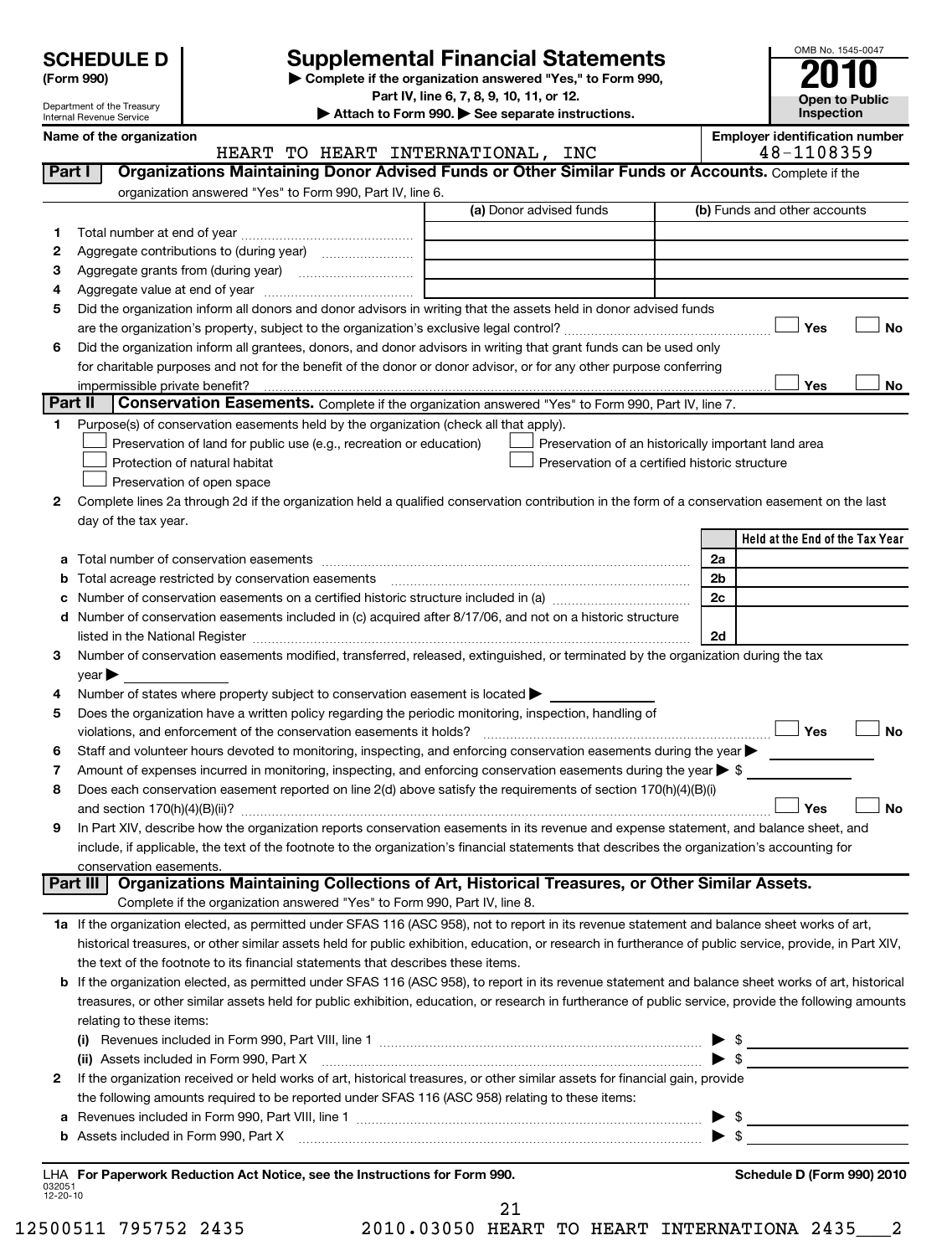|               | Schedule D (Form 990) 2010                                                                                                                                                                                                     | HEART TO HEART INTERNATIONAL, INC |                |                                                                                                                                                                                                                                |            |                              |  |                | $48 - 1108359$ Page 2      |
|---------------|--------------------------------------------------------------------------------------------------------------------------------------------------------------------------------------------------------------------------------|-----------------------------------|----------------|--------------------------------------------------------------------------------------------------------------------------------------------------------------------------------------------------------------------------------|------------|------------------------------|--|----------------|----------------------------|
|               | Part III<br>Organizations Maintaining Collections of Art, Historical Treasures, or Other Similar Assets (continued)                                                                                                            |                                   |                |                                                                                                                                                                                                                                |            |                              |  |                |                            |
| 3             | Using the organization's acquisition, accession, and other records, check any of the following that are a significant use of its collection items                                                                              |                                   |                |                                                                                                                                                                                                                                |            |                              |  |                |                            |
|               | (check all that apply):                                                                                                                                                                                                        |                                   |                |                                                                                                                                                                                                                                |            |                              |  |                |                            |
| a             | Public exhibition                                                                                                                                                                                                              | d                                 |                | Loan or exchange programs                                                                                                                                                                                                      |            |                              |  |                |                            |
| b             | Scholarly research                                                                                                                                                                                                             | e                                 |                | Other the contract of the contract of the contract of the contract of the contract of the contract of the contract of the contract of the contract of the contract of the contract of the contract of the contract of the cont |            |                              |  |                |                            |
| c             | Preservation for future generations                                                                                                                                                                                            |                                   |                |                                                                                                                                                                                                                                |            |                              |  |                |                            |
| 4             | Provide a description of the organization's collections and explain how they further the organization's exempt purpose in Part XIV.                                                                                            |                                   |                |                                                                                                                                                                                                                                |            |                              |  |                |                            |
| 5             | During the year, did the organization solicit or receive donations of art, historical treasures, or other similar assets                                                                                                       |                                   |                |                                                                                                                                                                                                                                |            |                              |  |                |                            |
|               | Yes<br>No                                                                                                                                                                                                                      |                                   |                |                                                                                                                                                                                                                                |            |                              |  |                |                            |
|               | Part IV<br>Escrow and Custodial Arrangements. Complete if the organization answered "Yes" to Form 990, Part IV, line 9, or                                                                                                     |                                   |                |                                                                                                                                                                                                                                |            |                              |  |                |                            |
|               | reported an amount on Form 990, Part X, line 21.                                                                                                                                                                               |                                   |                |                                                                                                                                                                                                                                |            |                              |  |                |                            |
|               | 1a Is the organization an agent, trustee, custodian or other intermediary for contributions or other assets not included                                                                                                       |                                   |                |                                                                                                                                                                                                                                |            |                              |  |                |                            |
|               |                                                                                                                                                                                                                                |                                   |                |                                                                                                                                                                                                                                |            |                              |  | Yes            | <b>No</b>                  |
|               | <b>b</b> If "Yes," explain the arrangement in Part XIV and complete the following table:                                                                                                                                       |                                   |                |                                                                                                                                                                                                                                |            |                              |  |                |                            |
|               |                                                                                                                                                                                                                                |                                   |                |                                                                                                                                                                                                                                |            |                              |  | Amount         |                            |
|               | c Beginning balance measurements and the contract of the contract of the contract of the contract of the contract of the contract of the contract of the contract of the contract of the contract of the contract of the contr |                                   |                |                                                                                                                                                                                                                                |            | 1c                           |  |                |                            |
|               | d Additions during the year manufactured and an account of the year manufactured and account of the year manufactured and account of the year manufactured and account of the year manufactured and account of the year manufa |                                   |                |                                                                                                                                                                                                                                |            | 1d                           |  |                |                            |
|               | Distributions during the year manufactured and an account of the year manufactured and the year manufactured and the year manufactured and the year manufactured and the year manufactured and the year manufactured and the y |                                   |                |                                                                                                                                                                                                                                |            | 1e                           |  |                |                            |
|               |                                                                                                                                                                                                                                |                                   |                |                                                                                                                                                                                                                                |            | 1f                           |  |                |                            |
|               |                                                                                                                                                                                                                                |                                   |                |                                                                                                                                                                                                                                |            |                              |  | Yes            | No                         |
|               | <b>b</b> If "Yes," explain the arrangement in Part XIV.                                                                                                                                                                        |                                   |                |                                                                                                                                                                                                                                |            |                              |  |                |                            |
| <b>Part V</b> | Endowment Funds. Complete if the organization answered "Yes" to Form 990, Part IV, line 10.                                                                                                                                    |                                   |                |                                                                                                                                                                                                                                |            |                              |  |                |                            |
|               |                                                                                                                                                                                                                                | (a) Current year                  | (b) Prior year | (c) Two years back                                                                                                                                                                                                             |            | $\vert$ (d) Three years back |  |                | (e) Four years back        |
|               | <b>1a</b> Beginning of year balance                                                                                                                                                                                            | 58,979.                           | 54,725.        |                                                                                                                                                                                                                                | 64,370.    |                              |  |                |                            |
|               |                                                                                                                                                                                                                                | 25.                               |                |                                                                                                                                                                                                                                | 4,240.     |                              |  |                |                            |
|               | Net investment earnings, gains, and losses                                                                                                                                                                                     | 1,534.                            | 4,254.         |                                                                                                                                                                                                                                | $-13,635.$ |                              |  |                |                            |
|               | d Grants or scholarships                                                                                                                                                                                                       |                                   |                |                                                                                                                                                                                                                                |            |                              |  |                |                            |
|               | e Other expenditures for facilities                                                                                                                                                                                            |                                   |                |                                                                                                                                                                                                                                |            |                              |  |                |                            |
|               | and programs                                                                                                                                                                                                                   |                                   |                |                                                                                                                                                                                                                                |            |                              |  |                |                            |
| τ.            | Administrative expenses                                                                                                                                                                                                        |                                   |                |                                                                                                                                                                                                                                | 250        |                              |  |                |                            |
| g             | End of year balance                                                                                                                                                                                                            | 60,538.                           | 58,979.        |                                                                                                                                                                                                                                | 54,725     |                              |  |                |                            |
| 2             | Provide the estimated percentage of the year end balance held as:                                                                                                                                                              |                                   |                |                                                                                                                                                                                                                                |            |                              |  |                |                            |
|               | Board designated or quasi-endowment                                                                                                                                                                                            |                                   | %              |                                                                                                                                                                                                                                |            |                              |  |                |                            |
| b             | Permanent endowment > 100.00                                                                                                                                                                                                   | %                                 |                |                                                                                                                                                                                                                                |            |                              |  |                |                            |
|               | Term endowment $\blacktriangleright$                                                                                                                                                                                           | %                                 |                |                                                                                                                                                                                                                                |            |                              |  |                |                            |
|               | 3a Are there endowment funds not in the possession of the organization that are held and administered for the organization                                                                                                     |                                   |                |                                                                                                                                                                                                                                |            |                              |  |                |                            |
|               | by:                                                                                                                                                                                                                            |                                   |                |                                                                                                                                                                                                                                |            |                              |  |                | Yes<br>NO                  |
|               | (i)                                                                                                                                                                                                                            |                                   |                |                                                                                                                                                                                                                                |            |                              |  | 3a(i)          | х                          |
|               | (ii)                                                                                                                                                                                                                           |                                   |                |                                                                                                                                                                                                                                |            |                              |  | 3a(ii)         | X                          |
|               |                                                                                                                                                                                                                                |                                   |                |                                                                                                                                                                                                                                |            |                              |  | 3 <sub>b</sub> |                            |
|               | Describe in Part XIV the intended uses of the organization's endowment funds.                                                                                                                                                  |                                   |                |                                                                                                                                                                                                                                |            |                              |  |                |                            |
|               | <b>Part VI</b><br>Land, Buildings, and Equipment. See Form 990, Part X, line 10.                                                                                                                                               |                                   |                |                                                                                                                                                                                                                                |            |                              |  |                |                            |
|               | Description of investment                                                                                                                                                                                                      | (a) Cost or other                 |                | (b) Cost or other                                                                                                                                                                                                              |            | (c) Accumulated              |  | (d) Book value |                            |
|               |                                                                                                                                                                                                                                | basis (investment)                |                | basis (other)                                                                                                                                                                                                                  |            | depreciation                 |  |                |                            |
|               |                                                                                                                                                                                                                                |                                   |                | 75,000.                                                                                                                                                                                                                        |            |                              |  |                | 75,000.                    |
|               |                                                                                                                                                                                                                                |                                   |                | 1,186,787.                                                                                                                                                                                                                     |            | 436, 302.                    |  |                | 750,485.                   |
|               |                                                                                                                                                                                                                                |                                   |                | 11,659.                                                                                                                                                                                                                        |            | 11,659.                      |  |                | О.                         |
|               |                                                                                                                                                                                                                                |                                   |                | 416,986.                                                                                                                                                                                                                       |            | 283,440.                     |  |                | 133,546.                   |
|               |                                                                                                                                                                                                                                |                                   |                | 775,420.                                                                                                                                                                                                                       |            | 598, 127.                    |  |                | 177,293.                   |
|               | Total. Add lines 1a through 1e. (Column (d) must equal Form 990, Part X, column (B), line 10(c).)                                                                                                                              |                                   |                |                                                                                                                                                                                                                                |            |                              |  |                | 1,136,324.                 |
|               |                                                                                                                                                                                                                                |                                   |                |                                                                                                                                                                                                                                |            |                              |  |                | Schedule D (Form 990) 2010 |

032052 12-20-10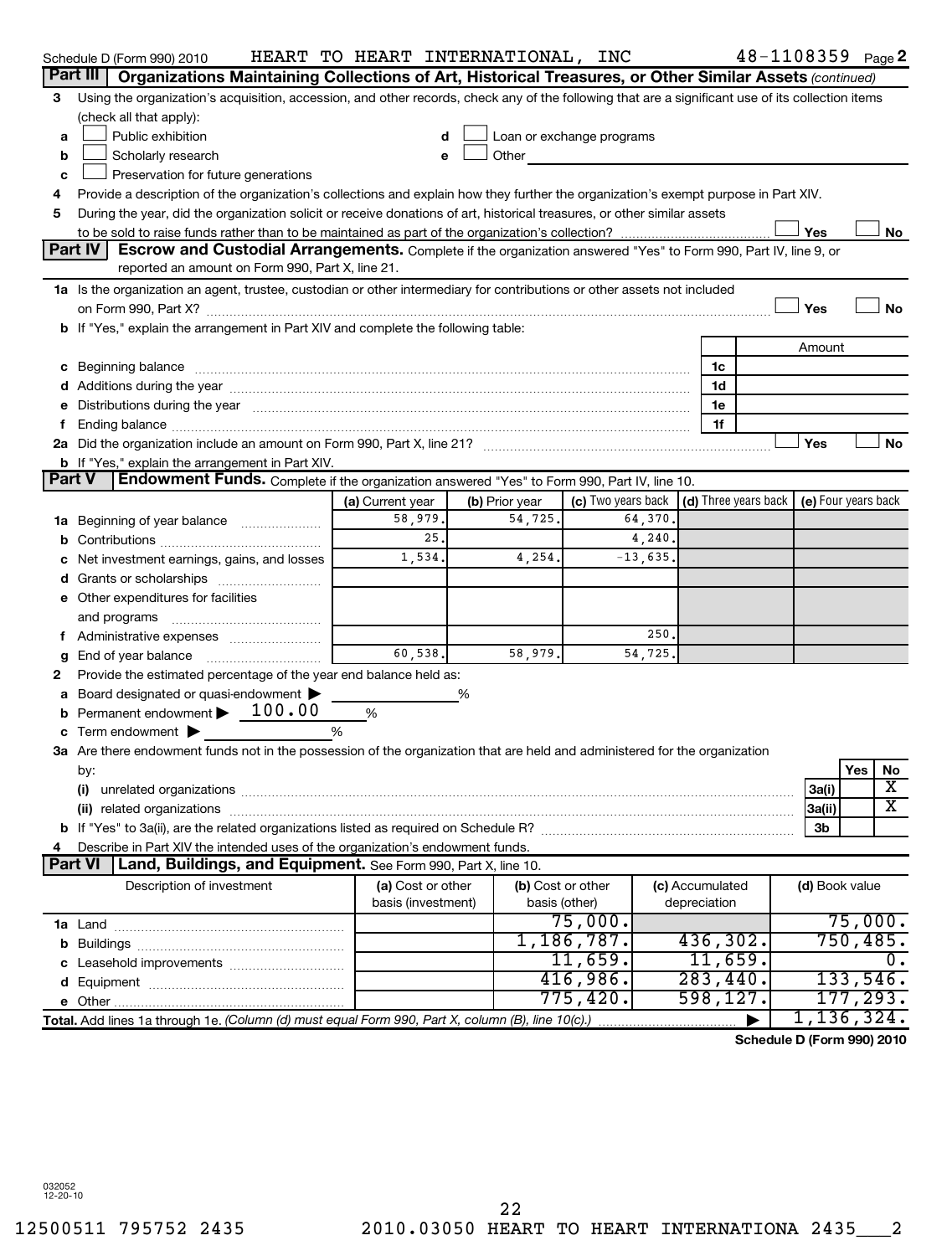| Schedule D (Form 990) 2010 |  |
|----------------------------|--|
|----------------------------|--|

Schedule D (Form 990) 2010 HEART TO HEART INTERNATIONAL, INC 4 8-1 1 0 8 3 5 9 Page HEART TO HEART INTERNATIONAL, INC 48-1108359

|                                                     | Part VII Investments - Other Securities. See Form 990, Part X, line 12.                                                                                                                                                                                               |                 |            |                                                              |                            |
|-----------------------------------------------------|-----------------------------------------------------------------------------------------------------------------------------------------------------------------------------------------------------------------------------------------------------------------------|-----------------|------------|--------------------------------------------------------------|----------------------------|
|                                                     | (a) Description of security or category<br>(including name of security)                                                                                                                                                                                               | (b) Book value  |            | (c) Method of valuation:<br>Cost or end-of-year market value |                            |
| (1) Financial derivatives                           |                                                                                                                                                                                                                                                                       |                 |            |                                                              |                            |
|                                                     |                                                                                                                                                                                                                                                                       |                 |            |                                                              |                            |
| (3) Other                                           |                                                                                                                                                                                                                                                                       |                 |            |                                                              |                            |
| (A)                                                 |                                                                                                                                                                                                                                                                       |                 |            |                                                              |                            |
| (B)                                                 |                                                                                                                                                                                                                                                                       |                 |            |                                                              |                            |
| (C)                                                 |                                                                                                                                                                                                                                                                       |                 |            |                                                              |                            |
| (D)                                                 |                                                                                                                                                                                                                                                                       |                 |            |                                                              |                            |
| (E)                                                 |                                                                                                                                                                                                                                                                       |                 |            |                                                              |                            |
| (F)                                                 |                                                                                                                                                                                                                                                                       |                 |            |                                                              |                            |
| (G)                                                 |                                                                                                                                                                                                                                                                       |                 |            |                                                              |                            |
| (H)                                                 |                                                                                                                                                                                                                                                                       |                 |            |                                                              |                            |
| (1)                                                 | Total. (Col (b) must equal Form 990, Part X, col (B) line 12.) $\blacktriangleright$                                                                                                                                                                                  |                 |            |                                                              |                            |
|                                                     | Part VIII Investments - Program Related. See Form 990, Part X, line 13.                                                                                                                                                                                               |                 |            |                                                              |                            |
|                                                     |                                                                                                                                                                                                                                                                       |                 |            | (c) Method of valuation:                                     |                            |
|                                                     | (a) Description of investment type                                                                                                                                                                                                                                    | (b) Book value  |            | Cost or end-of-year market value                             |                            |
| (1)                                                 |                                                                                                                                                                                                                                                                       |                 |            |                                                              |                            |
| (2)<br>(3)                                          |                                                                                                                                                                                                                                                                       |                 |            |                                                              |                            |
| (4)                                                 |                                                                                                                                                                                                                                                                       |                 |            |                                                              |                            |
| (5)                                                 |                                                                                                                                                                                                                                                                       |                 |            |                                                              |                            |
| (6)                                                 |                                                                                                                                                                                                                                                                       |                 |            |                                                              |                            |
| (7)                                                 |                                                                                                                                                                                                                                                                       |                 |            |                                                              |                            |
| (8)                                                 |                                                                                                                                                                                                                                                                       |                 |            |                                                              |                            |
| (9)                                                 |                                                                                                                                                                                                                                                                       |                 |            |                                                              |                            |
| (10)                                                |                                                                                                                                                                                                                                                                       |                 |            |                                                              |                            |
|                                                     | Total. (Col (b) must equal Form 990, Part X, col (B) line 13.) $\blacktriangleright$                                                                                                                                                                                  |                 |            |                                                              |                            |
| Part IX                                             | Other Assets. See Form 990, Part X, line 15.                                                                                                                                                                                                                          |                 |            |                                                              |                            |
|                                                     |                                                                                                                                                                                                                                                                       | (a) Description |            |                                                              | (b) Book value             |
| (1)                                                 |                                                                                                                                                                                                                                                                       |                 |            |                                                              |                            |
| (2)                                                 |                                                                                                                                                                                                                                                                       |                 |            |                                                              |                            |
| (3)                                                 |                                                                                                                                                                                                                                                                       |                 |            |                                                              |                            |
| (4)                                                 |                                                                                                                                                                                                                                                                       |                 |            |                                                              |                            |
| (5)                                                 |                                                                                                                                                                                                                                                                       |                 |            |                                                              |                            |
| (6)                                                 |                                                                                                                                                                                                                                                                       |                 |            |                                                              |                            |
| (7)<br>(8)                                          |                                                                                                                                                                                                                                                                       |                 |            |                                                              |                            |
| (9)                                                 |                                                                                                                                                                                                                                                                       |                 |            |                                                              |                            |
| (10)                                                |                                                                                                                                                                                                                                                                       |                 |            |                                                              |                            |
|                                                     | Total. (Column (b) must equal Form 990, Part X, col (B) line 15.)                                                                                                                                                                                                     |                 |            |                                                              |                            |
| Part X                                              | Other Liabilities. See Form 990, Part X, line 25.                                                                                                                                                                                                                     |                 |            |                                                              |                            |
| <u>1.</u>                                           | (a) Description of liability                                                                                                                                                                                                                                          |                 | (b) Amount |                                                              |                            |
| (1)<br>Federal income taxes                         |                                                                                                                                                                                                                                                                       |                 |            |                                                              |                            |
| (2)                                                 |                                                                                                                                                                                                                                                                       |                 |            |                                                              |                            |
| (3)                                                 |                                                                                                                                                                                                                                                                       |                 |            |                                                              |                            |
| (4)                                                 |                                                                                                                                                                                                                                                                       |                 |            |                                                              |                            |
| (5)                                                 |                                                                                                                                                                                                                                                                       |                 |            |                                                              |                            |
| (6)                                                 |                                                                                                                                                                                                                                                                       |                 |            |                                                              |                            |
| (7)                                                 |                                                                                                                                                                                                                                                                       |                 |            |                                                              |                            |
| (8)                                                 |                                                                                                                                                                                                                                                                       |                 |            |                                                              |                            |
| (9)                                                 |                                                                                                                                                                                                                                                                       |                 |            |                                                              |                            |
| (10)                                                |                                                                                                                                                                                                                                                                       |                 |            |                                                              |                            |
| (11)                                                |                                                                                                                                                                                                                                                                       |                 |            |                                                              |                            |
| 2.                                                  | Total. (Column (b) must equal Form 990, Part X, col (B) line 25.)<br>Fily 48 (ASC 740) Footnote. In Part XIV, provide the text of the footnote to the organization's financial statements that reports the organization's liability for uncertain tax positions under |                 |            |                                                              |                            |
| FIN 48 (ASC 740).<br>$\frac{1}{032053}$<br>12-20-10 |                                                                                                                                                                                                                                                                       |                 |            |                                                              |                            |
|                                                     |                                                                                                                                                                                                                                                                       |                 |            |                                                              | Schedule D (Form 990) 2010 |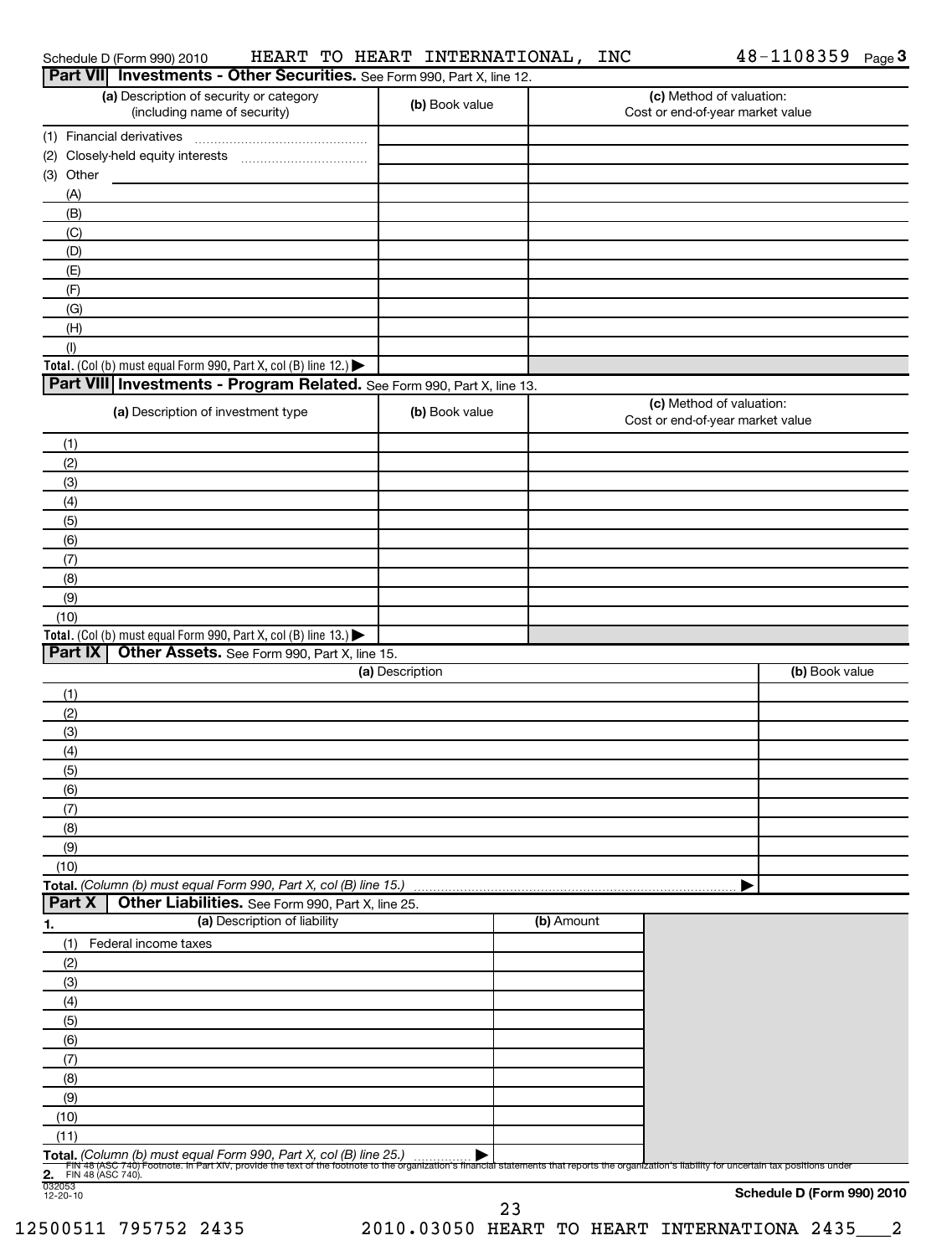|              | HEART TO HEART INTERNATIONAL,<br>Schedule D (Form 990) 2010                                                                                                                                                                    |                | INC |                           |                | 48-1108359 Page 4 |            |
|--------------|--------------------------------------------------------------------------------------------------------------------------------------------------------------------------------------------------------------------------------|----------------|-----|---------------------------|----------------|-------------------|------------|
|              | Part XI   Reconciliation of Change in Net Assets from Form 990 to Audited Financial Statements                                                                                                                                 |                |     |                           |                |                   |            |
| 1            | Total revenue (Form 990, Part VIII, column (A), line 12)                                                                                                                                                                       |                |     | 1                         |                | 80,927,033.       |            |
| 2            | Total expenses (Form 990, Part IX, column (A), line 25)                                                                                                                                                                        |                |     | $\overline{2}$            |                | 79, 326, 234.     |            |
| 3            |                                                                                                                                                                                                                                |                |     | 3                         |                | 1,600,799.        |            |
| 4            | Net unrealized gains (losses) on investments [11] matter than the contract of the state of the state of the state of the state of the state of the state of the state of the state of the state of the state of the state of t |                |     |                           |                |                   | 2,770.     |
| 5            |                                                                                                                                                                                                                                |                |     | 5                         |                |                   |            |
| 6            |                                                                                                                                                                                                                                |                |     | 6                         |                |                   |            |
| 7            |                                                                                                                                                                                                                                |                |     | $\overline{7}$            |                |                   |            |
| 8            |                                                                                                                                                                                                                                |                |     | 8                         |                |                   |            |
| 9            |                                                                                                                                                                                                                                |                |     | 9                         |                |                   | 2,770.     |
| 10           | Excess or (deficit) for the year per audited financial statements. Combine lines 3 and 9                                                                                                                                       |                |     | 10 <sup>10</sup>          |                | 1,603,569.        |            |
|              | Part XII   Reconciliation of Revenue per Audited Financial Statements With Revenue per Return                                                                                                                                  |                |     |                           |                |                   |            |
| 1            | Total revenue, gains, and other support per audited financial statements [[[[[[[[[[[[[[[[[[[[[[[[]]]]]]]]]]]]                                                                                                                  |                |     |                           | 1              | 84, 240, 206.     |            |
| $\mathbf{2}$ | Amounts included on line 1 but not on Form 990, Part VIII, line 12:                                                                                                                                                            |                |     |                           |                |                   |            |
| a            | Net unrealized gains on investments <i>manually contained and allegen</i> and the unrealized gains on investments                                                                                                              | 2a             |     | $\frac{2,770}{3,208,936}$ |                |                   |            |
| b            |                                                                                                                                                                                                                                | 2 <sub>b</sub> |     |                           |                |                   |            |
| c            |                                                                                                                                                                                                                                | 2c             |     |                           |                |                   |            |
| d            |                                                                                                                                                                                                                                | 2d             |     | 44,632.                   |                |                   |            |
| е            | Add lines 2a through 2d                                                                                                                                                                                                        |                |     |                           | 2e             | 3, 256, 338.      |            |
| 3            |                                                                                                                                                                                                                                |                |     |                           | $\mathbf{a}$   | 80,983,868.       |            |
| 4            | Amounts included on Form 990, Part VIII, line 12, but not on line 1:                                                                                                                                                           |                |     |                           |                |                   |            |
|              |                                                                                                                                                                                                                                | 4a             |     | 250.                      |                |                   |            |
| b            |                                                                                                                                                                                                                                | 4 <sub>b</sub> |     | $-57,085.$                |                |                   |            |
|              | c Add lines 4a and 4b                                                                                                                                                                                                          |                |     |                           | 4c             |                   | $-56,835.$ |
| 5            | Total revenue. Add lines 3 and 4c. (This must equal Form 990, Part I, line 12.)                                                                                                                                                |                |     |                           | 5              | 80, 927, 033.     |            |
|              | Part XIII Reconciliation of Expenses per Audited Financial Statements With Expenses per Return                                                                                                                                 |                |     |                           |                |                   |            |
| 1            |                                                                                                                                                                                                                                |                |     |                           | $\blacksquare$ | 82,636,637.       |            |
| $\mathbf{2}$ | Amounts included on line 1 but not on Form 990, Part IX, line 25:                                                                                                                                                              |                |     |                           |                |                   |            |
| a            |                                                                                                                                                                                                                                | 2a             |     | 3,208,936.                |                |                   |            |
| b            |                                                                                                                                                                                                                                | 2 <sub>b</sub> |     |                           |                |                   |            |
| с            |                                                                                                                                                                                                                                | 2c             |     |                           |                |                   |            |
| d            |                                                                                                                                                                                                                                | 2d             |     | 101, 717.                 |                |                   |            |
| е            | Add lines 2a through 2d <b>contract and contract and contract and contract and contract and contract and contract a</b>                                                                                                        |                |     |                           | 2e             | 3,310,653.        |            |
| 3            |                                                                                                                                                                                                                                |                |     |                           | 3              | 79, 325, 984.     |            |
| 4            | Amounts included on Form 990, Part IX, line 25, but not on line 1:                                                                                                                                                             |                |     |                           |                |                   |            |
| a            |                                                                                                                                                                                                                                | 4a             |     | 250.                      |                |                   |            |
| b            |                                                                                                                                                                                                                                | 4 <sub>b</sub> |     |                           |                |                   |            |
|              | c Add lines 4a and 4b                                                                                                                                                                                                          |                |     |                           | 4с             |                   | 250.       |
| 5            |                                                                                                                                                                                                                                |                |     |                           | 5              | 79,326,234.       |            |
|              | <b>Part XIV Supplemental Information</b>                                                                                                                                                                                       |                |     |                           |                |                   |            |

Complete this part to provide the descriptions required for Part II, lines 3, 5, and 9; Part III, lines 1a and 4; Part IV, lines 1b and 2b; Part V, line 4; Part X, line 2; Part XI, line 8; Part XII, lines 2d and 4b; and Part XIII, lines 2d and 4b. Also complete this part to provide any additional information.

## PART XII, LINE 2D - OTHER ADJUSTMENTS:

## RENTAL INCOME FROM WAREHOUSE SPACE DONATED TO CHARITABLE

## ORGANIZATIONS 44,632.

## PART XII, LINE 4B - OTHER ADJUSTMENTS:

## SPECIAL EVENT EXPENSES -57,085.

032054 12-20-10

**Schedule D (Form 990) 2010**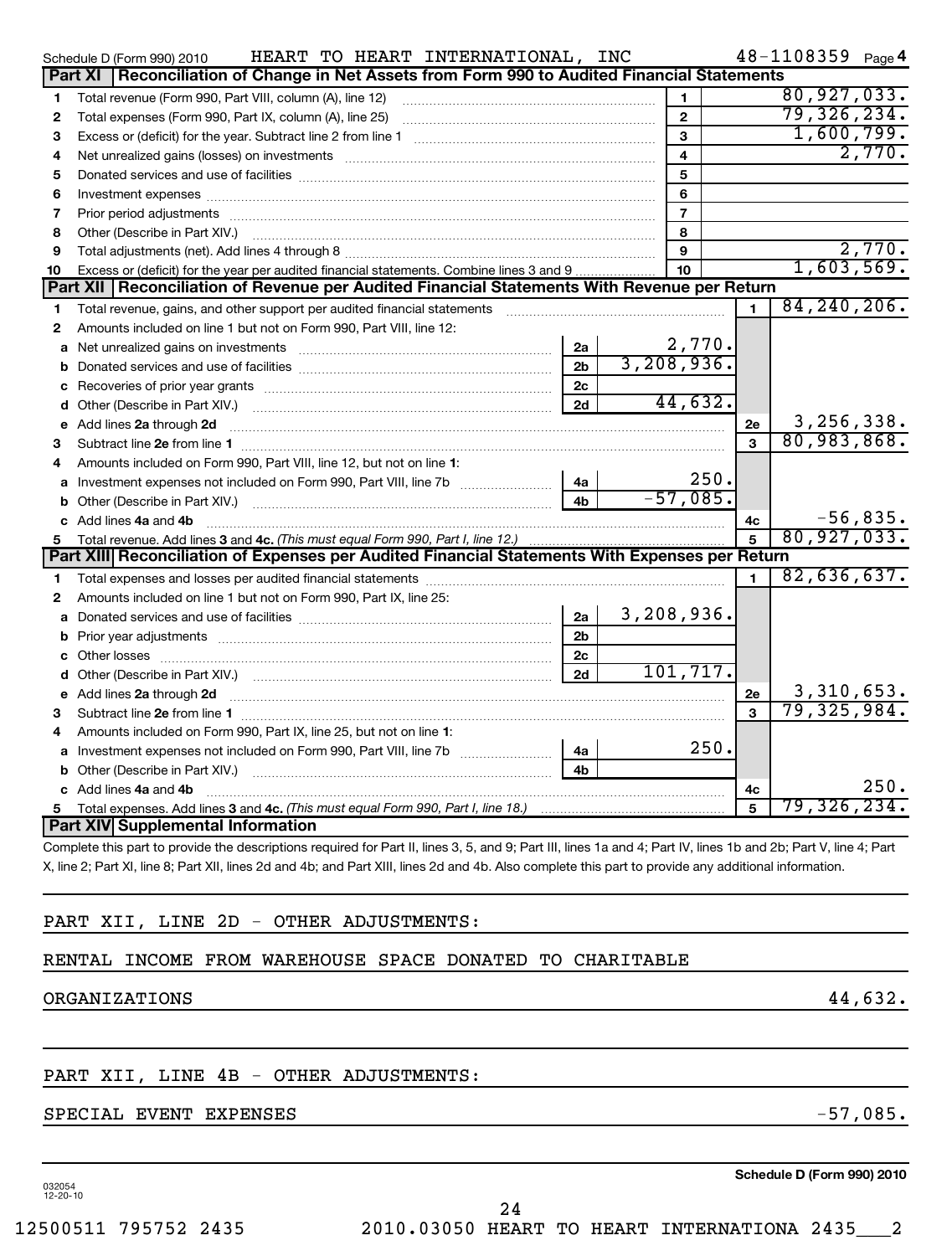| HEART TO HEART INTERNATIONAL, INC<br>Schedule D (Form 990) 2010<br>Part XIV Supplemental Information (continued) | 48-1108359 Page 5          |
|------------------------------------------------------------------------------------------------------------------|----------------------------|
| PART XIII, LINE 2D - OTHER ADJUSTMENTS:                                                                          |                            |
| DONATION OF WAREHOUSE SPACE TO CHARITABLE ORGANIZATIONS                                                          | 44,632.                    |
| SPECIAL EVENT EXPENSES                                                                                           | 57,085.                    |
| TOTAL TO SCHEDULE D, PART XIII, LINE 2D                                                                          | 101,717.                   |
|                                                                                                                  |                            |
|                                                                                                                  |                            |
|                                                                                                                  |                            |
|                                                                                                                  |                            |
|                                                                                                                  |                            |
|                                                                                                                  |                            |
|                                                                                                                  |                            |
|                                                                                                                  |                            |
|                                                                                                                  |                            |
|                                                                                                                  |                            |
|                                                                                                                  |                            |
|                                                                                                                  |                            |
|                                                                                                                  |                            |
|                                                                                                                  |                            |
|                                                                                                                  |                            |
|                                                                                                                  |                            |
|                                                                                                                  |                            |
|                                                                                                                  |                            |
|                                                                                                                  |                            |
|                                                                                                                  |                            |
|                                                                                                                  |                            |
|                                                                                                                  |                            |
|                                                                                                                  |                            |
| 032055                                                                                                           | Schedule D (Form 990) 2010 |
| 12-20-10<br>25                                                                                                   |                            |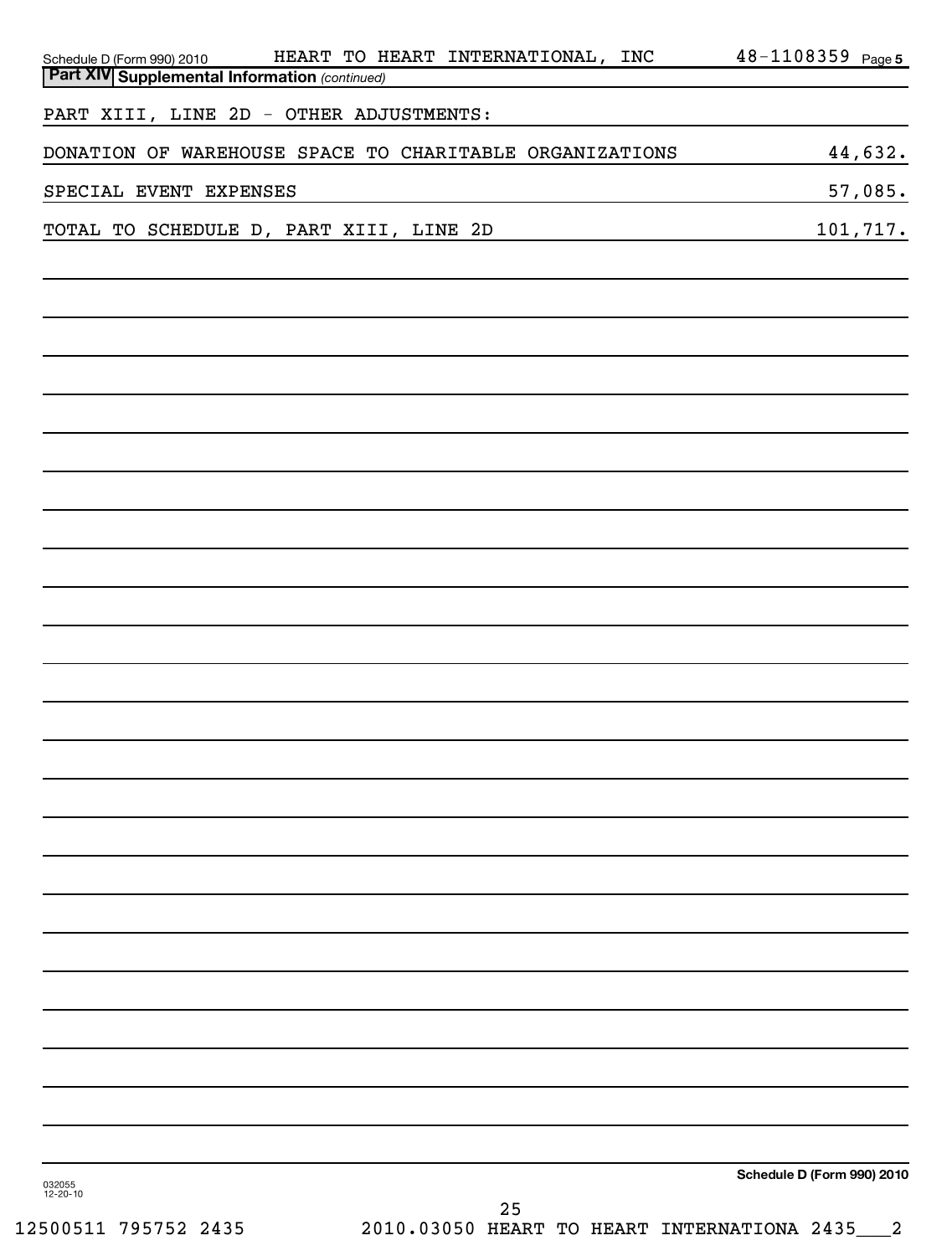| 032071<br>$12 - 20 - 10$ |  |
|--------------------------|--|
| 12500511 795752 241      |  |

and 3b)

**c Totals**  (add lines 3a

 $1 | 71,460,982.$ 

| <b>SCHEDULE FI</b> | <b>Statement of Activities Outside the United States</b>                                    | OMB No. 1545-004 |
|--------------------|---------------------------------------------------------------------------------------------|------------------|
| (Form 990)         |                                                                                             | 2010             |
|                    | Complete if the organization answered "Yes" to Form 990,<br>$Part IV$ ling $14h$ 15 or $16$ |                  |

**Part IV, line 14b, 15, or 16. Conserved Bart IV, 15, external at the Section Section**<br> **Inspection Conserved Bart III Conserved Bart III Conserved Bart II Conserved Bart II Conserved Bart II Conserved Bart I** 

Internal Revenue Service

| Name of the organization          |                          |                                                         |                                                                                                                                    |                       | <b>Employer identification number</b>                  |                           |
|-----------------------------------|--------------------------|---------------------------------------------------------|------------------------------------------------------------------------------------------------------------------------------------|-----------------------|--------------------------------------------------------|---------------------------|
| HEART TO HEART INTERNATIONAL, INC |                          |                                                         |                                                                                                                                    |                       | 48-1108359                                             |                           |
| Part I                            |                          |                                                         | General Information on Activities Outside the United States. Complete if the organization answered "Yes"                           |                       |                                                        |                           |
| to Form 990, Part IV, line 14b.   |                          |                                                         |                                                                                                                                    |                       |                                                        |                           |
| 1.                                |                          |                                                         | For grantmakers. Does the organization maintain records to substantiate the amount of the grants or assistance, the                |                       |                                                        |                           |
|                                   |                          |                                                         | grantees' eligibility for the grants or assistance, and the selection criteria used to award the grants or assistance?             |                       |                                                        | $X$ Yes<br><b>No</b>      |
|                                   |                          |                                                         |                                                                                                                                    |                       |                                                        |                           |
| 2                                 |                          |                                                         | For grantmakers. Describe in Part V the organization's procedures for monitoring the use of grant funds outside the United States. |                       |                                                        |                           |
|                                   |                          |                                                         |                                                                                                                                    |                       |                                                        |                           |
| з                                 |                          |                                                         | Activities per Region. (The following Part I, line 3 table can be duplicated if additional space is needed.)                       |                       |                                                        |                           |
| (a) Region                        | (b) Number of<br>offices | (c) Number of                                           | (d) Activities conducted in region<br>(by type) (e.g., fundraising, program                                                        |                       | (e) If activity listed in (d)<br>is a program service, | (f) Total<br>expenditures |
|                                   | in the region            |                                                         | services, investments, grants to                                                                                                   |                       | describe specific type                                 | for and                   |
|                                   |                          | employees,<br>agents, and<br>independent<br>contractors | recipients located in the region)                                                                                                  |                       | of service(s) in region                                | investments<br>in region  |
|                                   |                          | in region                                               |                                                                                                                                    |                       | DISTRIBUTION OF MEDICAL                                |                           |
|                                   |                          |                                                         |                                                                                                                                    | AID; MEDICAL          |                                                        |                           |
| CENTRAL AMERICA AND               |                          |                                                         |                                                                                                                                    | SERVICES/EDUCATION;   |                                                        |                           |
| THE CARIBBEAN                     | $\mathbf{1}$             | 1                                                       | PROGRAM SERVICES                                                                                                                   | COMMUNITY HEALTH      |                                                        | 29093241.                 |
|                                   |                          |                                                         |                                                                                                                                    |                       |                                                        |                           |
|                                   |                          |                                                         |                                                                                                                                    |                       |                                                        |                           |
|                                   |                          |                                                         |                                                                                                                                    |                       | DISTRIBUTION OF MEDICAL                                |                           |
| <b>EUROPE</b>                     | 0                        | 0                                                       | PROGRAM SERVICES                                                                                                                   | AID                   |                                                        | 15,841.                   |
|                                   |                          |                                                         |                                                                                                                                    |                       |                                                        |                           |
| MIDDLE EAST AND                   |                          |                                                         |                                                                                                                                    |                       | DISTRIBUTION OF MEDICAL                                |                           |
| NORTH AFRICA                      | 0                        | 0                                                       | PROGRAM SERVICES                                                                                                                   | AID                   |                                                        | 115,096.                  |
|                                   |                          |                                                         |                                                                                                                                    |                       |                                                        |                           |
|                                   |                          |                                                         |                                                                                                                                    |                       |                                                        |                           |
|                                   |                          |                                                         |                                                                                                                                    |                       | DISTRIBUTION OF MEDICAL                                |                           |
| NORTH AMERICA                     | $\mathbf 0$              | 0                                                       | PROGRAM SERVICES                                                                                                                   |                       | AID; DISASTER RESPONSE                                 | 5,909,995.                |
|                                   |                          |                                                         |                                                                                                                                    |                       |                                                        |                           |
|                                   |                          |                                                         |                                                                                                                                    |                       |                                                        |                           |
| RUSSIA AND THE NEWLY              |                          |                                                         |                                                                                                                                    |                       | DISTRIBUTION OF MEDICAL                                |                           |
| INDEPENDENT STATES                | 0                        | 0                                                       | PROGRAM SERVICES                                                                                                                   |                       | AID; MEDICAL EDUCATION                                 | 1,783,735.                |
|                                   |                          |                                                         |                                                                                                                                    | AID; MEDICAL          | DISTRIBUTION OF MEDICAL                                |                           |
|                                   |                          |                                                         |                                                                                                                                    | SERVICES/EDUCATION;   |                                                        |                           |
| SOUTH AMERICA                     | 0                        | 0                                                       | PROGRAM SERVICES                                                                                                                   | DISASTER RESPONSE     |                                                        | 22453369.                 |
|                                   |                          |                                                         |                                                                                                                                    |                       | DISTRIBUTION OF MEDICAL                                |                           |
|                                   |                          |                                                         |                                                                                                                                    | AID; COMMUNITY HEALTH |                                                        |                           |
|                                   |                          |                                                         |                                                                                                                                    | INITIATIVES; MEDICAL  |                                                        |                           |
| SOUTH ASIA                        | 0                        | 0                                                       | PROGRAM SERVICES                                                                                                                   | EDUCATION; DISASTER   |                                                        | 5,939,477.                |
|                                   |                          |                                                         |                                                                                                                                    |                       |                                                        |                           |
|                                   |                          |                                                         |                                                                                                                                    |                       |                                                        |                           |
|                                   |                          |                                                         |                                                                                                                                    |                       | DISTRIBUTION OF MEDICAL                                |                           |
| SUB-SAHARAN AFRICA                | 0                        | 0                                                       | PROGRAM SERVICES                                                                                                                   | AID                   |                                                        | 6, 150, 228.              |
| 3 a Sub-total                     |                          | 1                                                       |                                                                                                                                    |                       |                                                        | 71,460,982.               |
| <b>b</b> Total from continuation  |                          | 0                                                       |                                                                                                                                    |                       |                                                        |                           |
| sheets to Part I                  |                          |                                                         |                                                                                                                                    |                       |                                                        | 0.                        |

**For Paperwork Reduction Act Notice, see the Instructions for Form 990. Schedule F (Form 990) 2010** LHA SEE PART IV FOR COLUMN (E) DESCRIPTIONS



Department of the Treasury **(Form 990)**

|  | Name of the organization |
|--|--------------------------|
|  |                          |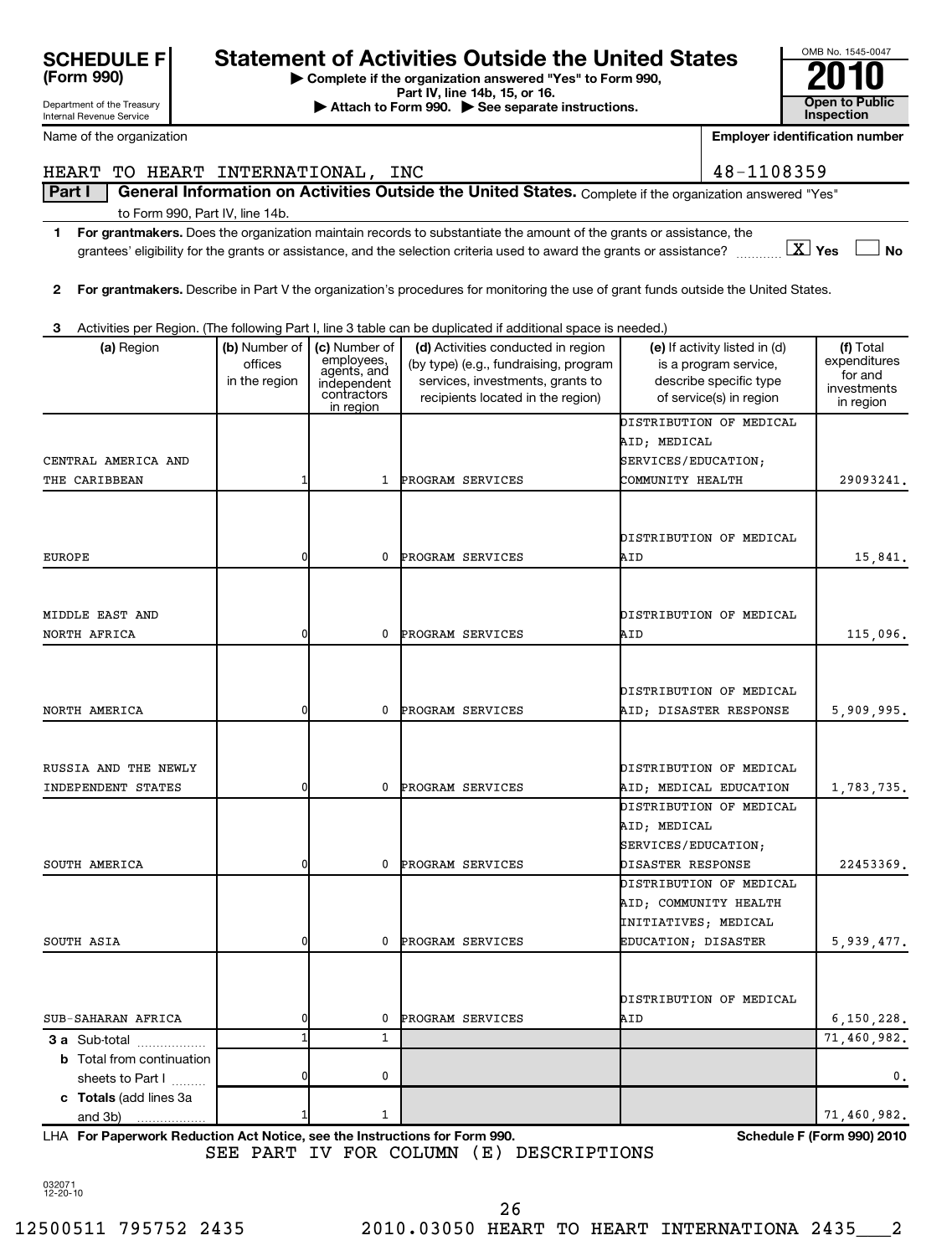|             |                                                                                                                                                 | AND THE CARIBBEAN MEDICAL ASSISTANCE | $\mathbf{0}$ | 25,705. MEDICAL SUPPLIES | WHOLESALE PRICE |
|-------------|-------------------------------------------------------------------------------------------------------------------------------------------------|--------------------------------------|--------------|--------------------------|-----------------|
|             |                                                                                                                                                 |                                      |              |                          |                 |
|             | CENTRAL AMERICA                                                                                                                                 |                                      |              | PHARMACEUTICALS,         | <b>AVERAGE</b>  |
|             |                                                                                                                                                 | AND THE CARIBBEAN MEDICAL ASSISTANCE | 0            | 1,558. MEDICAL SUPPLIES  | WHOLESALE PRICE |
|             |                                                                                                                                                 |                                      |              |                          |                 |
|             | CENTRAL AMERICA                                                                                                                                 |                                      |              | PHARMACEUTICALS,         | <b>AVERAGE</b>  |
|             |                                                                                                                                                 | AND THE CARIBBEAN MEDICAL ASSISTANCE | 0            | 12,042. MEDICAL SUPPLIES | WHOLESALE PRICE |
|             |                                                                                                                                                 |                                      |              |                          |                 |
|             |                                                                                                                                                 |                                      |              |                          |                 |
|             | CENTRAL AMERICA                                                                                                                                 |                                      |              | PHARMACEUTICALS,         | <b>AVERAGE</b>  |
|             |                                                                                                                                                 | AND THE CARIBBEAN MEDICAL ASSISTANCE | 0            | 1,265. MEDICAL SUPPLIES  | WHOLESALE PRICE |
|             |                                                                                                                                                 |                                      |              |                          |                 |
|             | CENTRAL AMERICA                                                                                                                                 |                                      |              | PHARMACEUTICALS,         | AVERAGE         |
|             |                                                                                                                                                 | AND THE CARIBBEAN MEDICAL ASSISTANCE | 0.           | 1,343. MEDICAL SUPPLIES  | WHOLESALE PRICE |
|             |                                                                                                                                                 |                                      |              |                          |                 |
|             |                                                                                                                                                 |                                      |              |                          |                 |
|             | CENTRAL AMERICA                                                                                                                                 |                                      |              | PHARMACEUTICALS,         | AVERAGE         |
|             |                                                                                                                                                 | AND THE CARIBBEAN MEDICAL ASSISTANCE | $\mathbf 0$  | 1,424. MEDICAL SUPPLIES  | WHOLESALE PRICE |
|             |                                                                                                                                                 |                                      |              |                          |                 |
|             |                                                                                                                                                 |                                      |              |                          |                 |
|             | CENTRAL AMERICA                                                                                                                                 |                                      |              | PHARMACEUTICALS,         | AVERAGE         |
|             |                                                                                                                                                 | AND THE CARIBBEAN MEDICAL ASSISTANCE | 0.           | 1,574. MEDICAL SUPPLIES  | WHOLESALE PRICE |
| $2^{\circ}$ | Enter total number of recipient organizations listed above that are recognized as charities by the foreign country, recognized as tax-exempt by |                                      |              |                          |                 |

27

Part II | Grants and Other Assistance to Organizations or Entities Outside the United States. Complete if the organization answered "Yes" to Form 990, Part IV, line 15, for any

grant

**(a)** Name of organization (b) IRS code section (c) Region (c) Region (d) Purpose of (e) Amount (f) Manner of (g) Amount of (h) Description (i) (a) Name of organization (f) IRS code section (c) Region (d) Purpose of (d) Am

(e) Amount of cash grant

CENTRAL AMERICA PHARMACEUTICALS, AVERAGE

CENTRAL AMERICA PHARMACEUTICALS, AVERAGE

AND THE CARIBBEAN MEDICAL ASSISTANCE 0. 1,482.MEDICAL SUPPLIES WHOLESALE PRICE

the IRS, or for which the grantee or counsel has provided a section 501(c)(3) equivalency letter ~~~~~~~~~~~~~~~~~~~~~~~ |

**3** Enter total number of other organizations or entities 172

Schedule F (Form 990) 2010 Page HEART TO HEART INTERNATIONAL, INC 48-1108359

recipient who received more than \$5,000. Check this box if no one recipient received more than \$5,000 ~~~~~~~~~~~~~~~~~~~~~~~~~~~~~~~~~~~~~

(c) Region (d) Purpose of

(b) IRS code section and EIN (if applicable)

Part II can be duplicated if additional space is needed.

(a) Name of organization

(i) Method of valuation (book, FMV, appraisal, other)

(g) Amount of non-cash assistance

(h) Description of non-cash assistance

(f) Manner of cash disbursement **|** X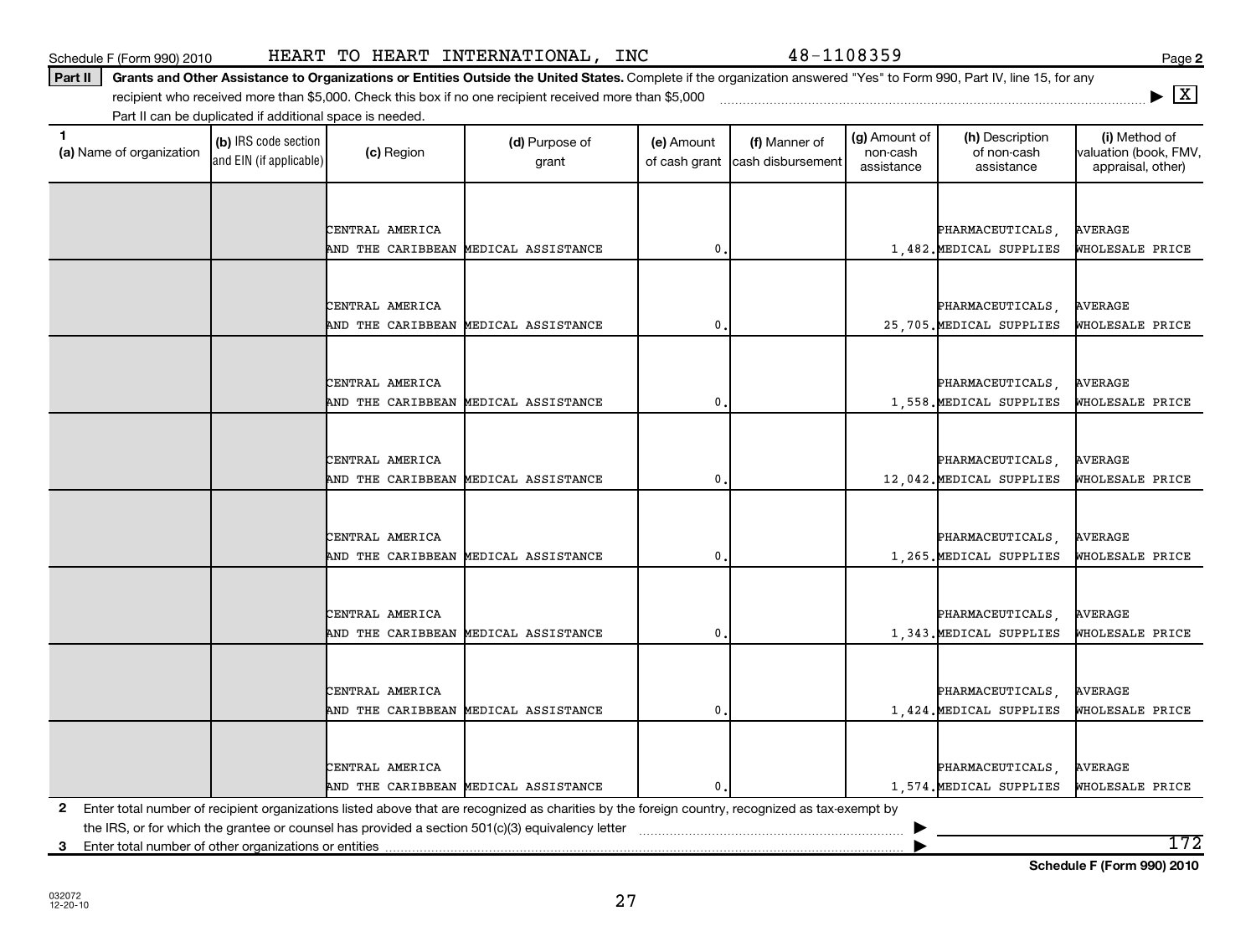**(a)**  Name of organization

and EIN (if applicable)

|  | ×<br>٧ |
|--|--------|

| CENTRAL AMERICA |                                      |   |  | PHARMACEUTICALS                | <b>AVERAGE</b>  |
|-----------------|--------------------------------------|---|--|--------------------------------|-----------------|
|                 | AND THE CARIBBEAN MEDICAL ASSISTANCE | 0 |  | 15, 557, 190. MEDICAL SUPPLIES | WHOLESALE PRICE |
|                 |                                      |   |  |                                |                 |
|                 |                                      |   |  |                                |                 |
| CENTRAL AMERICA |                                      |   |  | PHARMACEUTICALS                | <b>AVERAGE</b>  |
|                 | AND THE CARIBBEAN MEDICAL ASSISTANCE | 0 |  | 522. MEDICAL SUPPLIES          | WHOLESALE PRICE |
|                 |                                      |   |  |                                |                 |
| CENTRAL AMERICA |                                      |   |  | PHARMACEUTICALS,               | <b>AVERAGE</b>  |
|                 | AND THE CARIBBEAN MEDICAL ASSISTANCE | 0 |  | 1,258. MEDICAL SUPPLIES        | WHOLESALE PRICE |
|                 |                                      |   |  |                                |                 |
|                 |                                      |   |  |                                |                 |
| CENTRAL AMERICA |                                      |   |  | PHARMACEUTICALS                | <b>AVERAGE</b>  |
|                 | AND THE CARIBBEAN MEDICAL ASSISTANCE | 0 |  | 1,402. MEDICAL SUPPLIES        | WHOLESALE PRICE |
|                 |                                      |   |  |                                |                 |
| CENTRAL AMERICA |                                      |   |  | PHARMACEUTICALS                | <b>AVERAGE</b>  |
|                 | AND THE CARIBBEAN MEDICAL ASSISTANCE | 0 |  | 1,429. MEDICAL SUPPLIES        | WHOLESALE PRICE |
|                 |                                      |   |  |                                |                 |
|                 |                                      |   |  |                                |                 |
| CENTRAL AMERICA |                                      |   |  | PHARMACEUTICALS                | <b>AVERAGE</b>  |
|                 | AND THE CARIBBEAN MEDICAL ASSISTANCE | 0 |  | 1,448. MEDICAL SUPPLIES        | WHOLESALE PRICE |
|                 |                                      |   |  |                                |                 |
| CENTRAL AMERICA |                                      |   |  | PHARMACEUTICALS,               | <b>AVERAGE</b>  |
|                 | AND THE CARIBBEAN MEDICAL ASSISTANCE | 0 |  | 1.457. MEDICAL SUPPLIES        | WHOLESALE PRICE |
|                 |                                      |   |  |                                |                 |
|                 |                                      |   |  |                                |                 |
| CENTRAL AMERICA |                                      |   |  | PHARMACEUTICALS                | <b>AVERAGE</b>  |
|                 | AND THE CARIBBEAN MEDICAL ASSISTANCE | 0 |  | 1,491. MEDICAL SUPPLIES        | WHOLESALE PRICE |
|                 |                                      |   |  |                                |                 |
| CENTRAL AMERICA |                                      |   |  | PHARMACEUTICALS,               | <b>AVERAGE</b>  |
|                 | AND THE CARIBBEAN MEDICAL ASSISTANCE | 0 |  | 2,516. MEDICAL SUPPLIES        | WHOLESALE PRICE |
|                 |                                      |   |  |                                |                 |

Schedule F (Form 990) HEART TO HEART INTERNATIONAL, INC 48-1108359 Page

 $\begin{array}{|c|c|c|}\n\hline\n\text{(c) Region} & \text{(d) Purpose of} \\
\hline\n\end{array}$ 

**Continuation of Grants and Other Assistance to Organizations or Entities Outside the United States.**  (Schedule F (Form 990), Part II, line 1)

grant

**1 (b)** IRS code section **(c)** Region **(d)** Purpose of **(e)** Amount **(f)** Manner of **(g)** Amount of **(h)** Description **(i) (a)** Name of organization **(h)** Description **(i) (c)** Region **(d)** Purpose of **(d)** Amount **(** 

(e) Amount

of cash grant | cash disbursement

(g) Amount of non-cash assistance

(h) Description of non-cash assistance

(f) Manner of

**2**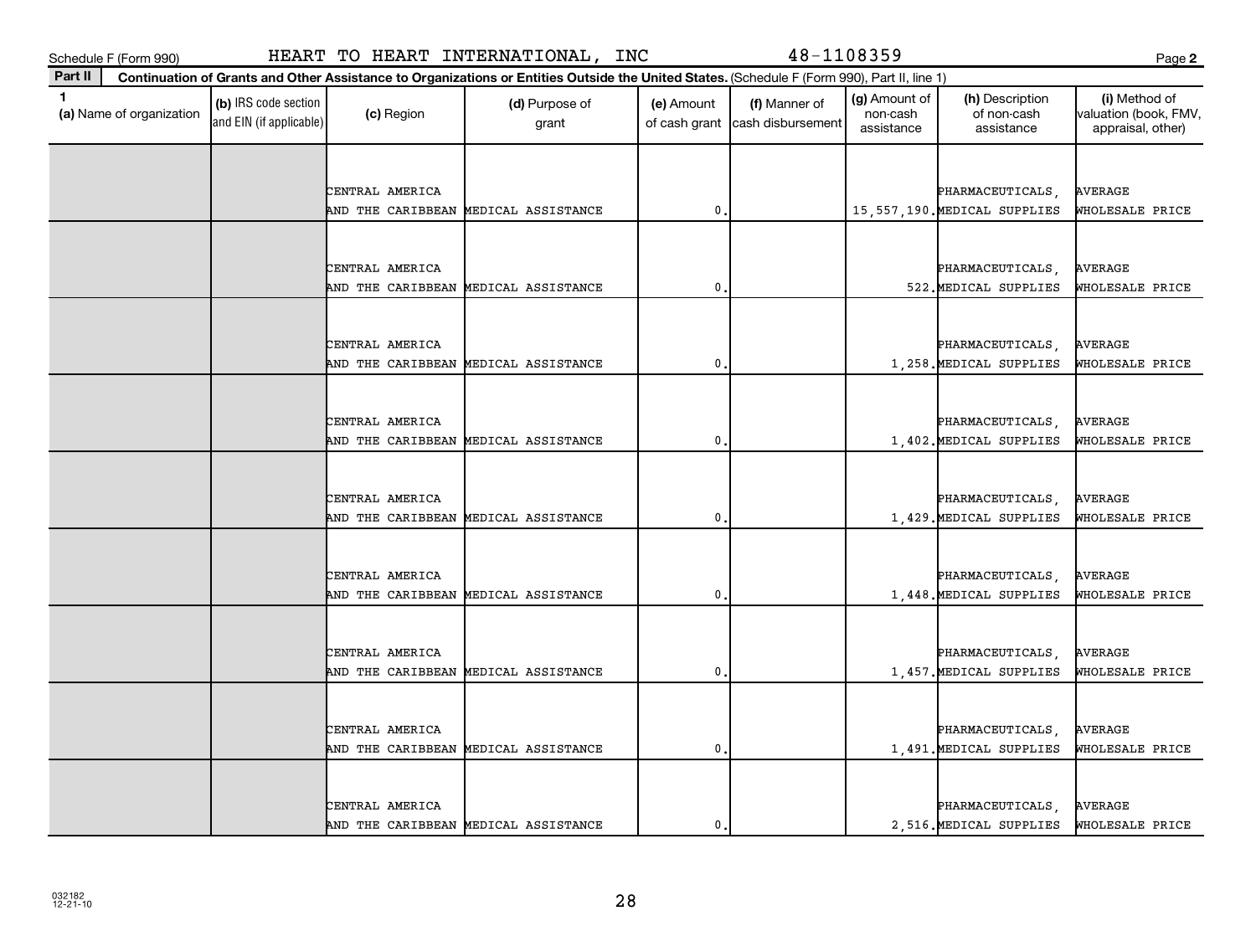**(a)**  Name of organization

and EIN (if applicable)

|  | ٠      |
|--|--------|
|  | I<br>v |

| CENTRAL AMERICA |                                      |   | PHARMACEUTICALS          | <b>AVERAGE</b>  |
|-----------------|--------------------------------------|---|--------------------------|-----------------|
|                 | AND THE CARIBBEAN MEDICAL ASSISTANCE | 0 | 2,752. MEDICAL SUPPLIES  | WHOLESALE PRICE |
|                 |                                      |   |                          |                 |
| CENTRAL AMERICA |                                      |   | PHARMACEUTICALS          | AVERAGE         |
|                 | AND THE CARIBBEAN MEDICAL ASSISTANCE | 0 | 3, 117. MEDICAL SUPPLIES | WHOLESALE PRICE |
|                 |                                      |   |                          |                 |
|                 |                                      |   |                          |                 |
| CENTRAL AMERICA |                                      |   | PHARMACEUTICALS,         | <b>AVERAGE</b>  |
|                 | AND THE CARIBBEAN MEDICAL ASSISTANCE | 0 | 3, 232. MEDICAL SUPPLIES | WHOLESALE PRICE |
|                 |                                      |   |                          |                 |
| CENTRAL AMERICA |                                      |   | PHARMACEUTICALS,         | <b>AVERAGE</b>  |
|                 | AND THE CARIBBEAN MEDICAL ASSISTANCE | 0 | 3,308. MEDICAL SUPPLIES  | WHOLESALE PRICE |
|                 |                                      |   |                          |                 |
|                 |                                      |   |                          |                 |
| CENTRAL AMERICA |                                      |   | PHARMACEUTICALS,         | <b>AVERAGE</b>  |
|                 | AND THE CARIBBEAN MEDICAL ASSISTANCE | 0 | 3,344. MEDICAL SUPPLIES  | WHOLESALE PRICE |
|                 |                                      |   |                          |                 |
| CENTRAL AMERICA |                                      |   | PHARMACEUTICALS,         | AVERAGE         |
|                 | AND THE CARIBBEAN MEDICAL ASSISTANCE | 0 | 4,318. MEDICAL SUPPLIES  | WHOLESALE PRICE |
|                 |                                      |   |                          |                 |
|                 |                                      |   |                          |                 |
| CENTRAL AMERICA |                                      |   | PHARMACEUTICALS,         | AVERAGE         |
|                 | AND THE CARIBBEAN MEDICAL ASSISTANCE | 0 | 4,677. MEDICAL SUPPLIES  | WHOLESALE PRICE |
|                 |                                      |   |                          |                 |
| CENTRAL AMERICA |                                      |   | PHARMACEUTICALS          | <b>AVERAGE</b>  |
|                 | AND THE CARIBBEAN MEDICAL ASSISTANCE | 0 | 28,454. MEDICAL SUPPLIES | WHOLESALE PRICE |
|                 |                                      |   |                          |                 |
|                 |                                      |   |                          |                 |
| CENTRAL AMERICA |                                      |   | PHARMACEUTICALS,         | <b>AVERAGE</b>  |
|                 | AND THE CARIBBEAN MEDICAL ASSISTANCE | 0 | 48,190. MEDICAL SUPPLIES | WHOLESALE PRICE |

Schedule F (Form 990) HEART TO HEART INTERNATIONAL, INC 48-1108359 Page

 $\begin{array}{|c|c|c|}\n\hline\n\text{(c) Region} & \text{(d) Purpose of} \\
\hline\n\end{array}$ 

**Continuation of Grants and Other Assistance to Organizations or Entities Outside the United States.**  (Schedule F (Form 990), Part II, line 1)

grant

**1 (b)** IRS code section **(c)** Region **(d)** Purpose of **(e)** Amount **(f)** Manner of **(g)** Amount of **(h)** Description **(i) (a)** Name of organization **(h)** Description **(i) (c)** Region **(d)** Purpose of **(d)** Amount **(** 

(e) Amount

of cash grant | cash disbursement

(g) Amount of non-cash assistance

(h) Description of non-cash assistance

(f) Manner of

**2**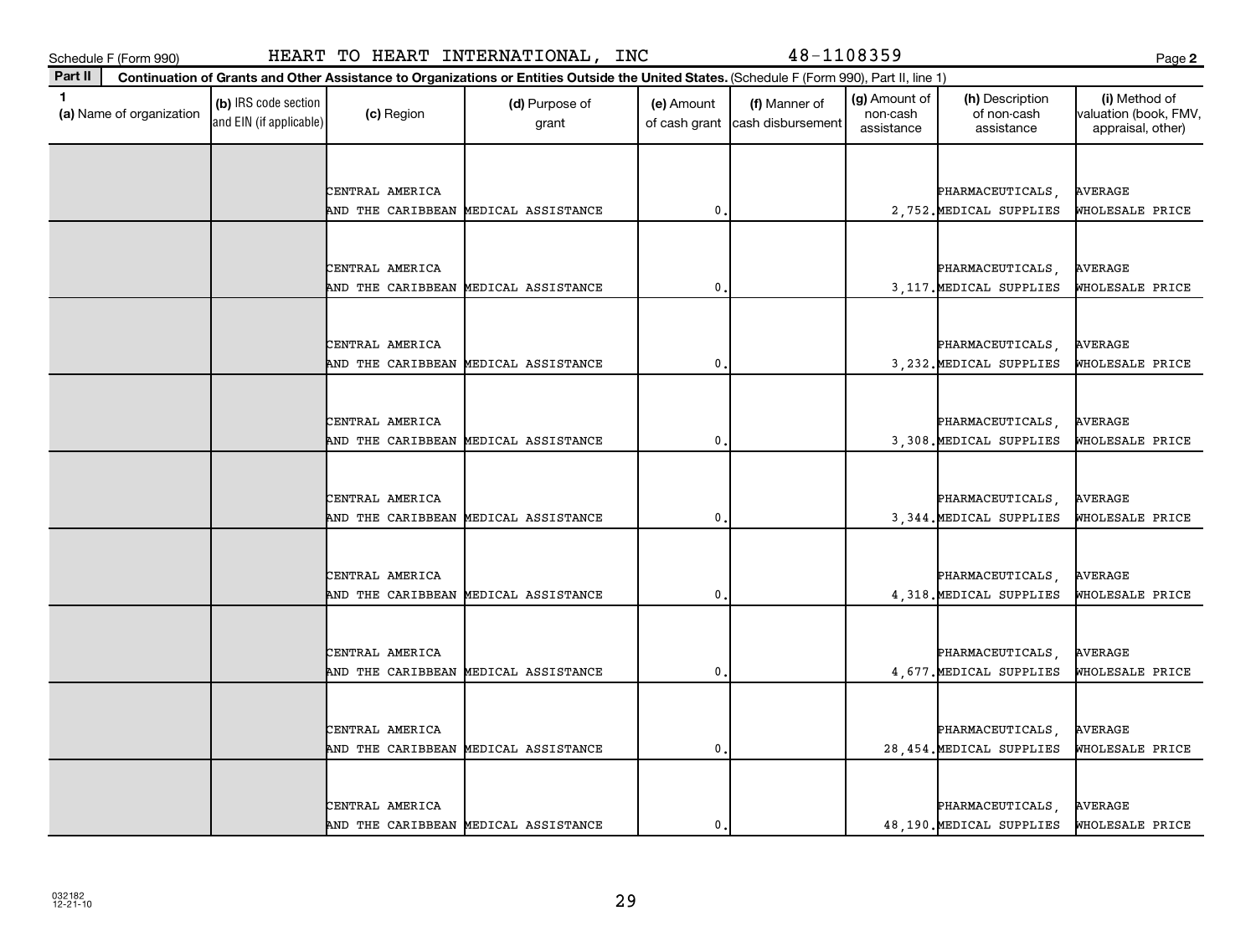**(a)**  Name of organization

and EIN (if applicable)

| ×<br>۰.<br>. .<br>v | ×<br>۰. |
|---------------------|---------|

| CENTRAL AMERICA                                         |              | PHARMACEUTICALS                             | <b>AVERAGE</b>             |
|---------------------------------------------------------|--------------|---------------------------------------------|----------------------------|
| AND THE CARIBBEAN MEDICAL ASSISTANCE                    | 0            | 62,071. MEDICAL SUPPLIES                    | WHOLESALE PRICE            |
|                                                         |              |                                             |                            |
|                                                         |              |                                             |                            |
| CENTRAL AMERICA                                         |              | PHARMACEUTICALS,                            | AVERAGE                    |
| AND THE CARIBBEAN MEDICAL ASSISTANCE                    | 0            | 105117. MEDICAL SUPPLIES                    | WHOLESALE PRICE            |
|                                                         |              |                                             |                            |
| CENTRAL AMERICA                                         |              | PHARMACEUTICALS                             | AVERAGE                    |
| AND THE CARIBBEAN MEDICAL ASSISTANCE                    | 0            | 151019. MEDICAL SUPPLIES                    | WHOLESALE PRICE            |
|                                                         |              |                                             |                            |
|                                                         |              |                                             |                            |
| CENTRAL AMERICA                                         |              | PHARMACEUTICALS,                            | <b>AVERAGE</b>             |
| AND THE CARIBBEAN MEDICAL ASSISTANCE                    | 0            | 184790. MEDICAL SUPPLIES                    | WHOLESALE PRICE            |
|                                                         |              |                                             |                            |
|                                                         |              |                                             |                            |
| CENTRAL AMERICA<br>AND THE CARIBBEAN MEDICAL ASSISTANCE | $\mathbf{0}$ | PHARMACEUTICALS<br>430382. MEDICAL SUPPLIES | AVERAGE<br>WHOLESALE PRICE |
|                                                         |              |                                             |                            |
|                                                         |              |                                             |                            |
| CENTRAL AMERICA                                         |              | PHARMACEUTICALS                             | AVERAGE                    |
| AND THE CARIBBEAN MEDICAL ASSISTANCE                    | 0            | 521134. MEDICAL SUPPLIES                    | WHOLESALE PRICE            |
|                                                         |              |                                             |                            |
|                                                         |              |                                             |                            |
| CENTRAL AMERICA                                         |              | PHARMACEUTICALS.                            | <b>AVERAGE</b>             |
| AND THE CARIBBEAN MEDICAL ASSISTANCE                    | $\mathbf{0}$ | 584889. MEDICAL SUPPLIES                    | WHOLESALE PRICE            |
|                                                         |              |                                             |                            |
| CENTRAL AMERICA                                         |              |                                             | AVERAGE                    |
| AND THE CARIBBEAN MEDICAL ASSISTANCE                    | $\mathbf{0}$ | PHARMACEUTICALS,<br>620645.MEDICAL SUPPLIES | WHOLESALE PRICE            |
|                                                         |              |                                             |                            |
|                                                         |              |                                             |                            |
| CENTRAL AMERICA                                         |              | PHARMACEUTICALS,                            | <b>AVERAGE</b>             |
| AND THE CARIBBEAN MEDICAL ASSISTANCE                    | $\mathbf 0$  | 556. MEDICAL SUPPLIES                       | WHOLESALE PRICE            |

## Schedule F (Form 990) HEART TO HEART INTERNATIONAL, INC 48-1108359 Page

 $\begin{array}{|c|c|c|}\n\hline\n\text{(c) Region} & \text{(d) Purpose of} \\
\hline\n\end{array}$ 

**Continuation of Grants and Other Assistance to Organizations or Entities Outside the United States.**  (Schedule F (Form 990), Part II, line 1)

grant

**1 (b)** IRS code section **(c)** Region **(d)** Purpose of **(e)** Amount **(f)** Manner of **(g)** Amount of **(h)** Description **(i) (a)** Name of organization **(h)** Description **(i) (c)** Region **(d)** Purpose of **(d)** Amount **(** 

(e) Amount

of cash grant | cash disbursement

(f) Manner of

(g) Amount of non-cash assistance

(h) Description of non-cash assistance

**2**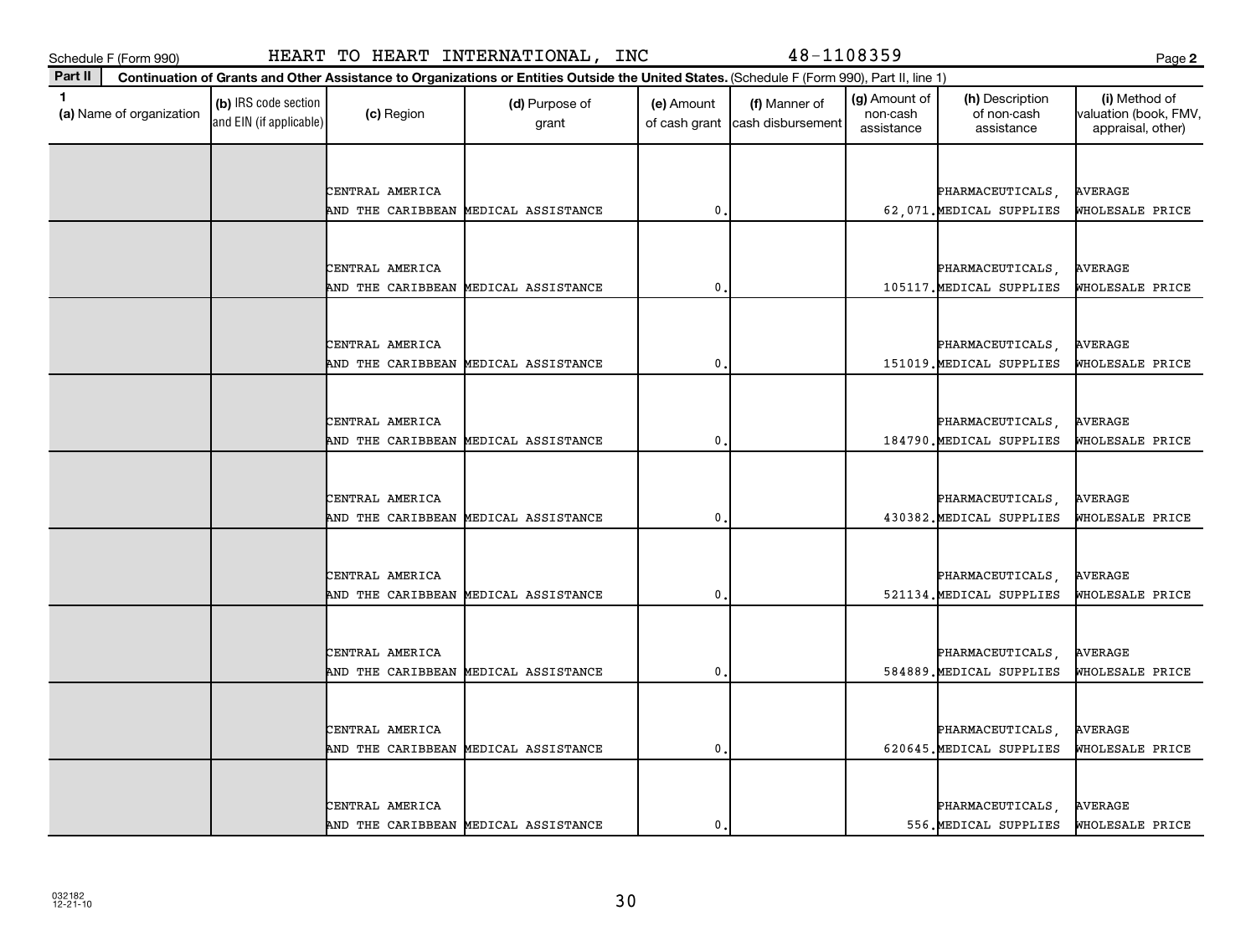**(a)**  Name of organization

and EIN (if applicable)

|                     | ٠ |
|---------------------|---|
| ×<br>۰.<br>. .<br>v |   |

| CENTRAL AMERICA                                         |                  | PHARMACEUTICALS,                            | AVERAGE                    |
|---------------------------------------------------------|------------------|---------------------------------------------|----------------------------|
| AND THE CARIBBEAN MEDICAL ASSISTANCE                    | $\mathbf{0}$     | 1,363. MEDICAL SUPPLIES                     | WHOLESALE PRICE            |
|                                                         |                  |                                             |                            |
|                                                         |                  |                                             |                            |
| CENTRAL AMERICA                                         |                  | PHARMACEUTICALS,                            | AVERAGE                    |
| AND THE CARIBBEAN MEDICAL ASSISTANCE                    | $\mathbf 0$      | 1,378. MEDICAL SUPPLIES                     | WHOLESALE PRICE            |
|                                                         |                  |                                             |                            |
| CENTRAL AMERICA                                         |                  | PHARMACEUTICALS,                            | <b>AVERAGE</b>             |
| AND THE CARIBBEAN MEDICAL ASSISTANCE                    | $\mathbf{0}$ .   | 1,559. MEDICAL SUPPLIES                     | WHOLESALE PRICE            |
|                                                         |                  |                                             |                            |
|                                                         |                  |                                             |                            |
| CENTRAL AMERICA                                         |                  | PHARMACEUTICALS,                            | AVERAGE                    |
| AND THE CARIBBEAN MEDICAL ASSISTANCE                    | $\mathbf 0$      | 1,700. MEDICAL SUPPLIES                     | WHOLESALE PRICE            |
|                                                         |                  |                                             |                            |
|                                                         |                  |                                             |                            |
| CENTRAL AMERICA<br>AND THE CARIBBEAN MEDICAL ASSISTANCE | $\mathbf 0$ .    | PHARMACEUTICALS,<br>1,851. MEDICAL SUPPLIES | AVERAGE<br>WHOLESALE PRICE |
|                                                         |                  |                                             |                            |
|                                                         |                  |                                             |                            |
| CENTRAL AMERICA                                         |                  | PHARMACEUTICALS,                            | AVERAGE                    |
| AND THE CARIBBEAN MEDICAL ASSISTANCE                    | $\mathbf{0}$     | 2,704. MEDICAL SUPPLIES                     | WHOLESALE PRICE            |
|                                                         |                  |                                             |                            |
|                                                         |                  |                                             |                            |
| CENTRAL AMERICA                                         |                  | PHARMACEUTICALS,                            | AVERAGE                    |
| AND THE CARIBBEAN MEDICAL ASSISTANCE                    | $\mathfrak{o}$ . | 2,946. MEDICAL SUPPLIES                     | WHOLESALE PRICE            |
|                                                         |                  |                                             |                            |
| CENTRAL AMERICA                                         |                  | PHARMACEUTICALS,                            | <b>AVERAGE</b>             |
| AND THE CARIBBEAN MEDICAL ASSISTANCE                    | $\mathbf{0}$ .   | 3,996. MEDICAL SUPPLIES                     | WHOLESALE PRICE            |
|                                                         |                  |                                             |                            |
|                                                         |                  |                                             |                            |
| CENTRAL AMERICA                                         |                  | PHARMACEUTICALS,                            | AVERAGE                    |
| AND THE CARIBBEAN MEDICAL ASSISTANCE                    | 0                | 4,442. MEDICAL SUPPLIES                     | WHOLESALE PRICE            |

Schedule F (Form 990) HEART TO HEART INTERNATIONAL, INC 48-1108359 Page

 $\begin{array}{|c|c|c|}\n\hline\n\text{(c) Region} & \text{(d) Purpose of} \\
\hline\n\end{array}$ 

**Continuation of Grants and Other Assistance to Organizations or Entities Outside the United States.**  (Schedule F (Form 990), Part II, line 1)

grant

**1 (b)** IRS code section **(c)** Region **(d)** Purpose of **(e)** Amount **(f)** Manner of **(g)** Amount of **(h)** Description **(i) (a)** Name of organization **(h)** Description **(i) (c)** Region **(d)** Purpose of **(d)** Amount **(** 

(e) Amount

of cash grant | cash disbursement

(f) Manner of

(g) Amount of non-cash assistance

(h) Description of non-cash assistance

**2**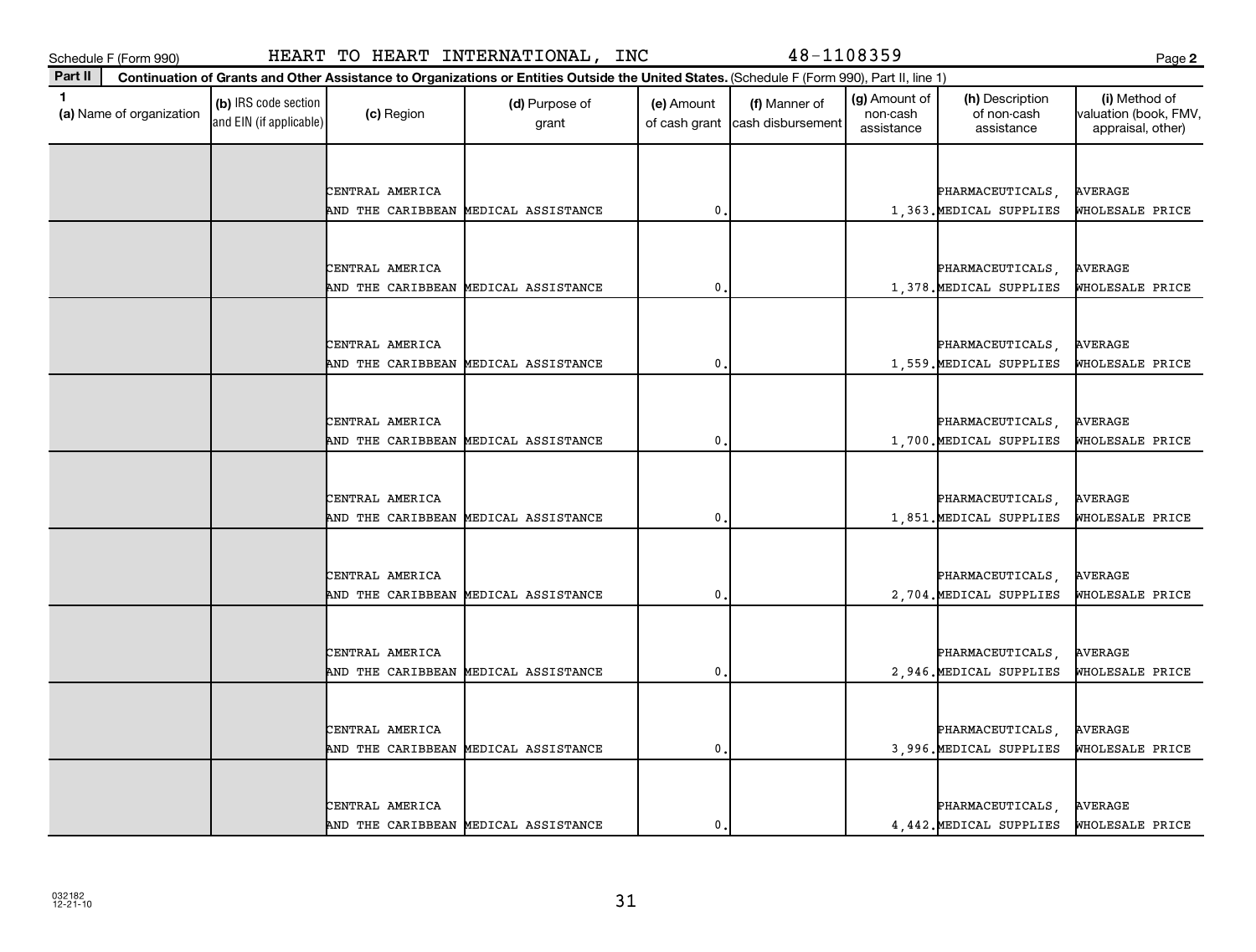**(a)**  Name of organization

and EIN (if applicable)

| ×<br>. .<br>v |  |
|---------------|--|

| CENTRAL AMERICA |                                      |   | PHARMACEUTICALS          | <b>AVERAGE</b>  |
|-----------------|--------------------------------------|---|--------------------------|-----------------|
|                 | AND THE CARIBBEAN MEDICAL ASSISTANCE | 0 | 9,353. MEDICAL SUPPLIES  | WHOLESALE PRICE |
|                 |                                      |   |                          |                 |
|                 |                                      |   |                          |                 |
| CENTRAL AMERICA |                                      |   |                          | <b>AVERAGE</b>  |
|                 |                                      |   | PHARMACEUTICALS,         |                 |
|                 | AND THE CARIBBEAN MEDICAL ASSISTANCE | 0 | 9,420. MEDICAL SUPPLIES  | WHOLESALE PRICE |
|                 |                                      |   |                          |                 |
| CENTRAL AMERICA |                                      |   | PHARMACEUTICALS,         | <b>AVERAGE</b>  |
|                 | AND THE CARIBBEAN MEDICAL ASSISTANCE | 0 | 9,717. MEDICAL SUPPLIES  | WHOLESALE PRICE |
|                 |                                      |   |                          |                 |
|                 |                                      |   |                          |                 |
| CENTRAL AMERICA |                                      |   | PHARMACEUTICALS,         | <b>AVERAGE</b>  |
|                 | AND THE CARIBBEAN MEDICAL ASSISTANCE | 0 | 9,786. MEDICAL SUPPLIES  | WHOLESALE PRICE |
|                 |                                      |   |                          |                 |
|                 |                                      |   |                          |                 |
| CENTRAL AMERICA |                                      |   | PHARMACEUTICALS,         | <b>AVERAGE</b>  |
|                 | AND THE CARIBBEAN MEDICAL ASSISTANCE | 0 | 9,842. MEDICAL SUPPLIES  | WHOLESALE PRICE |
|                 |                                      |   |                          |                 |
|                 |                                      |   |                          |                 |
| CENTRAL AMERICA |                                      |   | PHARMACEUTICALS,         | <b>AVERAGE</b>  |
|                 | AND THE CARIBBEAN MEDICAL ASSISTANCE | 0 | 14,468. MEDICAL SUPPLIES | WHOLESALE PRICE |
|                 |                                      |   |                          |                 |
|                 |                                      |   |                          |                 |
| CENTRAL AMERICA |                                      |   | PHARMACEUTICALS,         | <b>AVERAGE</b>  |
|                 | AND THE CARIBBEAN MEDICAL ASSISTANCE | 0 | 14,905. MEDICAL SUPPLIES | WHOLESALE PRICE |
|                 |                                      |   |                          |                 |
|                 |                                      |   |                          |                 |
| CENTRAL AMERICA |                                      |   | PHARMACEUTICALS          | <b>AVERAGE</b>  |
|                 | AND THE CARIBBEAN MEDICAL ASSISTANCE | 0 | 15,775. MEDICAL SUPPLIES | WHOLESALE PRICE |
|                 |                                      |   |                          |                 |
|                 |                                      |   |                          |                 |
| CENTRAL AMERICA |                                      |   | PHARMACEUTICALS,         | <b>AVERAGE</b>  |
|                 | AND THE CARIBBEAN MEDICAL ASSISTANCE | 0 | 31,530. MEDICAL SUPPLIES | WHOLESALE PRICE |

Schedule F (Form 990) HEART TO HEART INTERNATIONAL, INC 48-1108359 Page

 $\begin{array}{|c|c|c|}\n\hline\n\text{(c) Region} & \text{(d) Purpose of} \\
\hline\n\end{array}$ 

**Continuation of Grants and Other Assistance to Organizations or Entities Outside the United States.**  (Schedule F (Form 990), Part II, line 1)

grant

**1 (b)** IRS code section **(c)** Region **(d)** Purpose of **(e)** Amount **(f)** Manner of **(g)** Amount of **(h)** Description **(i) (a)** Name of organization **(h)** Description **(i) (c)** Region **(d)** Purpose of **(d)** Amount **(** 

(e) Amount

of cash grant | cash disbursement

(g) Amount of non-cash assistance

(h) Description of non-cash assistance

(f) Manner of

**2**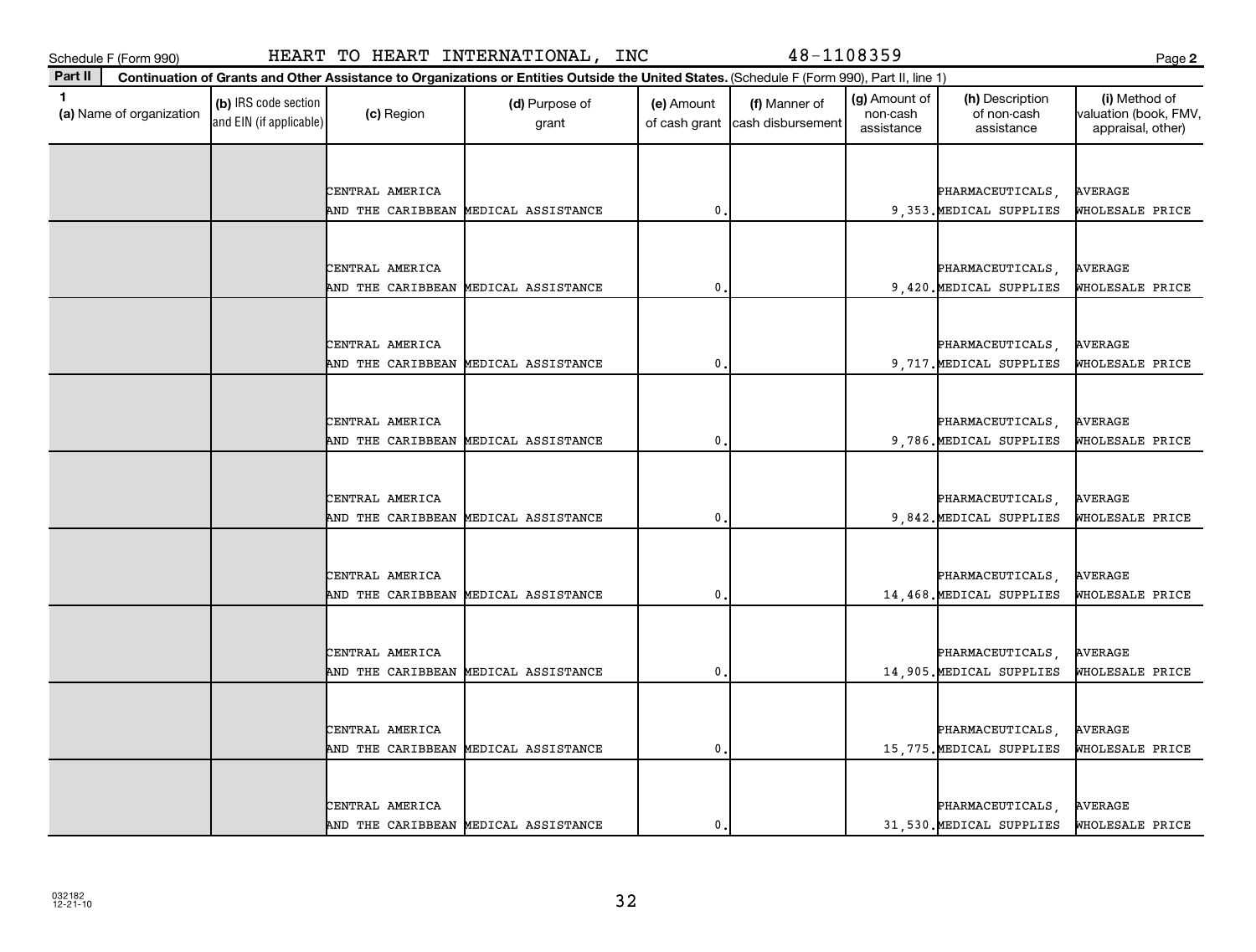**(a)**  Name of organization

and EIN (if applicable)

| ×<br>. .<br>v | ×<br>I<br>٠<br>۰. |
|---------------|-------------------|

| CENTRAL AMERICA                                         |   | PHARMACEUTICALS,                            | AVERAGE                           |
|---------------------------------------------------------|---|---------------------------------------------|-----------------------------------|
| AND THE CARIBBEAN MEDICAL ASSISTANCE                    | 0 | 43,986. MEDICAL SUPPLIES                    | WHOLESALE PRICE                   |
|                                                         |   |                                             |                                   |
|                                                         |   |                                             |                                   |
| CENTRAL AMERICA                                         |   | PHARMACEUTICALS,                            | <b>AVERAGE</b>                    |
| AND THE CARIBBEAN MEDICAL ASSISTANCE                    | 0 | 51, 447. MEDICAL SUPPLIES                   | WHOLESALE PRICE                   |
|                                                         |   |                                             |                                   |
| CENTRAL AMERICA                                         |   | PHARMACEUTICALS,                            | <b>AVERAGE</b>                    |
| AND THE CARIBBEAN MEDICAL ASSISTANCE                    | 0 | 73,195. MEDICAL SUPPLIES                    | WHOLESALE PRICE                   |
|                                                         |   |                                             |                                   |
|                                                         |   |                                             |                                   |
| CENTRAL AMERICA                                         |   | PHARMACEUTICALS,                            | <b>AVERAGE</b>                    |
| AND THE CARIBBEAN MEDICAL ASSISTANCE                    | 0 | 85, 625. MEDICAL SUPPLIES                   | WHOLESALE PRICE                   |
|                                                         |   |                                             |                                   |
| CENTRAL AMERICA                                         |   | PHARMACEUTICALS,                            | AVERAGE                           |
| AND THE CARIBBEAN MEDICAL ASSISTANCE                    | 0 | 87,660. MEDICAL SUPPLIES                    | WHOLESALE PRICE                   |
|                                                         |   |                                             |                                   |
|                                                         |   |                                             |                                   |
| CENTRAL AMERICA<br>AND THE CARIBBEAN MEDICAL ASSISTANCE | 0 | PHARMACEUTICALS<br>94,140. MEDICAL SUPPLIES | <b>AVERAGE</b><br>WHOLESALE PRICE |
|                                                         |   |                                             |                                   |
|                                                         |   |                                             |                                   |
| CENTRAL AMERICA                                         |   | PHARMACEUTICALS,                            | <b>AVERAGE</b>                    |
| AND THE CARIBBEAN MEDICAL ASSISTANCE                    | 0 | 124540. MEDICAL SUPPLIES                    | WHOLESALE PRICE                   |
|                                                         |   |                                             |                                   |
| CENTRAL AMERICA                                         |   |                                             | <b>AVERAGE</b>                    |
| AND THE CARIBBEAN MEDICAL ASSISTANCE                    | 0 | PHARMACEUTICALS<br>222839. MEDICAL SUPPLIES | WHOLESALE PRICE                   |
|                                                         |   |                                             |                                   |
|                                                         |   |                                             |                                   |
| CENTRAL AMERICA                                         |   | PHARMACEUTICALS,                            | <b>AVERAGE</b>                    |
| AND THE CARIBBEAN MEDICAL ASSISTANCE                    | 0 | 436804. MEDICAL SUPPLIES                    | WHOLESALE PRICE                   |

Schedule F (Form 990) HEART TO HEART INTERNATIONAL, INC 48-1108359 Page

 $\begin{array}{|c|c|c|}\n\hline\n\text{(c) Region} & \text{(d) Purpose of} \\
\hline\n\end{array}$ 

**Continuation of Grants and Other Assistance to Organizations or Entities Outside the United States.**  (Schedule F (Form 990), Part II, line 1)

grant

**1 (b)** IRS code section **(c)** Region **(d)** Purpose of **(e)** Amount **(f)** Manner of **(g)** Amount of **(h)** Description **(i) (a)** Name of organization **(h)** Description **(i) (c)** Region **(d)** Purpose of **(d)** Amount **(** 

(e) Amount

of cash grant | cash disbursement

(g) Amount of non-cash assistance

(h) Description of non-cash assistance

(f) Manner of

**2**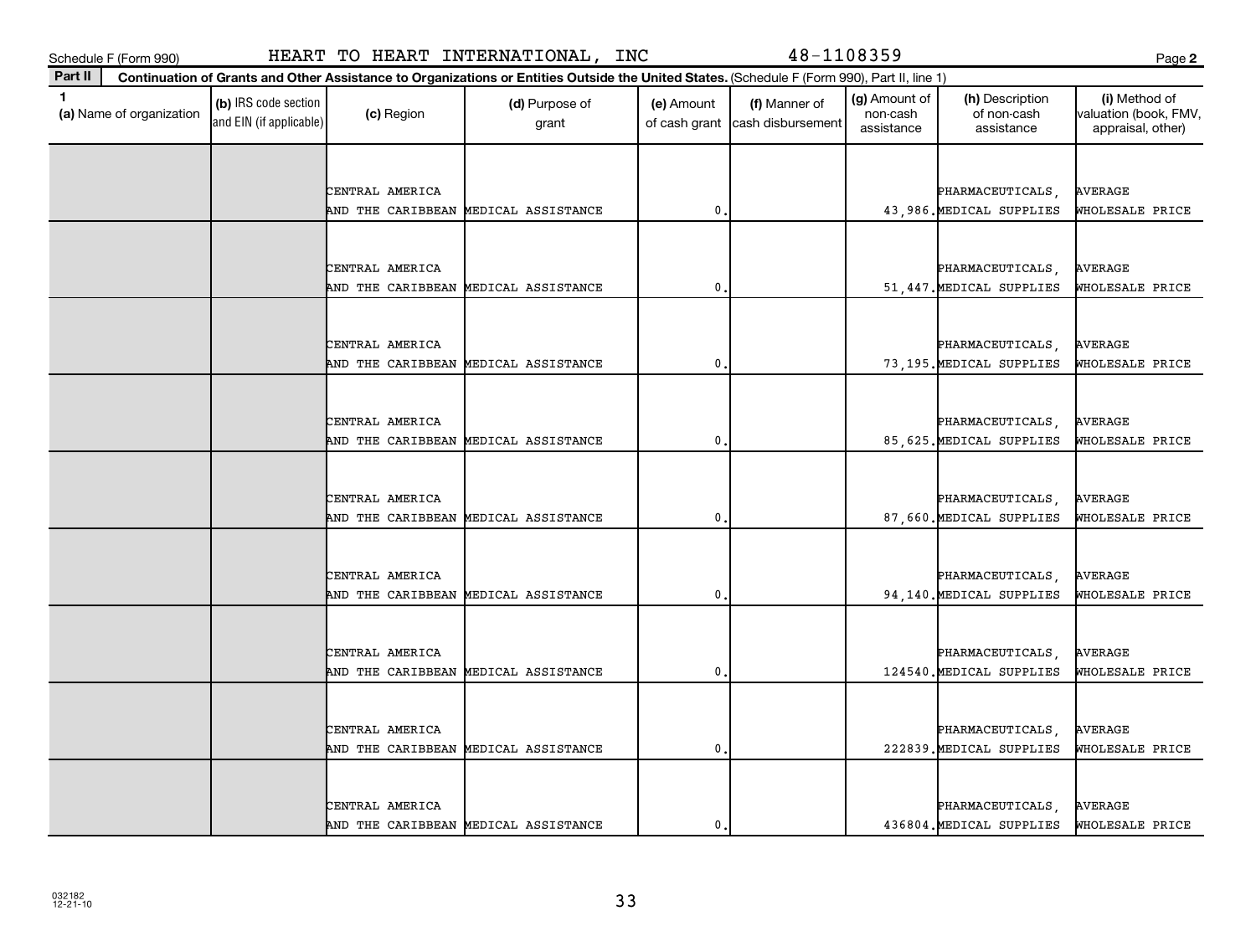**(a)**  Name of organization

and EIN (if applicable)

| ×<br>۰.<br>. .<br>v |
|---------------------|
|---------------------|

|  | CENTRAL AMERICA |                                      |   |  | PHARMACEUTICALS,              | AVERAGE         |
|--|-----------------|--------------------------------------|---|--|-------------------------------|-----------------|
|  |                 | AND THE CARIBBEAN MEDICAL ASSISTANCE | 0 |  | 800861. MEDICAL SUPPLIES      | WHOLESALE PRICE |
|  |                 |                                      |   |  |                               |                 |
|  |                 |                                      |   |  |                               |                 |
|  | CENTRAL AMERICA |                                      |   |  | PHARMACEUTICALS,              | <b>AVERAGE</b>  |
|  |                 | AND THE CARIBBEAN MEDICAL ASSISTANCE | 0 |  | 1,170,550. MEDICAL SUPPLIES   | WHOLESALE PRICE |
|  |                 |                                      |   |  |                               |                 |
|  |                 |                                      |   |  |                               |                 |
|  | CENTRAL AMERICA |                                      |   |  | PHARMACEUTICALS,              | <b>AVERAGE</b>  |
|  |                 | AND THE CARIBBEAN MEDICAL ASSISTANCE | 0 |  | 1, 229, 875. MEDICAL SUPPLIES | WHOLESALE PRICE |
|  |                 |                                      |   |  |                               |                 |
|  |                 |                                      |   |  |                               |                 |
|  | CENTRAL AMERICA |                                      |   |  | PHARMACEUTICALS,              | <b>AVERAGE</b>  |
|  |                 | AND THE CARIBBEAN MEDICAL ASSISTANCE | 0 |  | 1,445,198. MEDICAL SUPPLIES   | WHOLESALE PRICE |
|  |                 |                                      |   |  |                               |                 |
|  |                 |                                      |   |  |                               |                 |
|  | CENTRAL AMERICA |                                      |   |  | PHARMACEUTICALS,              | <b>AVERAGE</b>  |
|  |                 | AND THE CARIBBEAN MEDICAL ASSISTANCE | 0 |  | 3, 229, 384. MEDICAL SUPPLIES | WHOLESALE PRICE |
|  |                 |                                      |   |  |                               |                 |
|  |                 |                                      |   |  |                               |                 |
|  | CENTRAL AMERICA |                                      |   |  | PHARMACEUTICALS,              | <b>AVERAGE</b>  |
|  |                 | AND THE CARIBBEAN MEDICAL ASSISTANCE | 0 |  | 1,343. MEDICAL SUPPLIES       | WHOLESALE PRICE |
|  |                 |                                      |   |  |                               |                 |
|  | CENTRAL AMERICA |                                      |   |  | PHARMACEUTICALS,              | <b>AVERAGE</b>  |
|  |                 | AND THE CARIBBEAN MEDICAL ASSISTANCE | 0 |  | 1,567. MEDICAL SUPPLIES       | WHOLESALE PRICE |
|  |                 |                                      |   |  |                               |                 |
|  |                 |                                      |   |  |                               |                 |
|  | CENTRAL AMERICA |                                      |   |  | PHARMACEUTICALS,              | <b>AVERAGE</b>  |
|  |                 | AND THE CARIBBEAN MEDICAL ASSISTANCE | 0 |  | 18, 245. MEDICAL SUPPLIES     | WHOLESALE PRICE |
|  |                 |                                      |   |  |                               |                 |
|  |                 |                                      |   |  |                               |                 |
|  | CENTRAL AMERICA |                                      |   |  | PHARMACEUTICALS,              | <b>AVERAGE</b>  |
|  |                 | AND THE CARIBBEAN MEDICAL ASSISTANCE | 0 |  | 59,637. MEDICAL SUPPLIES      | WHOLESALE PRICE |
|  |                 |                                      |   |  |                               |                 |

 $\begin{array}{|c|c|c|}\n\hline\n\text{(c) Region} & \text{(d) Purpose of} \\
\hline\n\end{array}$ 

**Continuation of Grants and Other Assistance to Organizations or Entities Outside the United States.**  (Schedule F (Form 990), Part II, line 1)

grant

**1 (b)** IRS code section **(c)** Region **(d)** Purpose of **(e)** Amount **(f)** Manner of **(g)** Amount of **(h)** Description **(i) (a)** Name of organization **(h)** Description **(i) (c)** Region **(d)** Purpose of **(d)** Amount **(** 

(e) Amount

of cash grant | cash disbursement

(f) Manner of

(g) Amount of non-cash assistance

(h) Description of non-cash assistance

**2**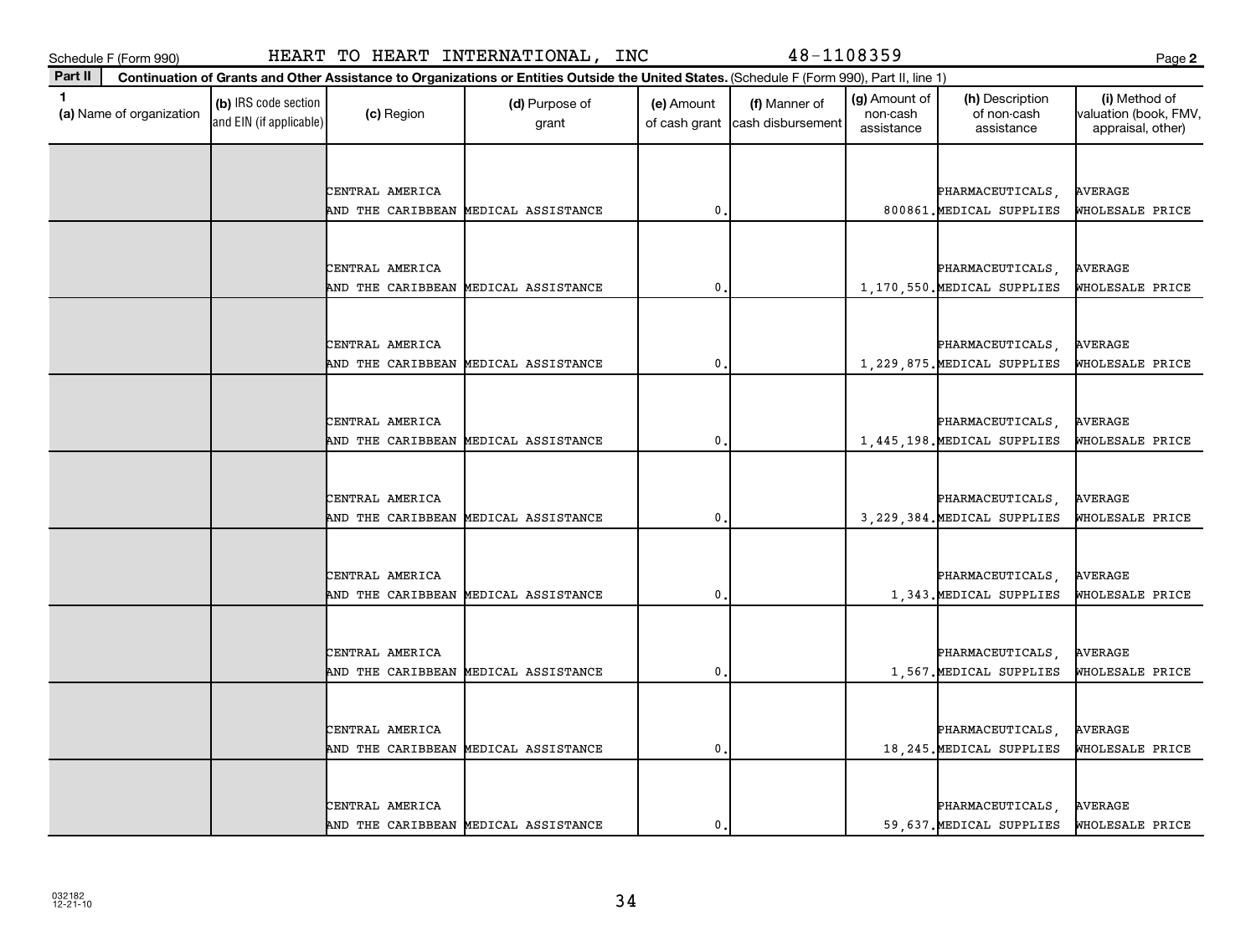| ۹                   | المستحدث<br>. .     |
|---------------------|---------------------|
| ×<br>۰.<br>. .<br>v | ×<br>I<br>. .<br>۰. |

| 1.<br>(a) Name of organization | (b) IRS code section<br>and EIN (if applicable) | (c) Region                       | (d) Purpose of<br>grant              | (e) Amount<br>of cash grant | (f) Manner of<br>cash disbursement | (g) Amount of<br>non-cash<br>assistance | (h) Description<br>of non-cash<br>assistance | (i) Method of<br>valuation (book, FMV,<br>appraisal, other) |
|--------------------------------|-------------------------------------------------|----------------------------------|--------------------------------------|-----------------------------|------------------------------------|-----------------------------------------|----------------------------------------------|-------------------------------------------------------------|
|                                |                                                 |                                  |                                      |                             |                                    |                                         |                                              |                                                             |
|                                |                                                 | CENTRAL AMERICA                  |                                      |                             |                                    |                                         | PHARMACEUTICALS,                             | <b>AVERAGE</b>                                              |
|                                |                                                 | AND THE CARIBBEAN                | MEDICAL ASSISTANCE                   | $\mathbf{0}$                |                                    |                                         | 88, 239. MEDICAL SUPPLIES                    | WHOLESALE PRICE                                             |
|                                |                                                 |                                  |                                      |                             |                                    |                                         |                                              |                                                             |
|                                |                                                 |                                  |                                      |                             |                                    |                                         |                                              |                                                             |
|                                |                                                 | CENTRAL AMERICA                  |                                      |                             |                                    |                                         | PHARMACEUTICALS,                             | <b>AVERAGE</b>                                              |
|                                |                                                 | AND THE CARIBBEAN                | MEDICAL ASSISTANCE                   | 0                           |                                    |                                         | 91,517. MEDICAL SUPPLIES                     | WHOLESALE PRICE                                             |
|                                |                                                 |                                  |                                      |                             |                                    |                                         |                                              |                                                             |
|                                |                                                 | CENTRAL AMERICA                  |                                      |                             |                                    |                                         | PHARMACEUTICALS,                             | <b>AVERAGE</b>                                              |
|                                |                                                 |                                  | AND THE CARIBBEAN MEDICAL ASSISTANCE | $\mathbf{0}$                |                                    |                                         | 288462. MEDICAL SUPPLIES                     | WHOLESALE PRICE                                             |
|                                |                                                 |                                  |                                      |                             |                                    |                                         |                                              |                                                             |
|                                |                                                 |                                  |                                      |                             |                                    |                                         |                                              |                                                             |
|                                |                                                 | CENTRAL AMERICA                  |                                      |                             |                                    |                                         | PHARMACEUTICALS,                             | <b>AVERAGE</b>                                              |
|                                |                                                 | AND THE CARIBBEAN                | MEDICAL ASSISTANCE                   | $\mathbf{0}$                |                                    |                                         | 1,570. MEDICAL SUPPLIES                      | WHOLESALE PRICE                                             |
|                                |                                                 |                                  |                                      |                             |                                    |                                         |                                              |                                                             |
|                                |                                                 | CENTRAL AMERICA                  |                                      |                             |                                    |                                         | PHARMACEUTICALS,                             | <b>AVERAGE</b>                                              |
|                                |                                                 | AND THE CARIBBEAN                | MEDICAL ASSISTANCE                   | $\mathbf{0}$                |                                    |                                         | 4,710. MEDICAL SUPPLIES                      | WHOLESALE PRICE                                             |
|                                |                                                 |                                  |                                      |                             |                                    |                                         |                                              |                                                             |
|                                |                                                 |                                  |                                      |                             |                                    |                                         |                                              |                                                             |
|                                |                                                 | <b>EUROPE</b>                    | MEDICAL ASSISTANCE                   | 0                           |                                    |                                         | PHARMACEUTICALS,<br>2,185. MEDICAL SUPPLIES  | <b>AVERAGE</b><br>WHOLESALE PRICE                           |
|                                |                                                 |                                  |                                      |                             |                                    |                                         |                                              |                                                             |
|                                |                                                 |                                  |                                      |                             |                                    |                                         |                                              |                                                             |
|                                |                                                 |                                  |                                      |                             |                                    |                                         | PHARMACEUTICALS,                             | <b>AVERAGE</b>                                              |
|                                |                                                 | <b>EUROPE</b>                    | MEDICAL ASSISTANCE                   | 0                           |                                    |                                         | 13,656. MEDICAL SUPPLIES                     | WHOLESALE PRICE                                             |
|                                |                                                 |                                  |                                      |                             |                                    |                                         |                                              |                                                             |
|                                |                                                 |                                  |                                      |                             |                                    |                                         |                                              |                                                             |
|                                |                                                 | MIDDLE EAST &<br>NORTHERN AFRICA | MEDICAL ASSISTANCE                   | $\mathbf{0}$                |                                    |                                         | PHARMACEUTICALS,<br>19,596. MEDICAL SUPPLIES | <b>AVERAGE</b><br>WHOLESALE PRICE                           |
|                                |                                                 |                                  |                                      |                             |                                    |                                         |                                              |                                                             |
|                                |                                                 |                                  |                                      |                             |                                    |                                         |                                              |                                                             |
|                                |                                                 | MIDDLE EAST &                    |                                      |                             |                                    |                                         | PHARMACEUTICALS,                             | <b>AVERAGE</b>                                              |
|                                |                                                 | NORTHERN AFRICA                  | MEDICAL ASSISTANCE                   | $\mathbf{0}$                |                                    |                                         | 95,500. MEDICAL SUPPLIES                     | WHOLESALE PRICE                                             |

**Part II Continuation of Grants and Other Assistance to Organizations or Entities Outside the United States.**  (Schedule F (Form 990), Part II, line 1)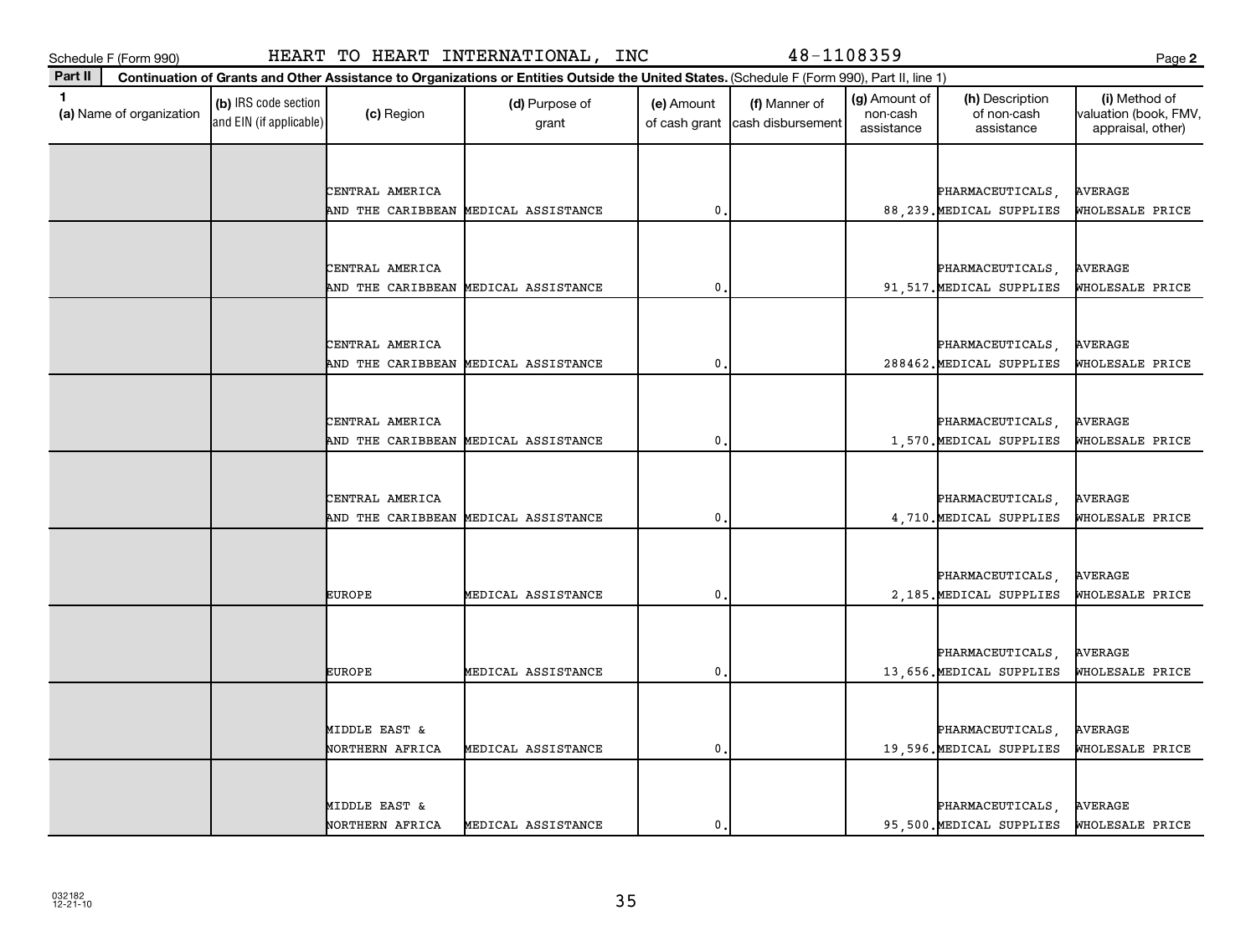**Part II**

**(a)**  Name of organization

and EIN (if applicable)

|                     | e e          |
|---------------------|--------------|
| ×<br>۰.<br>. .<br>v | I<br>×<br>۰, |

|  |                   |                    |              |  | PHARMACEUTICALS,                                | AVERAGE                           |
|--|-------------------|--------------------|--------------|--|-------------------------------------------------|-----------------------------------|
|  | NORTH AMERICA     | MEDICAL ASSISTANCE | 0            |  | 1,446. MEDICAL SUPPLIES                         | WHOLESALE PRICE                   |
|  |                   |                    |              |  |                                                 |                                   |
|  |                   |                    |              |  | PHARMACEUTICALS,                                | <b>AVERAGE</b>                    |
|  | NORTH AMERICA     | MEDICAL ASSISTANCE | 0            |  | 4, 175. MEDICAL SUPPLIES                        | WHOLESALE PRICE                   |
|  |                   |                    |              |  |                                                 |                                   |
|  |                   |                    |              |  |                                                 |                                   |
|  | NORTH AMERICA     | MEDICAL ASSISTANCE | $\mathbf{0}$ |  | PHARMACEUTICALS,                                | AVERAGE<br>WHOLESALE PRICE        |
|  |                   |                    |              |  | 5,430. MEDICAL SUPPLIES                         |                                   |
|  |                   |                    |              |  |                                                 |                                   |
|  |                   |                    |              |  | PHARMACEUTICALS,                                | <b>AVERAGE</b>                    |
|  | NORTH AMERICA     | MEDICAL ASSISTANCE | 0            |  | 16,320. MEDICAL SUPPLIES                        | WHOLESALE PRICE                   |
|  |                   |                    |              |  |                                                 |                                   |
|  |                   |                    |              |  | PHARMACEUTICALS,                                | AVERAGE                           |
|  | NORTH AMERICA     | MEDICAL ASSISTANCE | $\mathbf 0$  |  | 36,668. MEDICAL SUPPLIES                        | WHOLESALE PRICE                   |
|  |                   |                    |              |  |                                                 |                                   |
|  |                   |                    |              |  | PHARMACEUTICALS,                                | <b>AVERAGE</b>                    |
|  | NORTH AMERICA     | MEDICAL ASSISTANCE | 0            |  | 166207. MEDICAL SUPPLIES                        | WHOLESALE PRICE                   |
|  |                   |                    |              |  |                                                 |                                   |
|  |                   |                    |              |  |                                                 |                                   |
|  | NORTH AMERICA     | MEDICAL ASSISTANCE | 0            |  | PHARMACEUTICALS,<br>5,679,750. MEDICAL SUPPLIES | <b>AVERAGE</b><br>WHOLESALE PRICE |
|  |                   |                    |              |  |                                                 |                                   |
|  | RUSSIA AND THE    |                    |              |  |                                                 |                                   |
|  | NEWLY INDEPENDENT |                    |              |  | PHARMACEUTICALS,                                | <b>AVERAGE</b>                    |
|  | STATES            | MEDICAL ASSISTANCE | 0            |  | 65, 573. MEDICAL SUPPLIES                       | WHOLESALE PRICE                   |
|  | RUSSIA AND THE    |                    |              |  |                                                 |                                   |
|  | NEWLY INDEPENDENT |                    |              |  | PHARMACEUTICALS,                                | <b>AVERAGE</b>                    |
|  | <b>STATES</b>     | MEDICAL ASSISTANCE | 0            |  | 1, 201, 329. MEDICAL SUPPLIES                   | WHOLESALE PRICE                   |
|  |                   |                    |              |  |                                                 |                                   |

## Schedule F (Form 990) HEART TO HEART INTERNATIONAL, INC 48-1108359 Page

 $\begin{array}{|c|c|c|}\n\hline\n\text{(c) Region} & \text{(d) Purpose of} \\
\hline\n\end{array}$ 

**Continuation of Grants and Other Assistance to Organizations or Entities Outside the United States.**  (Schedule F (Form 990), Part II, line 1)

grant

**1 (b)** IRS code section **(c)** Region **(d)** Purpose of **(e)** Amount **(f)** Manner of **(g)** Amount of **(h)** Description **(i) (a)** Name of organization **(h)** Description **(i) (c)** Region **(d)** Purpose of **(d)** Amount **(** 

(e) Amount

of cash grant | cash disbursement

(g) Amount of non-cash assistance

(h) Description of non-cash assistance

(f) Manner of

**2**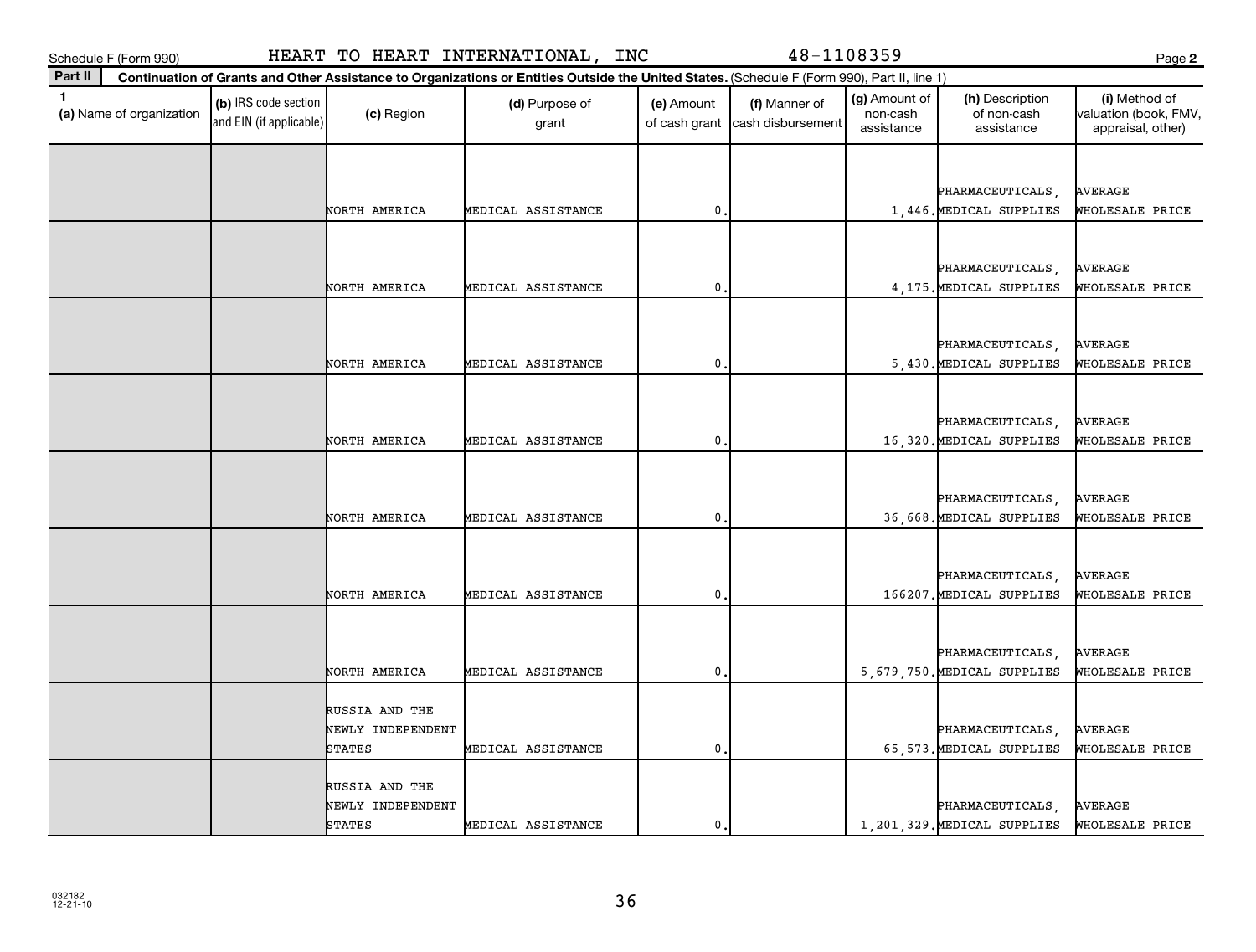Schedule F (Form 990)

|  |  |  |  |  | HEART TO HEART INTERNATIONAL, INC |  |  |
|--|--|--|--|--|-----------------------------------|--|--|
|--|--|--|--|--|-----------------------------------|--|--|

**Continuation of Grants and Other Assistance to Organizations or Entities Outside the United States.**  (Schedule F (Form 990), Part II, line 1)

48-1108359

(g) Amount of

PHARMACEUTICALS, AVERAGE

| 1<br>(a) Name of organization | (b) IRS code section<br>and EIN (if applicable) | (c) Region                  | (d) Purpose of<br>grant | (e) Amount<br>of cash grant | (f) Manner of<br>cash disbursement | (g) Amount of<br>non-cash<br>assistance | (h) Description<br>of non-cash<br>assistance | (i) Method of<br>valuation (book, FMV,<br>appraisal, other) |
|-------------------------------|-------------------------------------------------|-----------------------------|-------------------------|-----------------------------|------------------------------------|-----------------------------------------|----------------------------------------------|-------------------------------------------------------------|
|                               |                                                 | RUSSIA AND THE              |                         |                             |                                    |                                         |                                              |                                                             |
|                               |                                                 | NEWLY INDEPENDENT           |                         |                             |                                    |                                         | PHARMACEUTICALS,                             | <b>AVERAGE</b>                                              |
|                               |                                                 | <b>STATES</b>               | MEDICAL ASSISTANCE      | 0                           |                                    |                                         | 3,455. MEDICAL SUPPLIES                      | WHOLESALE PRICE                                             |
|                               |                                                 |                             |                         |                             |                                    |                                         |                                              |                                                             |
|                               |                                                 | RUSSIA AND THE              |                         |                             |                                    |                                         |                                              |                                                             |
|                               |                                                 | NEWLY INDEPENDENT<br>STATES | MEDICAL ASSISTANCE      | 0                           |                                    |                                         | PHARMACEUTICALS,<br>277938. MEDICAL SUPPLIES | <b>AVERAGE</b><br>WHOLESALE PRICE                           |
|                               |                                                 |                             |                         |                             |                                    |                                         |                                              |                                                             |
|                               |                                                 | RUSSIA AND THE              |                         |                             |                                    |                                         |                                              |                                                             |
|                               |                                                 | NEWLY INDEPENDENT           |                         |                             |                                    |                                         | PHARMACEUTICALS,                             | <b>AVERAGE</b>                                              |
|                               |                                                 | <b>STATES</b>               | MEDICAL ASSISTANCE      | 0                           |                                    |                                         | 120376. MEDICAL SUPPLIES                     | WHOLESALE PRICE                                             |
|                               |                                                 |                             |                         |                             |                                    |                                         |                                              |                                                             |
|                               |                                                 |                             |                         |                             |                                    |                                         |                                              |                                                             |
|                               |                                                 |                             |                         |                             |                                    |                                         | PHARMACEUTICALS,                             | <b>AVERAGE</b>                                              |
|                               |                                                 | SOUTH AMERICA               | MEDICAL ASSISTANCE      | 0                           |                                    |                                         | 1,424. MEDICAL SUPPLIES                      | WHOLESALE PRICE                                             |
|                               |                                                 |                             |                         |                             |                                    |                                         |                                              |                                                             |
|                               |                                                 |                             |                         |                             |                                    |                                         |                                              |                                                             |
|                               |                                                 |                             |                         |                             |                                    |                                         | PHARMACEUTICALS,                             | <b>AVERAGE</b>                                              |
|                               |                                                 | SOUTH AMERICA               | MEDICAL ASSISTANCE      | 0                           |                                    |                                         | 1,491. MEDICAL SUPPLIES                      | WHOLESALE PRICE                                             |
|                               |                                                 |                             |                         |                             |                                    |                                         |                                              |                                                             |
|                               |                                                 |                             |                         |                             |                                    |                                         |                                              |                                                             |
|                               |                                                 |                             |                         |                             |                                    |                                         | PHARMACEUTICALS,                             | <b>AVERAGE</b>                                              |
|                               |                                                 | SOUTH AMERICA               | MEDICAL ASSISTANCE      | 0                           |                                    |                                         | 1,701. MEDICAL SUPPLIES                      | WHOLESALE PRICE                                             |
|                               |                                                 |                             |                         |                             |                                    |                                         |                                              |                                                             |
|                               |                                                 |                             |                         |                             |                                    |                                         | PHARMACEUTICALS,                             | <b>AVERAGE</b>                                              |
|                               |                                                 | SOUTH AMERICA               | MEDICAL ASSISTANCE      | $\mathbf{0}$                |                                    |                                         | 3,941. MEDICAL SUPPLIES                      | WHOLESALE PRICE                                             |
|                               |                                                 |                             |                         |                             |                                    |                                         |                                              |                                                             |
|                               |                                                 |                             |                         |                             |                                    |                                         |                                              |                                                             |
|                               |                                                 |                             |                         |                             |                                    |                                         | PHARMACEUTICALS,                             | <b>AVERAGE</b>                                              |
|                               |                                                 | SOUTH AMERICA               | MEDICAL ASSISTANCE      | 0.                          |                                    |                                         | 16,390. MEDICAL SUPPLIES                     | WHOLESALE PRICE                                             |

SOUTH AMERICA MEDICAL ASSISTANCE 0. 328705.MEDICAL SUPPLIES WHOLESALE PRICE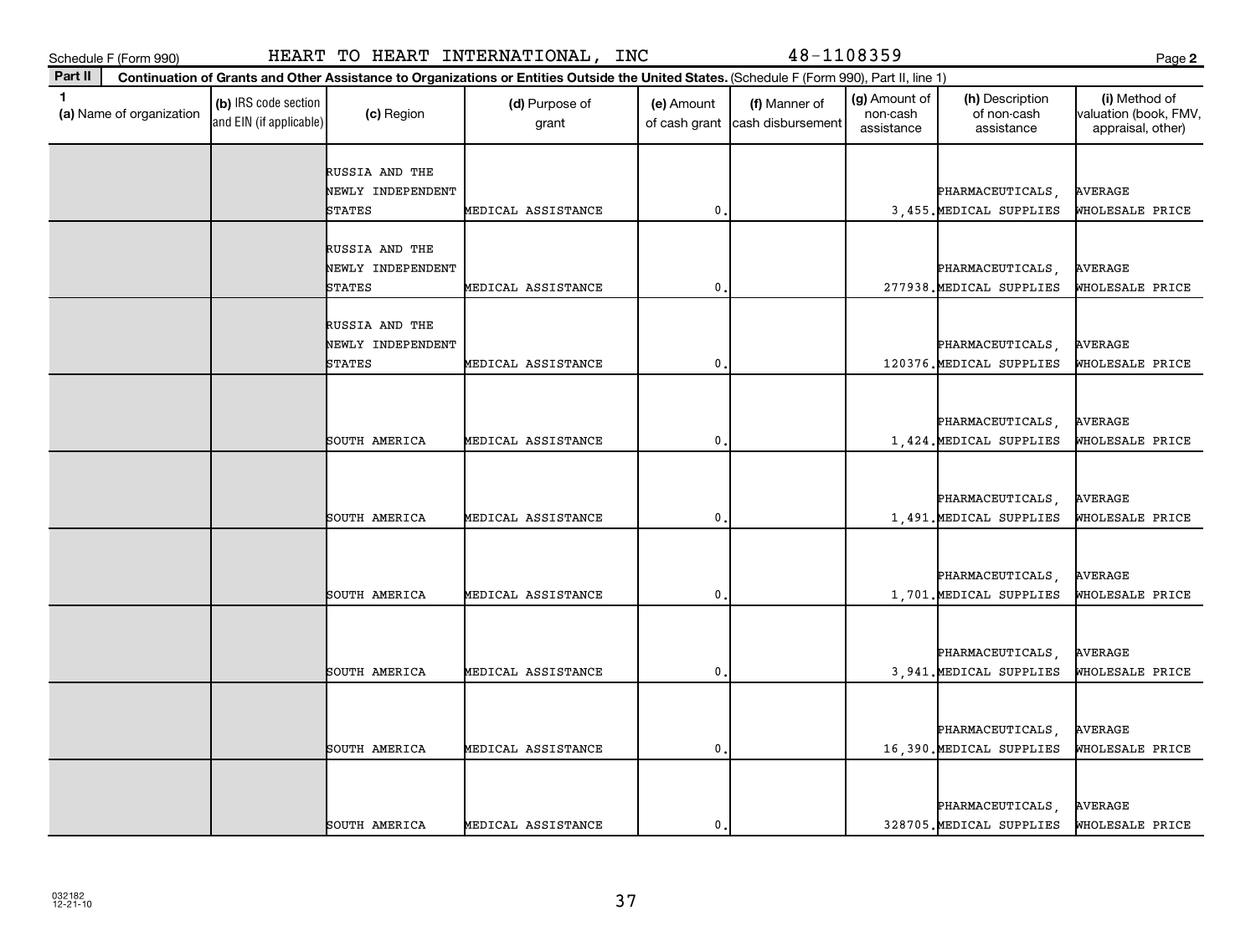| スクヨメン     |
|-----------|
| -21<br>ر۔ |

**(a)**  Name of organization

and EIN (if applicable)

| ×<br>۰.<br>. .<br>v | I<br>۰. |
|---------------------|---------|

|  |               |                    |             |  | PHARMACEUTICALS,                            | <b>AVERAGE</b>  |
|--|---------------|--------------------|-------------|--|---------------------------------------------|-----------------|
|  | SOUTH AMERICA | MEDICAL ASSISTANCE | 0           |  | 1,888,512. MEDICAL SUPPLIES WHOLESALE PRICE |                 |
|  |               |                    |             |  |                                             |                 |
|  |               |                    |             |  |                                             |                 |
|  |               |                    |             |  | PHARMACEUTICALS,                            | AVERAGE         |
|  | SOUTH AMERICA | MEDICAL ASSISTANCE | $\mathbf 0$ |  | 1,921. MEDICAL SUPPLIES WHOLESALE PRICE     |                 |
|  |               |                    |             |  |                                             |                 |
|  |               |                    |             |  |                                             |                 |
|  |               |                    |             |  | PHARMACEUTICALS,                            | AVERAGE         |
|  | SOUTH AMERICA | MEDICAL ASSISTANCE | 0           |  | 2,625. MEDICAL SUPPLIES                     | WHOLESALE PRICE |
|  |               |                    |             |  |                                             |                 |
|  |               |                    |             |  |                                             | <b>AVERAGE</b>  |
|  | SOUTH AMERICA | MEDICAL ASSISTANCE | 0           |  | PHARMACEUTICALS,                            |                 |
|  |               |                    |             |  | 2,752. MEDICAL SUPPLIES                     | WHOLESALE PRICE |
|  |               |                    |             |  |                                             |                 |
|  |               |                    |             |  | PHARMACEUTICALS,                            | AVERAGE         |
|  | SOUTH AMERICA | MEDICAL ASSISTANCE | 0           |  | 2,903. MEDICAL SUPPLIES                     | WHOLESALE PRICE |
|  |               |                    |             |  |                                             |                 |
|  |               |                    |             |  |                                             |                 |
|  |               |                    |             |  | PHARMACEUTICALS,                            | AVERAGE         |
|  | SOUTH AMERICA | MEDICAL ASSISTANCE | 0           |  | 10,008. MEDICAL SUPPLIES WHOLESALE PRICE    |                 |
|  |               |                    |             |  |                                             |                 |
|  |               |                    |             |  |                                             |                 |
|  |               |                    |             |  | PHARMACEUTICALS,                            | AVERAGE         |
|  | SOUTH AMERICA | MEDICAL ASSISTANCE | 0           |  | 37,005. MEDICAL SUPPLIES                    | WHOLESALE PRICE |
|  |               |                    |             |  |                                             |                 |
|  |               |                    |             |  |                                             |                 |
|  |               |                    |             |  | PHARMACEUTICALS,                            | AVERAGE         |
|  | SOUTH AMERICA | MEDICAL ASSISTANCE | 0           |  | 285970. MEDICAL SUPPLIES                    | WHOLESALE PRICE |
|  |               |                    |             |  |                                             |                 |
|  |               |                    |             |  |                                             |                 |
|  |               |                    |             |  | PHARMACEUTICALS,                            | <b>AVERAGE</b>  |
|  | SOUTH AMERICA | MEDICAL ASSISTANCE | 0           |  | 9,778,538. MEDICAL SUPPLIES                 | WHOLESALE PRICE |

 $\begin{array}{|c|c|c|}\n\hline\n\text{(c) Region} & \text{(d) Purpose of} \\
\hline\n\end{array}$ 

**Continuation of Grants and Other Assistance to Organizations or Entities Outside the United States.**  (Schedule F (Form 990), Part II, line 1)

grant

**1 (b)** IRS code section **(c)** Region **(d)** Purpose of **(e)** Amount **(f)** Manner of **(g)** Amount of **(h)** Description **(i) (a)** Name of organization **(h)** Description **(i) (c)** Region **(d)** Purpose of **(d)** Amount **(** 

(e) Amount

of cash grant | cash disbursement

(f) Manner of

(g) Amount of non-cash assistance

(h) Description of non-cash assistance

**2**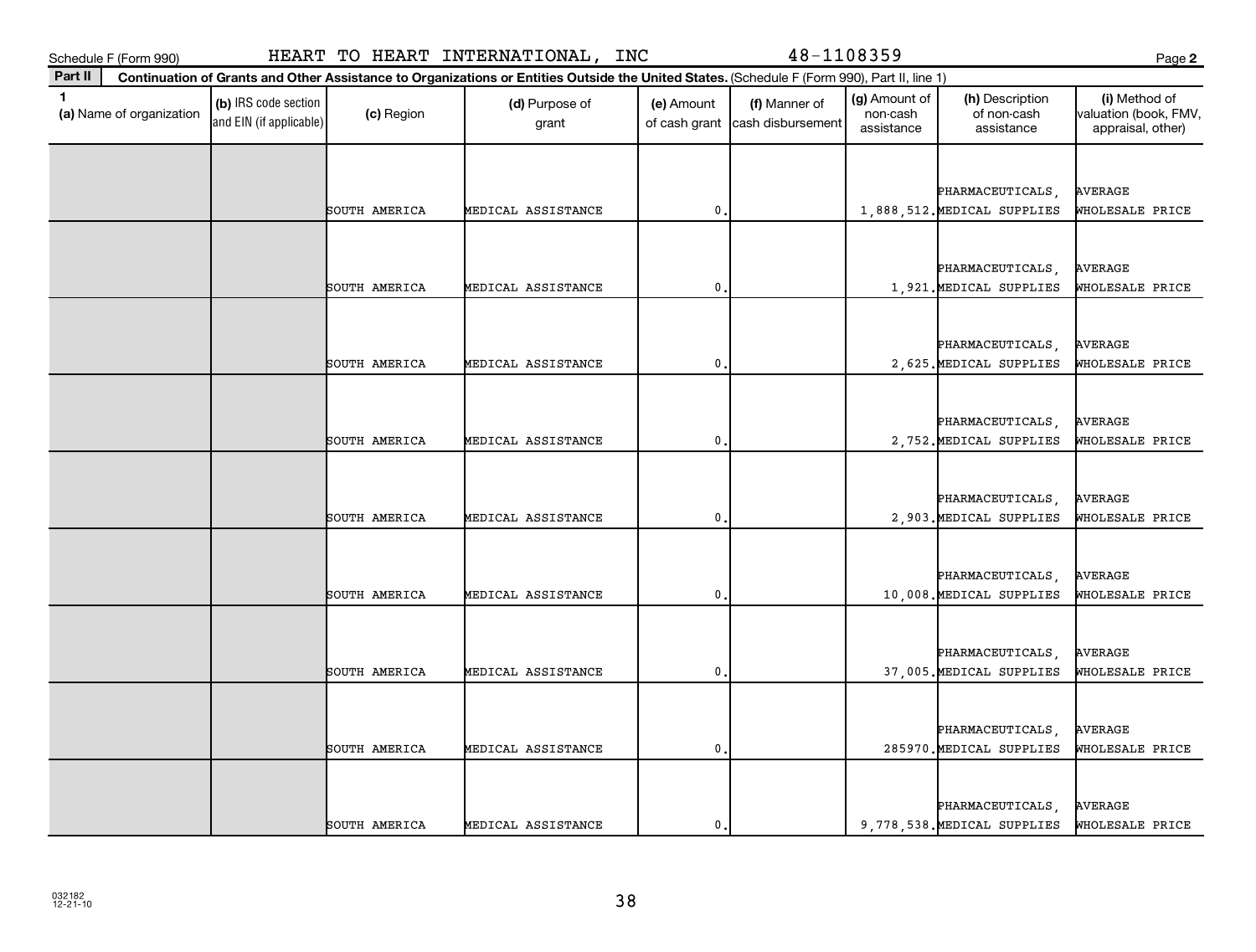| м<br>o.<br>٠. |
|---------------|
|               |

| ×        | ×<br>۰. |
|----------|---------|
| . .<br>v | v       |

| $\mathbf{1}$<br>(a) Name of organization | (b) IRS code section<br>and EIN (if applicable) | (c) Region    | (d) Purpose of<br>grant | (e) Amount     | (f) Manner of<br>of cash grant cash disbursement | (g) Amount of<br>non-cash<br>assistance | (h) Description<br>of non-cash<br>assistance | (i) Method of<br>valuation (book, FMV,<br>appraisal, other) |
|------------------------------------------|-------------------------------------------------|---------------|-------------------------|----------------|--------------------------------------------------|-----------------------------------------|----------------------------------------------|-------------------------------------------------------------|
|                                          |                                                 |               |                         |                |                                                  |                                         |                                              |                                                             |
|                                          |                                                 |               |                         |                |                                                  |                                         | PHARMACEUTICALS,                             | AVERAGE                                                     |
|                                          |                                                 | SOUTH AMERICA | MEDICAL ASSISTANCE      | $\mathbf{0}$ . |                                                  |                                         | 1,722. MEDICAL SUPPLIES                      | WHOLESALE PRICE                                             |
|                                          |                                                 |               |                         |                |                                                  |                                         |                                              |                                                             |
|                                          |                                                 |               |                         |                |                                                  |                                         |                                              |                                                             |
|                                          |                                                 | SOUTH AMERICA | MEDICAL ASSISTANCE      | $\mathbf 0$    |                                                  |                                         | PHARMACEUTICALS,<br>2,100. MEDICAL SUPPLIES  | AVERAGE<br>WHOLESALE PRICE                                  |
|                                          |                                                 |               |                         |                |                                                  |                                         |                                              |                                                             |
|                                          |                                                 |               |                         |                |                                                  |                                         |                                              |                                                             |
|                                          |                                                 |               |                         |                |                                                  |                                         | PHARMACEUTICALS,                             | <b>AVERAGE</b>                                              |
|                                          |                                                 | SOUTH AMERICA | MEDICAL ASSISTANCE      | $\mathbf{0}$ . |                                                  |                                         | 5,394. MEDICAL SUPPLIES                      | WHOLESALE PRICE                                             |
|                                          |                                                 |               |                         |                |                                                  |                                         |                                              |                                                             |
|                                          |                                                 |               |                         |                |                                                  |                                         | PHARMACEUTICALS,                             | <b>AVERAGE</b>                                              |
|                                          |                                                 | SOUTH AMERICA | MEDICAL ASSISTANCE      | $\mathbf{0}$ . |                                                  |                                         | 110685.MEDICAL SUPPLIES                      | WHOLESALE PRICE                                             |
|                                          |                                                 |               |                         |                |                                                  |                                         |                                              |                                                             |
|                                          |                                                 |               |                         |                |                                                  |                                         | PHARMACEUTICALS,                             | <b>AVERAGE</b>                                              |
|                                          |                                                 | SOUTH AMERICA | MEDICAL ASSISTANCE      | 0              |                                                  |                                         | 7,991,336. MEDICAL SUPPLIES                  | WHOLESALE PRICE                                             |
|                                          |                                                 |               |                         |                |                                                  |                                         |                                              |                                                             |
|                                          |                                                 |               |                         |                |                                                  |                                         |                                              |                                                             |
|                                          |                                                 |               |                         |                |                                                  |                                         | PHARMACEUTICALS,                             | <b>AVERAGE</b>                                              |
|                                          |                                                 | SOUTH AMERICA | MEDICAL ASSISTANCE      | $\mathbf{0}$ . |                                                  |                                         | 1,716. MEDICAL SUPPLIES                      | WHOLESALE PRICE                                             |
|                                          |                                                 |               |                         |                |                                                  |                                         |                                              |                                                             |
|                                          |                                                 |               |                         |                |                                                  |                                         | PHARMACEUTICALS,                             | <b>AVERAGE</b>                                              |
|                                          |                                                 | SOUTH AMERICA | MEDICAL ASSISTANCE      | $\mathbf{0}$ . |                                                  |                                         | 3,140. MEDICAL SUPPLIES                      | WHOLESALE PRICE                                             |
|                                          |                                                 |               |                         |                |                                                  |                                         |                                              |                                                             |
|                                          |                                                 |               |                         |                |                                                  |                                         | PHARMACEUTICALS,                             | AVERAGE                                                     |
|                                          |                                                 | SOUTH AMERICA | MEDICAL ASSISTANCE      | 0              |                                                  |                                         | 254672. MEDICAL SUPPLIES                     | WHOLESALE PRICE                                             |
|                                          |                                                 |               |                         |                |                                                  |                                         |                                              |                                                             |
|                                          |                                                 |               |                         |                |                                                  |                                         |                                              |                                                             |
|                                          |                                                 | SOUTH AMERICA | MEDICAL ASSISTANCE      | $\mathbf{0}$ . |                                                  |                                         | PHARMACEUTICALS,<br>1,474. MEDICAL SUPPLIES  | AVERAGE<br>WHOLESALE PRICE                                  |
|                                          |                                                 |               |                         |                |                                                  |                                         |                                              |                                                             |

**Part II Continuation of Grants and Other Assistance to Organizations or Entities Outside the United States.**  (Schedule F (Form 990), Part II, line 1)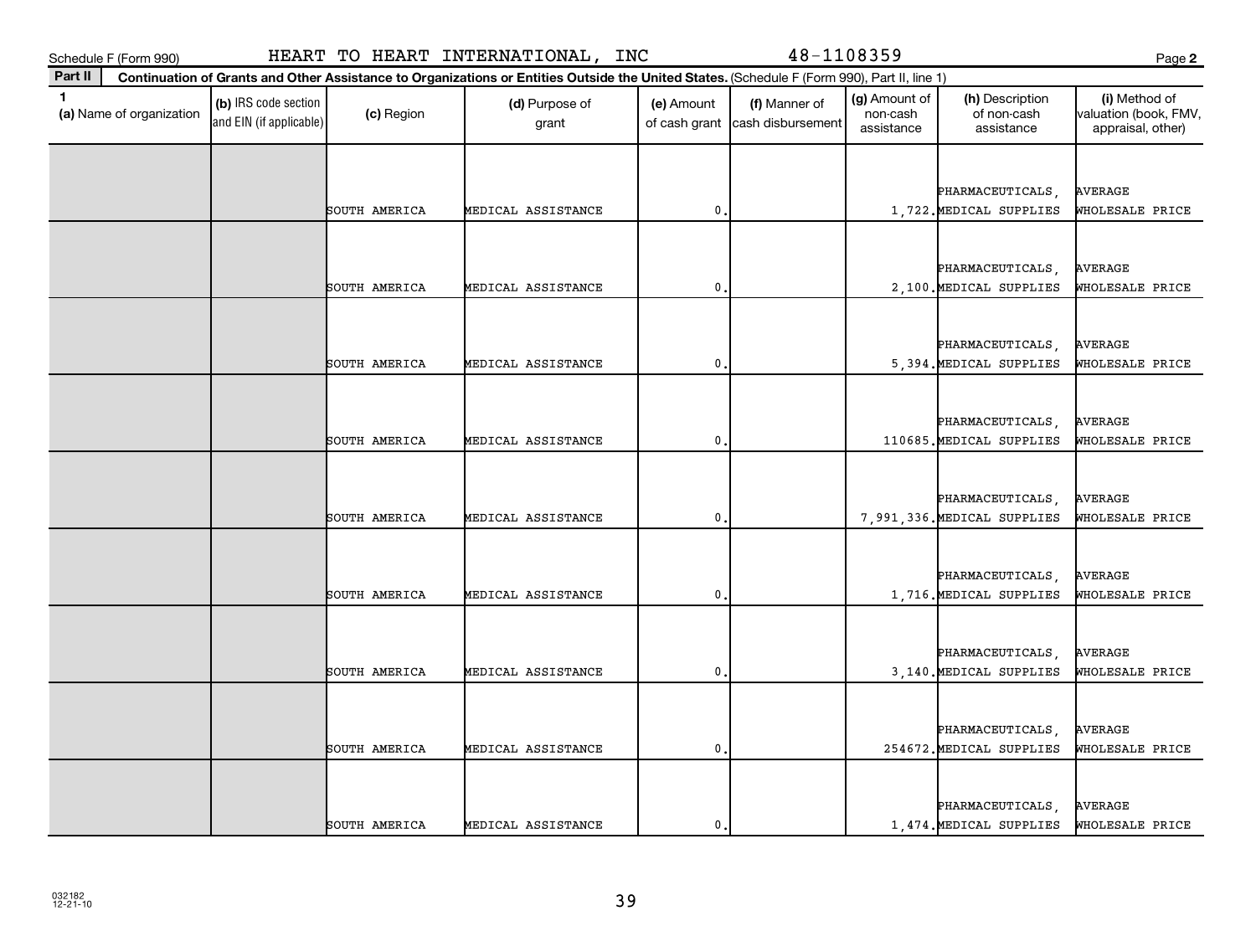|  | ×<br>٠ |
|--|--------|
|--|--------|

| Part II                                  |                                                 |               | Continuation of Grants and Other Assistance to Organizations or Entities Outside the United States. (Schedule F (Form 990), Part II, line 1) |                |                                                  |                                         |                                              |                                                             |
|------------------------------------------|-------------------------------------------------|---------------|----------------------------------------------------------------------------------------------------------------------------------------------|----------------|--------------------------------------------------|-----------------------------------------|----------------------------------------------|-------------------------------------------------------------|
| $\mathbf{1}$<br>(a) Name of organization | (b) IRS code section<br>and EIN (if applicable) | (c) Region    | (d) Purpose of<br>grant                                                                                                                      | (e) Amount     | (f) Manner of<br>of cash grant cash disbursement | (g) Amount of<br>non-cash<br>assistance | (h) Description<br>of non-cash<br>assistance | (i) Method of<br>valuation (book, FMV,<br>appraisal, other) |
|                                          |                                                 |               |                                                                                                                                              |                |                                                  |                                         |                                              |                                                             |
|                                          |                                                 |               |                                                                                                                                              |                |                                                  |                                         | PHARMACEUTICALS,                             | <b>AVERAGE</b>                                              |
|                                          |                                                 | SOUTH AMERICA | MEDICAL ASSISTANCE                                                                                                                           | 0.             |                                                  |                                         | 16,619. MEDICAL SUPPLIES                     | WHOLESALE PRICE                                             |
|                                          |                                                 |               |                                                                                                                                              |                |                                                  |                                         |                                              |                                                             |
|                                          |                                                 |               |                                                                                                                                              |                |                                                  |                                         | PHARMACEUTICALS.                             | <b>AVERAGE</b>                                              |
|                                          |                                                 | SOUTH AMERICA | MEDICAL ASSISTANCE                                                                                                                           | $\mathbf 0$ .  |                                                  |                                         | 187863. MEDICAL SUPPLIES                     | WHOLESALE PRICE                                             |
|                                          |                                                 |               |                                                                                                                                              |                |                                                  |                                         |                                              |                                                             |
|                                          |                                                 |               |                                                                                                                                              |                |                                                  |                                         |                                              | <b>AVERAGE</b>                                              |
|                                          |                                                 | SOUTH AMERICA | MEDICAL ASSISTANCE                                                                                                                           | 0,             |                                                  |                                         | PHARMACEUTICALS,<br>537197. MEDICAL SUPPLIES | WHOLESALE PRICE                                             |
|                                          |                                                 |               |                                                                                                                                              |                |                                                  |                                         |                                              |                                                             |
|                                          |                                                 |               |                                                                                                                                              |                |                                                  |                                         |                                              |                                                             |
|                                          |                                                 |               |                                                                                                                                              |                |                                                  |                                         | PHARMACEUTICALS.                             | <b>AVERAGE</b>                                              |
|                                          |                                                 | SOUTH AMERICA | MEDICAL ASSISTANCE                                                                                                                           | 0.             |                                                  |                                         | 4,834. MEDICAL SUPPLIES                      | WHOLESALE PRICE                                             |
|                                          |                                                 |               |                                                                                                                                              |                |                                                  |                                         |                                              |                                                             |
|                                          |                                                 |               |                                                                                                                                              |                |                                                  |                                         | PHARMACEUTICALS,                             | <b>AVERAGE</b>                                              |
|                                          |                                                 | SOUTH AMERICA | MEDICAL ASSISTANCE                                                                                                                           | $\mathbf 0$ .  |                                                  |                                         | 860161. MEDICAL SUPPLIES                     | WHOLESALE PRICE                                             |
|                                          |                                                 |               |                                                                                                                                              |                |                                                  |                                         |                                              |                                                             |
|                                          |                                                 |               |                                                                                                                                              |                |                                                  |                                         | PHARMACEUTICALS,                             | <b>AVERAGE</b>                                              |
|                                          |                                                 | SOUTH ASIA    | MEDICAL ASSISTANCE                                                                                                                           | 0.             |                                                  |                                         | 210631. MEDICAL SUPPLIES                     | WHOLESALE PRICE                                             |
|                                          |                                                 |               |                                                                                                                                              |                |                                                  |                                         |                                              |                                                             |
|                                          |                                                 |               |                                                                                                                                              |                |                                                  |                                         | PHARMACEUTICALS,                             | AVERAGE                                                     |
|                                          |                                                 | SOUTH ASIA    | MEDICAL ASSISTANCE                                                                                                                           | $\mathbf{0}$ . |                                                  |                                         | 664491. MEDICAL SUPPLIES                     | WHOLESALE PRICE                                             |
|                                          |                                                 |               |                                                                                                                                              |                |                                                  |                                         |                                              |                                                             |
|                                          |                                                 |               |                                                                                                                                              |                |                                                  |                                         |                                              |                                                             |
|                                          |                                                 | SOUTH ASIA    | MEDICAL ASSISTANCE                                                                                                                           | 0.             |                                                  |                                         | PHARMACEUTICALS,<br>267948. MEDICAL SUPPLIES | <b>AVERAGE</b><br>WHOLESALE PRICE                           |
|                                          |                                                 |               |                                                                                                                                              |                |                                                  |                                         |                                              |                                                             |
|                                          |                                                 |               |                                                                                                                                              |                |                                                  |                                         |                                              |                                                             |
|                                          |                                                 |               |                                                                                                                                              |                |                                                  |                                         | PHARMACEUTICALS                              | <b>AVERAGE</b>                                              |
|                                          |                                                 | SOUTH ASIA    | MEDICAL ASSISTANCE                                                                                                                           | $\mathbf{0}$ . |                                                  |                                         | 287489. MEDICAL SUPPLIES                     | WHOLESALE PRICE                                             |

## Schedule F (Form 990) HEART TO HEART INTERNATIONAL, INC 48-1108359 Page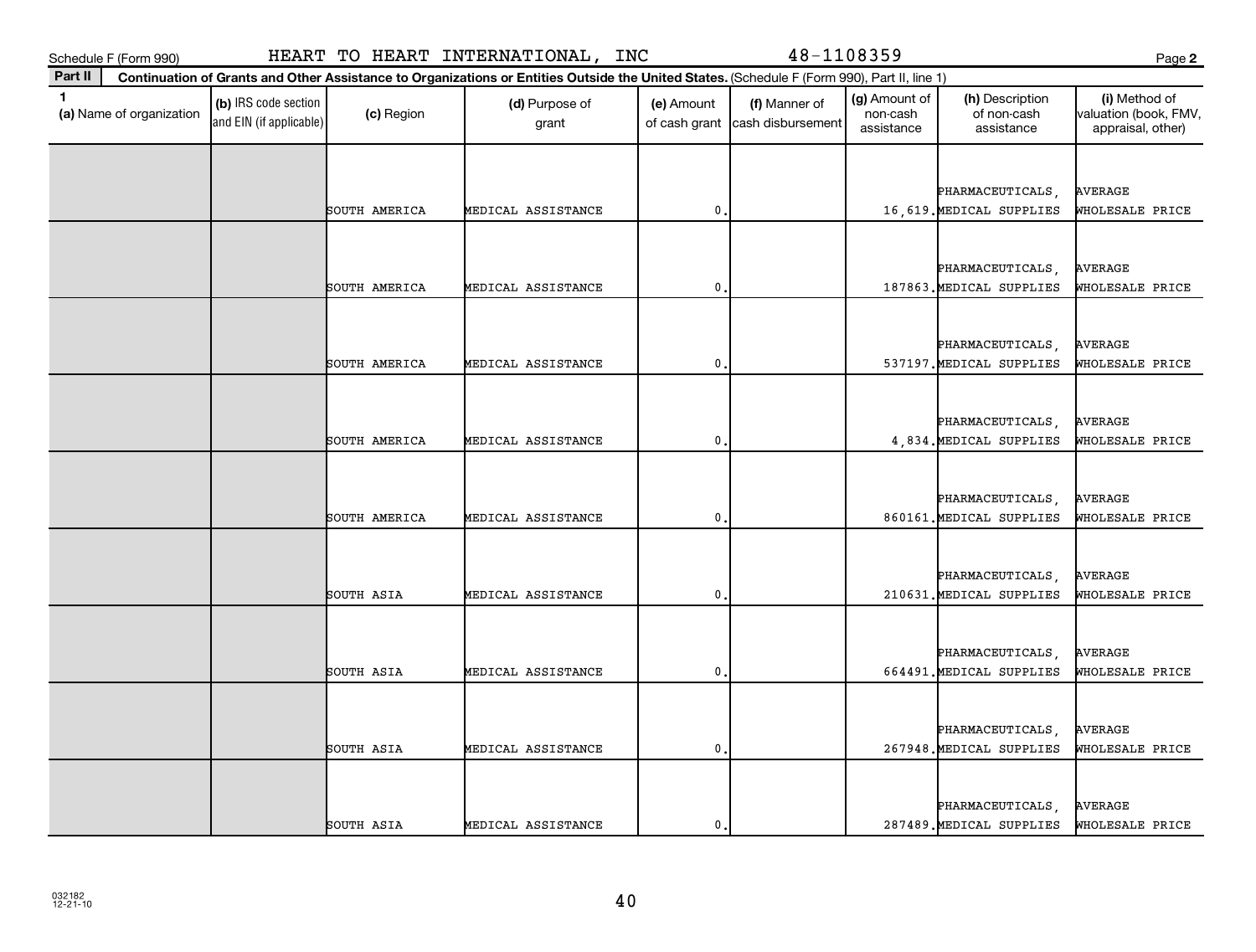|--|

| Part II                                  |                                                 |            | Continuation of Grants and Other Assistance to Organizations or Entities Outside the United States. (Schedule F (Form 990), Part II, line 1) |                             |                                    |                                         |                                               |                                                             |
|------------------------------------------|-------------------------------------------------|------------|----------------------------------------------------------------------------------------------------------------------------------------------|-----------------------------|------------------------------------|-----------------------------------------|-----------------------------------------------|-------------------------------------------------------------|
| $\mathbf{1}$<br>(a) Name of organization | (b) IRS code section<br>and EIN (if applicable) | (c) Region | (d) Purpose of<br>grant                                                                                                                      | (e) Amount<br>of cash grant | (f) Manner of<br>cash disbursement | (g) Amount of<br>non-cash<br>assistance | (h) Description<br>of non-cash<br>assistance  | (i) Method of<br>valuation (book, FMV,<br>appraisal, other) |
|                                          |                                                 |            |                                                                                                                                              |                             |                                    |                                         |                                               |                                                             |
|                                          |                                                 |            |                                                                                                                                              |                             |                                    |                                         | PHARMACEUTICALS,                              | AVERAGE                                                     |
|                                          |                                                 | SOUTH ASIA | MEDICAL ASSISTANCE                                                                                                                           | 0.                          |                                    |                                         | 149871. MEDICAL SUPPLIES                      | WHOLESALE PRICE                                             |
|                                          |                                                 |            |                                                                                                                                              |                             |                                    |                                         |                                               |                                                             |
|                                          |                                                 |            |                                                                                                                                              |                             |                                    |                                         | PHARMACEUTICALS,                              | AVERAGE                                                     |
|                                          |                                                 | SOUTH ASIA | MEDICAL ASSISTANCE                                                                                                                           | 0.                          |                                    |                                         | 2,866,161. MEDICAL SUPPLIES                   | WHOLESALE PRICE                                             |
|                                          |                                                 |            |                                                                                                                                              |                             |                                    |                                         |                                               |                                                             |
|                                          |                                                 |            |                                                                                                                                              |                             |                                    |                                         | PHARMACEUTICALS,                              | <b>AVERAGE</b>                                              |
|                                          |                                                 | SOUTH ASIA | MEDICAL ASSISTANCE                                                                                                                           | $\mathbf 0$ .               |                                    |                                         | 9,645. MEDICAL SUPPLIES                       | WHOLESALE PRICE                                             |
|                                          |                                                 |            |                                                                                                                                              |                             |                                    |                                         |                                               |                                                             |
|                                          |                                                 |            |                                                                                                                                              |                             |                                    |                                         |                                               |                                                             |
|                                          |                                                 | SOUTH ASIA | MEDICAL ASSISTANCE                                                                                                                           | 0.                          |                                    |                                         | PHARMACEUTICALS.<br>6,431. MEDICAL SUPPLIES   | <b>AVERAGE</b><br>WHOLESALE PRICE                           |
|                                          |                                                 |            |                                                                                                                                              |                             |                                    |                                         |                                               |                                                             |
|                                          |                                                 |            |                                                                                                                                              |                             |                                    |                                         |                                               |                                                             |
|                                          |                                                 | SOUTH ASIA | MEDICAL ASSISTANCE                                                                                                                           | 0.                          |                                    |                                         | PHARMACEUTICALS,<br>14,772. MEDICAL SUPPLIES  | <b>AVERAGE</b><br>WHOLESALE PRICE                           |
|                                          |                                                 |            |                                                                                                                                              |                             |                                    |                                         |                                               |                                                             |
|                                          |                                                 |            |                                                                                                                                              |                             |                                    |                                         |                                               |                                                             |
|                                          |                                                 | SOUTH ASIA | MEDICAL ASSISTANCE                                                                                                                           | 0.                          |                                    |                                         | PHARMACEUTICALS,<br>63, 241. MEDICAL SUPPLIES | <b>AVERAGE</b><br>WHOLESALE PRICE                           |
|                                          |                                                 |            |                                                                                                                                              |                             |                                    |                                         |                                               |                                                             |
|                                          |                                                 |            |                                                                                                                                              |                             |                                    |                                         |                                               |                                                             |
|                                          |                                                 |            |                                                                                                                                              |                             |                                    |                                         | PHARMACEUTICALS,                              | AVERAGE                                                     |
|                                          |                                                 | SOUTH ASIA | MEDICAL ASSISTANCE                                                                                                                           | $\mathbf 0$ .               |                                    |                                         | 1,782. MEDICAL SUPPLIES                       | WHOLESALE PRICE                                             |
|                                          |                                                 |            |                                                                                                                                              |                             |                                    |                                         |                                               |                                                             |
|                                          |                                                 |            |                                                                                                                                              |                             |                                    |                                         | PHARMACEUTICALS,                              | <b>AVERAGE</b>                                              |
|                                          |                                                 | SOUTH ASIA | MEDICAL ASSISTANCE                                                                                                                           | $\mathbf{0}$                |                                    |                                         | 148881. MEDICAL SUPPLIES                      | WHOLESALE PRICE                                             |
|                                          |                                                 |            |                                                                                                                                              |                             |                                    |                                         |                                               |                                                             |
|                                          |                                                 |            |                                                                                                                                              |                             |                                    |                                         | PHARMACEUTICALS                               | <b>AVERAGE</b>                                              |
|                                          |                                                 | SOUTH ASIA | MEDICAL ASSISTANCE                                                                                                                           | 0.                          |                                    |                                         | 407109. MEDICAL SUPPLIES                      | WHOLESALE PRICE                                             |

Schedule F (Form 990) HEART TO HEART INTERNATIONAL, INC 48-1108359 Page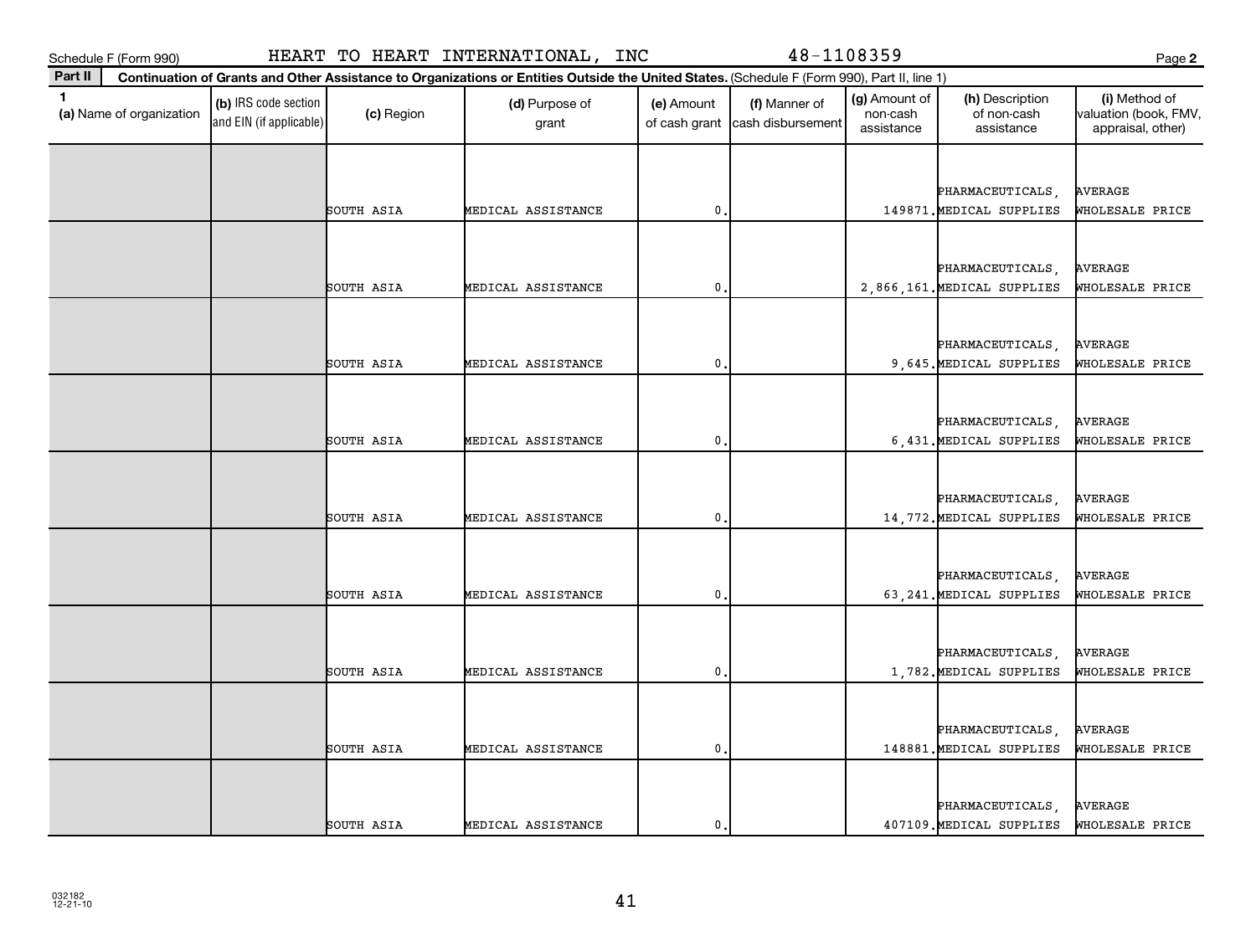| Part II                                    |                                                 |            | Continuation of Grants and Other Assistance to Organizations or Entities Outside the United States. (Schedule F (Form 990), Part II, line 1) |                |                                                  |                                         |                                              |                                                             |
|--------------------------------------------|-------------------------------------------------|------------|----------------------------------------------------------------------------------------------------------------------------------------------|----------------|--------------------------------------------------|-----------------------------------------|----------------------------------------------|-------------------------------------------------------------|
| $\blacksquare$<br>(a) Name of organization | (b) IRS code section<br>and EIN (if applicable) | (c) Region | (d) Purpose of<br>grant                                                                                                                      | (e) Amount     | (f) Manner of<br>of cash grant cash disbursement | (g) Amount of<br>non-cash<br>assistance | (h) Description<br>of non-cash<br>assistance | (i) Method of<br>valuation (book, FMV,<br>appraisal, other) |
|                                            |                                                 |            |                                                                                                                                              |                |                                                  |                                         |                                              |                                                             |
|                                            |                                                 |            |                                                                                                                                              |                |                                                  |                                         | PHARMACEUTICALS,                             | <b>AVERAGE</b>                                              |
|                                            |                                                 | SOUTH ASIA | MEDICAL ASSISTANCE                                                                                                                           | $\mathbf 0$    |                                                  |                                         | 2,628. MEDICAL SUPPLIES                      | WHOLESALE PRICE                                             |
|                                            |                                                 |            |                                                                                                                                              |                |                                                  |                                         |                                              |                                                             |
|                                            |                                                 |            |                                                                                                                                              |                |                                                  |                                         |                                              |                                                             |
|                                            |                                                 | SOUTH ASIA | MEDICAL ASSISTANCE                                                                                                                           | $\mathbf{0}$   |                                                  |                                         | PHARMACEUTICALS,<br>3, 245. MEDICAL SUPPLIES | <b>AVERAGE</b><br>WHOLESALE PRICE                           |
|                                            |                                                 |            |                                                                                                                                              |                |                                                  |                                         |                                              |                                                             |
|                                            |                                                 |            |                                                                                                                                              |                |                                                  |                                         |                                              |                                                             |
|                                            |                                                 | SOUTH ASIA | MEDICAL ASSISTANCE                                                                                                                           | $\mathbf{0}$ . |                                                  |                                         | PHARMACEUTICALS,                             | <b>AVERAGE</b><br>WHOLESALE PRICE                           |
|                                            |                                                 |            |                                                                                                                                              |                |                                                  |                                         | 3,480. MEDICAL SUPPLIES                      |                                                             |
|                                            |                                                 |            |                                                                                                                                              |                |                                                  |                                         |                                              |                                                             |
|                                            |                                                 |            |                                                                                                                                              |                |                                                  |                                         | PHARMACEUTICALS,                             | <b>AVERAGE</b>                                              |
|                                            |                                                 | SOUTH ASIA | MEDICAL ASSISTANCE                                                                                                                           | $\mathbf 0$    |                                                  |                                         | 5,037. MEDICAL SUPPLIES                      | WHOLESALE PRICE                                             |
|                                            |                                                 |            |                                                                                                                                              |                |                                                  |                                         |                                              |                                                             |
|                                            |                                                 |            |                                                                                                                                              |                |                                                  |                                         | PHARMACEUTICALS,                             | <b>AVERAGE</b>                                              |
|                                            |                                                 | SOUTH ASIA | MEDICAL ASSISTANCE                                                                                                                           | $\mathbf 0$    |                                                  |                                         | 89, 264. MEDICAL SUPPLIES                    | WHOLESALE PRICE                                             |
|                                            |                                                 |            |                                                                                                                                              |                |                                                  |                                         |                                              |                                                             |
|                                            |                                                 |            |                                                                                                                                              |                |                                                  |                                         | PHARMACEUTICALS,                             | <b>AVERAGE</b>                                              |
|                                            |                                                 | SOUTH ASIA | MEDICAL ASSISTANCE                                                                                                                           | 0,             |                                                  |                                         | 143811. MEDICAL SUPPLIES                     | WHOLESALE PRICE                                             |
|                                            |                                                 |            |                                                                                                                                              |                |                                                  |                                         |                                              |                                                             |
|                                            |                                                 |            |                                                                                                                                              |                |                                                  |                                         | PHARMACEUTICALS,                             | <b>AVERAGE</b>                                              |
|                                            |                                                 | SOUTH ASIA | MEDICAL ASSISTANCE                                                                                                                           | 0,             |                                                  |                                         | 146648. MEDICAL SUPPLIES                     | WHOLESALE PRICE                                             |
|                                            |                                                 |            |                                                                                                                                              |                |                                                  |                                         |                                              |                                                             |
|                                            |                                                 |            |                                                                                                                                              |                |                                                  |                                         |                                              |                                                             |
|                                            |                                                 | SOUTH ASIA | MEDICAL ASSISTANCE                                                                                                                           | $\mathbf 0$ .  |                                                  |                                         | PHARMACEUTICALS,<br>4,156. MEDICAL SUPPLIES  | <b>AVERAGE</b><br>WHOLESALE PRICE                           |
|                                            |                                                 |            |                                                                                                                                              |                |                                                  |                                         |                                              |                                                             |
|                                            |                                                 |            |                                                                                                                                              |                |                                                  |                                         |                                              |                                                             |
|                                            |                                                 | SOUTH ASIA | MEDICAL ASSISTANCE                                                                                                                           | $\mathbf{0}$ . |                                                  |                                         | PHARMACEUTICALS,<br>433469. MEDICAL SUPPLIES | <b>AVERAGE</b><br>WHOLESALE PRICE                           |
|                                            |                                                 |            |                                                                                                                                              |                |                                                  |                                         |                                              |                                                             |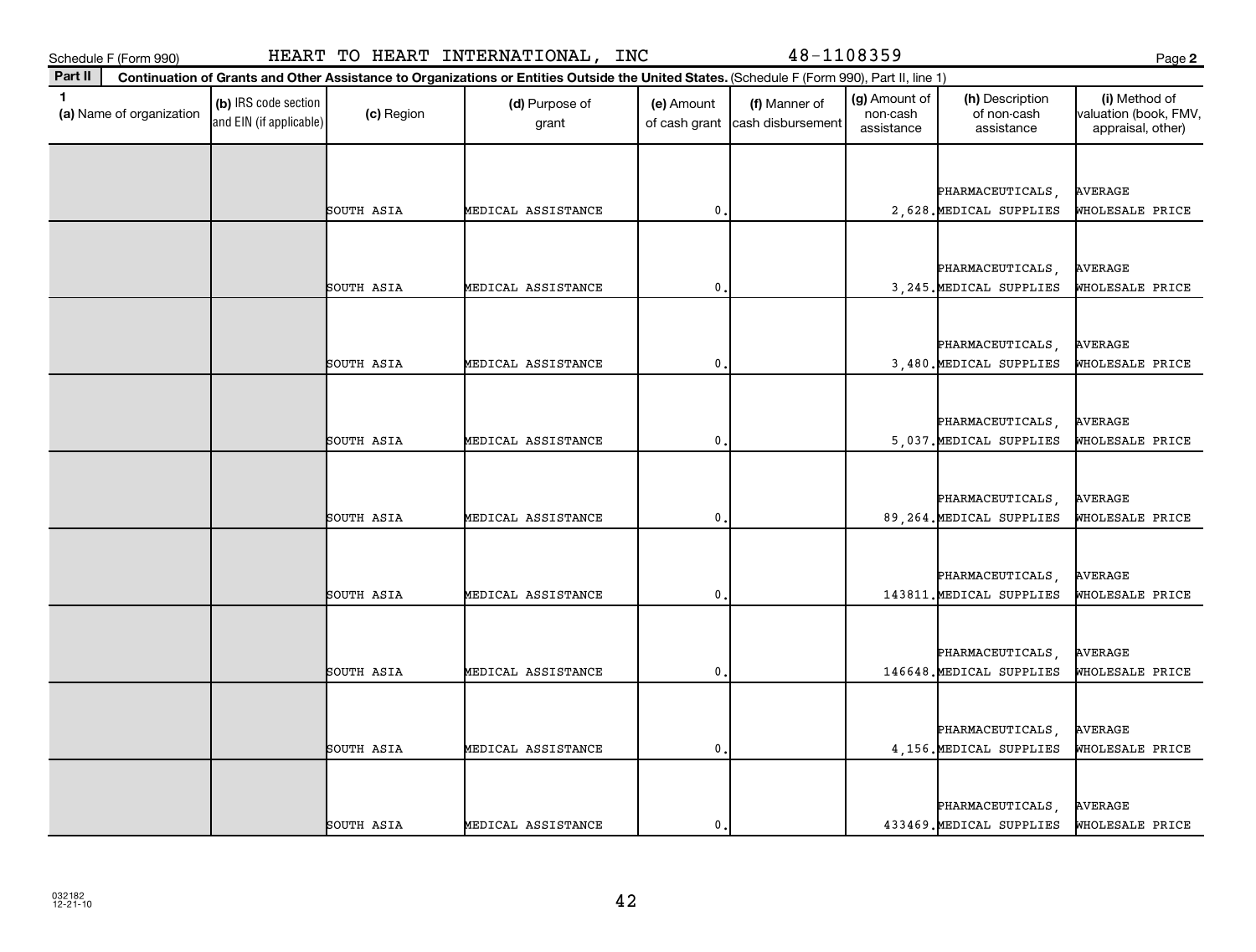| Schedule F (Form 990)         |                                                 |            | HEART TO HEART INTERNATIONAL, INC                                                                                                            |                             | 48-1108359                         |                                         |                                              | Page 2                                                      |
|-------------------------------|-------------------------------------------------|------------|----------------------------------------------------------------------------------------------------------------------------------------------|-----------------------------|------------------------------------|-----------------------------------------|----------------------------------------------|-------------------------------------------------------------|
| Part II                       |                                                 |            | Continuation of Grants and Other Assistance to Organizations or Entities Outside the United States. (Schedule F (Form 990), Part II, line 1) |                             |                                    |                                         |                                              |                                                             |
| 1<br>(a) Name of organization | (b) IRS code section<br>and EIN (if applicable) | (c) Region | (d) Purpose of<br>grant                                                                                                                      | (e) Amount<br>of cash grant | (f) Manner of<br>cash disbursement | (g) Amount of<br>non-cash<br>assistance | (h) Description<br>of non-cash<br>assistance | (i) Method of<br>valuation (book, FMV,<br>appraisal, other) |
|                               |                                                 |            |                                                                                                                                              |                             |                                    |                                         |                                              |                                                             |
|                               |                                                 |            |                                                                                                                                              |                             |                                    |                                         | PHARMACEUTICALS,                             | <b>AVERAGE</b>                                              |
|                               |                                                 |            | SUB-SAHARA AFRICA MEDICAL ASSISTANCE                                                                                                         | $\mathbf 0$                 |                                    |                                         | 1,318,226. MEDICAL SUPPLIES                  | WHOLESALE PRICE                                             |
|                               |                                                 |            |                                                                                                                                              |                             |                                    |                                         |                                              |                                                             |
|                               |                                                 |            |                                                                                                                                              |                             |                                    |                                         | PHARMACEUTICALS,                             | <b>AVERAGE</b>                                              |
|                               |                                                 |            | SUB-SAHARA AFRICA MEDICAL ASSISTANCE                                                                                                         | $\mathbf 0$                 |                                    |                                         | 40,565. MEDICAL SUPPLIES                     | WHOLESALE PRICE                                             |
|                               |                                                 |            |                                                                                                                                              |                             |                                    |                                         |                                              |                                                             |
|                               |                                                 |            |                                                                                                                                              |                             |                                    |                                         | PHARMACEUTICALS,                             | <b>AVERAGE</b>                                              |
|                               |                                                 |            | SUB-SAHARA AFRICA MEDICAL ASSISTANCE                                                                                                         | $\mathbf{0}$                |                                    |                                         | 120. MEDICAL SUPPLIES                        | WHOLESALE PRICE                                             |
|                               |                                                 |            |                                                                                                                                              |                             |                                    |                                         |                                              |                                                             |
|                               |                                                 |            |                                                                                                                                              |                             |                                    |                                         | PHARMACEUTICALS,                             | <b>AVERAGE</b>                                              |
|                               |                                                 |            | SUB-SAHARA AFRICA MEDICAL ASSISTANCE                                                                                                         | $\mathbf{0}$                |                                    |                                         | 1,343. MEDICAL SUPPLIES                      | WHOLESALE PRICE                                             |
|                               |                                                 |            |                                                                                                                                              |                             |                                    |                                         |                                              |                                                             |
|                               |                                                 |            |                                                                                                                                              |                             |                                    |                                         | PHARMACEUTICALS,                             | <b>AVERAGE</b>                                              |
|                               |                                                 |            | SUB-SAHARA AFRICA MEDICAL ASSISTANCE                                                                                                         | $\mathbf 0$                 |                                    |                                         | 17,352. MEDICAL SUPPLIES                     | WHOLESALE PRICE                                             |
|                               |                                                 |            |                                                                                                                                              |                             |                                    |                                         |                                              |                                                             |
|                               |                                                 |            |                                                                                                                                              |                             |                                    |                                         | PHARMACEUTICALS,                             | AVERAGE                                                     |
|                               |                                                 |            | SUB-SAHARA AFRICA MEDICAL ASSISTANCE                                                                                                         | $\mathbf 0$                 |                                    |                                         | 1,570. MEDICAL SUPPLIES                      | WHOLESALE PRICE                                             |
|                               |                                                 |            |                                                                                                                                              |                             |                                    |                                         |                                              |                                                             |
|                               |                                                 |            |                                                                                                                                              |                             |                                    |                                         | PHARMACEUTICALS,                             | <b>AVERAGE</b>                                              |
|                               |                                                 |            | SUB-SAHARA AFRICA MEDICAL ASSISTANCE                                                                                                         | $\mathbf{0}$                |                                    |                                         | 16,954. MEDICAL SUPPLIES                     | WHOLESALE PRICE                                             |
|                               |                                                 |            |                                                                                                                                              |                             |                                    |                                         |                                              |                                                             |
|                               |                                                 |            |                                                                                                                                              |                             |                                    |                                         | PHARMACEUTICALS,                             | <b>AVERAGE</b>                                              |
|                               |                                                 |            | SUB-SAHARA AFRICA MEDICAL ASSISTANCE                                                                                                         | $\mathbf 0$                 |                                    |                                         | 286349. MEDICAL SUPPLIES                     | WHOLESALE PRICE                                             |
|                               |                                                 |            |                                                                                                                                              |                             |                                    |                                         |                                              |                                                             |
|                               |                                                 |            |                                                                                                                                              |                             |                                    |                                         | PHARMACEUTICALS,                             | AVERAGE                                                     |
|                               |                                                 |            | SUB-SAHARA AFRICA MEDICAL ASSISTANCE                                                                                                         | $\mathbf{0}$                |                                    |                                         | 1,570. MEDICAL SUPPLIES                      | WHOLESALE PRICE                                             |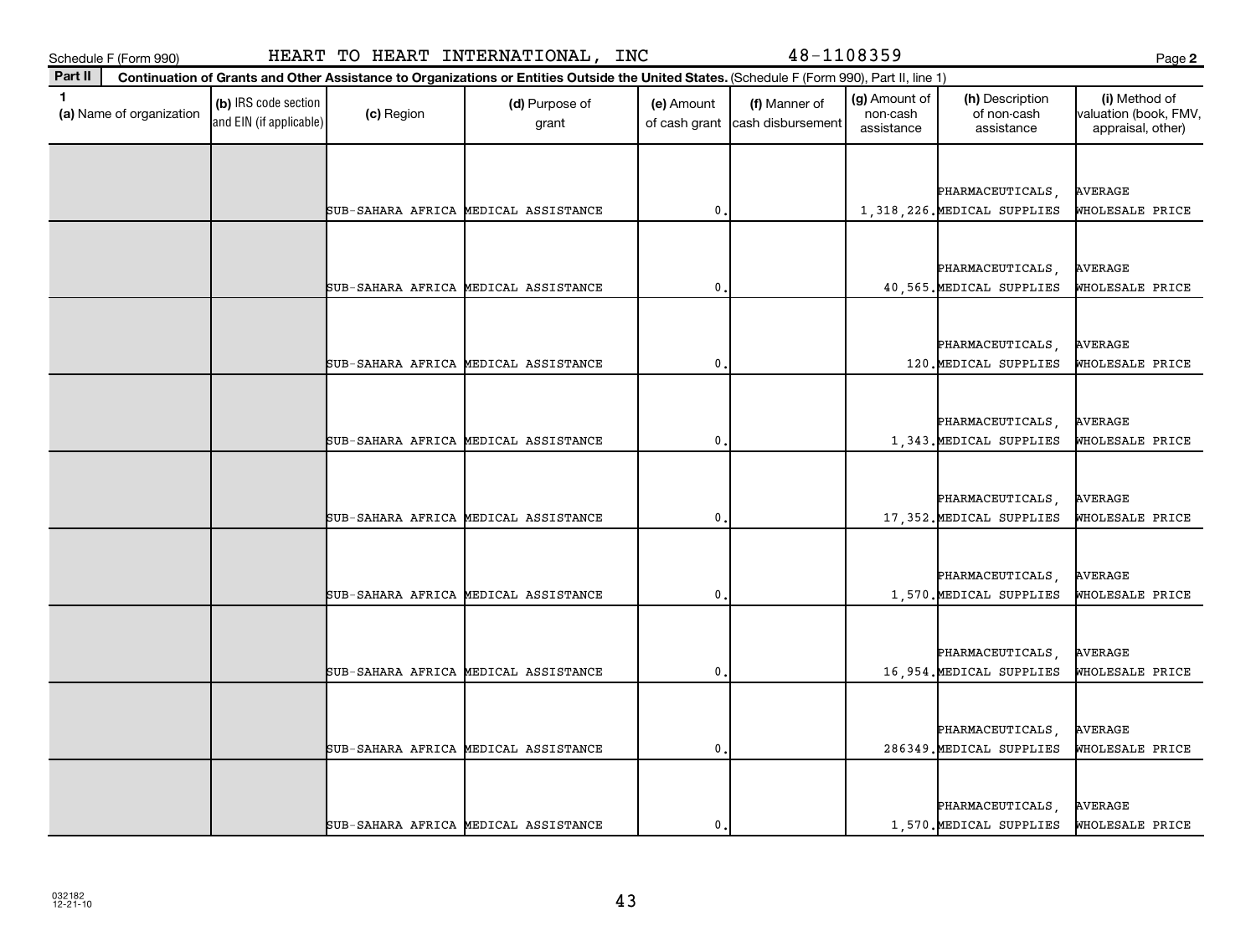| Schedule F (Form 990)                    |                                                 |            | HEART TO HEART INTERNATIONAL, INC                                                                                                            |                             | 48-1108359                         |                                         |                                              | Page 2                                                      |
|------------------------------------------|-------------------------------------------------|------------|----------------------------------------------------------------------------------------------------------------------------------------------|-----------------------------|------------------------------------|-----------------------------------------|----------------------------------------------|-------------------------------------------------------------|
| Part II                                  |                                                 |            | Continuation of Grants and Other Assistance to Organizations or Entities Outside the United States. (Schedule F (Form 990), Part II, line 1) |                             |                                    |                                         |                                              |                                                             |
| $\mathbf{1}$<br>(a) Name of organization | (b) IRS code section<br>and EIN (if applicable) | (c) Region | (d) Purpose of<br>grant                                                                                                                      | (e) Amount<br>of cash grant | (f) Manner of<br>cash disbursement | (g) Amount of<br>non-cash<br>assistance | (h) Description<br>of non-cash<br>assistance | (i) Method of<br>valuation (book, FMV,<br>appraisal, other) |
|                                          |                                                 |            |                                                                                                                                              |                             |                                    |                                         |                                              |                                                             |
|                                          |                                                 |            |                                                                                                                                              |                             |                                    |                                         | PHARMACEUTICALS,                             | <b>AVERAGE</b>                                              |
|                                          |                                                 |            | SUB-SAHARA AFRICA MEDICAL ASSISTANCE                                                                                                         | 0                           |                                    |                                         | 12,034. MEDICAL SUPPLIES                     | WHOLESALE PRICE                                             |
|                                          |                                                 |            |                                                                                                                                              |                             |                                    |                                         |                                              |                                                             |
|                                          |                                                 |            |                                                                                                                                              |                             |                                    |                                         | PHARMACEUTICALS,                             | AVERAGE                                                     |
|                                          |                                                 |            | SUB-SAHARA AFRICA MEDICAL ASSISTANCE                                                                                                         | 0                           |                                    |                                         | 1,056. MEDICAL SUPPLIES                      | WHOLESALE PRICE                                             |
|                                          |                                                 |            |                                                                                                                                              |                             |                                    |                                         |                                              |                                                             |
|                                          |                                                 |            |                                                                                                                                              |                             |                                    |                                         | PHARMACEUTICALS,                             | AVERAGE                                                     |
|                                          |                                                 |            | SUB-SAHARA AFRICA MEDICAL ASSISTANCE                                                                                                         | 0                           |                                    |                                         | 1,940. MEDICAL SUPPLIES                      | WHOLESALE PRICE                                             |
|                                          |                                                 |            |                                                                                                                                              |                             |                                    |                                         |                                              |                                                             |
|                                          |                                                 |            |                                                                                                                                              |                             |                                    |                                         | PHARMACEUTICALS,                             | AVERAGE                                                     |
|                                          |                                                 |            | SUB-SAHARA AFRICA MEDICAL ASSISTANCE                                                                                                         | 0                           |                                    |                                         | 46, 614. MEDICAL SUPPLIES                    | WHOLESALE PRICE                                             |
|                                          |                                                 |            |                                                                                                                                              |                             |                                    |                                         |                                              |                                                             |
|                                          |                                                 |            |                                                                                                                                              |                             |                                    |                                         | PHARMACEUTICALS,                             | AVERAGE                                                     |
|                                          |                                                 |            | SUB-SAHARA AFRICA MEDICAL ASSISTANCE                                                                                                         | 0                           |                                    |                                         | 384391. MEDICAL SUPPLIES                     | WHOLESALE PRICE                                             |
|                                          |                                                 |            |                                                                                                                                              |                             |                                    |                                         |                                              |                                                             |
|                                          |                                                 |            |                                                                                                                                              |                             |                                    |                                         | PHARMACEUTICALS,                             | AVERAGE                                                     |
|                                          |                                                 |            | SUB-SAHARA AFRICA MEDICAL ASSISTANCE                                                                                                         | 0                           |                                    |                                         | 387915. MEDICAL SUPPLIES                     | WHOLESALE PRICE                                             |
|                                          |                                                 |            |                                                                                                                                              |                             |                                    |                                         |                                              |                                                             |
|                                          |                                                 |            |                                                                                                                                              |                             |                                    |                                         | <b>PHARMACEUTICALS</b>                       | AVERAGE                                                     |
|                                          |                                                 |            | SUB-SAHARA AFRICA MEDICAL ASSISTANCE                                                                                                         | 0                           |                                    |                                         | 957680. MEDICAL SUPPLIES                     | WHOLESALE PRICE                                             |
|                                          |                                                 |            |                                                                                                                                              |                             |                                    |                                         |                                              |                                                             |
|                                          |                                                 |            |                                                                                                                                              |                             |                                    |                                         | PHARMACEUTICALS,                             | AVERAGE                                                     |
|                                          |                                                 |            | SUB-SAHARA AFRICA MEDICAL ASSISTANCE                                                                                                         | 0                           |                                    |                                         | 1,599,158. MEDICAL SUPPLIES                  | WHOLESALE PRICE                                             |
|                                          |                                                 |            |                                                                                                                                              |                             |                                    |                                         |                                              |                                                             |
|                                          |                                                 |            |                                                                                                                                              |                             |                                    |                                         | PHARMACEUTICALS                              | AVERAGE                                                     |
|                                          |                                                 |            | SUB-SAHARA AFRICA MEDICAL ASSISTANCE                                                                                                         | $\mathbf{0}$ .              |                                    |                                         | 1,570. MEDICAL SUPPLIES                      | WHOLESALE PRICE                                             |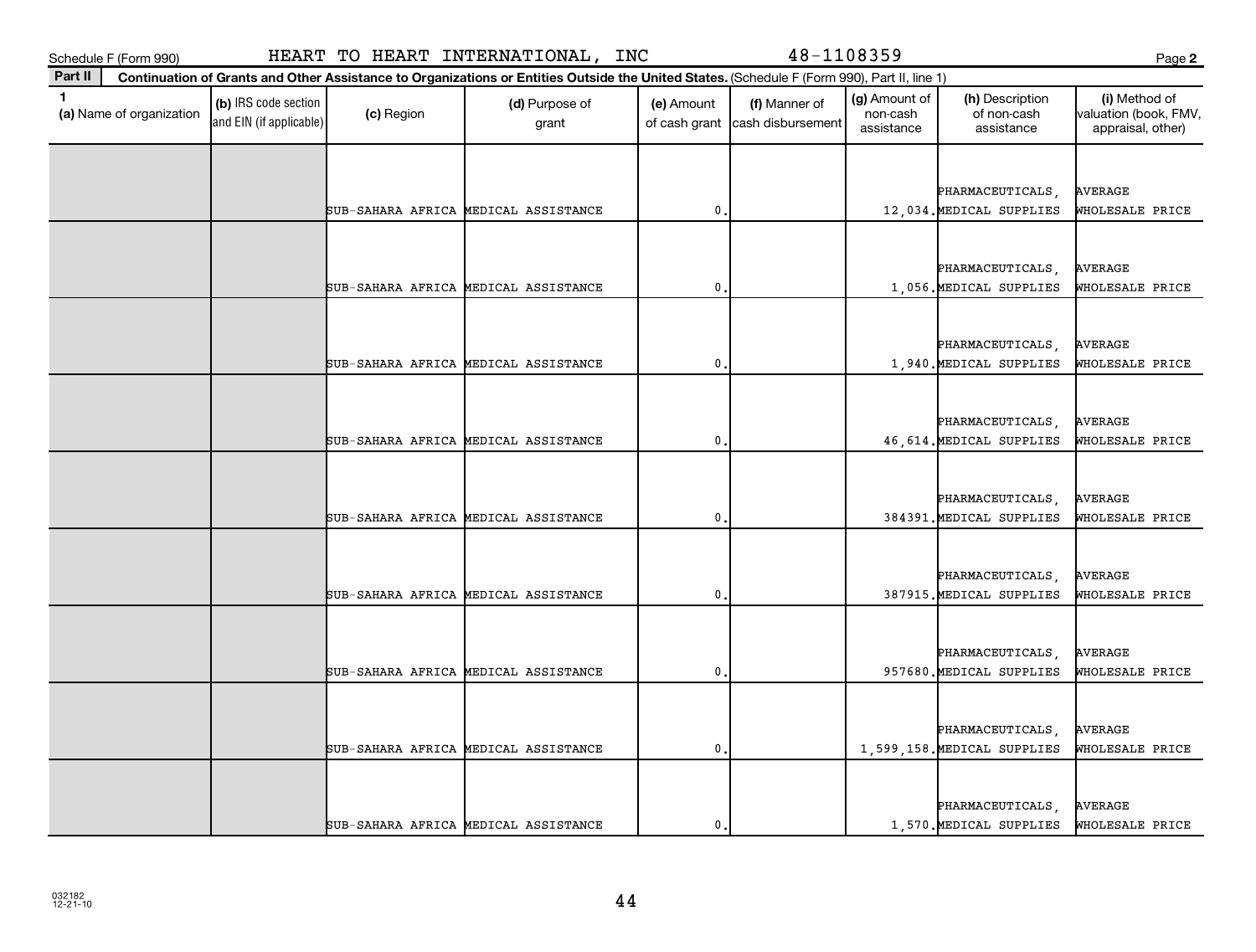| Schedule F (Form 990)                    |                                                 |            | HEART TO HEART INTERNATIONAL, INC                                                                                                            |                             | 48-1108359                         |                                         |                                              | Page 2                                                      |
|------------------------------------------|-------------------------------------------------|------------|----------------------------------------------------------------------------------------------------------------------------------------------|-----------------------------|------------------------------------|-----------------------------------------|----------------------------------------------|-------------------------------------------------------------|
| Part II                                  |                                                 |            | Continuation of Grants and Other Assistance to Organizations or Entities Outside the United States. (Schedule F (Form 990), Part II, line 1) |                             |                                    |                                         |                                              |                                                             |
| $\mathbf{1}$<br>(a) Name of organization | (b) IRS code section<br>and EIN (if applicable) | (c) Region | (d) Purpose of<br>grant                                                                                                                      | (e) Amount<br>of cash grant | (f) Manner of<br>cash disbursement | (g) Amount of<br>non-cash<br>assistance | (h) Description<br>of non-cash<br>assistance | (i) Method of<br>valuation (book, FMV,<br>appraisal, other) |
|                                          |                                                 |            |                                                                                                                                              |                             |                                    |                                         |                                              |                                                             |
|                                          |                                                 |            |                                                                                                                                              |                             |                                    |                                         | PHARMACEUTICALS,                             | <b>AVERAGE</b>                                              |
|                                          |                                                 |            | SUB-SAHARA AFRICA MEDICAL ASSISTANCE                                                                                                         | 0                           |                                    |                                         | 9,297. MEDICAL SUPPLIES                      | WHOLESALE PRICE                                             |
|                                          |                                                 |            |                                                                                                                                              |                             |                                    |                                         |                                              |                                                             |
|                                          |                                                 |            |                                                                                                                                              |                             |                                    |                                         | PHARMACEUTICALS,                             | <b>AVERAGE</b>                                              |
|                                          |                                                 |            | SUB-SAHARA AFRICA MEDICAL ASSISTANCE                                                                                                         | 0                           |                                    |                                         | 3,886. MEDICAL SUPPLIES                      | WHOLESALE PRICE                                             |
|                                          |                                                 |            |                                                                                                                                              |                             |                                    |                                         |                                              |                                                             |
|                                          |                                                 |            |                                                                                                                                              |                             |                                    |                                         | PHARMACEUTICALS                              | AVERAGE                                                     |
|                                          |                                                 |            | SUB-SAHARA AFRICA MEDICAL ASSISTANCE                                                                                                         | 0                           |                                    |                                         | 9,702. MEDICAL SUPPLIES                      | WHOLESALE PRICE                                             |
|                                          |                                                 |            |                                                                                                                                              |                             |                                    |                                         |                                              |                                                             |
|                                          |                                                 |            |                                                                                                                                              |                             |                                    |                                         | PHARMACEUTICALS,                             | <b>AVERAGE</b>                                              |
|                                          |                                                 |            | SUB-SAHARA AFRICA MEDICAL ASSISTANCE                                                                                                         | 0                           |                                    |                                         | 2,690. MEDICAL SUPPLIES                      | WHOLESALE PRICE                                             |
|                                          |                                                 |            |                                                                                                                                              |                             |                                    |                                         |                                              |                                                             |
|                                          |                                                 |            |                                                                                                                                              |                             |                                    |                                         | PHARMACEUTICALS,                             | AVERAGE                                                     |
|                                          |                                                 |            | SUB-SAHARA AFRICA MEDICAL ASSISTANCE                                                                                                         | 0                           |                                    |                                         | 13,018. MEDICAL SUPPLIES                     | WHOLESALE PRICE                                             |
|                                          |                                                 |            |                                                                                                                                              |                             |                                    |                                         |                                              |                                                             |
|                                          |                                                 |            |                                                                                                                                              |                             |                                    |                                         | PHARMACEUTICALS                              | AVERAGE                                                     |
|                                          |                                                 |            | SUB-SAHARA AFRICA MEDICAL ASSISTANCE                                                                                                         | 0                           |                                    |                                         | 49,995. MEDICAL SUPPLIES                     | WHOLESALE PRICE                                             |
|                                          |                                                 |            |                                                                                                                                              |                             |                                    |                                         |                                              |                                                             |
|                                          |                                                 |            |                                                                                                                                              |                             |                                    |                                         | PHARMACEUTICALS                              | <b>AVERAGE</b>                                              |
|                                          |                                                 |            | SUB-SAHARA AFRICA MEDICAL ASSISTANCE                                                                                                         | 0                           |                                    |                                         | 891845. MEDICAL SUPPLIES                     | WHOLESALE PRICE                                             |
|                                          |                                                 |            |                                                                                                                                              |                             |                                    |                                         |                                              |                                                             |
|                                          |                                                 |            |                                                                                                                                              |                             |                                    |                                         | PHARMACEUTICALS,                             | AVERAGE                                                     |
|                                          |                                                 |            | SUB-SAHARA AFRICA MEDICAL ASSISTANCE                                                                                                         | $\mathbf 0$                 |                                    |                                         | 723. MEDICAL SUPPLIES                        | WHOLESALE PRICE                                             |
|                                          |                                                 |            |                                                                                                                                              |                             |                                    |                                         |                                              |                                                             |
|                                          |                                                 |            |                                                                                                                                              |                             |                                    |                                         | PHARMACEUTICALS                              | AVERAGE                                                     |
|                                          |                                                 |            | SUB-SAHARA AFRICA MEDICAL ASSISTANCE                                                                                                         | $\mathbf{0}$ .              |                                    |                                         | 2,614. MEDICAL SUPPLIES                      | WHOLESALE PRICE                                             |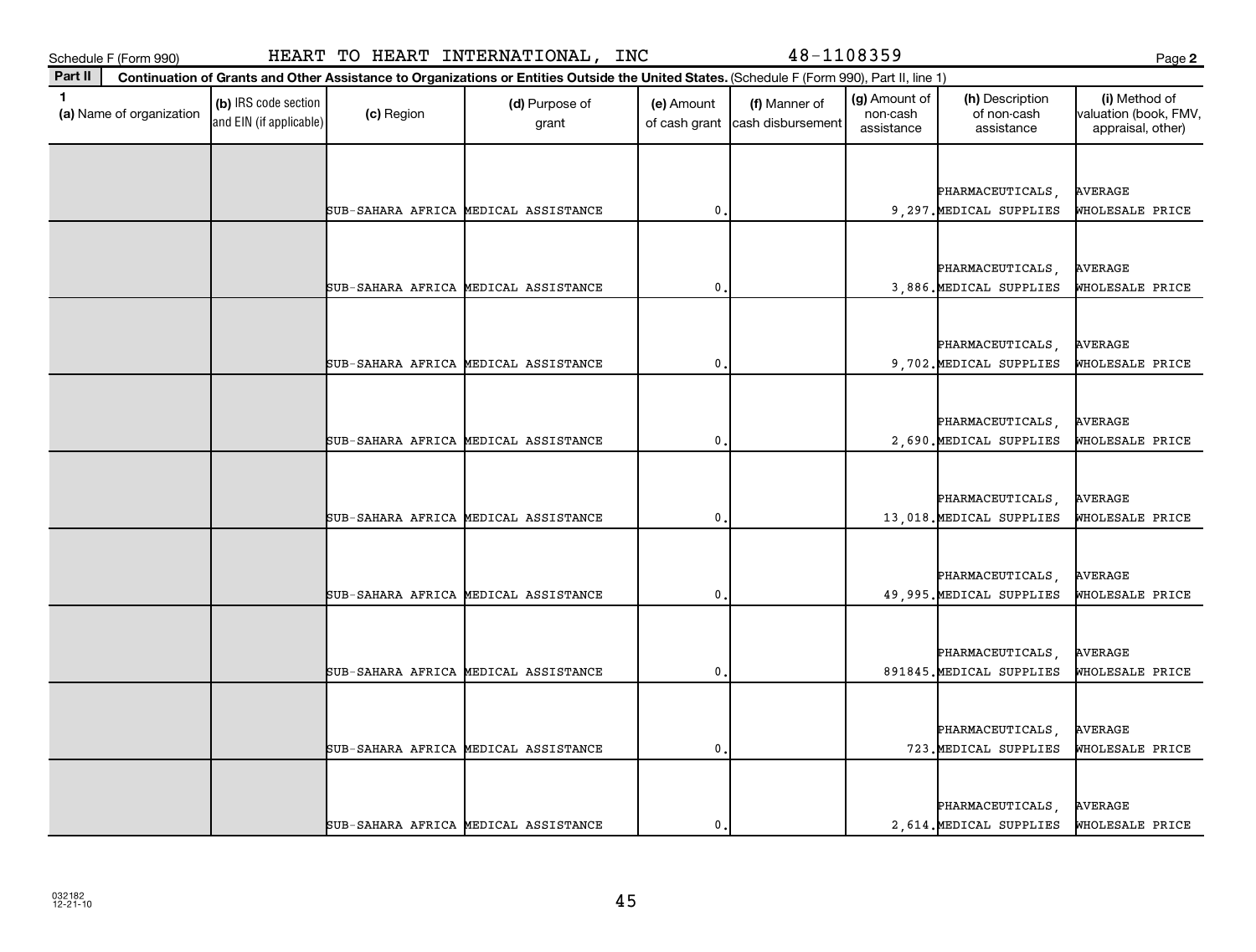Schedule F (Form 990)

| HEART TO HEART INTERNATIONAL, INC |  |  |
|-----------------------------------|--|--|
|-----------------------------------|--|--|

**Continuation of Grants and Other Assistance to Organizations or Entities Outside the United States.**  (Schedule F (Form 990), Part II, line 1)

48-1108359

| 1.<br>(a) Name of organization | (b) IRS code section<br>and EIN (if applicable) | (c) Region | (d) Purpose of<br>grant              | (e) Amount<br>of cash grant | (f) Manner of<br>cash disbursement | (g) Amount of<br>non-cash<br>assistance | (h) Description<br>of non-cash<br>assistance | (i) Method of<br>valuation (book, FMV,<br>appraisal, other) |
|--------------------------------|-------------------------------------------------|------------|--------------------------------------|-----------------------------|------------------------------------|-----------------------------------------|----------------------------------------------|-------------------------------------------------------------|
|                                |                                                 |            |                                      |                             |                                    |                                         | PHARMACEUTICALS,                             | <b>AVERAGE</b>                                              |
|                                |                                                 |            | SUB-SAHARA AFRICA MEDICAL ASSISTANCE | $\mathbf 0$ .               |                                    |                                         | 3,919. MEDICAL SUPPLIES                      | WHOLESALE PRICE                                             |
|                                |                                                 |            |                                      |                             |                                    |                                         | PHARMACEUTICALS,                             | <b>AVERAGE</b>                                              |
|                                |                                                 |            | SUB-SAHARA AFRICA MEDICAL ASSISTANCE | $\mathbf 0$ .               |                                    |                                         | 86,131. MEDICAL SUPPLIES                     | WHOLESALE PRICE                                             |
|                                |                                                 |            |                                      |                             |                                    |                                         |                                              |                                                             |
|                                |                                                 |            |                                      |                             |                                    |                                         |                                              |                                                             |
|                                |                                                 |            |                                      |                             |                                    |                                         |                                              |                                                             |
|                                |                                                 |            |                                      |                             |                                    |                                         |                                              |                                                             |
|                                |                                                 |            |                                      |                             |                                    |                                         |                                              |                                                             |
|                                |                                                 |            |                                      |                             |                                    |                                         |                                              |                                                             |
|                                |                                                 |            |                                      |                             |                                    |                                         |                                              |                                                             |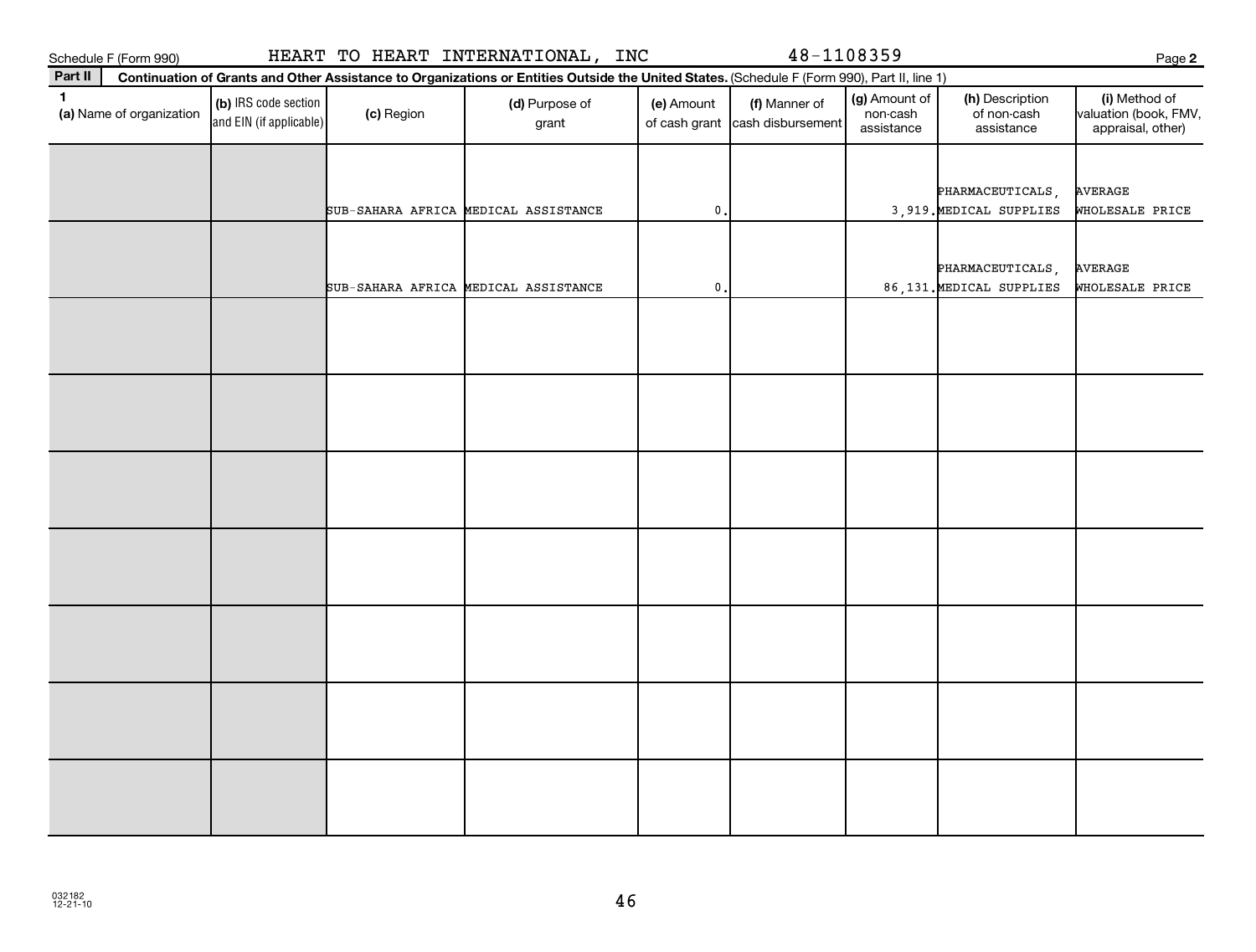## Schedule F (Form 990) 2010 Page HEART TO HEART INTERNATIONAL, INC 48-1108359

### Part III Grants and Other Assistance to Individuals Outside the United States. Complete if the organization answered "Yes" to Form 990, Part IV, line 16.

Part III can be duplicated if additional space is needed.

| (a) Type of grant or assistance | (b) Region | (c) Number of<br>recipients | (d) Amount of<br>cash grant | (e) Manner of<br>cash disbursement | (f) Amount of<br>non-cash<br>assistance | (g) Description of<br>non-cash assistance | (h) Method of<br>valuation<br>(book, FMV,<br>appraisal, other) |
|---------------------------------|------------|-----------------------------|-----------------------------|------------------------------------|-----------------------------------------|-------------------------------------------|----------------------------------------------------------------|
|                                 |            |                             |                             |                                    |                                         |                                           |                                                                |
|                                 |            |                             |                             |                                    |                                         |                                           |                                                                |
|                                 |            |                             |                             |                                    |                                         |                                           |                                                                |
|                                 |            |                             |                             |                                    |                                         |                                           |                                                                |
|                                 |            |                             |                             |                                    |                                         |                                           |                                                                |
|                                 |            |                             |                             |                                    |                                         |                                           |                                                                |
|                                 |            |                             |                             |                                    |                                         |                                           |                                                                |
|                                 |            |                             |                             |                                    |                                         |                                           |                                                                |
|                                 |            |                             |                             |                                    |                                         |                                           |                                                                |
|                                 |            |                             |                             |                                    |                                         |                                           |                                                                |
|                                 |            |                             |                             |                                    |                                         |                                           |                                                                |

47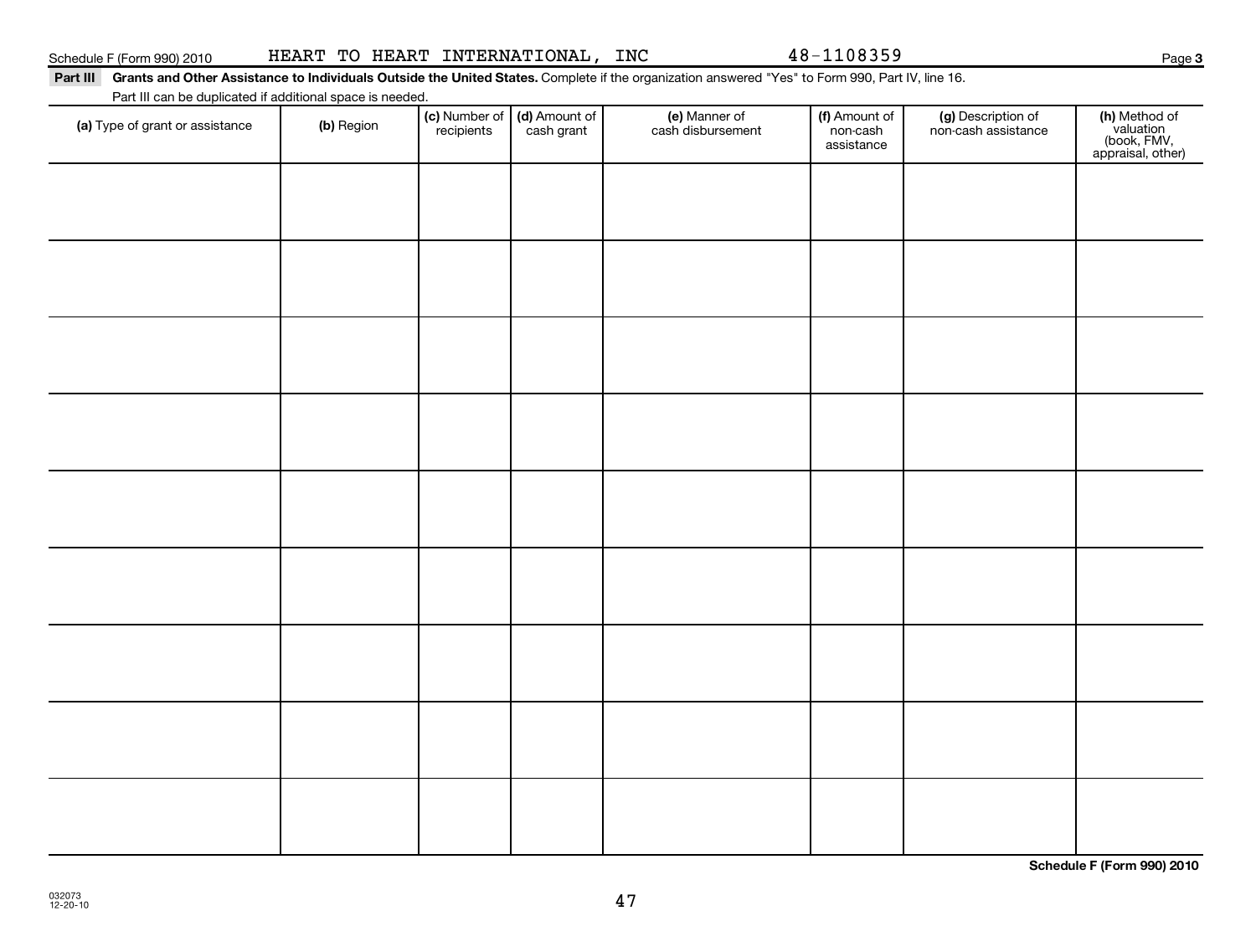| 1              | Was the organization a U.S. transferor of property to a foreign corporation during the tax year? If "Yes," the<br>organization may be required to file Form 926, Return by a U.S. Transferor of Property to a Foreign<br>Corporation (see Instructions for Form 926) [11] matter contracts and the state of the state of the state of the state of the state of the state of the state of the state of the state of the state of the state of the state | Yes | $X _{\text{No}}$  |
|----------------|---------------------------------------------------------------------------------------------------------------------------------------------------------------------------------------------------------------------------------------------------------------------------------------------------------------------------------------------------------------------------------------------------------------------------------------------------------|-----|-------------------|
| $\overline{2}$ | Did the organization have an interest in a foreign trust during the tax year? If "Yes," the organization<br>may be required to file Form 3520, Annual Return to Report Transactions with Foreign Trusts and<br>Receipt of Certain Foreign Gifts, and/or Form 3520-A, Annual Information Return of Foreign Trust With                                                                                                                                    | Yes | $X _{\text{No}}$  |
| 3              | Did the organization have an ownership interest in a foreign corporation during the tax year? If "Yes,"<br>the organization may be required to file Form 5471, Information Return of U.S. Persons with respect to                                                                                                                                                                                                                                       | Yes | $\overline{X}$ No |
| 4              | Was the organization a direct or indirect shareholder of a passive foreign investment company or a<br>qualified electing fund during the tax year? If "Yes," the organization may be required to file Form 8621,<br>Return by a Shareholder of a Passive Foreign Investment Company or Qualified Electing Fund. (see                                                                                                                                    | Yes | $\overline{X}$ No |
| 5              | Did the organization have an ownership interest in a foreign partnership during the tax year? If "Yes,"<br>the organization may be required to file Form 8865, Return of U.S. Persons with respect to Certain                                                                                                                                                                                                                                           | Yes | $\overline{X}$ No |
| 6              | Did the organization have any operations in or related to any boycotting countries during the tax year? If<br>"Yes," the organization may be required to file Form 5713, International Boycott Report (see Instructions<br>for Form $5713$ )                                                                                                                                                                                                            | Yes |                   |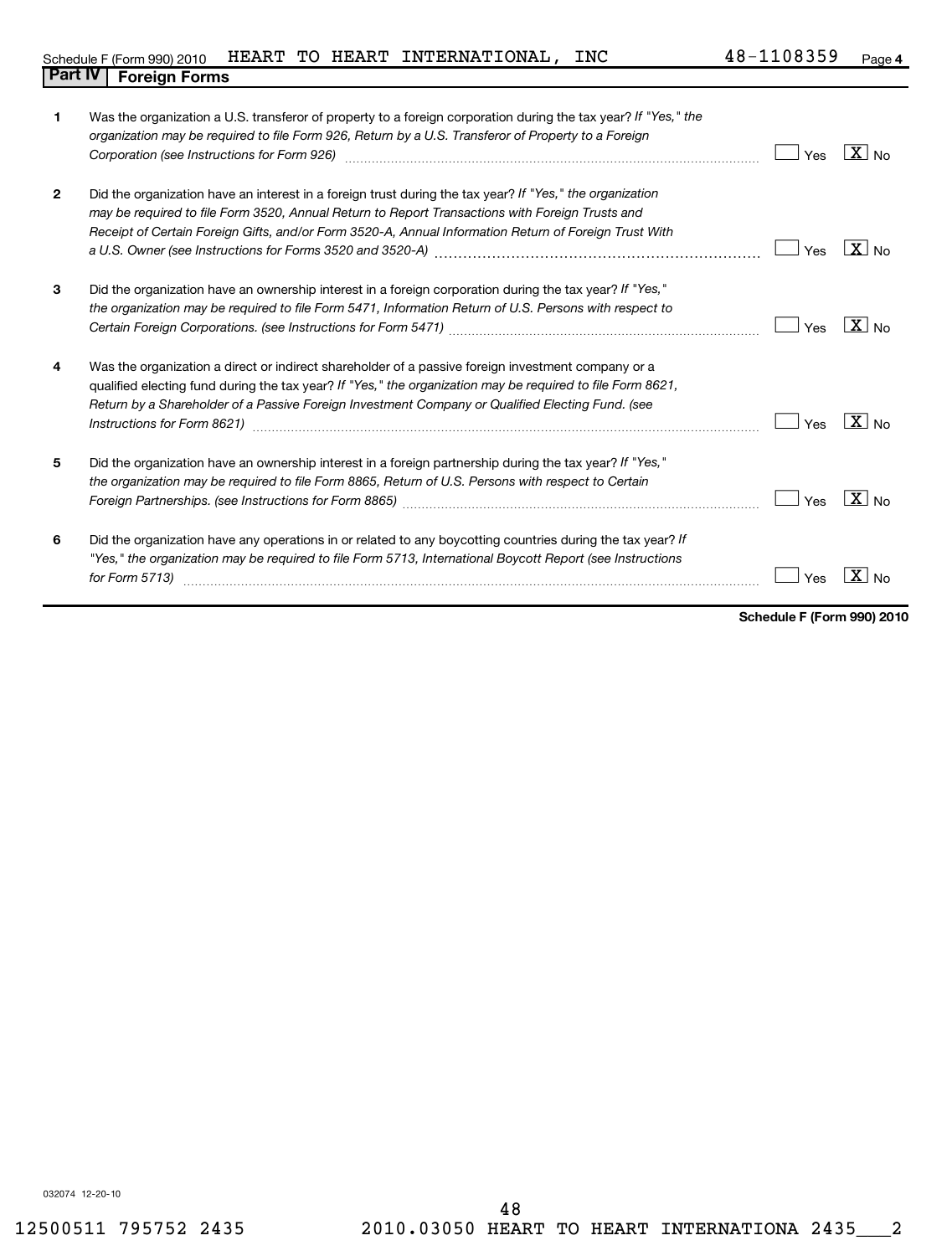| 48-1108359<br>HEART TO HEART INTERNATIONAL, INC<br>Schedule F (Form 990) 2010<br>Page 5                                                                                                             |
|-----------------------------------------------------------------------------------------------------------------------------------------------------------------------------------------------------|
| <b>Part V</b><br><b>Supplemental Information</b><br>Complete this part to provide the information required by Part I, line 2 (monitoring of funds); Part I, line 3, column (f) (accounting method); |
| Part II, line 1 (accounting method); Part III (accounting method); and Part III, column (c) (estimated number of recipients), as applicable.                                                        |
| Also complete this part to provide any additional information.                                                                                                                                      |
| SCHEDULE F, PART I, LINE 2: RECIPIENT ORGANIZATIONS ARE REQUIRED TO                                                                                                                                 |
| PROVIDE HEART TO HEART WITH DISTRIBUTION REPORTS AND OTHER DOCUMENTATION                                                                                                                            |
| SUCH AS PHOTOGRAPHS DETAILING THE HUMANITARIAN IMPACT OF THE DONATION.                                                                                                                              |
| HEART TO HEART AND/OR DISTRIBUTION PARTNER ORGANIZATION STAFF PERSONALLY                                                                                                                            |
| CONDUCT SITE VISITS AND FIELD INVESTIGATIONS FOR SPECIFIED RECIPIENTS                                                                                                                               |
| EACH YEAR.                                                                                                                                                                                          |
|                                                                                                                                                                                                     |
| SCHEDULE F, PART I, LINE 3: FAIR MARKET VALUE OF NONCASH ITEMS                                                                                                                                      |
| DISTRIBUTED.                                                                                                                                                                                        |
|                                                                                                                                                                                                     |
| PART I, LINE 3, COLUMN (E):                                                                                                                                                                         |
|                                                                                                                                                                                                     |
| REGION: CENTRAL AMERICA AND THE CARIBBEAN                                                                                                                                                           |
| SPECIFIC TYPES OF SERVICES IN REGION: DISTRIBUTION OF MEDICAL AID;<br>(E)                                                                                                                           |
| MEDICAL SERVICES/EDUCATION; COMMUNITY HEALTH INITIATIVES; DISASTER                                                                                                                                  |
| <b>RESPONSE</b>                                                                                                                                                                                     |
|                                                                                                                                                                                                     |
| REGION: SOUTH ASIA                                                                                                                                                                                  |
| SPECIFIC TYPES OF SERVICES IN REGION: DISTRIBUTION OF MEDICAL AID;<br>(         E        )                                                                                                          |
| COMMUNITY HEALTH INITIATIVES; MEDICAL EDUCATION; DISASTER RESPONSE                                                                                                                                  |
|                                                                                                                                                                                                     |
|                                                                                                                                                                                                     |
|                                                                                                                                                                                                     |
|                                                                                                                                                                                                     |
|                                                                                                                                                                                                     |
|                                                                                                                                                                                                     |
|                                                                                                                                                                                                     |

032075 12-20-10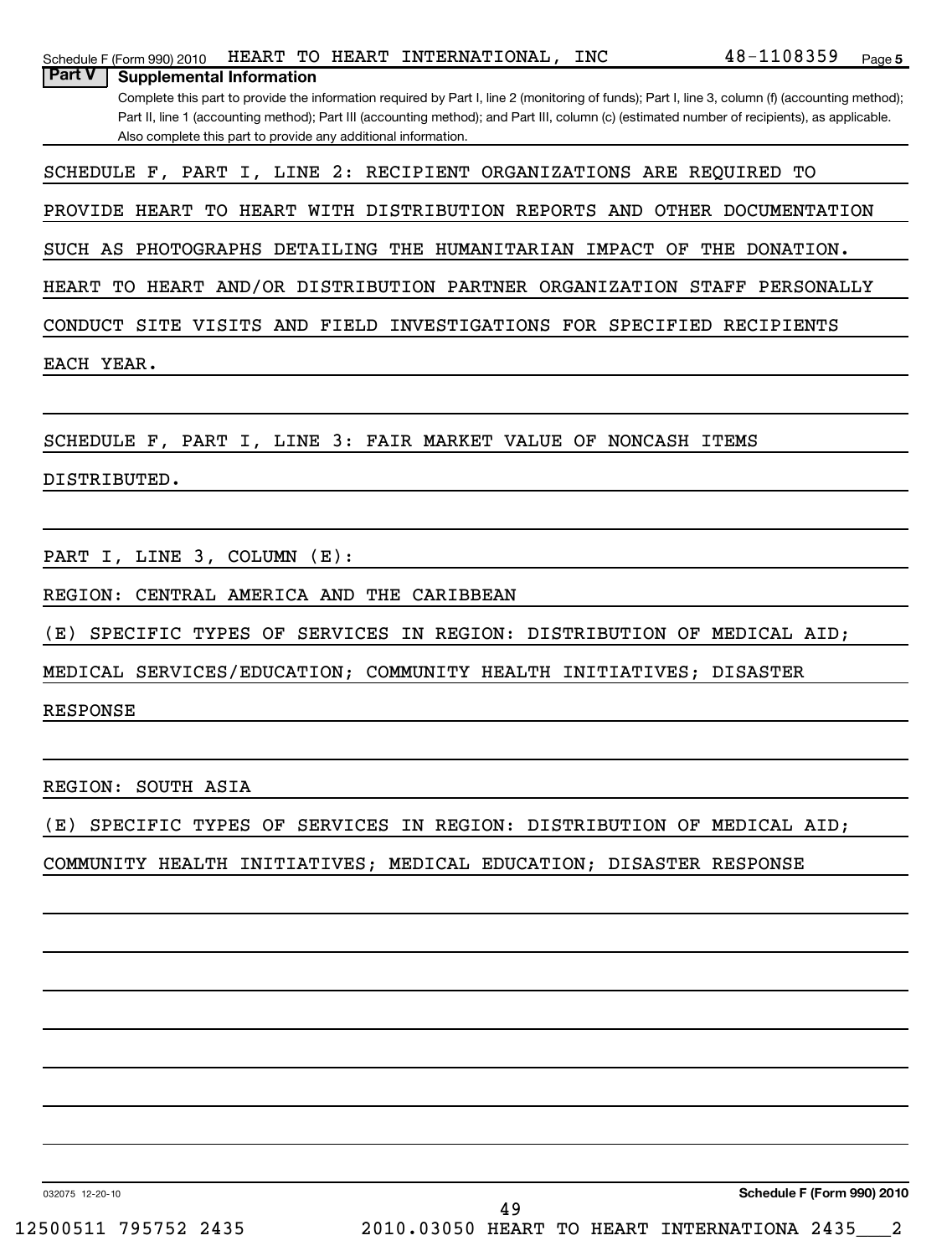| <b>SCHEDULE G</b> |
|-------------------|
|-------------------|

| (Form 990 or 990-EZ) |  |  |  |  |
|----------------------|--|--|--|--|
|----------------------|--|--|--|--|

| Department of the Treasury      |  |
|---------------------------------|--|
| <b>Internal Revenue Service</b> |  |

## **Supplemental Information Regarding Fundraising or Gaming Activities**

**Complete if the organization answered "Yes" to Form 990, Part IV, lines 17, 18, or 19, or if the organization entered more than \$15,000 on Form 990-EZ, line 6a.**

**Open To Public Inspection**

OMB No. 1545-0047

|                                                                                                                                                    | Attach to Form 990 or Form 990-EZ. See separate instructions.                                                                 |                                         |    |                                       |                                        | mspecuon                              |
|----------------------------------------------------------------------------------------------------------------------------------------------------|-------------------------------------------------------------------------------------------------------------------------------|-----------------------------------------|----|---------------------------------------|----------------------------------------|---------------------------------------|
| Name of the organization                                                                                                                           |                                                                                                                               |                                         |    |                                       |                                        | <b>Employer identification number</b> |
|                                                                                                                                                    | HEART TO HEART INTERNATIONAL, INC                                                                                             |                                         |    |                                       | 48-1108359                             |                                       |
| Part I<br>required to complete this part.                                                                                                          | Fundraising Activities. Complete if the organization answered "Yes" to Form 990, Part IV, line 17. Form 990-EZ filers are not |                                         |    |                                       |                                        |                                       |
| 1 Indicate whether the organization raised funds through any of the following activities. Check all that apply.                                    |                                                                                                                               |                                         |    |                                       |                                        |                                       |
| Mail solicitations<br>a                                                                                                                            | e                                                                                                                             |                                         |    | Solicitation of non-government grants |                                        |                                       |
| Internet and email solicitations<br>b                                                                                                              | f                                                                                                                             |                                         |    | Solicitation of government grants     |                                        |                                       |
| Phone solicitations<br>c                                                                                                                           | Special fundraising events<br>g                                                                                               |                                         |    |                                       |                                        |                                       |
| In-person solicitations<br>d                                                                                                                       |                                                                                                                               |                                         |    |                                       |                                        |                                       |
| 2 a Did the organization have a written or oral agreement with any individual (including officers, directors, trustees or                          | key employees listed in Form 990, Part VII) or entity in connection with professional fundraising services?                   |                                         |    |                                       | Yes                                    | <b>No</b>                             |
| b If "Yes," list the ten highest paid individuals or entities (fundraisers) pursuant to agreements under which the fundraiser is to be             |                                                                                                                               |                                         |    |                                       |                                        |                                       |
| compensated at least \$5,000 by the organization.                                                                                                  |                                                                                                                               |                                         |    |                                       |                                        |                                       |
|                                                                                                                                                    |                                                                                                                               |                                         |    |                                       |                                        |                                       |
| (i) Name and address of individual                                                                                                                 |                                                                                                                               | (iii) Did<br>fundraiser<br>have custody |    | (iv) Gross receipts                   | (v) Amount paid<br>to (or retained by) | (vi) Amount paid                      |
| or entity (fundraiser)                                                                                                                             | (ii) Activity                                                                                                                 | or control of<br>contributions?         |    | from activity                         | fundraiser<br>listed in col. (i)       | to (or retained by)<br>organization   |
|                                                                                                                                                    |                                                                                                                               | Yes                                     | No |                                       |                                        |                                       |
|                                                                                                                                                    |                                                                                                                               |                                         |    |                                       |                                        |                                       |
|                                                                                                                                                    |                                                                                                                               |                                         |    |                                       |                                        |                                       |
|                                                                                                                                                    |                                                                                                                               |                                         |    |                                       |                                        |                                       |
|                                                                                                                                                    |                                                                                                                               |                                         |    |                                       |                                        |                                       |
|                                                                                                                                                    |                                                                                                                               |                                         |    |                                       |                                        |                                       |
|                                                                                                                                                    |                                                                                                                               |                                         |    |                                       |                                        |                                       |
|                                                                                                                                                    |                                                                                                                               |                                         |    |                                       |                                        |                                       |
|                                                                                                                                                    |                                                                                                                               |                                         |    |                                       |                                        |                                       |
|                                                                                                                                                    |                                                                                                                               |                                         |    |                                       |                                        |                                       |
|                                                                                                                                                    |                                                                                                                               |                                         |    |                                       |                                        |                                       |
|                                                                                                                                                    |                                                                                                                               |                                         |    |                                       |                                        |                                       |
|                                                                                                                                                    |                                                                                                                               |                                         |    |                                       |                                        |                                       |
| Total                                                                                                                                              |                                                                                                                               |                                         |    |                                       |                                        |                                       |
| 3 List all states in which the organization is registered or licensed to solicit contributions or has been notified it is exempt from registration |                                                                                                                               |                                         |    |                                       |                                        |                                       |
| or licensing.                                                                                                                                      |                                                                                                                               |                                         |    |                                       |                                        |                                       |
|                                                                                                                                                    |                                                                                                                               |                                         |    |                                       |                                        |                                       |
|                                                                                                                                                    |                                                                                                                               |                                         |    |                                       |                                        |                                       |
|                                                                                                                                                    |                                                                                                                               |                                         |    |                                       |                                        |                                       |
|                                                                                                                                                    |                                                                                                                               |                                         |    |                                       |                                        |                                       |
|                                                                                                                                                    |                                                                                                                               |                                         |    |                                       |                                        |                                       |
|                                                                                                                                                    |                                                                                                                               |                                         |    |                                       |                                        |                                       |
|                                                                                                                                                    |                                                                                                                               |                                         |    |                                       |                                        |                                       |

**Paperwork Reduction Act Notice, see the Instructions for Form 990 or 990-EZ.** LHA

**Schedule G (Form 990 or 990-EZ) 2010**

032081 01-13-11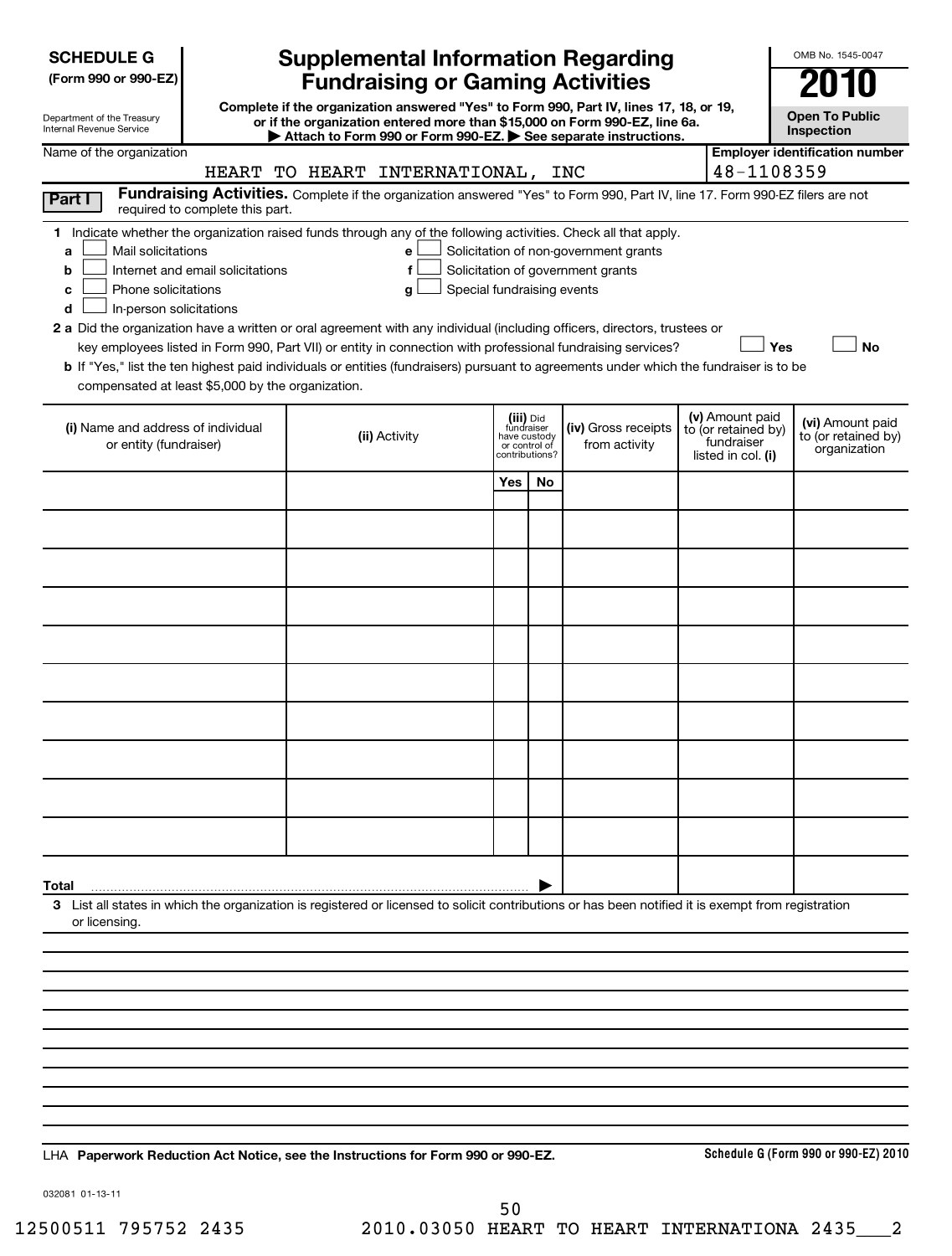Part II | Fundraising Events. Complete if the organization answered "Yes" to Form 990, Part IV, line 18, or reported more than \$15,000

|                 |    | of fundraising event contributions and gross income on Form 990-EZ, lines 1 and 6b. List events with gross receipts greater than \$5,000. |                |                                                  |                  |                                                     |
|-----------------|----|-------------------------------------------------------------------------------------------------------------------------------------------|----------------|--------------------------------------------------|------------------|-----------------------------------------------------|
|                 |    |                                                                                                                                           | (a) Event $#1$ | $(b)$ Event #2                                   | (c) Other events | (d) Total events                                    |
|                 |    |                                                                                                                                           | GOLF           | ILLUMINATE                                       |                  | (add col. (a) through                               |
|                 |    |                                                                                                                                           | TOURNAMENT     | <b>EVENT</b>                                     | 1                | col. (c)                                            |
|                 |    |                                                                                                                                           | (event type)   | (event type)                                     | (total number)   |                                                     |
| Revenue         | п. |                                                                                                                                           | 40,535.        | 17,733.                                          |                  | 58,268.                                             |
|                 |    | 2 Less: Charitable contributions                                                                                                          | 30, 287.       | 15,835.                                          |                  | 46,122.                                             |
|                 |    | 3 Gross income (line 1 minus line 2)                                                                                                      | 10,248.        | 1,898.                                           |                  | 12,146.                                             |
|                 |    |                                                                                                                                           |                |                                                  |                  |                                                     |
|                 | 5  |                                                                                                                                           | 11,498.        |                                                  |                  | 11, 498.                                            |
| Direct Expenses | 6  |                                                                                                                                           | 7,920.         |                                                  | 25,000.          | 32,920.                                             |
|                 | 7  | Food and beverages                                                                                                                        | 3,004.         | 2,305.                                           |                  | 5,309.                                              |
|                 | 8  |                                                                                                                                           |                |                                                  |                  |                                                     |
|                 | 9  |                                                                                                                                           | 7,358.         |                                                  |                  | 7,358.                                              |
|                 | 10 | Direct expense summary. Add lines 4 through 9 in column (d)                                                                               |                |                                                  |                  | 57,085,                                             |
|                 |    |                                                                                                                                           |                |                                                  |                  | $-44,939.$                                          |
| <b>Part III</b> |    | Gaming. Complete if the organization answered "Yes" to Form 990, Part IV, line 19, or reported more than                                  |                |                                                  |                  |                                                     |
|                 |    | \$15,000 on Form 990-EZ, line 6a.                                                                                                         |                |                                                  |                  |                                                     |
| Revenue         |    |                                                                                                                                           | (a) Bingo      | (b) Pull tabs/instant<br>bingo/progressive bingo | (c) Other gaming | (d) Total gaming (add<br>col. (a) through col. (c)) |
|                 |    |                                                                                                                                           |                |                                                  |                  |                                                     |
|                 |    |                                                                                                                                           |                |                                                  |                  |                                                     |
|                 |    |                                                                                                                                           |                |                                                  |                  |                                                     |
| Expenses        | 3  |                                                                                                                                           |                |                                                  |                  |                                                     |
| Direct          | 4  |                                                                                                                                           |                |                                                  |                  |                                                     |
|                 | 5  |                                                                                                                                           |                |                                                  |                  |                                                     |
|                 |    |                                                                                                                                           | Yes<br>%       | %<br>Yes                                         | Yes<br>%         |                                                     |
|                 | 6. | Volunteer labor                                                                                                                           | No             | No                                               | No               |                                                     |
|                 | 7  | Direct expense summary. Add lines 2 through 5 in column (d)                                                                               |                |                                                  |                  |                                                     |
|                 | 8  |                                                                                                                                           |                |                                                  |                  |                                                     |
|                 |    |                                                                                                                                           |                |                                                  |                  |                                                     |
| 9               |    | Enter the state(s) in which the organization operates gaming activities:                                                                  |                |                                                  |                  |                                                     |
|                 |    |                                                                                                                                           |                |                                                  |                  | Yes<br><b>No</b>                                    |
|                 |    | <b>b</b> If "No," explain:                                                                                                                |                |                                                  |                  |                                                     |
|                 |    |                                                                                                                                           |                |                                                  |                  |                                                     |
|                 |    |                                                                                                                                           |                |                                                  |                  |                                                     |
|                 |    | <b>b</b> If "Yes," explain:                                                                                                               |                |                                                  |                  | Yes<br><b>No</b>                                    |
|                 |    |                                                                                                                                           |                |                                                  |                  |                                                     |
|                 |    |                                                                                                                                           |                |                                                  |                  |                                                     |
|                 |    | 032082 01-13-11                                                                                                                           |                |                                                  |                  | Schedule G (Form 990 or 990-EZ) 2010                |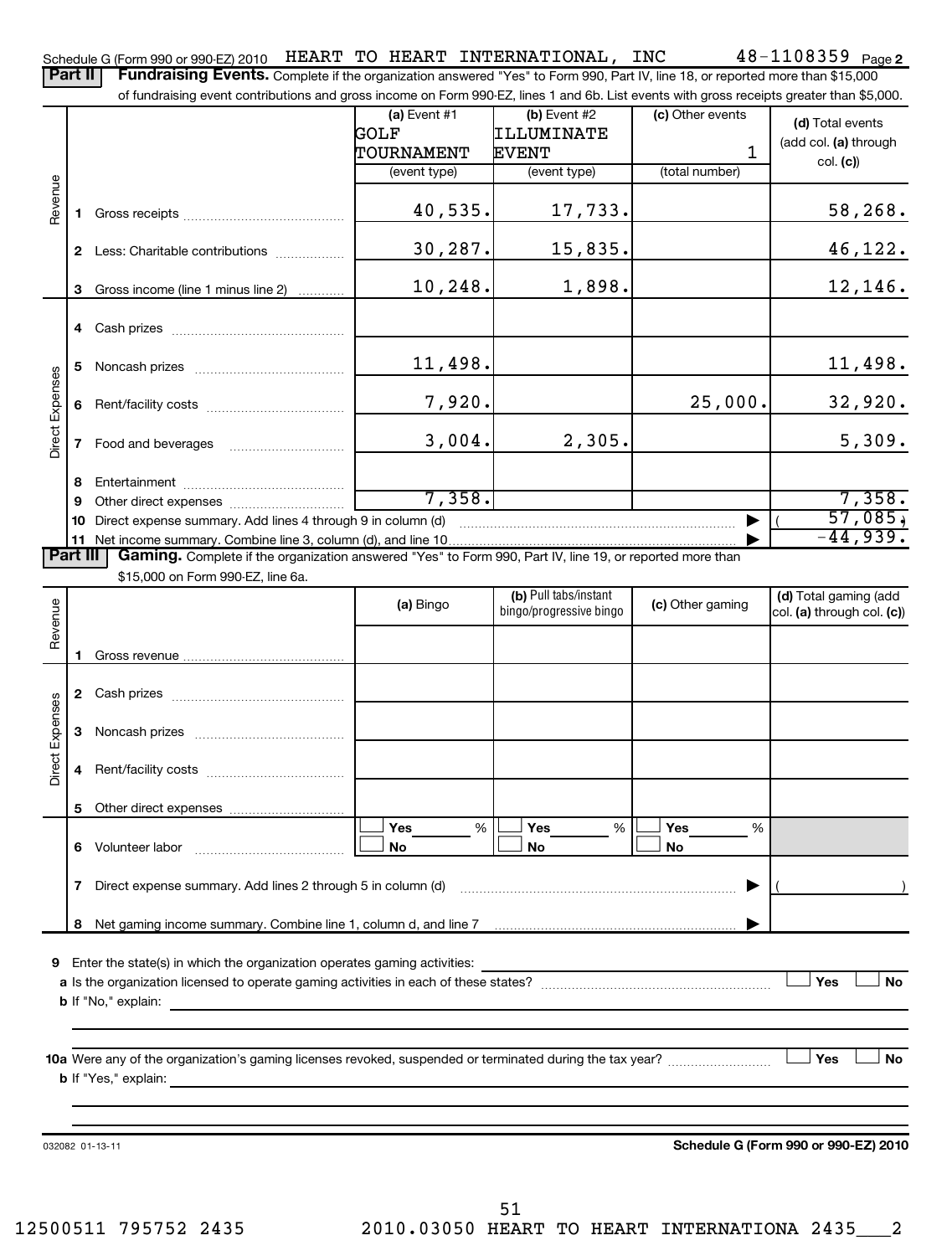|    | 48-1108359<br>Schedule G (Form 990 or 990-EZ) 2010 HEART TO HEART INTERNATIONAL, INC                                                                                                                                                                                                                      |     |            | Page 3     |
|----|-----------------------------------------------------------------------------------------------------------------------------------------------------------------------------------------------------------------------------------------------------------------------------------------------------------|-----|------------|------------|
|    | 12 Is the organization a grantor, beneficiary or trustee of a trust or a member of a partnership or other entity formed                                                                                                                                                                                   |     | Yes        | <b>No</b>  |
|    |                                                                                                                                                                                                                                                                                                           |     | Yes        | <b>No</b>  |
|    | 13 Indicate the percentage of gaming activity operated in:                                                                                                                                                                                                                                                | 1За |            | %          |
|    | <b>b</b> An outside facility <i>www.communicality.communicality.communicality www.communicality.communicality.communicality</i>                                                                                                                                                                           | 13b |            | %          |
|    | 14 Enter the name and address of the person who prepares the organization's gaming/special events books and records:                                                                                                                                                                                      |     |            |            |
|    | Name $\blacktriangleright$<br><u>state and the state of the state of the state of the state of the state of the state of the state of the state of the state of the state of the state of the state of the state of the state of the state of the state of the</u>                                        |     |            |            |
|    | Address $\blacktriangleright$<br>and the control of the control of the control of the control of the control of the control of the control of the                                                                                                                                                         |     |            |            |
|    | 15a Does the organization have a contract with a third party from whom the organization receives gaming revenue?                                                                                                                                                                                          |     | <b>Yes</b> | <b>No</b>  |
|    | of gaming revenue retained by the third party $\triangleright$ \$ _____________________.                                                                                                                                                                                                                  |     |            |            |
|    | c If "Yes," enter name and address of the third party:                                                                                                                                                                                                                                                    |     |            |            |
|    | Name $\blacktriangleright$<br><u> 1980 - Andrea State Barbara, amerikan personal di sebagai personal di sebagai personal di sebagai personal d</u>                                                                                                                                                        |     |            |            |
|    | Address $\blacktriangleright$<br><u> 1989 - Johann Stein, mars an deutscher Stein und der Stein und der Stein und der Stein und der Stein und der</u>                                                                                                                                                     |     |            |            |
| 16 | Gaming manager information:                                                                                                                                                                                                                                                                               |     |            |            |
|    | Name $\blacktriangleright$<br><u> 1989 - Johann John Stein, mars and de British and de British and de British and de British and de British an</u>                                                                                                                                                        |     |            |            |
|    | Gaming manager compensation > \$                                                                                                                                                                                                                                                                          |     |            |            |
|    |                                                                                                                                                                                                                                                                                                           |     |            |            |
|    |                                                                                                                                                                                                                                                                                                           |     |            |            |
|    | Director/officer<br>Employee<br>Independent contractor                                                                                                                                                                                                                                                    |     |            |            |
|    | 17 Mandatory distributions:                                                                                                                                                                                                                                                                               |     |            |            |
|    | a Is the organization required under state law to make charitable distributions from the gaming proceeds to<br>retain the state gaming license?<br><b>b</b> Enter the amount of distributions required under state law to be distributed to other exempt organizations or spent in the                    |     |            | 」Yes __ No |
|    | organization's own exempt activities during the tax year $\triangleright$ \$                                                                                                                                                                                                                              |     |            |            |
|    | <b>Part IV</b><br>Supplemental Information. Complete this part to provide the explanations required by Part I, line 2b, columns (iii) and (v), and Part III,<br>lines 9, 9b, 10b, 15b, 15c, 16, and 17b, as applicable. Also complete this part to provide any additional information (see instructions). |     |            |            |
|    |                                                                                                                                                                                                                                                                                                           |     |            |            |
|    |                                                                                                                                                                                                                                                                                                           |     |            |            |
|    |                                                                                                                                                                                                                                                                                                           |     |            |            |
|    |                                                                                                                                                                                                                                                                                                           |     |            |            |
|    |                                                                                                                                                                                                                                                                                                           |     |            |            |
|    |                                                                                                                                                                                                                                                                                                           |     |            |            |
|    |                                                                                                                                                                                                                                                                                                           |     |            |            |
|    |                                                                                                                                                                                                                                                                                                           |     |            |            |
|    | Schedule G (Form 990 or 990-EZ) 2010<br>032083 01-13-11                                                                                                                                                                                                                                                   |     |            |            |
|    | 52                                                                                                                                                                                                                                                                                                        |     |            |            |

12500511 795752 2435 2010.03050 HEART TO HEART INTERNATIONA 2435\_\_\_2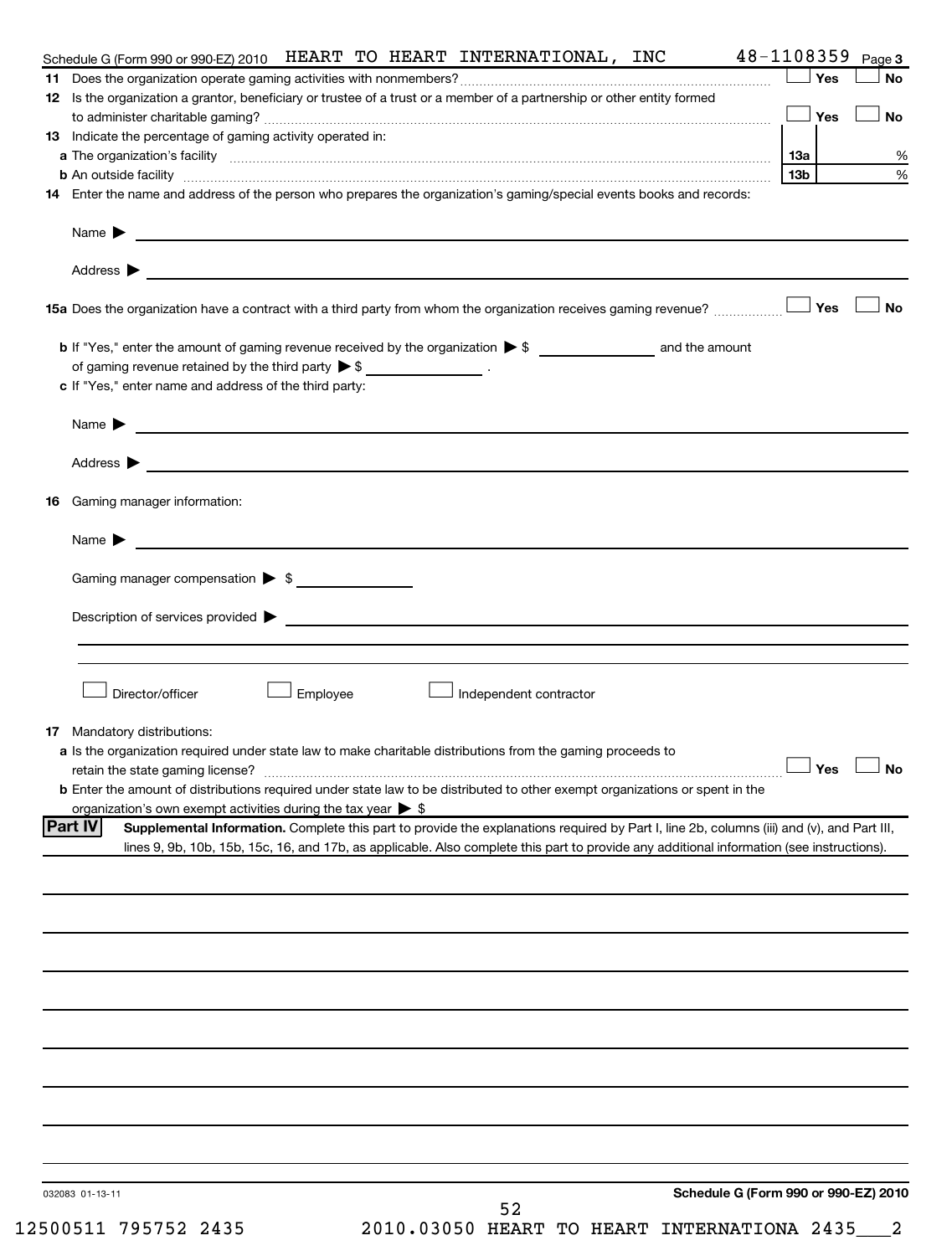| <b>SCHEDULE I</b>                                                                                                                                                              |                                                                                                                                                                       |                                                                                                                                                                                                                                                                                                             |                                                                                                    |                                         |                                                                |                                                              |  | OMB No. 1545-0047                     |       |
|--------------------------------------------------------------------------------------------------------------------------------------------------------------------------------|-----------------------------------------------------------------------------------------------------------------------------------------------------------------------|-------------------------------------------------------------------------------------------------------------------------------------------------------------------------------------------------------------------------------------------------------------------------------------------------------------|----------------------------------------------------------------------------------------------------|-----------------------------------------|----------------------------------------------------------------|--------------------------------------------------------------|--|---------------------------------------|-------|
| (Form 990)                                                                                                                                                                     |                                                                                                                                                                       |                                                                                                                                                                                                                                                                                                             | Grants and Other Assistance to Organizations,<br>Governments, and Individuals in the United States |                                         |                                                                |                                                              |  | 2010                                  |       |
| Department of the Treasury                                                                                                                                                     |                                                                                                                                                                       | Complete if the organization answered "Yes" to Form 990, Part IV, line 21 or 22.                                                                                                                                                                                                                            |                                                                                                    |                                         |                                                                |                                                              |  | <b>Open to Public</b>                 |       |
| Internal Revenue Service                                                                                                                                                       |                                                                                                                                                                       |                                                                                                                                                                                                                                                                                                             | Attach to Form 990.                                                                                |                                         |                                                                |                                                              |  | Inspection                            |       |
| <b>Employer identification number</b><br>Name of the organization<br>48-1108359<br>HEART TO HEART INTERNATIONAL, INC                                                           |                                                                                                                                                                       |                                                                                                                                                                                                                                                                                                             |                                                                                                    |                                         |                                                                |                                                              |  |                                       |       |
| Part I                                                                                                                                                                         | General Information on Grants and Assistance                                                                                                                          |                                                                                                                                                                                                                                                                                                             |                                                                                                    |                                         |                                                                |                                                              |  |                                       |       |
| Does the organization maintain records to substantiate the amount of the grants or assistance, the grantees' eligibility for the grants or assistance, and the selection<br>1. |                                                                                                                                                                       |                                                                                                                                                                                                                                                                                                             |                                                                                                    |                                         |                                                                |                                                              |  |                                       |       |
|                                                                                                                                                                                |                                                                                                                                                                       |                                                                                                                                                                                                                                                                                                             |                                                                                                    |                                         |                                                                |                                                              |  | $ \overline{X} $ Yes                  | No    |
| Describe in Part IV the organization's procedures for monitoring the use of grant funds in the United States.<br>$\mathbf{2}$                                                  |                                                                                                                                                                       |                                                                                                                                                                                                                                                                                                             |                                                                                                    |                                         |                                                                |                                                              |  |                                       |       |
| Part II                                                                                                                                                                        | Grants and Other Assistance to Governments and Organizations in the United States. Complete if the organization answered "Yes" to Form 990, Part IV, line 21, for any |                                                                                                                                                                                                                                                                                                             |                                                                                                    |                                         |                                                                |                                                              |  |                                       |       |
|                                                                                                                                                                                |                                                                                                                                                                       |                                                                                                                                                                                                                                                                                                             |                                                                                                    |                                         |                                                                |                                                              |  |                                       |       |
| <b>1 (a)</b> Name and address of organization<br>or government                                                                                                                 | $(b)$ EIN                                                                                                                                                             | (c) IRC section<br>if applicable                                                                                                                                                                                                                                                                            | (d) Amount of<br>cash grant                                                                        | (e) Amount of<br>non-cash<br>assistance | (f) Method of<br>valuation (book,<br>FMV, appraisal,<br>other) | (g) Description of<br>non-cash assistance                    |  | (h) Purpose of grant<br>or assistance |       |
|                                                                                                                                                                                |                                                                                                                                                                       |                                                                                                                                                                                                                                                                                                             |                                                                                                    |                                         |                                                                |                                                              |  |                                       |       |
| FEED THE CHILDREN                                                                                                                                                              |                                                                                                                                                                       |                                                                                                                                                                                                                                                                                                             |                                                                                                    |                                         |                                                                |                                                              |  |                                       |       |
| 333 N. MERIDIAN                                                                                                                                                                |                                                                                                                                                                       |                                                                                                                                                                                                                                                                                                             |                                                                                                    |                                         | <b>AVERAGE</b>                                                 | PHARMACEUTICALS                                              |  |                                       |       |
| OKLAHOMA CITY, OK 73107                                                                                                                                                        | 73-6108657                                                                                                                                                            | 501(C)(3)                                                                                                                                                                                                                                                                                                   | 0                                                                                                  |                                         | 431.160. WHOLESALE PRICE                                       | MEDICAL SUPPLIES                                             |  | MEDICAL ASSISTANCE                    |       |
|                                                                                                                                                                                |                                                                                                                                                                       |                                                                                                                                                                                                                                                                                                             |                                                                                                    |                                         |                                                                |                                                              |  |                                       |       |
| OPERATION USA                                                                                                                                                                  |                                                                                                                                                                       |                                                                                                                                                                                                                                                                                                             |                                                                                                    |                                         |                                                                |                                                              |  |                                       |       |
| 3617 HAYDEN ST. UNIT A<br>CULVER CITY, CA 90232                                                                                                                                | 95-3504080                                                                                                                                                            | 501(C)(3)                                                                                                                                                                                                                                                                                                   | 0                                                                                                  |                                         | <b>AVERAGE</b>                                                 | PHARMACEUTICALS<br>535,492. WHOLESALE PRICE MEDICAL SUPPLIES |  | MEDICAL ASSISTANCE                    |       |
|                                                                                                                                                                                |                                                                                                                                                                       |                                                                                                                                                                                                                                                                                                             |                                                                                                    |                                         |                                                                |                                                              |  |                                       |       |
| RIVERVIEW COMMUNITY SERVICES, INC.                                                                                                                                             |                                                                                                                                                                       |                                                                                                                                                                                                                                                                                                             |                                                                                                    |                                         |                                                                |                                                              |  |                                       |       |
| 722 REYNOLDS AVENUE                                                                                                                                                            |                                                                                                                                                                       |                                                                                                                                                                                                                                                                                                             |                                                                                                    |                                         | <b>AVERAGE</b>                                                 | PHARMACEUTICALS                                              |  |                                       |       |
| KANSAS CITY, KS 66101                                                                                                                                                          | 48-1072716                                                                                                                                                            | 501(C)(3)                                                                                                                                                                                                                                                                                                   | 0                                                                                                  |                                         | 254,660. WHOLESALE PRICE                                       | MEDICAL SUPPLIES                                             |  | MEDICAL ASSISTANCE                    |       |
|                                                                                                                                                                                |                                                                                                                                                                       |                                                                                                                                                                                                                                                                                                             |                                                                                                    |                                         |                                                                |                                                              |  |                                       |       |
| KANSAS CITY FREE CLINIC                                                                                                                                                        |                                                                                                                                                                       |                                                                                                                                                                                                                                                                                                             |                                                                                                    |                                         |                                                                |                                                              |  |                                       |       |
| 3515 BROADWAY                                                                                                                                                                  |                                                                                                                                                                       |                                                                                                                                                                                                                                                                                                             |                                                                                                    |                                         | <b>AVERAGE</b>                                                 | PHARMACEUTICALS                                              |  |                                       |       |
| KANSAS CITY, MO 64111                                                                                                                                                          | 43-0967292                                                                                                                                                            | 501(C)(3)                                                                                                                                                                                                                                                                                                   | 0                                                                                                  |                                         | 45,566. WHOLESALE PRICE                                        | MEDICAL SUPPLIES                                             |  | MEDICAL ASSISTANCE                    |       |
|                                                                                                                                                                                |                                                                                                                                                                       |                                                                                                                                                                                                                                                                                                             |                                                                                                    |                                         |                                                                |                                                              |  |                                       |       |
| THE LEARNING TREE, INC                                                                                                                                                         |                                                                                                                                                                       |                                                                                                                                                                                                                                                                                                             |                                                                                                    |                                         |                                                                |                                                              |  |                                       |       |
| 4979 LOTT RD                                                                                                                                                                   |                                                                                                                                                                       |                                                                                                                                                                                                                                                                                                             |                                                                                                    |                                         | <b>AVERAGE</b>                                                 | PHARMACEUTICALS                                              |  |                                       |       |
| EIGHT MILE, AL 36613                                                                                                                                                           | 63-0859115                                                                                                                                                            | 501(C)(3)                                                                                                                                                                                                                                                                                                   | 0                                                                                                  |                                         | 22,066. WHOLESALE PRICE                                        | MEDICAL SUPPLIES                                             |  | MEDICAL ASSISTANCE                    |       |
|                                                                                                                                                                                |                                                                                                                                                                       |                                                                                                                                                                                                                                                                                                             |                                                                                                    |                                         |                                                                |                                                              |  |                                       |       |
| CITIZENS OF LAKE COUNTY FOR HEALTH<br>CARE - 215 SOUTH COURT STREET -                                                                                                          |                                                                                                                                                                       |                                                                                                                                                                                                                                                                                                             |                                                                                                    |                                         | <b>AVERAGE</b>                                                 | PHARMACEUTICALS                                              |  |                                       |       |
| TIPTONVILLE, TN 38079                                                                                                                                                          | 62-1026947                                                                                                                                                            | 501(C)(3)                                                                                                                                                                                                                                                                                                   | $\mathbf{0}$ .                                                                                     |                                         |                                                                | 86,132. WHOLESALE PRICE MEDICAL SUPPLIES                     |  | MEDICAL ASSISTANCE                    |       |
| 2                                                                                                                                                                              |                                                                                                                                                                       |                                                                                                                                                                                                                                                                                                             |                                                                                                    |                                         |                                                                |                                                              |  |                                       | 69.   |
| 3                                                                                                                                                                              |                                                                                                                                                                       |                                                                                                                                                                                                                                                                                                             |                                                                                                    |                                         |                                                                |                                                              |  |                                       | $0$ . |
| .                                                                                                                                                                              | .                                                                                                                                                                     | $\mathbf{u}$ , $\mathbf{u}$ , $\mathbf{u}$ , $\mathbf{u}$ , $\mathbf{u}$ , $\mathbf{u}$ , $\mathbf{u}$ , $\mathbf{u}$ , $\mathbf{u}$ , $\mathbf{u}$ , $\mathbf{u}$ , $\mathbf{u}$ , $\mathbf{u}$ , $\mathbf{u}$ , $\mathbf{u}$ , $\mathbf{u}$ , $\mathbf{u}$ , $\mathbf{u}$ , $\mathbf{u}$ , $\mathbf{u}$ , |                                                                                                    |                                         |                                                                |                                                              |  |                                       | A A A |

**For Paperwork Reduction Act Notice, see the Instructions for Form 990. Schedule I (Form 990) (2010)** LHA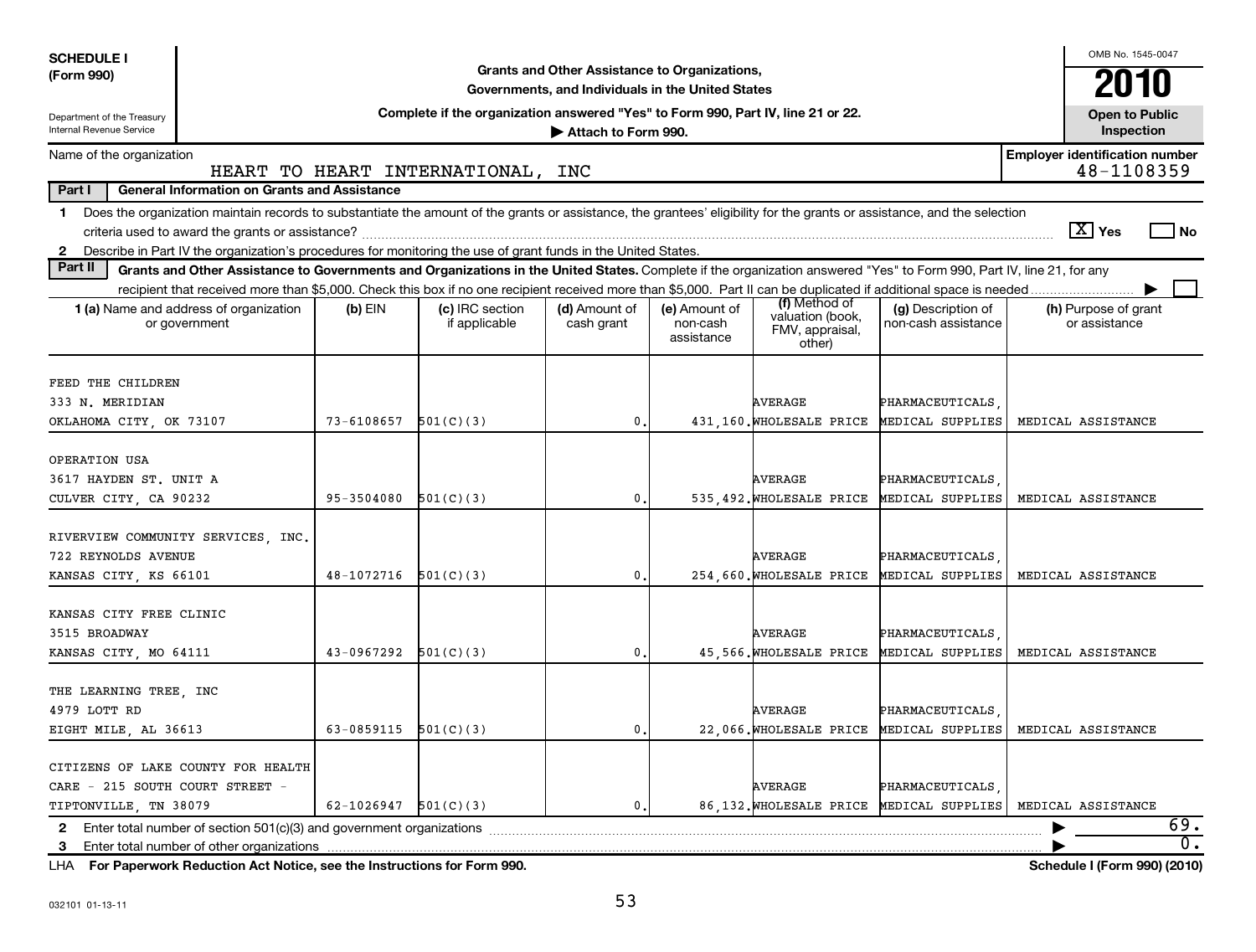## Schedule I (Form 990) HEART TO HEART INTERNATIONAL,INC 48-1108359 <sub>Page 1</sub>

## **Part II Continuation of Grants and Other Assistance to Governments and Organizations in the United States**  (Schedule I (Form 990), Part II.)

| (a) Name and address of<br>organization or government | $(b)$ EIN                | (c) IRC section<br>if applicable | (d) Amount of<br>cash grant | (e) Amount of<br>non-cash<br>assistance | (f) Method of<br>valuation<br>(book, FMV,<br>appraisal, other) | (g) Description of<br>non-cash assistance | (h) Purpose of grant<br>or assistance |
|-------------------------------------------------------|--------------------------|----------------------------------|-----------------------------|-----------------------------------------|----------------------------------------------------------------|-------------------------------------------|---------------------------------------|
|                                                       |                          |                                  |                             |                                         |                                                                |                                           |                                       |
| MAUI MEMORIAL MEDICAL CENTER                          |                          |                                  |                             |                                         |                                                                |                                           |                                       |
| 221 MAHALANI STREET                                   | 99-0263310               | 501(C)(3)                        | $\mathbf 0$ .               |                                         | <b>AVERAGE</b>                                                 | PHARMACEUTICALS                           | MEDICAL ASSISTANCE                    |
| WAILUKA, HI 96793                                     |                          |                                  |                             |                                         | 47, 173. WHOLESALE PRICE                                       | MEDICAL SUPPLIES                          |                                       |
| ST. VINCENT DE PAUL CHARITABLE                        |                          |                                  |                             |                                         |                                                                |                                           |                                       |
| PHARMACY - 1125 BANK ST -                             |                          |                                  |                             |                                         | AVERAGE                                                        | PHARMACEUTICALS                           |                                       |
| CINCINNATI, OH 45214                                  | $30-0272954$ $501(C)(3)$ |                                  | $\mathbf{0}$ .              |                                         | 102,591. WHOLESALE PRICE                                       | MEDICAL SUPPLIES                          | MEDICAL ASSISTANCE                    |
|                                                       |                          |                                  |                             |                                         |                                                                |                                           |                                       |
| SILVER CITY HEALTH CENTER                             |                          |                                  |                             |                                         |                                                                |                                           |                                       |
| 1428 S 32ND STREET, SUITE 100                         |                          |                                  |                             |                                         | AVERAGE                                                        | PHARMACEUTICALS                           |                                       |
| KANSAS CITY, KS 66106                                 | 48-1149398               | 501(C)(3)                        | $\mathbf{0}$ .              |                                         | 51,183. WHOLESALE PRICE                                        | MEDICAL SUPPLIES                          | MEDICAL ASSISTANCE                    |
|                                                       |                          |                                  |                             |                                         |                                                                |                                           |                                       |
| MACEDONIA NEW LIFE CHURCH                             |                          |                                  |                             |                                         |                                                                |                                           |                                       |
| 2004 ROCK QUARRY RD                                   |                          |                                  |                             |                                         | AVERAGE                                                        | PHARMACEUTICALS                           |                                       |
| RALEIGH, NC 27610                                     | 56-1650283               | 501(C)(3)                        | 0                           |                                         | 5,265. WHOLESALE PRICE                                         | MEDICAL SUPPLIES                          | MEDICAL ASSISTANCE                    |
|                                                       |                          |                                  |                             |                                         |                                                                |                                           |                                       |
| GREATER KANSAS CITY COMMUNITY                         |                          |                                  |                             |                                         |                                                                |                                           |                                       |
| FOUNDATION - 1055 BROADWAY, SUITE                     |                          |                                  |                             |                                         | <b>AVERAGE</b>                                                 | PHARMACEUTICALS                           |                                       |
| 130 - KANSAS CITY, MO 64105                           | 43-1152398               | 501(C)(3)                        | $\mathfrak{o}$ .            |                                         | 39,110. WHOLESALE PRICE                                        | MEDICAL SUPPLIES                          | MEDICAL ASSISTANCE                    |
|                                                       |                          |                                  |                             |                                         |                                                                |                                           |                                       |
| DUCHESNE CLINIC                                       |                          |                                  |                             |                                         |                                                                |                                           |                                       |
| 636 TAUROMEE                                          |                          |                                  |                             |                                         | AVERAGE                                                        | PHARMACEUTICALS                           |                                       |
| KANSAS CITY, KS 66101                                 | $48-1009910$ $501(C)(3)$ |                                  | 0.                          |                                         | 20,563. WHOLESALE PRICE                                        | MEDICAL SUPPLIES                          | MEDICAL ASSISTANCE                    |
| GILLIS CENTER - CORNERSTONES OF                       |                          |                                  |                             |                                         |                                                                |                                           |                                       |
| CARE - 8150 WORNALL ROAD - KANSAS                     |                          |                                  |                             |                                         | AVERAGE                                                        | PHARMACEUTICALS                           |                                       |
| CITY, MO 64114                                        | 43-1765826               | 501(C)(3)                        | 0.                          |                                         | 13,477. WHOLESALE PRICE                                        | MEDICAL SUPPLIES                          | MEDICAL ASSISTANCE                    |
|                                                       |                          |                                  |                             |                                         |                                                                |                                           |                                       |
| WEST VIRGINIA HEALTH RIGHT                            |                          |                                  |                             |                                         |                                                                |                                           |                                       |
| 1520 E. WASHINGTON ST.                                |                          |                                  |                             |                                         | <b>AVERAGE</b>                                                 | PHARMACEUTICALS                           |                                       |
| CHARLESTON, WV 25311                                  | $31-1066881$ $501(C)(3)$ |                                  | $\mathfrak{o}$ .            |                                         | 14,578. WHOLESALE PRICE                                        | MEDICAL SUPPLIES                          | MEDICAL ASSISTANCE                    |
|                                                       |                          |                                  |                             |                                         |                                                                |                                           |                                       |
| OUR LADY OF THE ANGELS                                |                          |                                  |                             |                                         |                                                                |                                           |                                       |
| 4232 MERCIER                                          |                          |                                  |                             |                                         | AVERAGE                                                        | PHARMACEUTICALS                           |                                       |
| KANSAS CITY, MO 64111                                 | $43-1580587$ $501(C)(3)$ |                                  | $\mathfrak{o}$ .            |                                         | 39,946. WHOLESALE PRICE                                        | MEDICAL SUPPLIES                          | MEDICAL ASSISTANCE                    |
|                                                       |                          |                                  |                             |                                         |                                                                |                                           |                                       |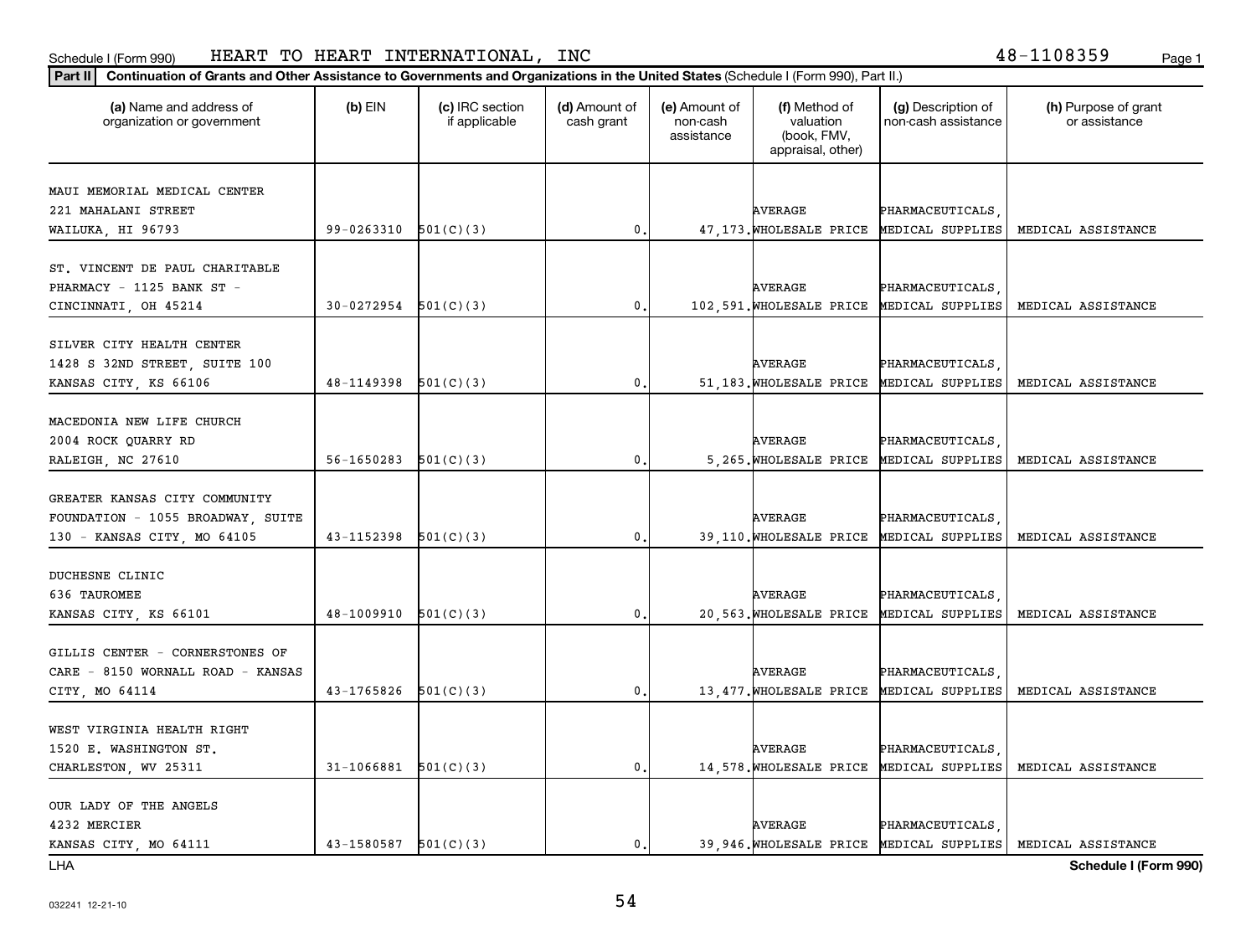## Schedule I (Form 990) HEART TO HEART INTERNATIONAL,INC 48-1108359 <sub>Page 1</sub>

### **Part II Continuation of Grants and Other Assistance to Governments and Organizations in the United States**  (Schedule I (Form 990), Part II.)

| (a) Name and address of<br>organization or government | $(b)$ EIN                | (c) IRC section<br>if applicable | (d) Amount of<br>cash grant | (e) Amount of<br>non-cash<br>assistance | (f) Method of<br>valuation<br>(book, FMV,<br>appraisal, other) | (g) Description of<br>non-cash assistance | (h) Purpose of grant<br>or assistance |
|-------------------------------------------------------|--------------------------|----------------------------------|-----------------------------|-----------------------------------------|----------------------------------------------------------------|-------------------------------------------|---------------------------------------|
|                                                       |                          |                                  |                             |                                         |                                                                |                                           |                                       |
| WHEELING HEALTH RIGHT, INC.                           |                          |                                  |                             |                                         |                                                                |                                           |                                       |
| 61-29TH ST                                            |                          |                                  |                             |                                         | <b>AVERAGE</b>                                                 | PHARMACEUTICALS                           |                                       |
| WHEELING, WV 26003                                    | 31-1149085               | 501(C)(3)                        | $\mathbf 0$ .               |                                         | 5,916. WHOLESALE PRICE                                         | MEDICAL SUPPLIES                          | MEDICAL ASSISTANCE                    |
| HEALTH PARTNERSHIP CLINIC OF                          |                          |                                  |                             |                                         |                                                                |                                           |                                       |
| JOHNSON COUNTY - 7171 W 95TH                          |                          |                                  |                             |                                         |                                                                |                                           |                                       |
| STREET, SUITE 100 - OVERLAND PARK<br>KS 66212         | 48-1115529               |                                  | $\mathbf{0}$ .              |                                         | AVERAGE<br>38,437. WHOLESALE PRICE                             | PHARMACEUTICALS<br>MEDICAL SUPPLIES       | MEDICAL ASSISTANCE                    |
|                                                       |                          | 501(C)(3)                        |                             |                                         |                                                                |                                           |                                       |
| CABOT WESTSIDE HEALTH CENTER                          |                          |                                  |                             |                                         |                                                                |                                           |                                       |
| 2121 SUMMIT ST                                        |                          |                                  |                             |                                         | <b>AVERAGE</b>                                                 | PHARMACEUTICALS                           |                                       |
| KANSAS CITY, MO 64108                                 | 44-0546280               | 501(C)(3)                        | $\mathbf{0}$ .              |                                         | 38,056. WHOLESALE PRICE                                        | MEDICAL SUPPLIES                          | MEDICAL ASSISTANCE                    |
|                                                       |                          |                                  |                             |                                         |                                                                |                                           |                                       |
| TURNER HOUSE CLINIC                                   |                          |                                  |                             |                                         |                                                                |                                           |                                       |
| 21 NORTH 12TH STREET, SUITE 300                       |                          |                                  |                             |                                         | <b>AVERAGE</b>                                                 | PHARMACEUTICALS                           |                                       |
| KANSAS CITY, KS 66102                                 | 48-1151382               | 501(C)(3)                        | 0.                          |                                         | 10,286. WHOLESALE PRICE                                        | MEDICAL SUPPLIES                          | MEDICAL ASSISTANCE                    |
|                                                       |                          |                                  |                             |                                         |                                                                |                                           |                                       |
| VOLUNTEERS IN MEDICINE - DIXON                        |                          |                                  |                             |                                         |                                                                |                                           |                                       |
| $FOUNDATION - 711 S 8TH ST -$                         |                          |                                  |                             |                                         | <b>AVERAGE</b>                                                 | PHARMACEUTICALS                           |                                       |
| LEBANON, PA 17042                                     | 26-3915958               | 501(C)(3)                        | $\mathbf{0}$ .              |                                         | 9,102. WHOLESALE PRICE                                         | MEDICAL SUPPLIES                          | MEDICAL ASSISTANCE                    |
|                                                       |                          |                                  |                             |                                         |                                                                |                                           |                                       |
| OASIS OF HOPE CENTER                                  |                          |                                  |                             |                                         |                                                                |                                           |                                       |
| 522 LEONARD ST. NW                                    |                          |                                  |                             |                                         | AVERAGE                                                        | PHARMACEUTICALS                           |                                       |
| GRAND RAPIDS, MI 49504                                | $20-2781312$ $501(C)(3)$ |                                  | $\mathbf{0}$ .              |                                         | 16,829. WHOLESALE PRICE                                        | MEDICAL SUPPLIES                          | MEDICAL ASSISTANCE                    |
|                                                       |                          |                                  |                             |                                         |                                                                |                                           |                                       |
| SOJOURNER HEALTH CLINIC<br>205 E 9TH ST               |                          |                                  |                             |                                         | <b>AVERAGE</b>                                                 | PHARMACEUTICALS                           |                                       |
| KANSAS CITY, MO 64106                                 | 43-6003859               | 501(C)(3)                        | $\mathbf{0}$ .              |                                         | 12,920. WHOLESALE PRICE                                        | MEDICAL SUPPLIES                          | MEDICAL ASSISTANCE                    |
|                                                       |                          |                                  |                             |                                         |                                                                |                                           |                                       |
| DOWN SYNDROME GUILD                                   |                          |                                  |                             |                                         |                                                                |                                           |                                       |
| 10200 W 75TH, STE 281                                 |                          |                                  |                             |                                         | <b>AVERAGE</b>                                                 | PHARMACEUTICALS                           |                                       |
| SHAWNEE MISSION, KS 66204                             | 43-1427760               | 501(C)(3)                        | 0.                          |                                         | 54, 211. WHOLESALE PRICE                                       | MEDICAL SUPPLIES                          | MEDICAL ASSISTANCE                    |
|                                                       |                          |                                  |                             |                                         |                                                                |                                           |                                       |
| HEALTH CARE NETWORK                                   |                          |                                  |                             |                                         |                                                                |                                           |                                       |
| 904 STATE STREET                                      |                          |                                  |                             |                                         | <b>AVERAGE</b>                                                 | PHARMACEUTICALS                           |                                       |
| RACINE, WI 53404                                      | 42-1299913               | 501(C)(3)                        | $\mathbf{0}$ .              |                                         | 160,935. WHOLESALE PRICE                                       | MEDICAL SUPPLIES                          | MEDICAL ASSISTANCE                    |
|                                                       |                          |                                  |                             |                                         |                                                                |                                           |                                       |

LHA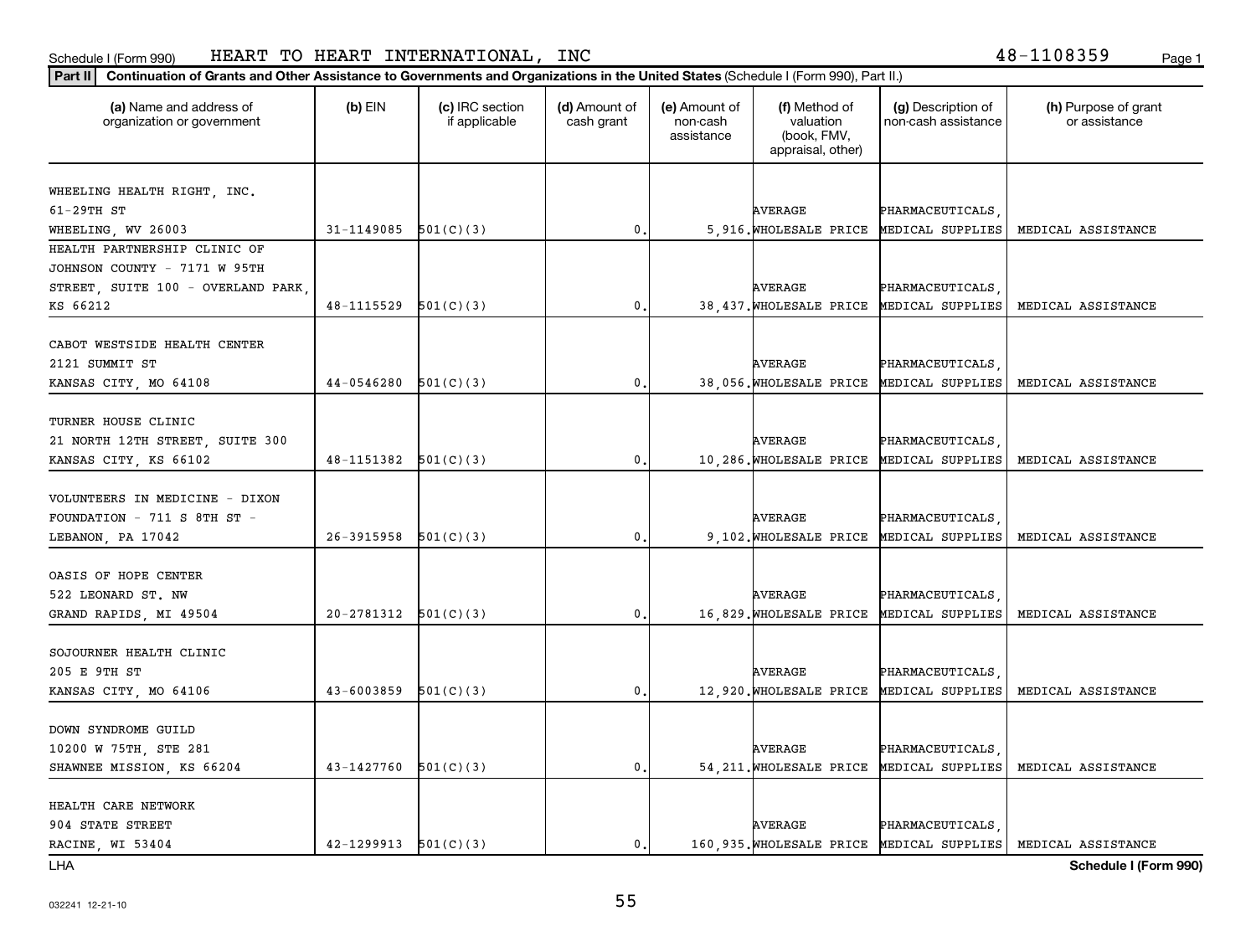#### Schedule I (Form 990) HEAR'I' I'O HEAR'I' IN'I'ERNA'I'IONALi, INC HEART TO HEART INTERNATIONAL, INC 48-1108359

### **Part II Continuation of Grants and Other Assistance to Governments and Organizations in the United States**  (Schedule I (Form 990), Part II.)

| <u>Commandi of Grands and Other Assistance to Governments and Organizations in the Onited States (Schedule Fill Omn 390), Fall in J</u> |                              |                                  |                             |                                         |                                                                |                                           |                                       |
|-----------------------------------------------------------------------------------------------------------------------------------------|------------------------------|----------------------------------|-----------------------------|-----------------------------------------|----------------------------------------------------------------|-------------------------------------------|---------------------------------------|
| (a) Name and address of<br>organization or government                                                                                   | $(b)$ EIN                    | (c) IRC section<br>if applicable | (d) Amount of<br>cash grant | (e) Amount of<br>non-cash<br>assistance | (f) Method of<br>valuation<br>(book, FMV,<br>appraisal, other) | (g) Description of<br>non-cash assistance | (h) Purpose of grant<br>or assistance |
|                                                                                                                                         |                              |                                  |                             |                                         |                                                                |                                           |                                       |
| MEDINA HEALTH MINISTRY                                                                                                                  |                              |                                  |                             |                                         |                                                                |                                           |                                       |
| 425 W LIBERTY STREET, STE 1                                                                                                             |                              |                                  |                             |                                         | <b>AVERAGE</b>                                                 | PHARMACEUTICALS                           |                                       |
| MEDINA, OH 44256                                                                                                                        | $30-0092944$ $501(C)(3)$     |                                  | 0.                          |                                         |                                                                | 130,836. WHOLESALE PRICE MEDICAL SUPPLIES | MEDICAL ASSISTANCE                    |
|                                                                                                                                         |                              |                                  |                             |                                         |                                                                |                                           |                                       |
| ST. MARY MEDICAL CENTER FOUNDATION                                                                                                      |                              |                                  |                             |                                         |                                                                |                                           |                                       |
| 1050 LINEN AVE                                                                                                                          |                              |                                  |                             |                                         | <b>AVERAGE</b>                                                 | PHARMACEUTICALS                           |                                       |
| LONG BEACH, CA 90813                                                                                                                    | $23 - 7153876$ $501(C)(3)$   |                                  | 0.                          |                                         |                                                                | 80,525. WHOLESALE PRICE MEDICAL SUPPLIES  | MEDICAL ASSISTANCE                    |
| WYANDOTTE COUNTY JUVENILE INTAKE                                                                                                        |                              |                                  |                             |                                         |                                                                |                                           |                                       |
| AND ASSESSMENT - 710 N 7TH ST -                                                                                                         |                              |                                  |                             |                                         | <b>AVERAGE</b>                                                 | PHARMACEUTICALS,                          |                                       |
| KANSAS CITY, KS 66101                                                                                                                   | $48-1194075$ $501(C)(3)$     |                                  | 0.                          |                                         |                                                                | 63, 113. WHOLESALE PRICE MEDICAL SUPPLIES | MEDICAL ASSISTANCE                    |
|                                                                                                                                         |                              |                                  |                             |                                         |                                                                |                                           |                                       |
| GREATER MILWAUKEE FREE CLINIC                                                                                                           |                              |                                  |                             |                                         |                                                                |                                           |                                       |
| 9330 W LINCOLN AVE                                                                                                                      |                              |                                  |                             |                                         | AVERAGE                                                        | PHARMACEUTICALS                           |                                       |
| MILWAUKEE, WI 53227                                                                                                                     | $39-1816794$ $501(C)(3)$     |                                  | 0.                          |                                         |                                                                | 54, 351. WHOLESALE PRICE MEDICAL SUPPLIES | MEDICAL ASSISTANCE                    |
|                                                                                                                                         |                              |                                  |                             |                                         |                                                                |                                           |                                       |
| KINGS KLINIC                                                                                                                            |                              |                                  |                             |                                         |                                                                |                                           |                                       |
| 1001 NW 92                                                                                                                              |                              |                                  |                             |                                         | <b>AVERAGE</b>                                                 | PHARMACEUTICALS                           |                                       |
| OKLAHOMA CITY, OK 73113                                                                                                                 | 76-0715165                   | 501(C)(3)                        | 0                           |                                         | 51,503. WHOLESALE PRICE                                        | MEDICAL SUPPLIES                          | MEDICAL ASSISTANCE                    |
|                                                                                                                                         |                              |                                  |                             |                                         |                                                                |                                           |                                       |
| GREENVILLE FREE MEDICAL CLINIC                                                                                                          |                              |                                  |                             |                                         |                                                                |                                           |                                       |
| PO BOX 8993                                                                                                                             |                              |                                  |                             |                                         | <b>AVERAGE</b>                                                 | PHARMACEUTICALS                           |                                       |
| GREENVILLE, SC 29604                                                                                                                    | 57-0855205                   | 501(C)(3)                        | 0.                          |                                         |                                                                | 50, 526. WHOLESALE PRICE MEDICAL SUPPLIES | MEDICAL ASSISTANCE                    |
|                                                                                                                                         |                              |                                  |                             |                                         |                                                                |                                           |                                       |
| CITY UNION MISSION                                                                                                                      |                              |                                  |                             |                                         |                                                                |                                           |                                       |
| 1100 EST 11TH STREET                                                                                                                    |                              |                                  |                             |                                         | <b>AVERAGE</b>                                                 | PHARMACEUTICALS                           |                                       |
| KANSAS CITY, MO 64106                                                                                                                   | $44-6005481$ $501(C)(3)$     |                                  | 0.                          |                                         |                                                                | 48, 351. WHOLESALE PRICE MEDICAL SUPPLIES | MEDICAL ASSISTANCE                    |
|                                                                                                                                         |                              |                                  |                             |                                         |                                                                |                                           |                                       |
| CHARITABLE PHARMACY OF CENTRAL                                                                                                          |                              |                                  |                             |                                         |                                                                |                                           |                                       |
| OHIO, INC. - 200 EAST LIVINGSTON                                                                                                        |                              |                                  |                             |                                         | AVERAGE                                                        | PHARMACEUTICALS                           |                                       |
| AVE - COLUMBUS, OH 43215                                                                                                                | 27-0147099                   | 501(C)(3)                        | 0.                          |                                         |                                                                | 43,995. WHOLESALE PRICE MEDICAL SUPPLIES  | MEDICAL ASSISTANCE                    |
|                                                                                                                                         |                              |                                  |                             |                                         |                                                                |                                           |                                       |
| COMMUNITY CARE CLINIC OF HIGHLAND                                                                                                       |                              |                                  |                             |                                         |                                                                |                                           |                                       |
| - CASHIERS, INC. - 52 AUNT DORA DR                                                                                                      |                              |                                  |                             |                                         | <b>AVERAGE</b>                                                 | PHARMACEUTICALS                           |                                       |
| - HIGHLANDS, NC 28741                                                                                                                   | 65-1251915 $\vert$ 501(C)(3) |                                  | $\mathbf{0}$ .              |                                         |                                                                | 40, 603. WHOLESALE PRICE MEDICAL SUPPLIES | MEDICAL ASSISTANCE                    |

LHA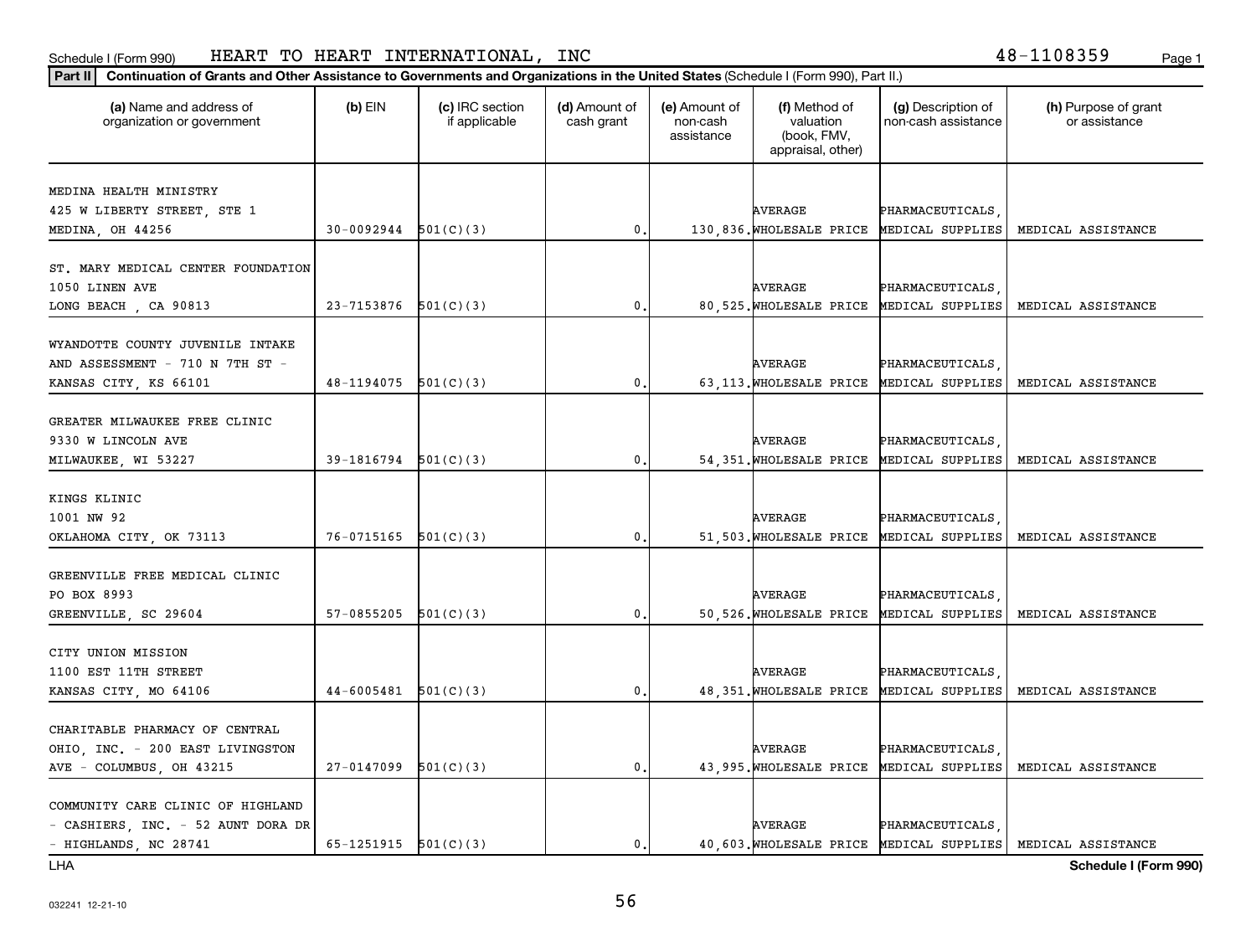## Schedule I (Form 990) HEART TO HEART INTERNATIONAL,INC 48-1108359 <sub>Page 1</sub>

## **Part II Continuation of Grants and Other Assistance to Governments and Organizations in the United States**  (Schedule I (Form 990), Part II.)

| (a) Name and address of<br>organization or government | $(b)$ EIN                | (c) IRC section<br>if applicable | (d) Amount of<br>cash grant | (e) Amount of<br>non-cash<br>assistance | (f) Method of<br>valuation<br>(book, FMV,<br>appraisal, other) | (g) Description of<br>non-cash assistance | (h) Purpose of grant<br>or assistance |
|-------------------------------------------------------|--------------------------|----------------------------------|-----------------------------|-----------------------------------------|----------------------------------------------------------------|-------------------------------------------|---------------------------------------|
|                                                       |                          |                                  |                             |                                         |                                                                |                                           |                                       |
| SPRING BRANCH COMMUNITY HEALTH                        |                          |                                  |                             |                                         |                                                                |                                           |                                       |
| CENTER - 9325 KEMPWOOD DRIVE -                        |                          |                                  |                             |                                         | <b>AVERAGE</b>                                                 | PHARMACEUTICALS                           |                                       |
| HOUSTON, TX 77080                                     | 30-0198705               | 501(C)(3)                        | $\mathbf{0}$                |                                         | 37,895. WHOLESALE PRICE                                        | MEDICAL SUPPLIES                          | MEDICAL ASSISTANCE                    |
| GOOD NEIGHBOR HEALTHCARE CLINIC                       |                          |                                  |                             |                                         |                                                                |                                           |                                       |
| 190 HEIGHTS BLVD                                      |                          |                                  |                             |                                         | AVERAGE                                                        | PHARMACEUTICALS                           |                                       |
| HOUSTON, TX 77007                                     | $74-1746576$ $501(C)(3)$ |                                  | $\mathbf{0}$ .              |                                         | 37,895. WHOLESALE PRICE                                        | MEDICAL SUPPLIES                          | MEDICAL ASSISTANCE                    |
|                                                       |                          |                                  |                             |                                         |                                                                |                                           |                                       |
| GRACE MEDICAL CLINIC                                  |                          |                                  |                             |                                         |                                                                |                                           |                                       |
| 211 S 8TH ST.                                         |                          |                                  |                             |                                         | AVERAGE                                                        | PHARMACEUTICALS                           |                                       |
| MAYFIELD, KY 42066                                    | 61-1351519               | 501(C)(3)                        | $\mathbf{0}$ .              |                                         | 31, 325. WHOLESALE PRICE                                       | MEDICAL SUPPLIES                          | MEDICAL ASSISTANCE                    |
|                                                       |                          |                                  |                             |                                         |                                                                |                                           |                                       |
| BUCHANAN TRANSITIONAL LIVING                          |                          |                                  |                             |                                         |                                                                |                                           |                                       |
| 1213 BUCHANAN ST                                      |                          |                                  |                             |                                         | <b>AVERAGE</b>                                                 | PHARMACEUTICALS                           |                                       |
| DES MOINES, IA 50316                                  | 23-7442304               | 501(C)(3)                        | $\mathbf{0}$ .              |                                         | 29,557. WHOLESALE PRICE                                        | MEDICAL SUPPLIES                          | MEDICAL ASSISTANCE                    |
|                                                       |                          |                                  |                             |                                         |                                                                |                                           |                                       |
| ST. LUKES FAMILY PRACTICE                             |                          |                                  |                             |                                         |                                                                |                                           |                                       |
| 1700 MCHENRY VILLAGE WAY #2                           |                          |                                  |                             |                                         | AVERAGE                                                        | PHARMACEUTICALS                           |                                       |
| MODESTO, CA 95350                                     | $38-3681072$ $501(C)(3)$ |                                  | 0.                          |                                         | 26,825. WHOLESALE PRICE                                        | MEDICAL SUPPLIES                          | MEDICAL ASSISTANCE                    |
| PATH OF LIFE MINISTRIES                               |                          |                                  |                             |                                         |                                                                |                                           |                                       |
| 4495 MAGNOLIA AVE                                     |                          |                                  |                             |                                         | AVERAGE                                                        | PHARMACEUTICALS                           |                                       |
| RIVERSIDE, CA 92502                                   | $33-0724945$ $501(C)(3)$ |                                  | $\mathbf 0$ .               |                                         | 25,743. WHOLESALE PRICE                                        | MEDICAL SUPPLIES                          | MEDICAL ASSISTANCE                    |
|                                                       |                          |                                  |                             |                                         |                                                                |                                           |                                       |
| HARMON DIABETES CENTER                                |                          |                                  |                             |                                         |                                                                |                                           |                                       |
| 2188 E MEYER BLVD                                     |                          |                                  |                             |                                         | <b>AVERAGE</b>                                                 | PHARMACEUTICALS                           |                                       |
| KANSAS CITY, MO 64132                                 | 43-1349021               | 501(C)(3)                        | $\mathfrak o$ .             |                                         | 18,419. WHOLESALE PRICE                                        | MEDICAL SUPPLIES                          | MEDICAL ASSISTANCE                    |
|                                                       |                          |                                  |                             |                                         |                                                                |                                           |                                       |
| CARE OF POOR PEOPLE                                   |                          |                                  |                             |                                         |                                                                |                                           |                                       |
| 3606 EAST 12TH STREET                                 |                          |                                  |                             |                                         | <b>AVERAGE</b>                                                 | PHARMACEUTICALS                           |                                       |
| KANSAS CITY, MO 64127                                 | $43 - 1726439$           | 501(C)(3)                        | $\mathbf{0}$ .              |                                         | 17,880. WHOLESALE PRICE                                        | MEDICAL SUPPLIES                          | MEDICAL ASSISTANCE                    |
|                                                       |                          |                                  |                             |                                         |                                                                |                                           |                                       |
| OPERATION TOUCH                                       |                          |                                  |                             |                                         |                                                                |                                           |                                       |
| 2809 NEW JERSEY #14                                   |                          |                                  |                             |                                         | AVERAGE                                                        | PHARMACEUTICALS                           |                                       |
| KANSAS CITY, KS 66102                                 | $83-0383759$ $501(C)(3)$ |                                  | $\mathbf{0}$ .              |                                         |                                                                | 17, 715. WHOLESALE PRICE MEDICAL SUPPLIES | MEDICAL ASSISTANCE                    |

LHA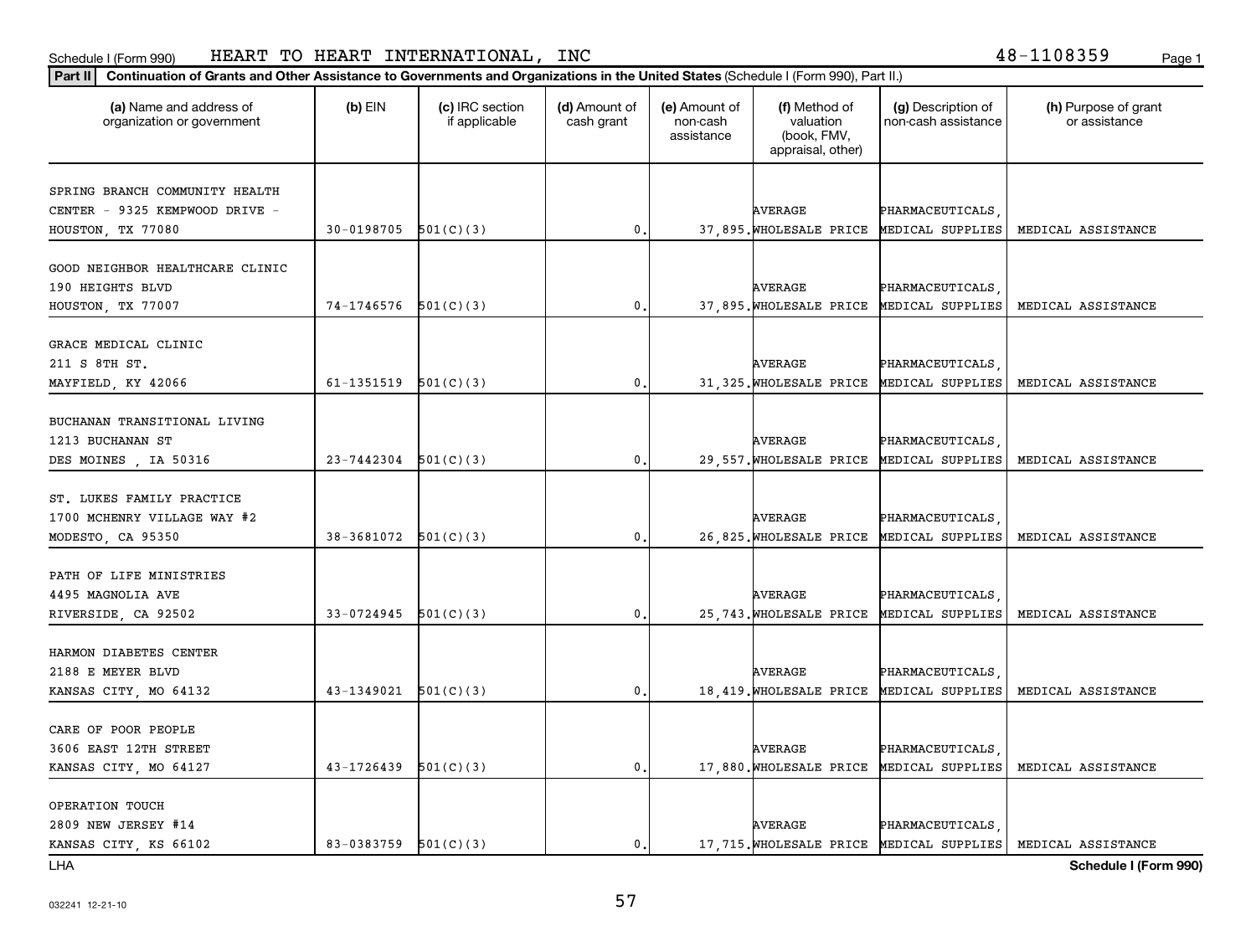### Schedule I (Form 990) HEAR'I' I'O HEAR'I' IN'I'ERNA'I'IONALi, INC HEART TO HEART INTERNATIONAL, INC 48-1108359

### **Part II Continuation of Grants and Other Assistance to Governments and Organizations in the United States**  (Schedule I (Form 990), Part II.)

| <u>Unimidation of Grants and Other Assistance to Governments and Organizations in the United States (Schedule i (Form 390), Fart in J</u> |                            |                                  |                             |                                         |                                                                |                                           |                                                               |
|-------------------------------------------------------------------------------------------------------------------------------------------|----------------------------|----------------------------------|-----------------------------|-----------------------------------------|----------------------------------------------------------------|-------------------------------------------|---------------------------------------------------------------|
| (a) Name and address of<br>organization or government                                                                                     | $(b)$ EIN                  | (c) IRC section<br>if applicable | (d) Amount of<br>cash grant | (e) Amount of<br>non-cash<br>assistance | (f) Method of<br>valuation<br>(book, FMV,<br>appraisal, other) | (g) Description of<br>non-cash assistance | (h) Purpose of grant<br>or assistance                         |
|                                                                                                                                           |                            |                                  |                             |                                         |                                                                |                                           |                                                               |
| NEIGHBORHOOD RESOURCE CENTER                                                                                                              |                            |                                  |                             |                                         |                                                                |                                           |                                                               |
| 1312 3RD AVE N                                                                                                                            |                            |                                  |                             |                                         | AVERAGE                                                        | PHARMACEUTICALS                           |                                                               |
| NASHVILLE, TN 37208                                                                                                                       | 62-1817514 $501(C)(3)$     |                                  | $\mathbf{0}$ .              |                                         |                                                                | 17,540. WHOLESALE PRICE MEDICAL SUPPLIES  | MEDICAL ASSISTANCE                                            |
|                                                                                                                                           |                            |                                  |                             |                                         |                                                                |                                           |                                                               |
| MOTHER AND CHILD HEALTH COALITION                                                                                                         |                            |                                  |                             |                                         |                                                                |                                           |                                                               |
| 6400 PROSPECT AVE #216                                                                                                                    |                            |                                  |                             |                                         | <b>AVERAGE</b>                                                 | PHARMACEUTICALS                           |                                                               |
| KANSAS CITY, MO 64132                                                                                                                     | $43-1897000$ $501(C)(3)$   |                                  | $\mathbf{0}$ .              |                                         |                                                                | 17,075. WHOLESALE PRICE MEDICAL SUPPLIES  | MEDICAL ASSISTANCE                                            |
| SAVED BY GRACE MINISTRIES                                                                                                                 |                            |                                  |                             |                                         |                                                                |                                           |                                                               |
| 226 CENTER ROAD                                                                                                                           |                            |                                  |                             |                                         | AVERAGE                                                        | PHARMACEUTICALS                           |                                                               |
| EAST AURORA, NY 14052                                                                                                                     | $16-1560404$ $501(C)(3)$   |                                  | $\mathbf{0}$ .              |                                         | 16,408. WHOLESALE PRICE                                        | MEDICAL SUPPLIES                          | MEDICAL ASSISTANCE                                            |
|                                                                                                                                           |                            |                                  |                             |                                         |                                                                |                                           |                                                               |
| CATHEDRAL OF PRAISE INTERNATIONAL                                                                                                         |                            |                                  |                             |                                         |                                                                |                                           |                                                               |
| MINISTRIES - 1519 S RIVERSIDE AVE                                                                                                         |                            |                                  |                             |                                         | <b>AVERAGE</b>                                                 | PHARMACEUTICALS                           |                                                               |
| - RIALTO, CA 92376                                                                                                                        | 33-0652964                 | 501(C)(3)                        | 0.                          |                                         | 16,208. WHOLESALE PRICE                                        | MEDICAL SUPPLIES                          | MEDICAL ASSISTANCE                                            |
|                                                                                                                                           |                            |                                  |                             |                                         |                                                                |                                           |                                                               |
| KANSAS CITY RESCUE MISSION                                                                                                                |                            |                                  |                             |                                         |                                                                |                                           |                                                               |
| 1520 CHERRY STREET                                                                                                                        |                            |                                  |                             |                                         | <b>AVERAGE</b>                                                 | PHARMACEUTICALS                           |                                                               |
| KANSAS CITY, MO 64108                                                                                                                     | 43-1287029                 | 501(C)(3)                        | $\mathbf 0$ .               |                                         | 15,518. WHOLESALE PRICE                                        | MEDICAL SUPPLIES                          | MEDICAL ASSITANCE                                             |
|                                                                                                                                           |                            |                                  |                             |                                         |                                                                |                                           |                                                               |
| SAN FRANCISCO RESCUE MISSION                                                                                                              |                            |                                  |                             |                                         |                                                                |                                           |                                                               |
| 230 JONES                                                                                                                                 |                            |                                  |                             |                                         | AVERAGE                                                        | PHARMACEUTICALS                           |                                                               |
| SAN FRANCISCO, CA 94102                                                                                                                   | $94-3163872$ $501(C)(3)$   |                                  | $\mathbf{0}$ .              |                                         |                                                                | 15,321. WHOLESALE PRICE MEDICAL SUPPLIES  | MEDICAL ASSISTANCE                                            |
|                                                                                                                                           |                            |                                  |                             |                                         |                                                                |                                           |                                                               |
| TUTWILER CLINIC, INC.<br>205 ALMA ST                                                                                                      |                            |                                  |                             |                                         | AVERAGE                                                        |                                           |                                                               |
|                                                                                                                                           | 64-0678336 $501(C)(3)$     |                                  | $\mathbf{0}$ .              |                                         |                                                                | PHARMACEUTICALS<br>MEDICAL SUPPLIES       | MEDICAL ASSISTANCE                                            |
| TUTWILER, MS 38963                                                                                                                        |                            |                                  |                             |                                         | 15,294. WHOLESALE PRICE                                        |                                           |                                                               |
| WATER STREET HEALTH SERVICES                                                                                                              |                            |                                  |                             |                                         |                                                                |                                           |                                                               |
| 210 SOUTH PRINCE STREET                                                                                                                   |                            |                                  |                             |                                         | <b>AVERAGE</b>                                                 | PHARMACEUTICALS                           |                                                               |
| LANCASTER, PA 17603                                                                                                                       | $23 - 2798318$             | 501(C)(3)                        | $\mathfrak{o}$ .            |                                         | 14,961. WHOLESALE PRICE                                        | MEDICAL SUPPLIES                          | MEDICAL ASSISTANCE                                            |
|                                                                                                                                           |                            |                                  |                             |                                         |                                                                |                                           |                                                               |
| MARTIN LUTHER KING YOUTH CENTER                                                                                                           |                            |                                  |                             |                                         |                                                                |                                           |                                                               |
| 1298 PRINCE RODGERS AVE                                                                                                                   |                            |                                  |                             |                                         | <b>AVERAGE</b>                                                 | PHARMACEUTICALS                           |                                                               |
| BRIDGEWATER, NJ 88807                                                                                                                     | $22 - 2043677$ $501(C)(3)$ |                                  | $\mathbf{0}$ .              |                                         |                                                                |                                           | 14,146. WHOLESALE PRICE MEDICAL SUPPLIES   MEDICAL ASSISTANCE |

LHA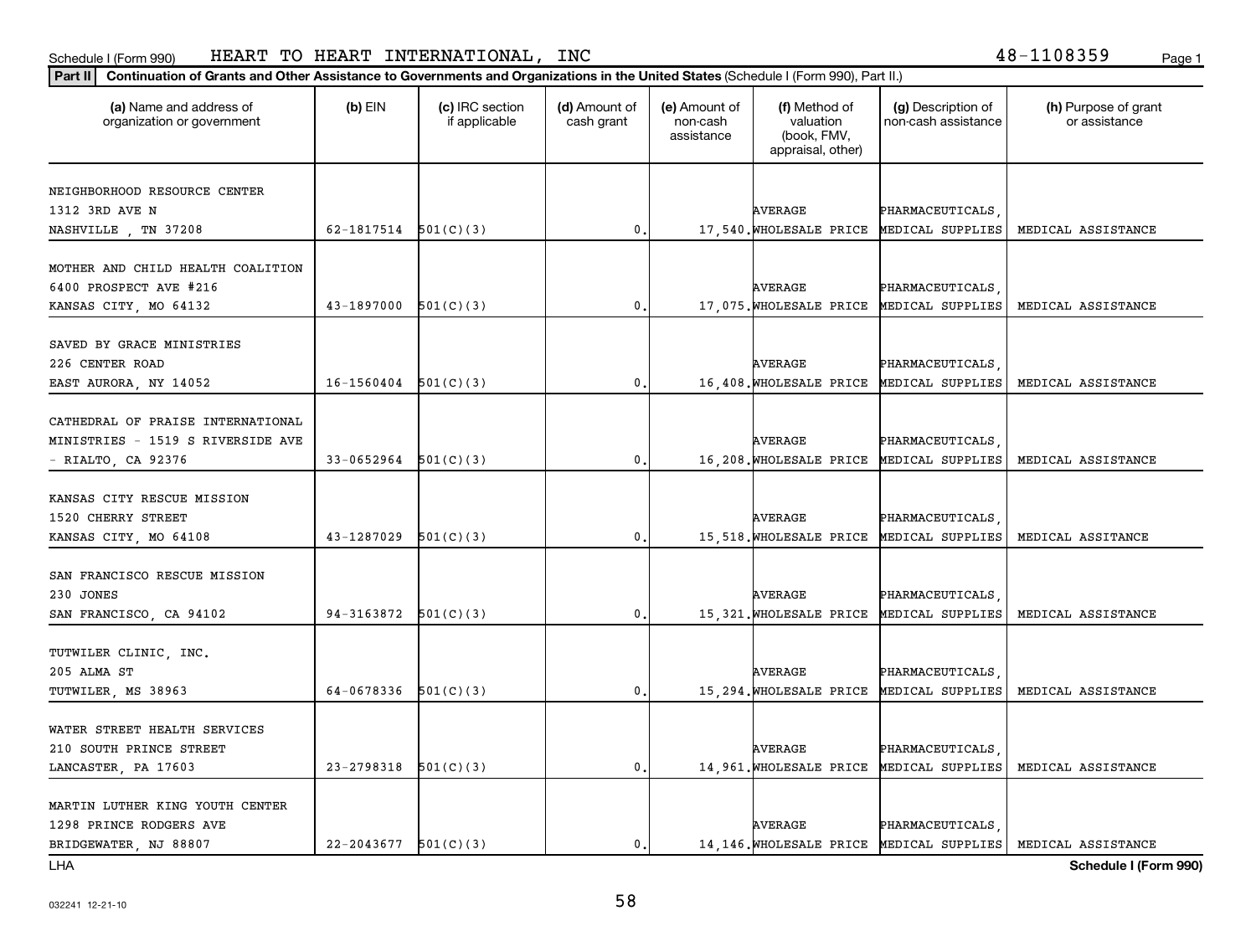## Schedule I (Form 990) HEART TO HEART INTERNATIONAL,INC 48-1108359 <sub>Page 1</sub>

## **Part II Continuation of Grants and Other Assistance to Governments and Organizations in the United States**  (Schedule I (Form 990), Part II.)

| (a) Name and address of<br>organization or government                                         | $(b)$ EIN                  | (c) IRC section<br>if applicable | (d) Amount of<br>cash grant | (e) Amount of<br>non-cash<br>assistance | (f) Method of<br>valuation<br>(book, FMV,<br>appraisal, other) | (g) Description of<br>non-cash assistance  | (h) Purpose of grant<br>or assistance |
|-----------------------------------------------------------------------------------------------|----------------------------|----------------------------------|-----------------------------|-----------------------------------------|----------------------------------------------------------------|--------------------------------------------|---------------------------------------|
| BODY OF CHRIST COMMUNITY CHURCH,<br>INC. - 2608 NORTH MAIN B-269 -<br>BELTON, TX 76513        | $27-0645782$ $501(C)(3)$   |                                  | $\mathfrak{o}$ .            |                                         | <b>AVERAGE</b><br>12,941. WHOLESALE PRICE                      | PHARMACEUTICALS<br>MEDICAL SUPPLIES        | MEDICAL ASSISTANCE                    |
| BELMONT-HILLSBORO NEIGHBORS, INC.<br>PO BOX 12712<br>NASHVILLE, TN 37212                      | $23 - 7160968$ $501(C)(3)$ |                                  | $\mathbf{0}$ .              |                                         | <b>AVERAGE</b><br>10,560. WHOLESALE PRICE MEDICAL SUPPLIES     | PHARMACEUTICALS                            | MEDICAL ASSISTANCE                    |
| COMMUNITY RESOURCE CENTER<br>218 OMOHUNDRO PLACE<br>NASHVILLE, TN 37210                       | 62-1308387                 | 501(C)(3)                        | $\mathbf{0}$ .              |                                         | <b>AVERAGE</b><br>10,320. WHOLESALE PRICE                      | PHARMACEUTICALS<br>MEDICAL SUPPLIES        | MEDICAL ASSISTANCE                    |
| SAMUEL U RODGERS HEALTH CENTER<br>825 EUCLID AVENUE<br>KANSAS CITY, MO 64124                  | 43-0899356                 | 501(C)(3)                        | 0                           |                                         | <b>AVERAGE</b><br>9,491. WHOLESALE PRICE                       | PHARMACEUTICALS<br>MEDICAL SUPPLIES        | MEDICAL ASSISTANCE                    |
| WESTSIDE COMMUNITY ACTION NETWORK<br>CENTER - 2136 JEFFERSON COURT -<br>KANSAS CITY, MO 64108 | 43-1718317                 | 501(C)(3)                        | 0.                          |                                         | <b>AVERAGE</b><br>8,994. WHOLESALE PRICE                       | PHARMACEUTICALS<br>MEDICAL SUPPLIES        | MECICAL ASSISTANCE                    |
| GRACE BAPTIST CHURCH<br>1414 W PAWNEE<br>WICHITA, KS 67213                                    | 13-4268548                 | 501(C)(3)                        | $\mathbf{0}$ .              |                                         | <b>AVERAGE</b><br>8,692. WHOLESALE PRICE                       | PHARMACEUTICALS<br>MEDICAL SUPPLIES        | MEDICAL ASSISTANCE                    |
| BLUE CROSS OF KANSAS CITY<br>ONE PERSHING SQUARE<br>KANSAS CITY, MO 64108                     | 43-1257251                 | 501(C)(3)                        | $\mathbf{0}$ .              |                                         | <b>AVERAGE</b><br>8,355. WHOLESALE PRICE                       | <b>PHARMACEUTICALS</b><br>MEDICAL SUPPLIES | MEDICAL ASSISTANCE                    |
| REDISCOVER<br>901 INDEPENDENCE AVE<br>LEES SUMMIT, MO 64116                                   | 23-7169417                 | 501(C)(3)                        | $\mathbf{0}$ .              |                                         | <b>AVERAGE</b><br>8,050. WHOLESALE PRICE                       | PHARMACEUTICALS<br>MEDICAL SUPPLIES        | MEDICAL ASSISTANCE                    |
| MOUNTAIN HOPE CLINIC<br>312 PRINCE STREET<br>SEVIERVILLE, TN 37862                            | $62-1747037$ $501(C)(3)$   |                                  | $\mathbf{0}$                |                                         | <b>AVERAGE</b><br>6,915. WHOLESALE PRICE MEDICAL SUPPLIES      | PHARMACEUTICALS                            | MEDICAL ASSISTANCE                    |

LHA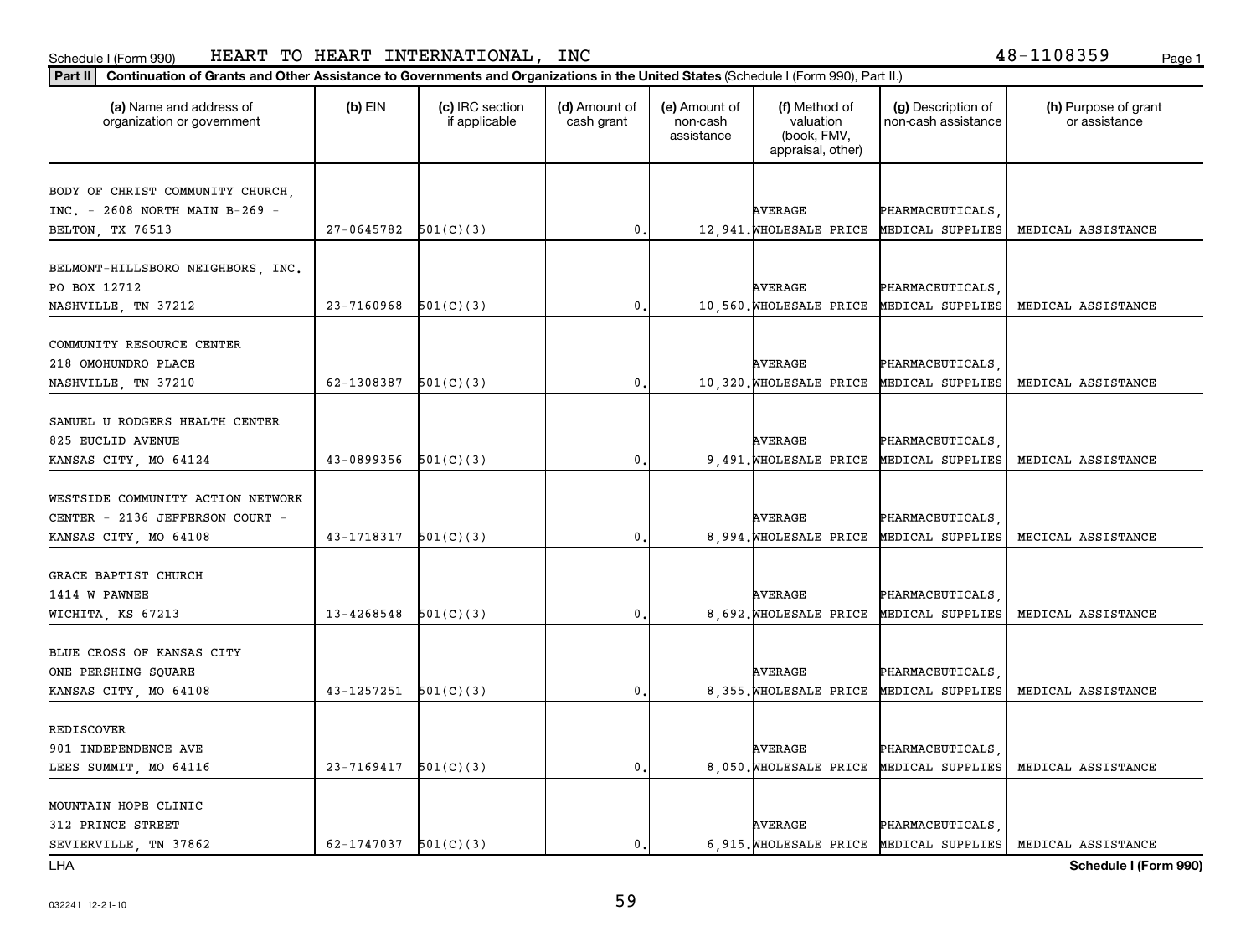## Schedule I (Form 990) HEART TO HEART INTERNATIONAL,INC 48-1108359 <sub>Page 1</sub>

## **Part II Continuation of Grants and Other Assistance to Governments and Organizations in the United States**  (Schedule I (Form 990), Part II.)

| (a) Name and address of<br>organization or government | $(b)$ EIN                  | (c) IRC section<br>if applicable | (d) Amount of<br>cash grant | (e) Amount of<br>non-cash<br>assistance | (f) Method of<br>valuation<br>(book, FMV,<br>appraisal, other) | (g) Description of<br>non-cash assistance | (h) Purpose of grant<br>or assistance |
|-------------------------------------------------------|----------------------------|----------------------------------|-----------------------------|-----------------------------------------|----------------------------------------------------------------|-------------------------------------------|---------------------------------------|
|                                                       |                            |                                  |                             |                                         |                                                                |                                           |                                       |
| EUNICE COMMUNITY HEALTH CLINIC                        |                            |                                  |                             |                                         |                                                                |                                           |                                       |
| 450 MOOSA BLVD. SUITE E                               |                            |                                  |                             |                                         | <b>AVERAGE</b>                                                 | PHARMACEUTICALS                           |                                       |
| EUNICE, LA 70535                                      | $27-0213992$ $501(C)(3)$   |                                  | $\mathbf 0$                 |                                         | 6,915. WHOLESALE PRICE                                         | MEDICAL SUPPLIES                          | MEDICAL ASSISTANCE                    |
| VINEYARD CHURCH NORTH                                 |                            |                                  |                             |                                         |                                                                |                                           |                                       |
| 12300 NW ARROWHEAD TRFWY                              |                            |                                  |                             |                                         | AVERAGE                                                        | PHARMACEUTICALS,                          |                                       |
| KANSAS CITY, MO 64165                                 | $43-1592707$ $501(C)(3)$   |                                  | $\mathbf{0}$ .              |                                         |                                                                | 6,680. WHOLESALE PRICE MEDICAL SUPPLIES   | MEDICAL ASSISTANCE                    |
|                                                       |                            |                                  |                             |                                         |                                                                |                                           |                                       |
| COMMUNITY RESOURCE CENTER                             |                            |                                  |                             |                                         |                                                                |                                           |                                       |
| 650 SECOND STREET                                     |                            |                                  |                             |                                         | AVERAGE                                                        | PHARMACEUTICALS                           |                                       |
| ENCINTAS, CA 92024                                    | 95-3497926                 | 501(C)(3)                        | $\mathbf{0}$ .              |                                         | 6,045. WHOLESALE PRICE                                         | MEDICAL SUPPLIES                          | MEDICAL ASSISTANCE                    |
|                                                       |                            |                                  |                             |                                         |                                                                |                                           |                                       |
| LITTLE SISTERS OF THE POOR                            |                            |                                  |                             |                                         |                                                                |                                           |                                       |
| 8745 JAMES A REED ROAD                                |                            |                                  |                             |                                         | <b>AVERAGE</b>                                                 | PHARMACEUTICALS                           |                                       |
| KANSAS CITY, MO 64138                                 | 44-1573390                 | 501(C)(3)                        | $\mathbf{0}$                |                                         | 6,000. WHOLESALE PRICE                                         | MEDICAL SUPPLIES                          | MEDICAL ASSISTANCE                    |
|                                                       |                            |                                  |                             |                                         |                                                                |                                           |                                       |
| FREE CLINICS OF IOWA                                  |                            |                                  |                             |                                         |                                                                |                                           |                                       |
| 3200 GRAND AVENUE                                     |                            |                                  |                             |                                         | AVERAGE                                                        | PHARMACEUTICALS                           |                                       |
| DES MOINES, IA 50312                                  | $42 - 1428706$ $501(C)(3)$ |                                  | 0.                          |                                         | 5,770. WHOLESALE PRICE                                         | MEDICAL SUPPLIES                          | MEDICAL ASSISTANCE                    |
|                                                       |                            |                                  |                             |                                         |                                                                |                                           |                                       |
| SAN JOSE CLINIC                                       |                            |                                  |                             |                                         |                                                                |                                           |                                       |
| 2615 FANNIN ST                                        |                            |                                  |                             |                                         | <b>AVERAGE</b>                                                 | PHARMACEUTICALS                           |                                       |
| HOUSTON, TX 77002                                     | 76-0373703                 | 501(C)(3)                        | $\mathfrak{o}$ .            |                                         | 5,707. WHOLESALE PRICE                                         | MEDICAL SUPPLIES                          | MEDICAL ASSISTANCE                    |
|                                                       |                            |                                  |                             |                                         |                                                                |                                           |                                       |
| DREAM STREET FOUNDATION                               |                            |                                  |                             |                                         |                                                                |                                           |                                       |
| 433 NORTH CAMDEN DR #600                              |                            |                                  |                             |                                         | AVERAGE                                                        | PHARMACEUTICALS                           |                                       |
| BEVERLY HILLS, CA 90210                               | 95-4210774                 | 501(C)(3)                        | $\mathbf{0}$                |                                         | 5,706. WHOLESALE PRICE                                         | MEDICAL SUPPLIES                          | MEDICAL ASSISTANCE                    |
|                                                       |                            |                                  |                             |                                         |                                                                |                                           |                                       |
| SETON CENTER                                          |                            |                                  |                             |                                         |                                                                |                                           |                                       |
| 2816 E 23RD STREET                                    |                            |                                  |                             |                                         | <b>AVERAGE</b>                                                 | PHARMACEUTICALS                           |                                       |
| KANSAS CITY, MO 64127                                 | 43-0926003                 | 501(C)(3)                        | 0.                          |                                         | 5,502. WHOLESALE PRICE                                         | MEDICAL SUPPLIES                          | MEDICAL ASSISTANCE                    |
|                                                       |                            |                                  |                             |                                         |                                                                |                                           |                                       |
| NEIGHBORHOOD CHRISTIAN CENTER                         |                            |                                  |                             |                                         |                                                                |                                           |                                       |
| 785 JACKSON AVE                                       |                            |                                  |                             |                                         | <b>AVERAGE</b>                                                 | PHARMACEUTICALS                           |                                       |
| MEMPHIS, TN 38107                                     | 58-1394456 $501(C)(3)$     |                                  | $\mathbf{0}$ .              |                                         |                                                                | 5,400. WHOLESALE PRICE MEDICAL SUPPLIES   | MEDICAL ASSISTANCE                    |
|                                                       |                            |                                  |                             |                                         |                                                                |                                           |                                       |

LHA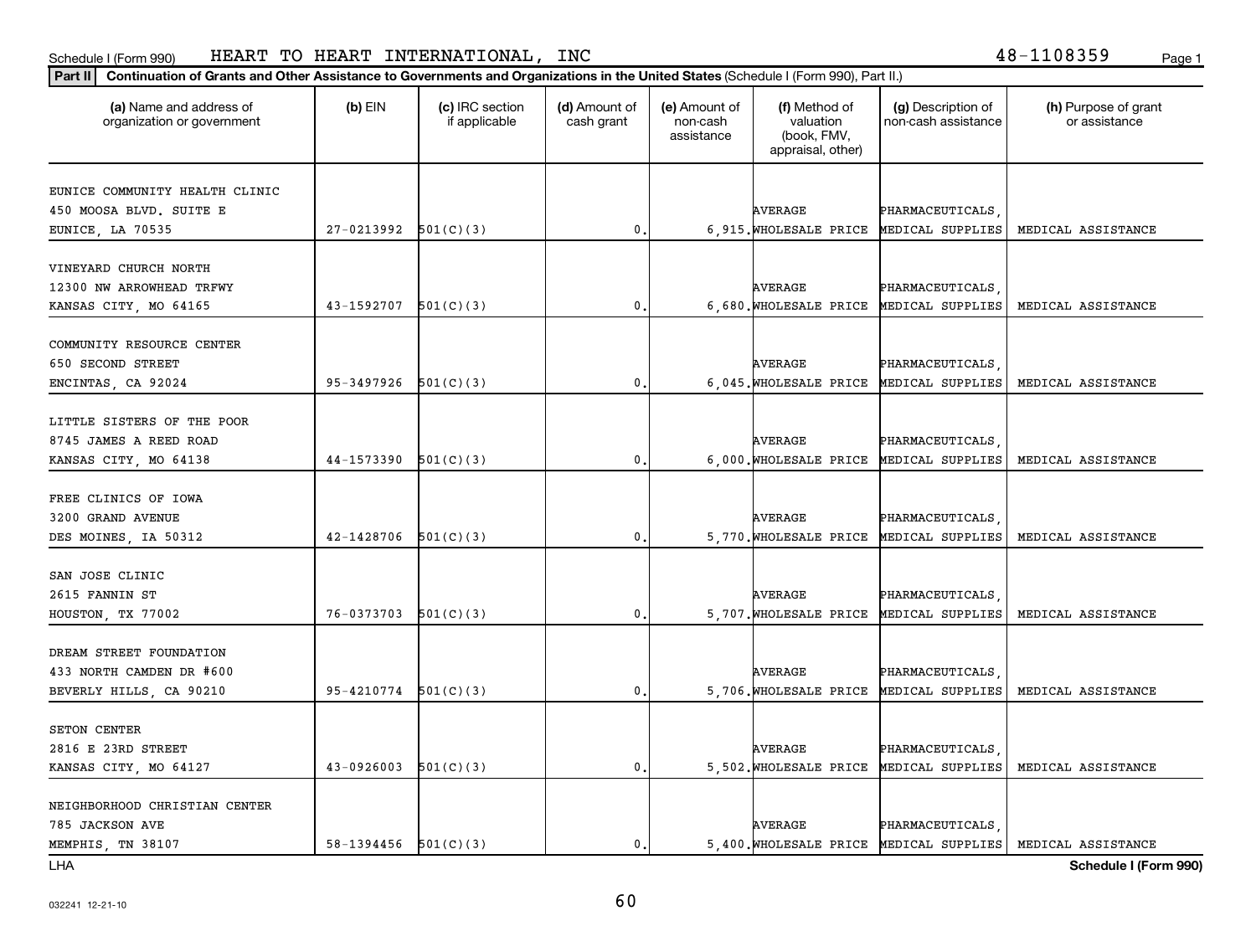|                                                                         |                        |                 | appraisal, other) |                  |                                                              |
|-------------------------------------------------------------------------|------------------------|-----------------|-------------------|------------------|--------------------------------------------------------------|
| STILLWELL BAPTIST CHURCH<br>19950 BROADMOOR LANE<br>STILLWELL, KS 66085 | $48-0995297$ 501(C)(3) | $\mathfrak o$ . | AVERAGE           | PHARMACEUTICALS, | 5,372. WHOLESALE PRICE MEDICAL SUPPLIES   MEDICAL ASSISTANCE |
|                                                                         |                        |                 |                   |                  |                                                              |
|                                                                         |                        |                 |                   |                  |                                                              |
|                                                                         |                        |                 |                   |                  |                                                              |
|                                                                         |                        |                 |                   |                  |                                                              |
|                                                                         |                        |                 |                   |                  |                                                              |
|                                                                         |                        |                 |                   |                  |                                                              |
|                                                                         |                        |                 |                   |                  |                                                              |
|                                                                         |                        |                 |                   |                  |                                                              |

**(a) (b) (c) (d) (e) (f) (g) (h)** Name and address of

(d) Amount of cash grant

(e) Amount of non-cash assistance

(f) Method of valuation (book, FMV,

(g) Description of non-cash assistance

## Schedule I (Form 990) HEART TO HEART INTERNATIONAL,INC 48-1108359 <sub>Page 1</sub>

organization or government

 $\overline{\phantom{0}}$ 

**Part II Continuation of Grants and Other Assistance to Governments and Organizations in the United States**  (Schedule I (Form 990), Part II.)

if applicable

 $(b)$  EIN  $\qquad$   $(c)$  IRC section

LHA

**Schedule I (Form 990)**

(h) Purpose of grant or assistance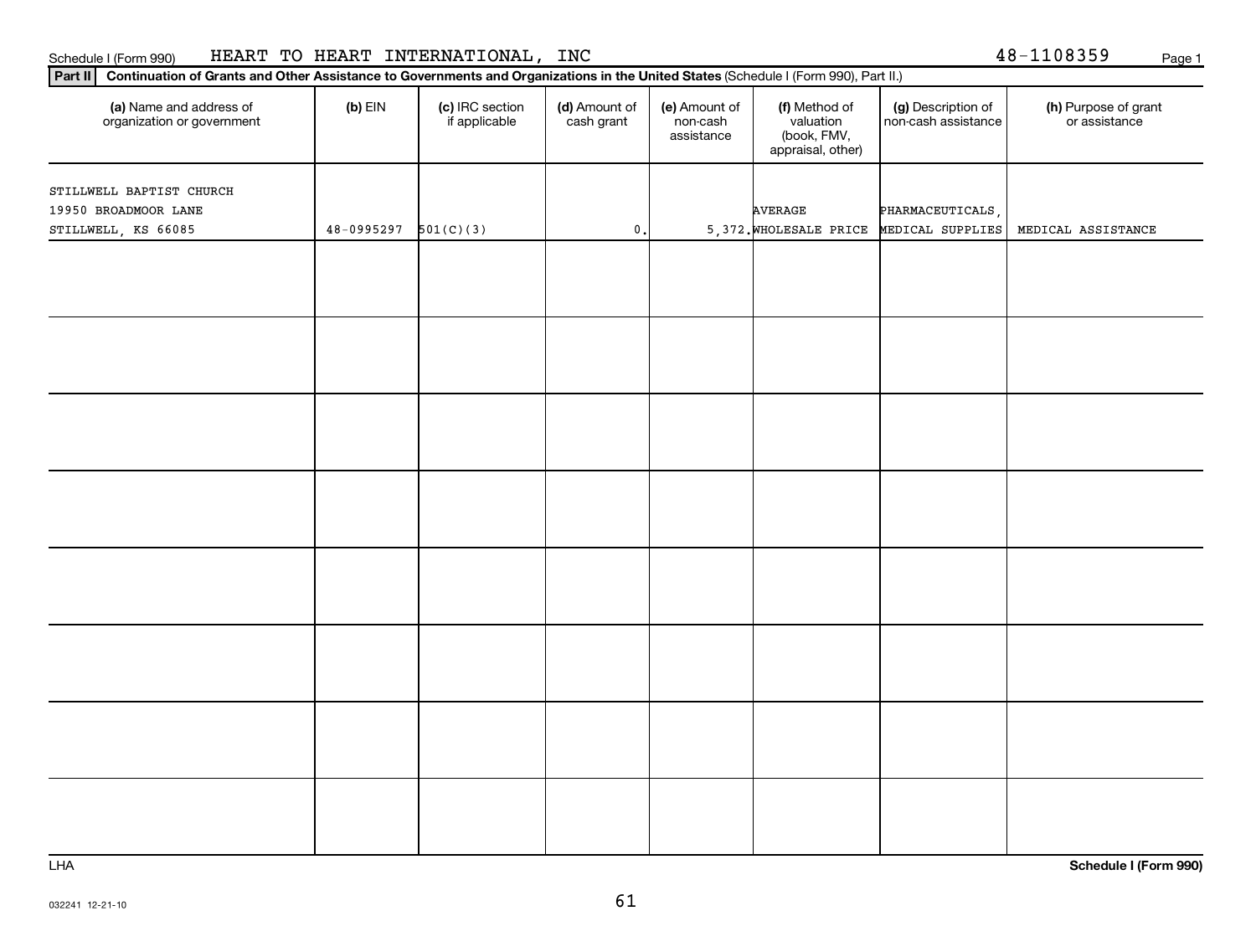| Supplemental Information. Complete this part to provide the information required in Part I, line 2, and any other additional information.<br>Part IV |  |  |  |
|------------------------------------------------------------------------------------------------------------------------------------------------------|--|--|--|

Part III | Grants and Other Assistance to Individuals in the United States. Complete if the organization answered "Yes" to Form 990, Part IV, line 22. Part III can be duplicated if additional space is needed.

recipients

(a) Type of grant or assistance **Audity Commet Audio Commet Commet Commet Commet Commet Commet Commet Commet Comme** 

(c) Amount of cash grant

(d) Amount of noncash assistance

SCHEDULE I, PART I, LINE 2: RECIPIENT ORGANIZATIONS ARE REQUIRED TO PROVIDE

HEART TO HEART WITH DISTRIBUTION REPORTS AND OTHER DOCUMENTATION SUCH AS

PHOTOGRAPHS DETAILING THE HUMANITARIAN IMPACT OF THE DONATION. HEART TO

HEART AND/OR DISTRIBUTION PARTNER ORGANIZATION STAFF PERSONALLY CONDUCT

SITE VISITS AND FIELD INVESTIGATIONS FOR SPECIFIED RECIPIENTS EACH YEAR.

(f) Description of non-cash assistance

(e) Method of valuation (book, FMV, appraisal, other)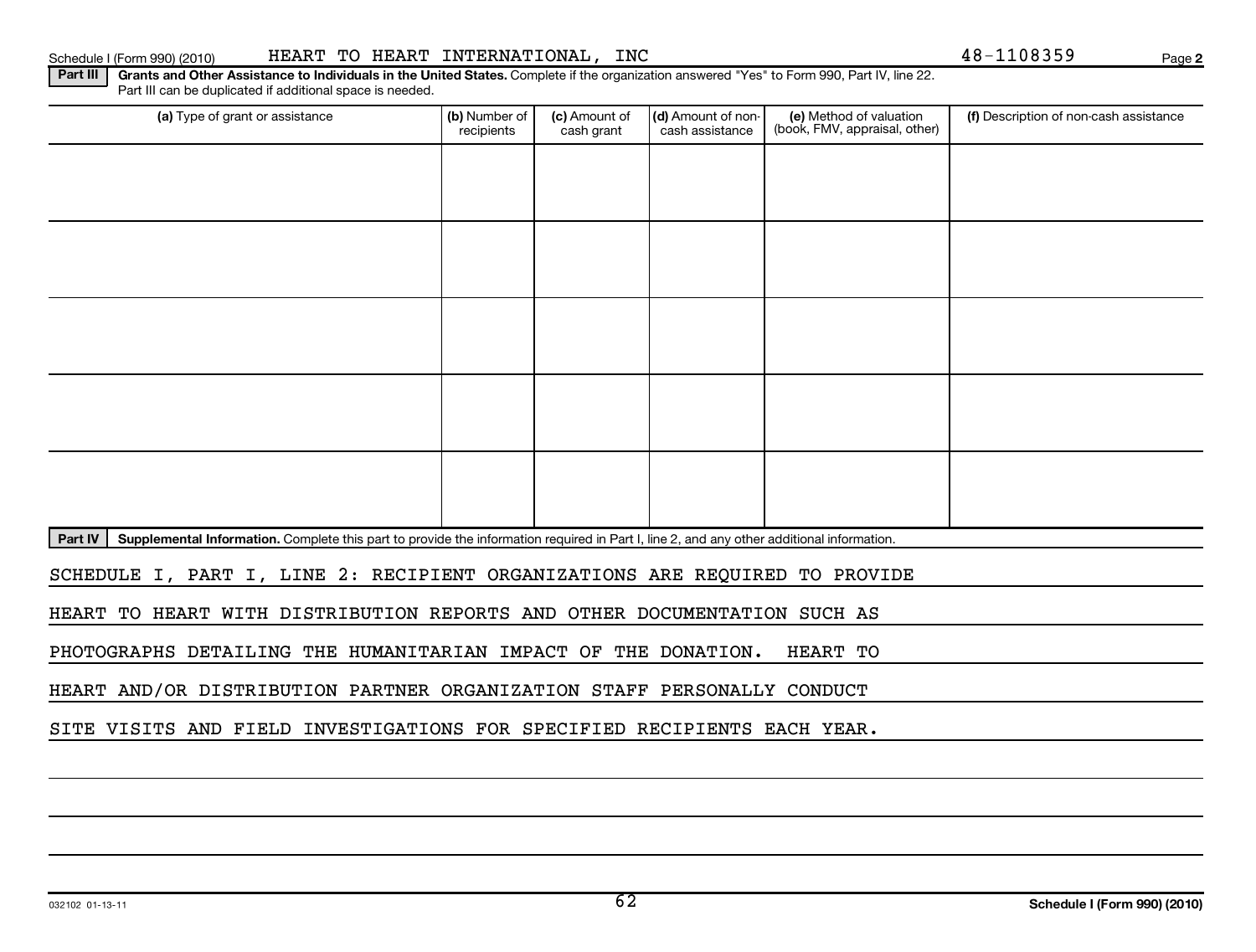## **SCHEDULE M (Form 990)**

Department of the Treasury Internal Revenue Service

# **Noncash Contributions**

**Complete if the organizations answered "Yes" on Form** <sup>J</sup>**2010**

**990, Part IV, lines 29 or 30. Open to Public Unspection**<br> **■** Attach to Form 990 **Inspection Inspection Inspection Inspection Inspection Employer identification number**

|  | Name of the organization |
|--|--------------------------|
|--|--------------------------|

## HEART TO HEART INTERNATIONAL, INC 48-1108359

| Part I | <b>Types of Property</b>                                                                                                                                                   |                       |                  |                                                 |                              |            |    |
|--------|----------------------------------------------------------------------------------------------------------------------------------------------------------------------------|-----------------------|------------------|-------------------------------------------------|------------------------------|------------|----|
|        |                                                                                                                                                                            | (a)<br>Check if       | (b)<br>Number of | (c)<br>Noncash contribution                     | (d)<br>Method of determining |            |    |
|        |                                                                                                                                                                            | applicable            | contributions or | amounts reported on                             | noncash contribution amounts |            |    |
|        |                                                                                                                                                                            |                       |                  | litems contributed Form 990, Part VIII, line 1g |                              |            |    |
| 1      |                                                                                                                                                                            |                       |                  |                                                 |                              |            |    |
| 2      |                                                                                                                                                                            |                       |                  |                                                 |                              |            |    |
| З      |                                                                                                                                                                            |                       |                  |                                                 |                              |            |    |
| 4<br>5 | Clothing and household goods                                                                                                                                               | $\overline{\text{x}}$ |                  | 1,721,438. FAIR MARKET VALUE                    |                              |            |    |
| 6      |                                                                                                                                                                            |                       |                  |                                                 |                              |            |    |
| 7      |                                                                                                                                                                            |                       |                  |                                                 |                              |            |    |
| 8      |                                                                                                                                                                            |                       |                  |                                                 |                              |            |    |
| 9      |                                                                                                                                                                            |                       |                  |                                                 |                              |            |    |
| 10     | Securities - Closely held stock                                                                                                                                            |                       |                  |                                                 |                              |            |    |
| 11     | Securities - Partnership, LLC, or                                                                                                                                          |                       |                  |                                                 |                              |            |    |
|        | trust interests                                                                                                                                                            |                       |                  |                                                 |                              |            |    |
| 12     | Securities - Miscellaneous                                                                                                                                                 |                       |                  |                                                 |                              |            |    |
| 13     | Qualified conservation contribution -                                                                                                                                      |                       |                  |                                                 |                              |            |    |
|        |                                                                                                                                                                            |                       |                  |                                                 |                              |            |    |
| 14     | Qualified conservation contribution - Other                                                                                                                                |                       |                  |                                                 |                              |            |    |
| 15     |                                                                                                                                                                            |                       |                  |                                                 |                              |            |    |
| 16     | Real estate - Commercial                                                                                                                                                   |                       |                  |                                                 |                              |            |    |
| 17     |                                                                                                                                                                            |                       |                  |                                                 |                              |            |    |
| 18     |                                                                                                                                                                            |                       |                  |                                                 |                              |            |    |
| 19     |                                                                                                                                                                            |                       |                  |                                                 |                              |            |    |
| 20     | Drugs and medical supplies                                                                                                                                                 | $\overline{\text{x}}$ | <u> 19 </u>      | 74,572,045. FAIR MARKET VALUE                   |                              |            |    |
| 21     |                                                                                                                                                                            |                       |                  |                                                 |                              |            |    |
| 22     |                                                                                                                                                                            |                       |                  |                                                 |                              |            |    |
| 23     |                                                                                                                                                                            |                       |                  |                                                 |                              |            |    |
| 24     |                                                                                                                                                                            |                       |                  |                                                 |                              |            |    |
| 25     | Other $\blacktriangleright$                                                                                                                                                |                       |                  |                                                 |                              |            |    |
| 26     | Other                                                                                                                                                                      |                       |                  |                                                 |                              |            |    |
| 27     | Other                                                                                                                                                                      |                       |                  |                                                 |                              |            |    |
| 28     | Other                                                                                                                                                                      |                       |                  |                                                 |                              |            |    |
| 29     | Number of Forms 8283 received by the organization during the tax year for contributions                                                                                    |                       |                  |                                                 |                              |            |    |
|        | for which the organization completed Form 8283, Part IV, Donee Acknowledgement                                                                                             |                       |                  | 29                                              |                              | 0          |    |
|        |                                                                                                                                                                            |                       |                  |                                                 |                              | Yes        | No |
|        | 30a During the year, did the organization receive by contribution any property reported in Part I, lines 1-28 that it must hold for                                        |                       |                  |                                                 |                              |            |    |
|        | at least three years from the date of the initial contribution, and which is not required to be used for exempt purposes for                                               |                       |                  |                                                 |                              |            | x  |
|        | the entire holding period?                                                                                                                                                 |                       |                  |                                                 |                              | <b>30a</b> |    |
| 31     | <b>b</b> If "Yes," describe the arrangement in Part II.<br>Does the organization have a gift acceptance policy that requires the review of any non-standard contributions? |                       |                  |                                                 |                              | х<br>31    |    |
|        | 32a Does the organization hire or use third parties or related organizations to solicit, process, or sell noncash                                                          |                       |                  |                                                 |                              |            |    |
|        | contributions?                                                                                                                                                             |                       |                  |                                                 |                              | 32a        | x  |
|        | <b>b</b> If "Yes," describe in Part II.                                                                                                                                    |                       |                  |                                                 |                              |            |    |
| 33     | If the organization did not report an amount in column (c) for a type of property for which column (a) is checked,                                                         |                       |                  |                                                 |                              |            |    |
|        | describe in Part II.                                                                                                                                                       |                       |                  |                                                 |                              |            |    |
|        |                                                                                                                                                                            |                       |                  |                                                 |                              |            |    |

**For Paperwork Reduction Act Notice, see the Instructions for Form 990. Schedule M (Form 990) (2010)** LHA

032141 12-23-10

OMB No. 1545-0047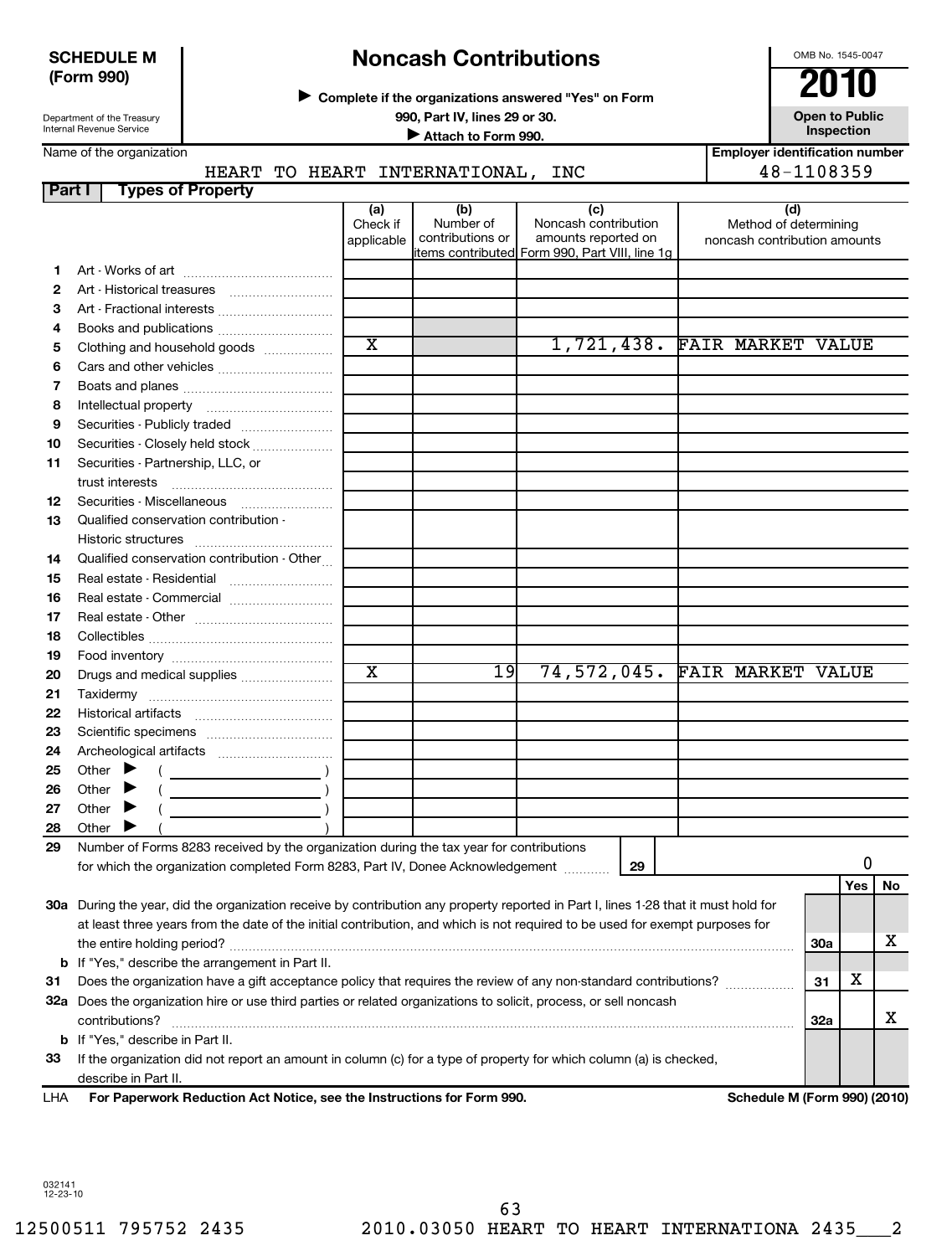| Schedule M (Form 990) (2010) HEART TO HEART INTERNATIONAL, INC<br>Part II |  |  |  |  |                                                                | 48-1108359                                                                                                                                                                         | Page 2 |
|---------------------------------------------------------------------------|--|--|--|--|----------------------------------------------------------------|------------------------------------------------------------------------------------------------------------------------------------------------------------------------------------|--------|
|                                                                           |  |  |  |  |                                                                | <b>Supplemental Information.</b> Complete this part to provide the information required by Part I, lines 30b, 32b, and 33. Also complete this part for any additional information. |        |
|                                                                           |  |  |  |  |                                                                |                                                                                                                                                                                    |        |
|                                                                           |  |  |  |  | SCHEDULE M, PART I, COLUMN (B): THE NUMBER OF CONTRIBUTORS WAS |                                                                                                                                                                                    |        |
|                                                                           |  |  |  |  | CALCULATED BY ADDING THE DIFFERENT ENTITIES WHO GAVE NONCASH   |                                                                                                                                                                                    |        |
| CONTRIBUTIONS TO THE ORGANIZATIONS.                                       |  |  |  |  |                                                                |                                                                                                                                                                                    |        |
|                                                                           |  |  |  |  |                                                                |                                                                                                                                                                                    |        |
|                                                                           |  |  |  |  |                                                                |                                                                                                                                                                                    |        |
|                                                                           |  |  |  |  |                                                                |                                                                                                                                                                                    |        |
|                                                                           |  |  |  |  |                                                                |                                                                                                                                                                                    |        |
|                                                                           |  |  |  |  |                                                                |                                                                                                                                                                                    |        |
|                                                                           |  |  |  |  |                                                                |                                                                                                                                                                                    |        |
|                                                                           |  |  |  |  |                                                                |                                                                                                                                                                                    |        |
|                                                                           |  |  |  |  |                                                                |                                                                                                                                                                                    |        |
|                                                                           |  |  |  |  |                                                                |                                                                                                                                                                                    |        |
|                                                                           |  |  |  |  |                                                                |                                                                                                                                                                                    |        |
|                                                                           |  |  |  |  |                                                                |                                                                                                                                                                                    |        |
|                                                                           |  |  |  |  |                                                                |                                                                                                                                                                                    |        |
|                                                                           |  |  |  |  |                                                                |                                                                                                                                                                                    |        |
|                                                                           |  |  |  |  |                                                                |                                                                                                                                                                                    |        |
|                                                                           |  |  |  |  |                                                                |                                                                                                                                                                                    |        |
|                                                                           |  |  |  |  |                                                                |                                                                                                                                                                                    |        |
|                                                                           |  |  |  |  |                                                                |                                                                                                                                                                                    |        |
|                                                                           |  |  |  |  |                                                                |                                                                                                                                                                                    |        |
|                                                                           |  |  |  |  |                                                                |                                                                                                                                                                                    |        |
|                                                                           |  |  |  |  |                                                                |                                                                                                                                                                                    |        |
|                                                                           |  |  |  |  |                                                                |                                                                                                                                                                                    |        |
|                                                                           |  |  |  |  |                                                                |                                                                                                                                                                                    |        |
|                                                                           |  |  |  |  |                                                                |                                                                                                                                                                                    |        |
|                                                                           |  |  |  |  |                                                                |                                                                                                                                                                                    |        |
|                                                                           |  |  |  |  |                                                                |                                                                                                                                                                                    |        |
|                                                                           |  |  |  |  |                                                                |                                                                                                                                                                                    |        |
|                                                                           |  |  |  |  |                                                                |                                                                                                                                                                                    |        |
|                                                                           |  |  |  |  |                                                                |                                                                                                                                                                                    |        |
|                                                                           |  |  |  |  |                                                                |                                                                                                                                                                                    |        |
|                                                                           |  |  |  |  |                                                                |                                                                                                                                                                                    |        |
|                                                                           |  |  |  |  |                                                                |                                                                                                                                                                                    |        |
|                                                                           |  |  |  |  |                                                                |                                                                                                                                                                                    |        |
|                                                                           |  |  |  |  |                                                                |                                                                                                                                                                                    |        |
|                                                                           |  |  |  |  |                                                                |                                                                                                                                                                                    |        |
|                                                                           |  |  |  |  |                                                                |                                                                                                                                                                                    |        |
|                                                                           |  |  |  |  |                                                                |                                                                                                                                                                                    |        |
| 032142 12-23-10                                                           |  |  |  |  |                                                                | Schedule M (Form 990) (2010)                                                                                                                                                       |        |